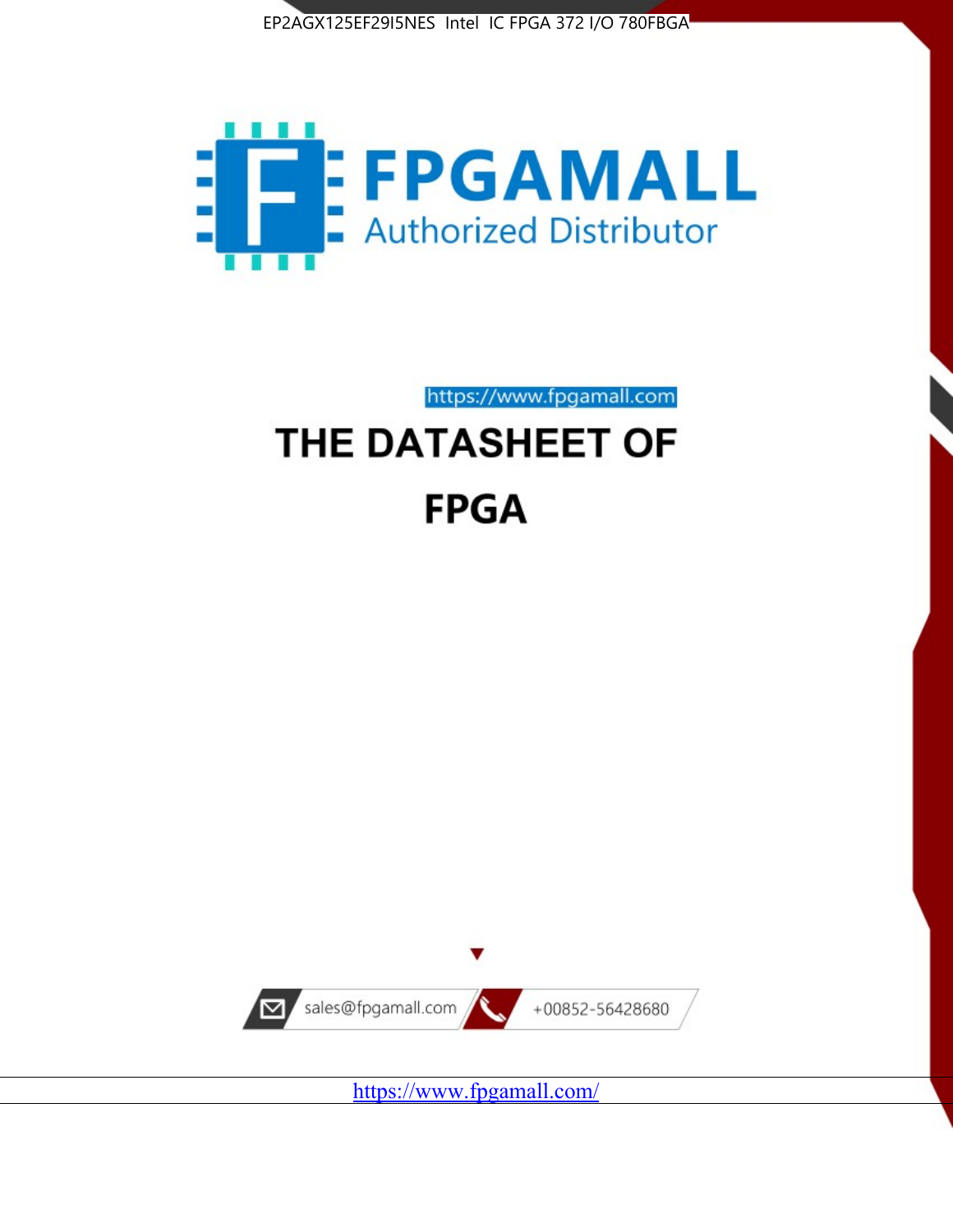EP2AGX125EF29I5NES Intel IC FPGA 372 I/O 780FBGA



# **1. Device Datasheet for Arria II Devices**

**AIIGX53001-4.4**

This chapter describes the electrical and switching characteristics of the Arria® II device family. The Arria II device family includes the Arria II GX and GZ devices. Electrical characteristics include operating conditions and power consumption. Switching characteristics include transceiver specifications, core, and periphery performance. This chapter also describes I/O timing, including programmable I/O element (IOE) delay and programmable output buffer delay.

For information regarding the densities and packages of devices in the Arria II device family, refer to *[Overview for the Arria II Device Family](http://www.altera.com/literature/hb/arria-ii-gx/aiigx_51001.pdf)* chapter.

This chapter contains the following sections:

- *"Electrical Characteristics"* on page 1–1
- "Transceiver Performance Specifications" on page 1–21
- "Glossary" on page 1–74

# **Electrical Characteristics**

The following sections describe the electrical characteristics.

# **Operating Conditions**

Arria II devices are rated according to a set of defined parameters. To maintain the highest possible performance and reliability of Arria II devices, you must consider the operating requirements described in this chapter.

Arria II devices are offered in both commercial and industrial grades. Arria II GX devices are offered in –4 (fastest), –5, and –6 (slowest) commercial speed grades and –3 and –5 industrial speed grades. Arria II GZ devices are offered in –3 and –4 speed grades for both commercial and industrial grades.

 $\Box$  In this chapter, a prefix associated with the operating temperature range is attached to the speed grades; commercial with the "C" prefix and industrial with the "I" prefix. Commercial devices are indicated as C4, C5, and C6 speed grade, and the industrial devices are indicated as I3 and I5.

# **Absolute Maximum Ratings**

Absolute maximum ratings define the maximum operating conditions for Arria II devices. The values are based on experiments conducted with the device and theoretical modeling of breakdown and damage mechanisms. The functional operation of the device is not implied under these conditions. Table 1–1 lists the absolute maximum ratings for Arria II GX devices. Table 1–2 lists the absolute maximum ratings for Arria II GZ devices.

© 2013 Altera Corporation. All rights reserved. ALTERA, ARRIA, CYCLONE, HARDCOPY, MAX, MEGACORE, NIOS, QUARTUS and STRATIX are Reg. U.S. Pat. & Tm. Off. [and/or trademarks of Altera Corporat](http://www.altera.com/common/legal.html)ion in the U.S. and other countri

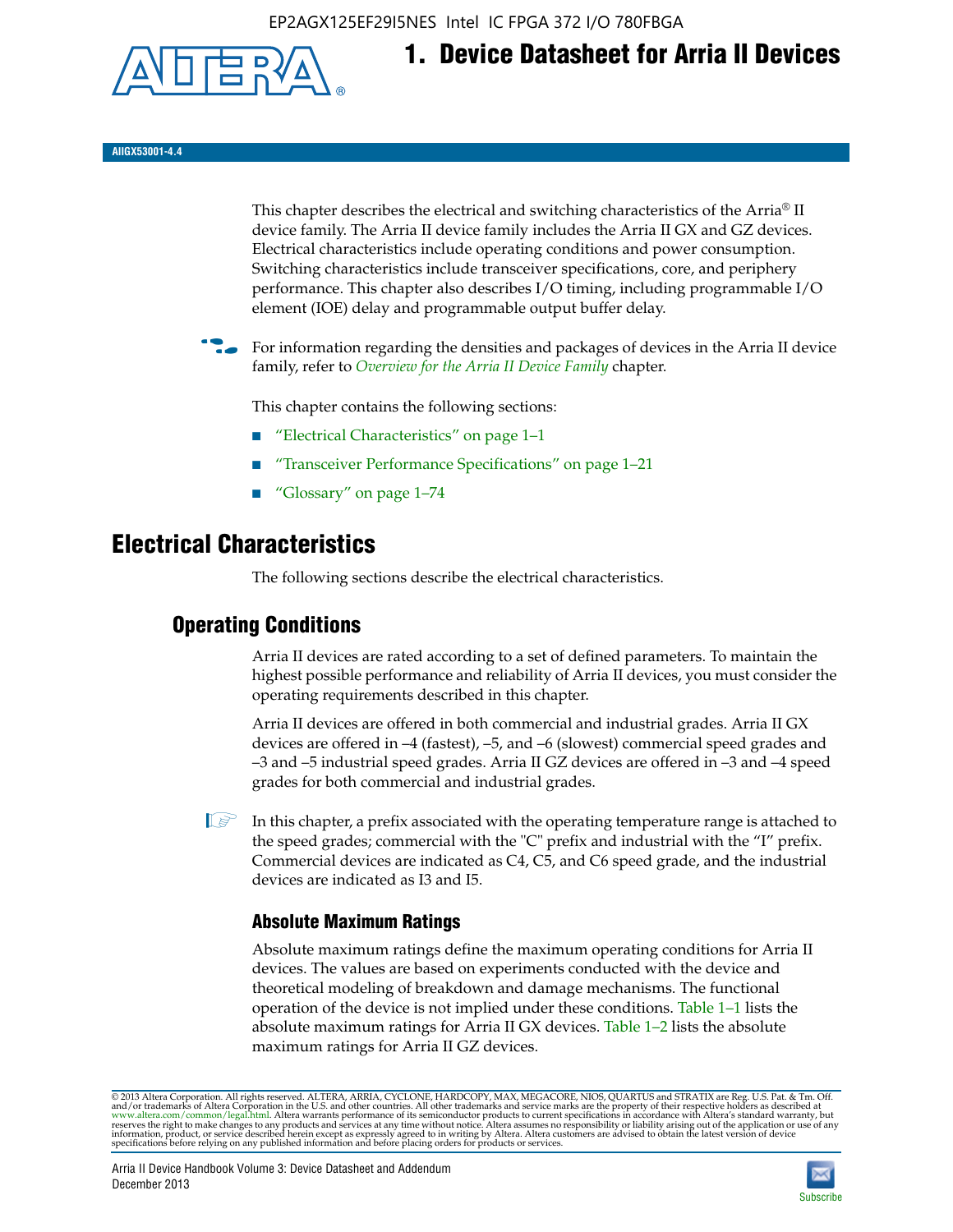

Conditions beyond those listed in Table  $1-1$  and Table  $1-2$  may cause permanent damage to the device. Additionally, device operation at the absolute maximum ratings for extended periods of time may have adverse effects on the device.

Table 1–1 lists the absolute maximum ratings for Arria II GX devices.

**Table 1–1. Absolute Maximum Ratings for Arria II GX Devices** 

| <b>Symbol</b>          | <b>Description</b>                                                                                                             | <b>Minimum</b> | <b>Maximum</b> | <b>Unit</b>  |
|------------------------|--------------------------------------------------------------------------------------------------------------------------------|----------------|----------------|--------------|
| $V_{\rm CC}$           | Supplies power to the core, periphery, I/O registers, PCI Express <sup>®</sup><br>(PIPE) (PCIe) HIP block, and transceiver PCS | $-0.5$         | 1.35           | $\vee$       |
| $V_{\text{CCCB}}$      | Supplies power for the configuration RAM bits                                                                                  | $-0.5$         | 1.8            | $\vee$       |
| $V_{\text{CCBAT}}$     | Battery back-up power supply for design security volatile key register                                                         | $-0.5$         | 3.75           | V            |
| $V_{CCPD}$             | Supplies power to the I/O pre-drivers, differential input buffers, and<br><b>MSEL circuitry</b>                                | $-0.5$         | 3.75           | $\mathsf{V}$ |
| V <sub>CCIO</sub>      | Supplies power to the I/O banks                                                                                                | $-0.5$         | 3.9            | $\mathsf{V}$ |
| V <sub>CCD_PLL</sub>   | Supplies power to the digital portions of the PLL                                                                              | $-0.5$         | 1.35           | $\vee$       |
| $V_{\text{CCA\_PLL}}$  | Supplies power to the analog portions of the PLL and device-wide<br>power management circuitry                                 | $-0.5$         | 3.75           | $\mathsf{V}$ |
| $V_1$                  | DC input voltage                                                                                                               | $-0.5$         | 4.0            | $\mathsf{V}$ |
| $I_{\text{OUT}}$       | DC output current, per pin                                                                                                     | $-25$          | 40             | mA           |
| <b>V<sub>CCA</sub></b> | Supplies power to the transceiver PMA regulator                                                                                |                | 3.75           | $\vee$       |
| $V_{CCL_GXB}$          | Supplies power to the transceiver PMA TX, PMA RX, and clocking                                                                 |                | 1.21           | $\mathsf{V}$ |
| $V_{\text{CCH_GXB}}$   | Supplies power to the transceiver PMA output (TX) buffer                                                                       |                | 1.8            | $\vee$       |
| $T_{\rm J}$            | Operating junction temperature                                                                                                 | $-55$          | 125            | ℃            |
| $T_{\tt STG}$          | Storage temperature (no bias)                                                                                                  | -65            | 150            | °C           |

Table 1–2 lists the absolute maximum ratings for Arria II GZ devices.

**Table 1–2. Absolute Maximum Ratings for Arria II GZ Devices (Part 1 of 2)**

| <b>Symbol</b>            | <b>Description</b>                                                                              | <b>Minimum</b> | <b>Maximum</b> | <b>Unit</b>  |
|--------------------------|-------------------------------------------------------------------------------------------------|----------------|----------------|--------------|
| $V_{CC}$                 | Supplies power to the core, periphery, I/O registers, PCIe HIP block, and<br>transceiver PCS    | $-0.5$         | 1.35           | $\mathsf{V}$ |
| $V_{CCCB}$               | Power supply to the configuration RAM bits                                                      | $-0.5$         | 1.8            | $\vee$       |
| V <sub>CCPGM</sub>       | Supplies power to the configuration pins                                                        | $-0.5$         | 3.75           | $\vee$       |
| <b>V<sub>CCAUX</sub></b> | Auxiliary supply                                                                                | $-0.5$         | 3.75           | $\vee$       |
| <b>V<sub>CCBAT</sub></b> | Supplies battery back-up power for design security volatile key register                        | $-0.5$         | 3.75           | V            |
| <b>V<sub>CCPD</sub></b>  | Supplies power to the I/O pre-drivers, differential input buffers, and<br><b>MSEL circuitry</b> | $-0.5$         | 3.75           | $\mathsf{V}$ |
| V <sub>CCIO</sub>        | Supplies power to the I/O banks                                                                 | $-0.5$         | 3.9            | $\mathsf{V}$ |
| $V_{\rm CC\_CLKIN}$      | Supplies power to the differential clock input                                                  | $-0.5$         | 3.75           | V            |
| $V_{\text{CCD\_PLL}}$    | Supplies power to the digital portions of the PLL                                               | $-0.5$         | 1.35           | $\vee$       |
| V <sub>CCA_PLL</sub>     | Supplies power to the analog portions of the PLL and device-wide<br>power management circuitry  | $-0.5$         | 3.75           | $\mathsf{V}$ |
| $V_{1}$                  | DC input voltage                                                                                | $-0.5$         | 4.0            | $\vee$       |
| $I_{\text{OUT}}$         | DC output current, per pin                                                                      | $-25$          | 40             | mA           |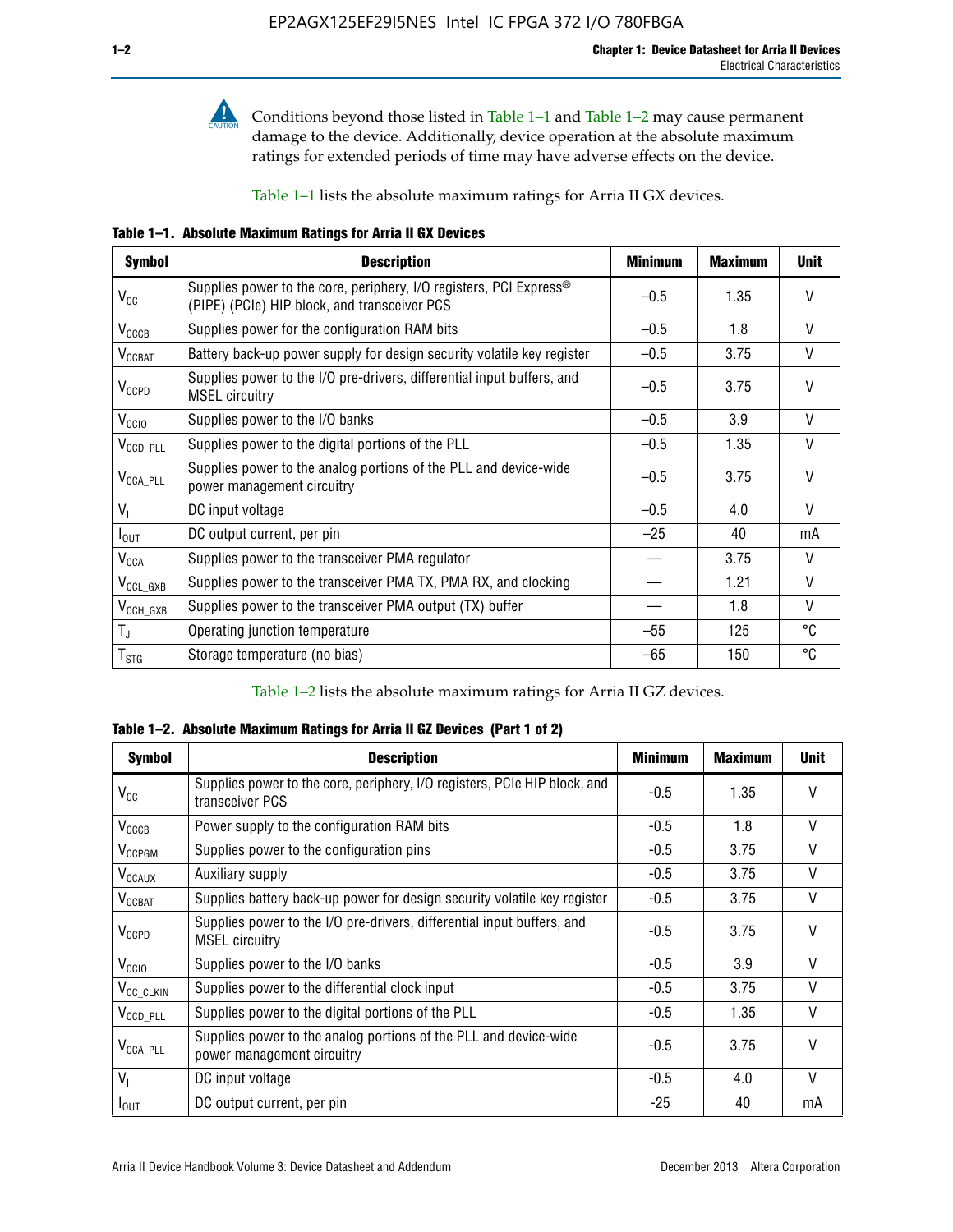| <b>Symbol</b>                  | <b>Description</b>                                                              | <b>Minimum</b> | <b>Maximum</b> | <b>Unit</b>  |
|--------------------------------|---------------------------------------------------------------------------------|----------------|----------------|--------------|
| $V_{\mathsf{CCA}\_\mathsf{L}}$ | Supplies transceiver high voltage power (left side)                             | $-0.5$         | 3.75           | V            |
| $V_{\mathsf{CCA}\_R}$          | Supplies transceiver high voltage power (right side)                            | $-0.5$         | 3.75           | V            |
| $V_{CCHIP\_L}$                 | Supplies transceiver HIP digital power (left side)                              | $-0.5$         | 1.35           | V            |
| $V_{CCR\_L}$                   | Supplies receiver power (left side)                                             | $-0.5$         | 1.35           | $\mathsf{V}$ |
| $V_{CCR\_R}$                   | Supplies receiver power (right side)                                            | $-0.5$         | 1.35           | $\mathsf{V}$ |
| $V_{CCT\_L}$                   | Supplies transmitter power (left side)                                          | $-0.5$         | 1.35           | $\vee$       |
| $V_{CCT_R}$                    | Supplies transmitter power (right side)                                         | $-0.5$         | 1.35           | V            |
| V <sub>CCL GXBLn</sub><br>(1)  | Supplies power to the transceiver PMA TX, PMA RX, and clocking (left)<br>side)  | $-0.5$         | 1.35           | $\vee$       |
| V <sub>CCL_GXBRn</sub><br>(1)  | Supplies power to the transceiver PMA TX, PMA RX, and clocking (right)<br>side) | $-0.5$         | 1.35           | $\vee$       |
| V <sub>CCH_GXBLn</sub><br>(1)  | Supplies power to the transceiver PMA output (TX) buffer (left side)            | $-0.5$         | 1.8            | $\mathsf{V}$ |
| V <sub>CCH_GXBRn</sub><br>(1)  | Supplies power to the transceiver PMA output (TX) buffer (right side)           | $-0.5$         | 1.8            | $\vee$       |
| $T_{\rm J}$                    | Operating junction temperature                                                  | -55            | 125            | °C           |
| $T_{\tt STG}$                  | Storage temperature (no bias)                                                   | -65            | 150            | ℃            |

**Note to Table 1–2:**

 $(1)$   $n = 0, 1,$  or 2.

#### **Maximum Allowed Overshoot and Undershoot Voltage**

During transitions, input signals may overshoot to the voltage shown in Table 1–3 and undershoot to –2.0 V for magnitude of currents less than 100 mA and periods shorter than 20 ns.

Table 1–3 lists the Arria II GX and GZ maximum allowed input overshoot voltage and the duration of the overshoot voltage as a percentage over the device lifetime. The maximum allowed overshoot duration is specified as a percentage of high-time over the lifetime of the device. A DC signal is equivalent to 100% duty cycle. For example, a signal that overshoots to 4.3 V can only be at 4.3 V for 5.41% over the lifetime of the device; for a device lifetime of 10 years, this amounts to 5.41/10ths of a year.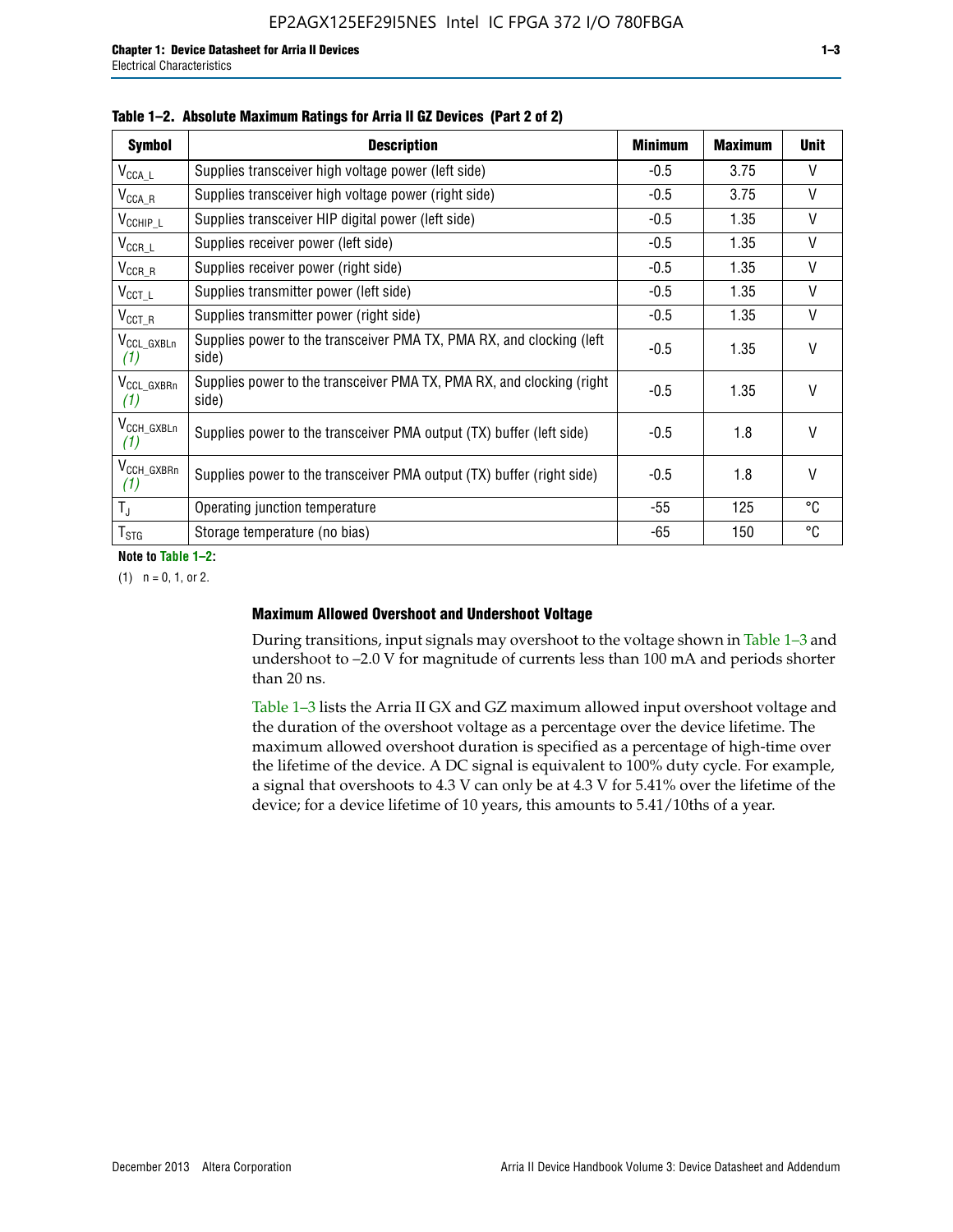| <b>Symbol</b> | <b>Description</b>      | <b>Condition (V)</b> | <b>Overshoot Duration as % of</b><br><b>High Time</b> | <b>Unit</b>   |
|---------------|-------------------------|----------------------|-------------------------------------------------------|---------------|
|               |                         | 4.0                  | 100.000                                               | $\frac{0}{0}$ |
|               |                         | 4.05                 | 79.330                                                | $\frac{0}{0}$ |
|               |                         | 4.1                  | 46.270                                                | $\frac{0}{0}$ |
|               |                         | 4.15                 | 27.030                                                | $\frac{0}{0}$ |
|               | <b>AC Input Voltage</b> | 4.2                  | 15.800                                                | $\frac{0}{0}$ |
|               |                         | 4.25                 | 9.240                                                 | $\frac{0}{0}$ |
| $V_1$ (AC)    |                         | 4.3                  | 5.410                                                 | $\frac{0}{0}$ |
|               |                         | 4.35                 | 3.160                                                 | $\frac{0}{0}$ |
|               |                         | 4.4                  | 1.850                                                 | $\frac{0}{0}$ |
|               |                         | 4.45                 | 1.080                                                 | $\frac{0}{0}$ |
|               |                         | 4.5                  | 0.630                                                 | $\frac{0}{0}$ |
|               |                         | 4.55                 | 0.370                                                 | $\frac{0}{0}$ |
|               |                         | 4.6                  | 0.220                                                 | $\frac{0}{0}$ |

# **Table 1–3. Maximum Allowed Overshoot During Transitions for Arria II Devices**

# **Maximum Allowed I/O Operating Frequency**

Table 1–4 lists the maximum allowed I/O operating frequency for Arria II GX I/Os using the specified I/O standards to ensure device reliability.

|  | Table 1–4. Maximum Allowed I/O Operating Frequency for Arria II GX Devices |  |  |  |  |
|--|----------------------------------------------------------------------------|--|--|--|--|
|--|----------------------------------------------------------------------------|--|--|--|--|

| <b>I/O Standard</b>                   | I/O Frequency (MHz) |
|---------------------------------------|---------------------|
| HSTL-18 and HSTL-15                   | 333                 |
| <b>SSTL-15</b>                        | 400                 |
| SSTL-18                               | 333                 |
| 2.5-V LVCMOS                          | 260                 |
| 3.3-V and 3.0-V LVTTL                 |                     |
| 3.3-V, 3.0-V, 1.8-V, and 1.5-V LVCMOS | 250                 |
| PCI and PCI-X                         |                     |
| SSTL-2                                |                     |
| 1.2-V LVCMOS HSTL-12                  | 200                 |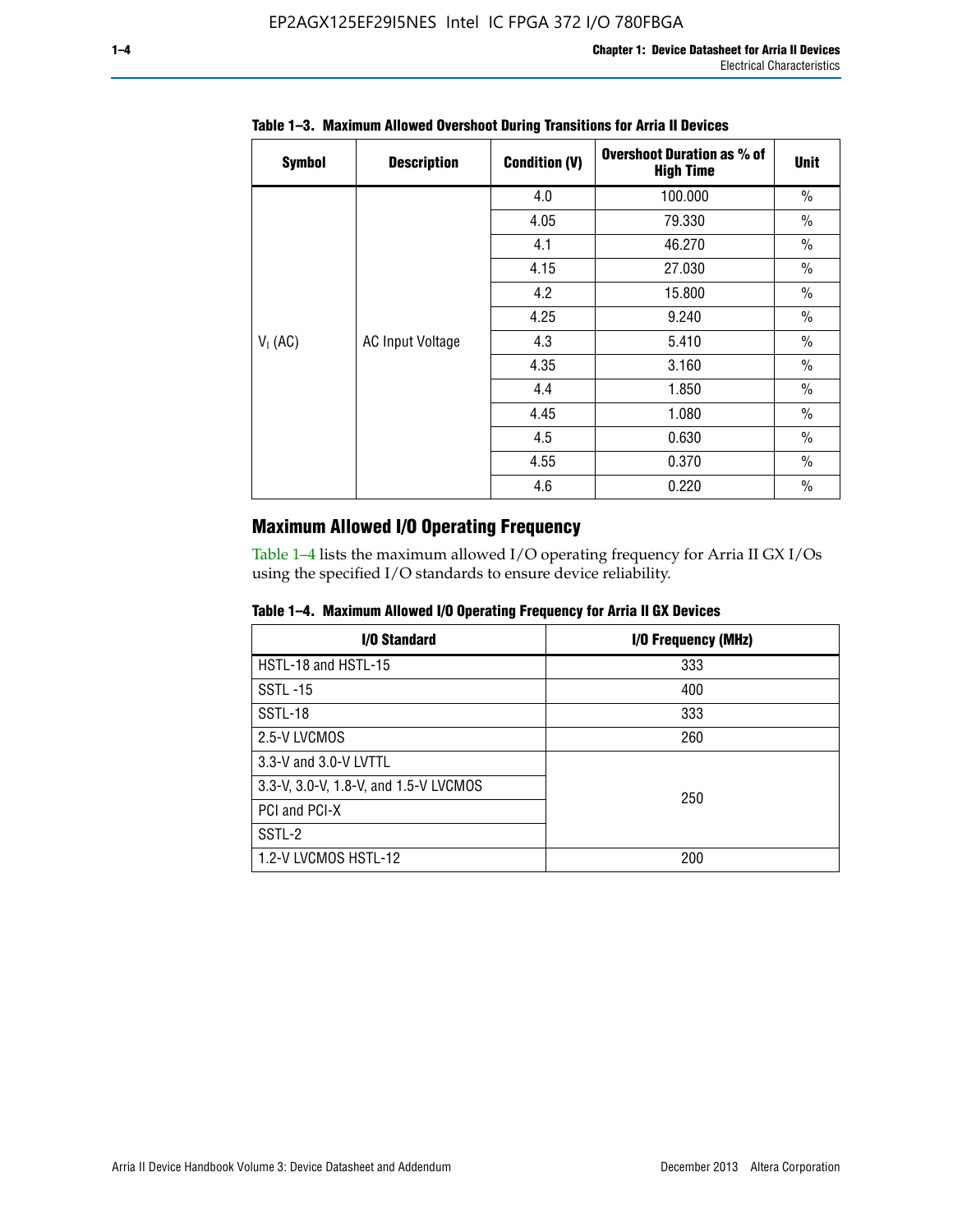# **Recommended Operating Conditions**

This section lists the functional operation limits for AC and DC parameters for Arria II GX and GZ devices. All supplies are required to monotonically reach their full-rail values without plateaus within  $t_{RAMP}$ .

Table 1–5 lists the recommended operating conditions for Arria II GX devices.

**Table 1–5. Recommended Operating Conditions for Arria II GX Devices** *(Note 1)* **(Part 1 of 2)**

| <b>Symbol</b>                      | <b>Description</b>                                                                                     | <b>Condition</b>         | <b>Minimum</b> | <b>Typical</b> | <b>Maximum</b>    | <b>Unit</b>  |
|------------------------------------|--------------------------------------------------------------------------------------------------------|--------------------------|----------------|----------------|-------------------|--------------|
| $V_{CC}$                           | Supplies power to the core, periphery, I/O<br>registers, PCIe HIP block, and transceiver<br><b>PCS</b> |                          | 0.87           | 0.90           | 0.93              | V            |
| $V_{CCCB}$                         | Supplies power to the configuration RAM<br>bits                                                        |                          | 1.425          | 1.50           | 1.575             | V            |
| $\mathsf{V}_{\text{CCBAT}}$<br>(2) | Battery back-up power supply for design<br>security volatile key registers                             |                          | 1.2            |                | 3.3               | $\vee$       |
|                                    | Supplies power to the I/O pre-drivers,                                                                 | $\qquad \qquad$          | 3.135          | 3.3            | 3.465             | $\mathsf{V}$ |
| $V_{CCPD}$<br>(3)                  | differential input buffers, and MSEL                                                                   |                          | 2.85           | 3.0            | 3.15              | $\mathsf{V}$ |
|                                    | circuitry                                                                                              | $\overline{\phantom{0}}$ | 2.375          | 2.5            | 2.625             | $\mathsf{V}$ |
|                                    |                                                                                                        |                          | 3.135          | 3.3            | 3.465             | $\mathsf{V}$ |
|                                    | Supplies power to the I/O banks $(4)$                                                                  |                          | 2.85           | 3.0            | 3.15              | $\mathsf{V}$ |
|                                    |                                                                                                        |                          | 2.375          | 2.5            | 2.625             | $\mathsf{V}$ |
| $V_{CCIO}$                         |                                                                                                        | $\overline{\phantom{a}}$ | 1.71           | 1.8            | 1.89              | $\mathsf{V}$ |
|                                    |                                                                                                        |                          | 1.425          | 1.5            | 1.575             | V            |
|                                    |                                                                                                        |                          | 1.14           | 1.2            | 1.26              | $\mathsf{V}$ |
| $V_{CCD\_PLL}$                     | Supplies power to the digital portions of the<br>PLL                                                   |                          | 0.87           | 0.90           | 0.93              | $\mathsf{V}$ |
| $V_{\text{CCA\_PLL}}$              | Supplies power to the analog portions of<br>the PLL and device-wide power<br>management circuitry      |                          | 2.375          | 2.5            | 2.625             | V            |
| $V_{I}$                            | DC Input voltage                                                                                       |                          | $-0.5$         |                | 3.6               | V            |
| $V_0$                              | Output voltage                                                                                         |                          | $\pmb{0}$      |                | V <sub>CCIO</sub> | V            |
| $V_{\text{CCA}}$                   | Supplies power to the transceiver PMA<br>regulator                                                     |                          | 2.375          | 2.5            | 2.625             | $\mathsf{V}$ |
| $V_{CCL_GXB}$                      | Supplies power to the transceiver PMA TX,<br>PMA RX, and clocking                                      |                          | 1.045          | 1.1            | 1.155             | V            |
| $V_{CCH_GXB}$                      | Supplies power to the transceiver PMA<br>output (TX) buffer                                            |                          | 1.425          | 1.5            | 1.575             | V            |
|                                    |                                                                                                        | Commercial               | $\mathbf{0}$   |                | 85                | °C           |
| $T_{J}$                            | Operating junction temperature                                                                         | Industrial               | $-40$          |                | 100               | °C           |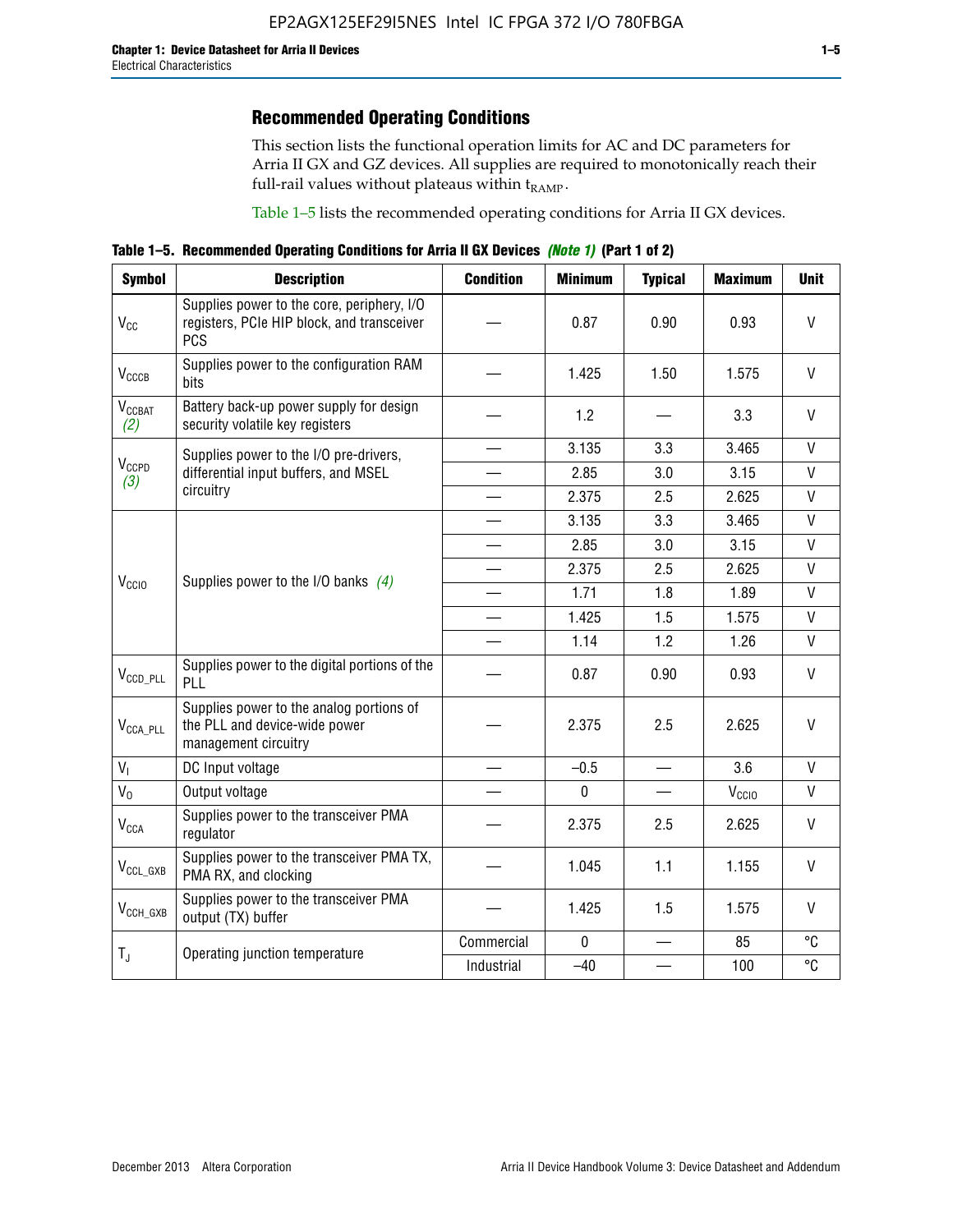| <b>Symbol</b> | <b>Description</b>     | <b>Condition</b> | <b>Minimum</b> | <b>Typical</b> | <b>Maximum</b> | <b>Unit</b> |
|---------------|------------------------|------------------|----------------|----------------|----------------|-------------|
| <b>LRAMP</b>  | Power Supply Ramp time | Normal POR       | 0.05           |                | 100            | ms          |
|               |                        | Fast POR         | 0.05           |                |                | ms          |

**Notes to Table 1–5:** 

(1) For more information about supply pin connections, refer to the *[Arria II Device Family Pin Connection Guidelines](http://www.altera.com/literature/dp/arria-ii-gx/PCG-01007.pdf)*.

(2) Altera recommends a 3.0-V nominal battery voltage when connecting V<sub>CCBAT</sub> to a battery for volatile key backup. If you do not use the volatile security key, you may connect the V<sub>CCBAT</sub> to either GND or a 3.0-V power supply.

(3)  $V_{CCPD}$  must be 2.5-V for I/O banks with 2.5-V and lower  $V_{CCIO}$ , 3.0-V for 3.0-V  $V_{CCIO}$ , and 3.3-V for 3.3-V  $V_{CCIO}$ .

(4)  $V_{\text{CCIO}}$  for 3C and 8C I/O banks where the configuration pins reside only supports 3.3-, 3.0-, 2.5-, or 1.8-V voltage levels.

Table 1–6 lists the recommended operating conditions for Arria II GZ devices.

**Table 1–6. Recommended Operating Conditions for Arria II GZ Devices** *(Note 6)* **(Part 1 of 2)**

| <b>Symbol</b>                  | <b>Description</b>                                                          | <b>Condition</b>         | <b>Minimum</b> | <b>Typical</b> | <b>Maximum</b>    | <b>Unit</b>  |
|--------------------------------|-----------------------------------------------------------------------------|--------------------------|----------------|----------------|-------------------|--------------|
| $V_{CC}$                       | Core voltage and periphery circuitry power<br>supply                        |                          | 0.87           | 0.90           | 0.93              | $\mathsf{V}$ |
| V <sub>CCCB</sub>              | Supplies power for the configuration RAM<br>bits                            |                          | 1.45           | 1.50           | 1.55              | V            |
| $\mathsf{V}_{\texttt{CCAUX}}$  | Auxiliary supply                                                            |                          | 2.375          | 2.5            | 2.625             | V            |
|                                | I/O pre-driver (3.0 V) power supply                                         |                          | 2.85           | 3.0            | 3.15              | V            |
| $V_{CCPD}$ (2)                 | I/O pre-driver (2.5 V) power supply                                         | $\overline{\phantom{0}}$ | 2.375          | 2.5            | 2.625             | V            |
|                                | I/O buffers (3.0 V) power supply                                            |                          | 2.85           | 3.0            | 3.15              | V            |
|                                | I/O buffers (2.5 V) power supply                                            | $\overline{\phantom{0}}$ | 2.375          | 2.5            | 2.625             | $\mathsf{V}$ |
| V <sub>CCIO</sub>              | I/O buffers (1.8 V) power supply                                            |                          | 1.71           | 1.8            | 1.89              | V            |
|                                | I/O buffers (1.5 V) power supply                                            |                          | 1.425          | 1.5            | 1.575             | V            |
|                                | I/O buffers (1.2 V) power supply                                            |                          | 1.14           | 1.2            | 1.26              | $\vee$       |
|                                | Configuration pins (3.0 V) power supply                                     |                          | 2.85           | 3.0            | 3.15              | $\mathsf{V}$ |
| $V_{CCPGM}$                    | Configuration pins (2.5 V) power supply                                     | $\overline{\phantom{0}}$ | 2.375          | 2.5            | 2.625             | $\vee$       |
|                                | Configuration pins (1.8 V) power supply                                     |                          | 1.71           | 1.8            | 1.89              | V            |
| $V_{\text{CCA\_PLL}}$          | PLL analog voltage regulator power supply                                   | $\overline{\phantom{0}}$ | 2.375          | 2.5            | 2.625             | V            |
| $V_{CCD\_PLL}$                 | PLL digital voltage regulator power supply                                  |                          | 0.87           | 0.90           | 0.93              | V            |
| V <sub>CC_CLKIN</sub>          | Differential clock input power supply                                       | $\overline{\phantom{0}}$ | 2.375          | 2.5            | 2.625             | $\mathsf{V}$ |
| $V_{CCBAT}$ (1)                | Battery back-up power supply (For design<br>security volatile key register) |                          | 1.2            |                | 3.3               | V            |
| V <sub>1</sub>                 | DC input voltage                                                            |                          | $-0.5$         | —              | 3.6               | $\mathsf{V}$ |
| $V_0$                          | Output voltage                                                              |                          | $\pmb{0}$      |                | V <sub>CCIO</sub> | V            |
| $V_{\text{CCA\_L}}$            | Transceiver high voltage power (left side)                                  |                          | 2.85/2.375     |                | 3.15/2.625        | V            |
| $\mathsf{V}_{\mathsf{CCA\_R}}$ | Transceiver high voltage power (right side)                                 |                          |                | 3.0/2.5(4)     |                   |              |
| $V_{CCHIP\_L}$                 | Transceiver HIP digital power (left side)                                   | $\overline{\phantom{0}}$ | 0.87           | 0.9            | 0.93              | $\mathsf{V}$ |
| $\rm V_{CCR\_L}$               | Receiver power (left side)                                                  |                          | 1.05           | 1.1            | 1.15              | V            |
| $\mathsf{V}_{\mathsf{CCR\_R}}$ | Receiver power (right side)                                                 |                          | 1.05           | 1.1            | 1.15              | V            |
| $\mathsf{V}_{\texttt{CCT\_L}}$ | Transmitter power (left side)                                               |                          | 1.05           | 1.1            | 1.15              | V            |
| $V_{CCT\_R}$                   | Transmitter power (right side)                                              |                          | 1.05           | 1.1            | 1.15              | V            |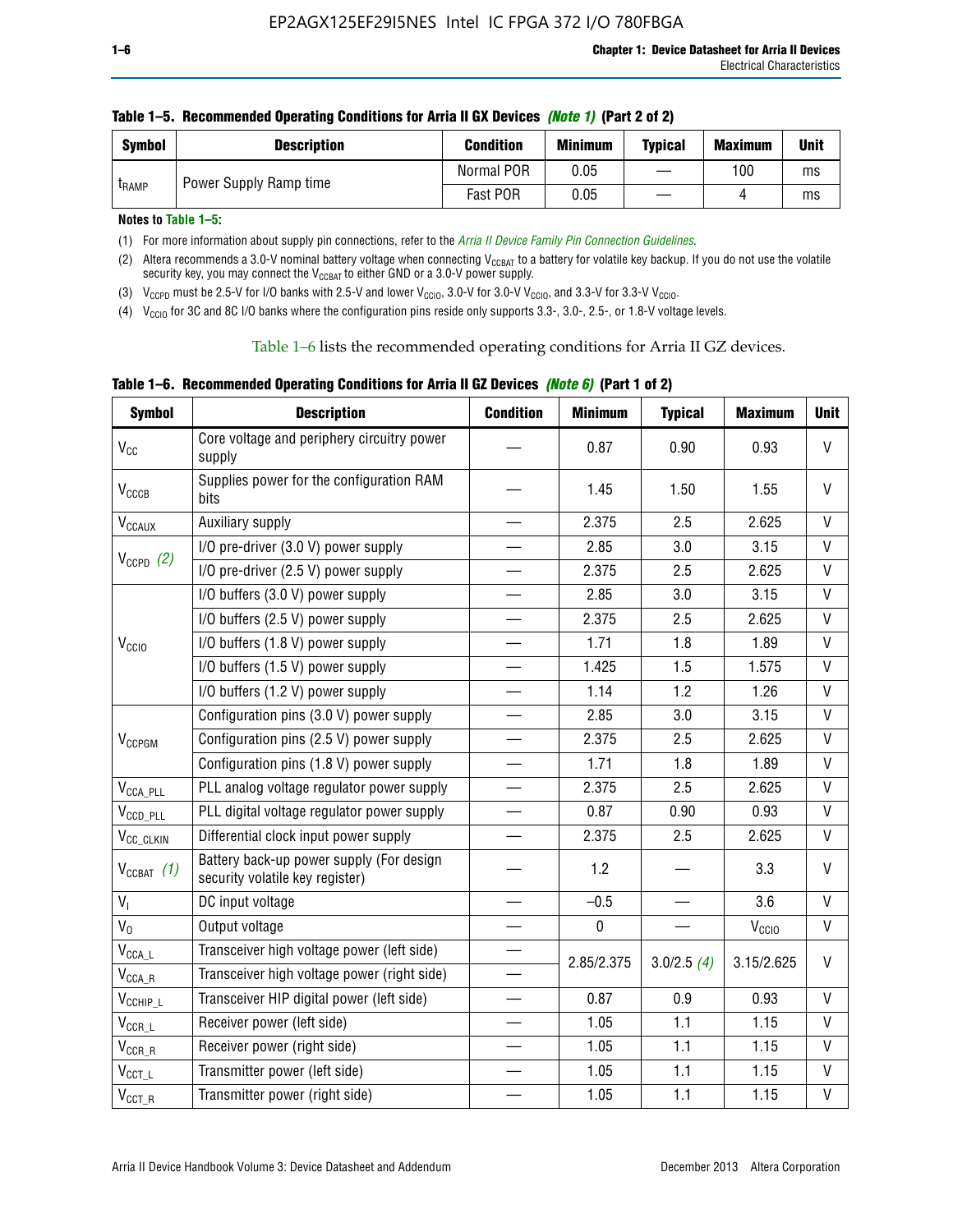| <b>Symbol</b>                 | <b>Description</b>                           | <b>Condition</b>           | <b>Minimum</b> | <b>Typical</b> | <b>Maximum</b> | <b>Unit</b> |  |  |
|-------------------------------|----------------------------------------------|----------------------------|----------------|----------------|----------------|-------------|--|--|
| $V_{CCL_GXBLn}$<br>(3)        | Transceiver clock power (left side)          |                            | 1.05           | 1.1            | 1.15           | $\vee$      |  |  |
| V <sub>CCL_GXBRn</sub><br>(3) | Transceiver clock power (right side)         |                            | 1.05           | 1.1            | 1.15           | $\vee$      |  |  |
| $V_{\text{CCH_GXBLn}}$<br>(3) | Transmitter output buffer power (left side)  |                            | 1.33/1.425     | 1.4/1.5(5)     | 1.575          | V           |  |  |
| $V_{\text{CCH_GXBRn}}$<br>(3) | Transmitter output buffer power (right side) |                            |                |                |                |             |  |  |
|                               | Operating junction temperature               | Commercial                 | $\mathbf{0}$   |                | 85             | °C          |  |  |
| T,                            |                                              | Industrial                 | $-40$          |                | 100            | °C          |  |  |
| t <sub>RAMP</sub>             | Power supply ramp time                       | Normal POR<br>$(PORSEL=0)$ | 0.05           |                | 100            | ms          |  |  |
|                               |                                              | Fast POR<br>$(PORSEL=1)$   | 0.05           |                | 4              | ms          |  |  |

#### **Table 1–6. Recommended Operating Conditions for Arria II GZ Devices** *(Note 6)* **(Part 2 of 2)**

#### **Notes to Table 1–6:**

(1) Altera recommends a 3.0-V nominal battery voltage when connecting  $V_{CCBAT}$  to a battery for volatile key backup. If you do not use the volatile security key, you may connect the  $V_{CCBAT}$  to either GND or a 3.0-V power supply.

(2)  $V_{CCPD}$  must be 2.5 V when  $V_{CCIO}$  is 2.5, 1.8, 1.5, or 1.2 V.  $V_{CCPD}$  must be 3.0 V when  $V_{CCIO}$  is 3.0 V.

(3)  $n = 0, 1, or 2$ .

(4)  $V_{CCA~LR}$  must be connected to a 3.0-V supply if the clock multiplier unit (CMU) phase-locked loop (PLL), receiver clock data recovery (CDR), or both, are configured at a base data rate > 4.25 Gbps. For data rates up to 4.25 Gbps, you can connect V<sub>CCA L/R</sub> to either 3.0 V or 2.5 V.

(5)  $V_{\text{CCH\_GXBL/R}}$  must be connected to a 1.4-V supply if the transmitter channel data rate is > 6.5 Gbps. For data rates up to 6.5 Gbps, you can connect V<sub>CCH\_GXBL/R</sub> to either 1.4 V or 1.5 V.

(6) Transceiver power supplies do not have power-on-reset (POR) circuitry. After initial power-up, violating the transceiver power supply operating conditions could lead to unpredictable link behavior.

# **DC Characteristics**

This section lists the supply current, I/O pin leakage current, on-chip termination (OCT) accuracy and variation, input pin capacitance, internal weak pull-up and pull-down resistance, hot socketing, and Schmitt trigger input specifications.

### **Supply Current**

Standby current is the current the device draws after the device is configured with no inputs or outputs toggling and no activity in the device. Because these currents vary largely with the resources used, use the Microsoft Excel-based Early Power Estimator (EPE) to get supply current estimates for your design.

**For more information about power estimation tools, refer to the** *PowerPlay Early Power* **<b>Formation** *[Estimator User Guide](http://www.altera.com/literature/ug/ug_epe.pdf
)* and the *[PowerPlay Power Analysis](http://www.altera.com/literature/hb/qts/qts_qii53013.pdf)* chapter.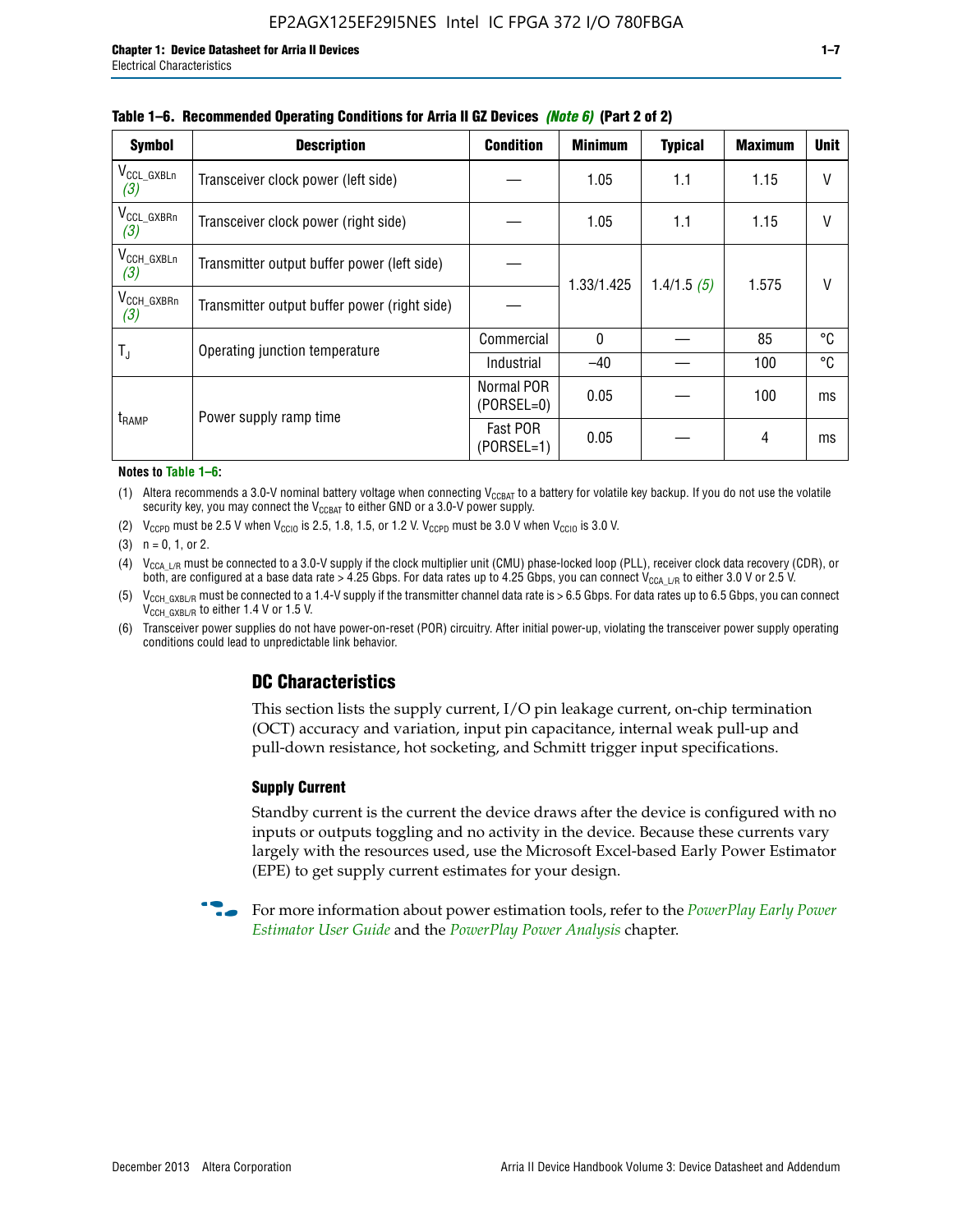### **I/O Pin Leakage Current**

Table 1–7 lists the Arria II GX I/O pin leakage current specifications.

# **Table 1–7. I/O Pin Leakage Current for Arria II GX Devices**

| Symbol   | <b>Description</b> | <b>Conditions</b>                   | <b>Min</b> | <b>Typ</b> | <b>Max</b> | <b>Unit</b> |
|----------|--------------------|-------------------------------------|------------|------------|------------|-------------|
|          | Input pin          | $V_1 = 0$ V to $V_{\text{CCIOMAX}}$ | $-10$      |            |            | uА          |
| $I_{0Z}$ | Tri-stated I/O pin | $V_0 = 0$ V to $V_{\text{CCIOMAX}}$ | $-10$      |            | 10         | uА          |

Table 1–8 lists the Arria II GZ I/O pin leakage current specifications.

**Table 1–8. I/O Pin Leakage Current for Arria II GZ Devices**

| Symbol | <b>Description</b> | <b>Conditions</b>                   | Min   | Typ | Max | Unit |
|--------|--------------------|-------------------------------------|-------|-----|-----|------|
|        | Input pin          | $V_1 = 0$ V to $V_{\text{CCIOMAX}}$ | $-20$ |     | 20  | uА   |
| 10Z    | Tri-stated I/O pin | $V_0 = 0$ V to $V_{\text{CCIOMAX}}$ | $-20$ |     | 20  | μA   |

#### **Bus Hold**

Bus hold retains the last valid logic state after the source driving it either enters the high impedance state or is removed. Each I/O pin has an option to enable bus hold in user mode. Bus hold is always disabled in configuration mode.

Table 1–9 lists bus hold specifications for Arria II GX devices.

**Table 1–9. Bus Hold Parameters for Arria II GX Devices** *(Note 1)*

|                                            |                          |                                                  | $V_{CClO}$ (V) |            |       |            |       |            |       |            |       |                |       |            |    |
|--------------------------------------------|--------------------------|--------------------------------------------------|----------------|------------|-------|------------|-------|------------|-------|------------|-------|----------------|-------|------------|----|
| <b>Parameter</b>                           | <b>Symbol</b>            | Cond.                                            |                | $1.2$      |       | 1.5        |       | 1.8        |       | 2.5        |       | 3.0            |       | 3.3        |    |
|                                            |                          |                                                  | Min            | <b>Max</b> | Min   | <b>Max</b> | Min   | <b>Max</b> | Min   | <b>Max</b> | Min   | <b>Max</b>     | Min   | <b>Max</b> |    |
| Bus-hold<br>low,<br>sustaining<br>current  | <b>I</b> <sub>SUSL</sub> | $V_{IN}$ > $V_{IL}$<br>(max.)                    | 8              |            | 12    |            | 30    |            | 50    |            | 70    |                | 70    |            | μA |
| Bus-hold<br>high,<br>sustaining<br>current | I <sub>SUSH</sub>        | $V_{IN}$ < $V_{IL}$<br>(min.)                    | $-8$           |            | $-12$ |            | $-30$ |            | $-50$ |            | $-70$ |                | $-70$ |            | μA |
| Bus-hold<br>low,<br>overdrive<br>current   | $I_{ODL}$                | $0 V < V_{IN} <$<br>V <sub>CCIO</sub>            |                | 125        |       | 175        |       | 200        |       | 300        |       | 500            |       | 500        | μA |
| Bus-hold<br>high,<br>overdrive<br>current  | $I_{ODH}$                | $0$ V $<$ V $_{\rm IN}$ $<$<br>V <sub>CCIO</sub> |                | $-125$     |       | $-175$     |       | $-200$     |       | $-300$     |       | $-500$         |       | $-500$     | μA |
| Bus-hold<br>trip point                     | VTRIP                    |                                                  | 0.3            | 0.9        | 0.375 | 1.125      | 0.68  | 1.07       | 0.7   | 1.7        | 0.8   | $\overline{c}$ | 0.8   | 2          | V  |

### **Note to Table 1–9:**

(1) The bus-hold trip points are based on calculated input voltages from the JEDEC standard.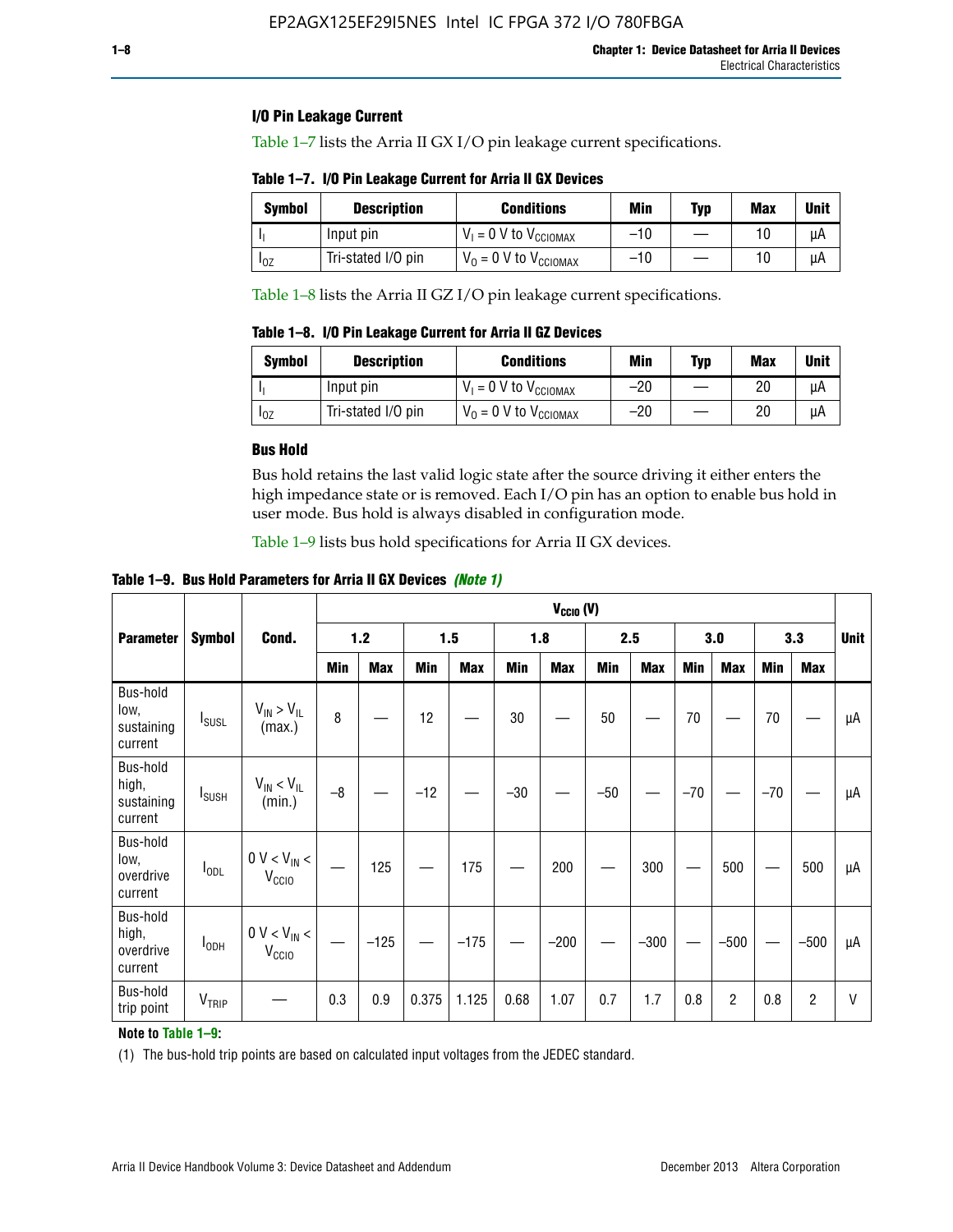# Table 1–10 lists the bus hold specifications for Arria II GZ devices.

|  | Table 1–10. Bus Hold Parameters for Arria II GZ Devices |
|--|---------------------------------------------------------|
|--|---------------------------------------------------------|

|                                           |                   |                                      | $V_{CGIO} (V)$ |            |         |            |         |            |         |            |         |            |             |
|-------------------------------------------|-------------------|--------------------------------------|----------------|------------|---------|------------|---------|------------|---------|------------|---------|------------|-------------|
| <b>Parameter</b>                          | <b>Symbol</b>     | Cond.                                |                | $1.2$      |         | 1.5        |         | 1.8        |         | 2.5        |         | 3.0        | <b>Unit</b> |
|                                           |                   |                                      | <b>Min</b>     | <b>Max</b> | Min     | <b>Max</b> | Min     | <b>Max</b> | Min     | <b>Max</b> | Min     | <b>Max</b> |             |
| Bus-hold<br>Low<br>sustaining<br>current  | $I_{SUSL}$        | $V_{IN} > V_{IL}$<br>(max.)          | 22.5           |            | 25.0    |            | 30.0    |            | 50.0    |            | 70.0    |            | μA          |
| Bus-hold<br>High<br>sustaining<br>current | $I_{\text{SUBH}}$ | $V_{IN}$ < $V_{IH}$<br>(min.)        | $-22.5$        |            | $-25.0$ |            | $-30.0$ |            | $-50.0$ |            | $-70.0$ |            | μA          |
| Bus-hold<br>Low<br>overdrive<br>current   | $I_{ODL}$         | $0V < V_{IN} <$<br>V <sub>CCIO</sub> |                | 120        |         | 160        |         | 200        |         | 300        |         | 500        | μA          |
| Bus-hold<br>High<br>overdrive<br>current  | $I_{ODH}$         | $0V < V_{IN} <$<br>V <sub>CCIO</sub> |                | $-120$     |         | $-160$     |         | $-200$     |         | $-300$     |         | $-500$     | μA          |
| Bus-hold<br>trip point                    | $V_{TRIP}$        |                                      | 0.45           | 0.95       | 0.50    | 1.00       | 0.68    | 1.07       | 0.70    | 1.70       | 0.80    | 2.00       | $\vee$      |

# **OCT Specifications**

Table 1–11 lists the Arria II GX device and differential OCT with and without calibration accuracy.

| Table 1–11. OCT With and Without Calibration Specification for Arria II GX Device I/Os (Note 1) (Part 1 of 2) |  |  |  |  |  |
|---------------------------------------------------------------------------------------------------------------|--|--|--|--|--|
|---------------------------------------------------------------------------------------------------------------|--|--|--|--|--|

|                                                           | <b>Description</b>                             |                                                |                   | <b>Calibration Accuracy</b> | <b>Unit</b>   |
|-----------------------------------------------------------|------------------------------------------------|------------------------------------------------|-------------------|-----------------------------|---------------|
| <b>Symbol</b>                                             |                                                | <b>Conditions (V)</b>                          | <b>Commercial</b> | <b>Industrial</b>           |               |
| 25- $\Omega$ R <sub>s</sub><br>3.0, 2.5                   | $25-\Omega$ series OCT<br>without calibration  | $V_{\text{CC10}} = 3.0, 2.5$                   | ± 30              | ± 40                        | $\frac{0}{0}$ |
| 50- $\Omega$ R <sub>S</sub><br>3.0, 2.5                   | $50-\Omega$ series OCT<br>without calibration  | $V_{\text{CC10}} = 3.0, 2.5$                   | ± 30              | ± 40                        | $\frac{0}{0}$ |
| 25- $\Omega$ R <sub>S</sub><br>1.8                        | 25- $\Omega$ series OCT<br>without calibration | $V_{\text{CCI0}} = 1.8$                        | ± 40              | ± 50                        | $\frac{0}{0}$ |
| 50- $\Omega$ R <sub>s</sub><br>1.8                        | $50-\Omega$ series OCT<br>without calibration  | $V_{\text{CC10}} = 1.8$                        | ± 40              | ± 50                        | $\frac{0}{0}$ |
| 25- $\Omega$ R <sub>S</sub><br>1.5, 1.2                   | $25-\Omega$ series OCT<br>without calibration  | $V_{\text{CC10}} = 1.5, 1.2$                   | ± 50              | ± 50                        | $\frac{0}{0}$ |
| 50- $\Omega$ R <sub>s</sub><br>1.5, 1.2                   | $50-\Omega$ series OCT<br>without calibration  | $V_{\text{CC10}} = 1.5, 1.2$                   | ± 50              | ± 50                        | $\frac{0}{0}$ |
| 25- $\Omega$ R <sub>s</sub><br>3.0, 2.5, 1.8, 1.5,<br>1.2 | 25- $\Omega$ series OCT<br>with calibration    | $V_{\text{CC10}} = 3.0, 2.5,$<br>1.8, 1.5, 1.2 | ±10               | ± 10                        | $\frac{0}{0}$ |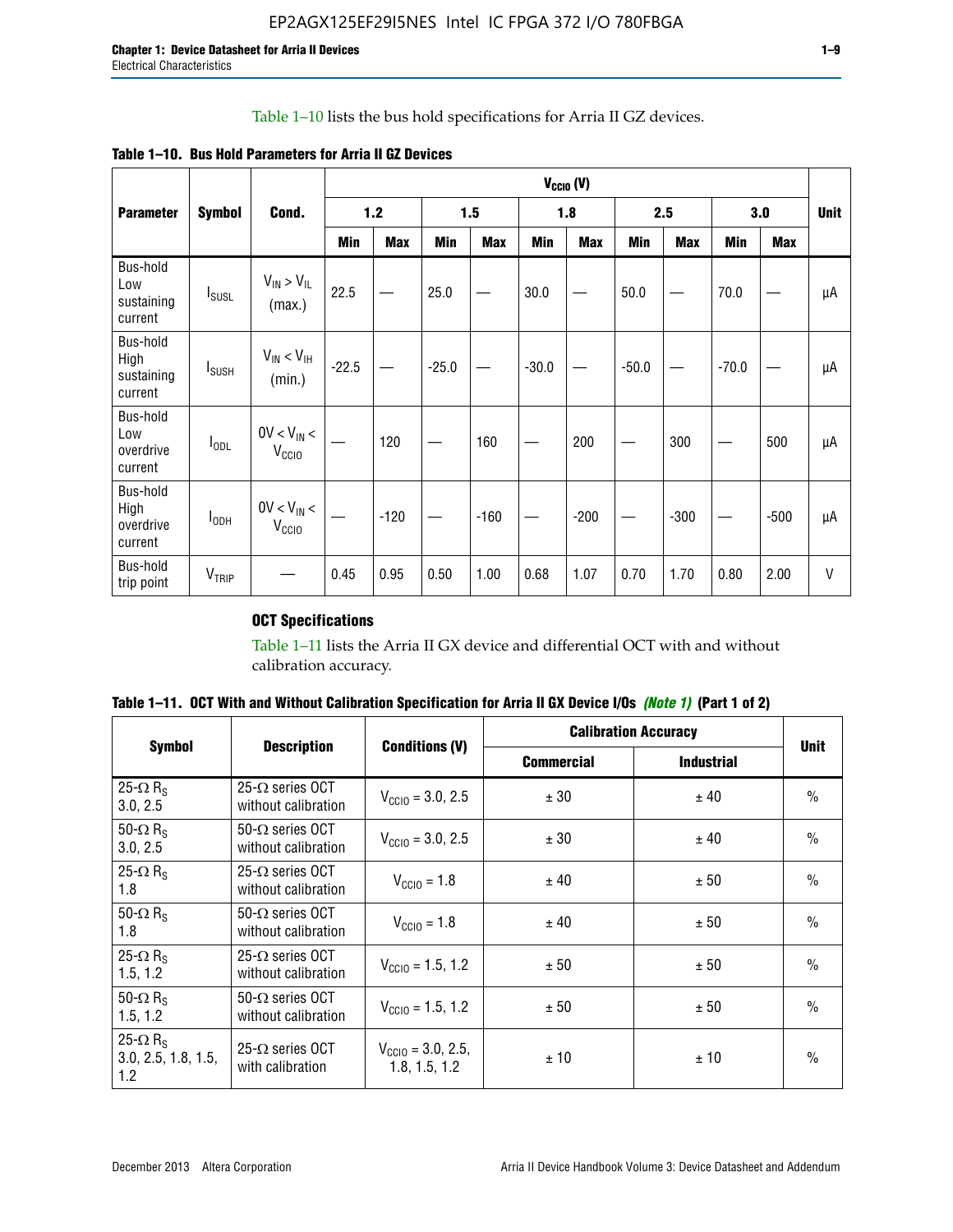|                                                           | <b>Description</b>                                              |                                                | <b>Calibration Accuracy</b> | <b>Unit</b>       |               |
|-----------------------------------------------------------|-----------------------------------------------------------------|------------------------------------------------|-----------------------------|-------------------|---------------|
| <b>Symbol</b>                                             |                                                                 | <b>Conditions (V)</b>                          | <b>Commercial</b>           | <b>Industrial</b> |               |
| 50- $\Omega$ R <sub>S</sub><br>3.0, 2.5, 1.8, 1.5,<br>1.2 | 50- $\Omega$ series OCT<br>with calibration                     | $V_{\text{CCIO}} = 3.0, 2.5,$<br>1.8, 1.5, 1.2 | ±10                         | ±10               | $\frac{0}{0}$ |
| 100- $\Omega$ R <sub>D</sub><br>2.5                       | 100- $\Omega$ differential<br><b>OCT</b> without<br>calibration | $V_{CCD} = 2.5$                                | ± 30                        | ± 30              | $\frac{0}{0}$ |

# **Table 1–11. OCT With and Without Calibration Specification for Arria II GX Device I/Os** *(Note 1)* **(Part 2 of 2)**

**Note to Table 1–11:**

(1) OCT with calibration accuracy is valid at the time of calibration only.

Table 1–12 lists the OCT termination calibration accuracy specifications for Arria II GZ devices.

| Table 1–12. OCT with Calibration Accuracy Specifications for Arria II GZ Devices (Note 1) |  |  |  |
|-------------------------------------------------------------------------------------------|--|--|--|
|-------------------------------------------------------------------------------------------|--|--|--|

|                                                                                                       |                                                                                                                                 |                                                | <b>Calibration Accuracy</b> |        | <b>Unit</b> |               |
|-------------------------------------------------------------------------------------------------------|---------------------------------------------------------------------------------------------------------------------------------|------------------------------------------------|-----------------------------|--------|-------------|---------------|
| <b>Symbol</b>                                                                                         | <b>Description</b>                                                                                                              | <b>Conditions (V)</b>                          | C <sub>2</sub>              | C3, I3 | C4,14       |               |
| 25- $\Omega$ R <sub>s</sub><br>3.0, 2.5, 1.8, 1.5,<br>1.2 $(2)$                                       | $25-\Omega$ series OCT<br>with calibration                                                                                      | $V_{CGI0} = 3.0, 2.5,$<br>1.8, 1.5, 1.2        | ± 8                         | ± 8    | ± 8         | $\frac{0}{0}$ |
| 50- $\Omega$ R <sub>s</sub><br>3.0, 2.5, 1.8, 1.5,<br>1.2                                             | 50- $\Omega$ internal series<br>OCT with calibration                                                                            | $V_{\text{CC10}} = 3.0, 2.5,$<br>1.8, 1.5, 1.2 | ± 8                         | ± 8    | ± 8         | $\frac{0}{0}$ |
| 50- $\Omega$ R <sub>T</sub><br>2.5, 1.8, 1.5, 1.2                                                     | 50- $\Omega$ internal parallel<br><b>OCT</b> with calibration                                                                   | $V_{\text{CC10}} = 2.5, 1.8,$<br>1.5.1.2       | ± 10                        | ± 10   | ± 10        | $\frac{0}{0}$ |
| 20- $\Omega$ , 40- $\Omega$ , and<br>$60 - \Omega$ R <sub>S</sub><br>3.0, 2.5, 1.8, 1.5,<br>1.2 $(3)$ | 20- $\Omega$ , 40- $\Omega$ and<br>60- $\Omega$ R <sub>s</sub> expanded<br>range for internal<br>series OCT with<br>calibration | $V_{\text{CC10}} = 3.0, 2.5,$<br>1.8, 1.5, 1.2 | ± 10                        | ± 10   | ± 10        | $\frac{0}{0}$ |
| 25- $\Omega$ R <sub>S</sub> left_shift<br>3.0, 2.5, 1.8, 1.5,<br>1.2                                  | $25-\Omega R_{S\_left\_shift}$<br>internal left shift<br>series OCT with<br>calibration                                         | $V_{\text{CC10}} = 3.0, 2.5,$<br>1.8, 1.5, 1.2 | ± 10                        | ± 10   | ± 10        | $\frac{0}{0}$ |

**Notes to Table 1–12:**

(1) OCT calibration accuracy is valid at the time of calibration only.

(2) 25- $\Omega$  R<sub>S</sub> is not supported for 1.5 V and 1.2 V in Row I/O.

(3)  $20-\Omega$  R<sub>S</sub> is not supported for 1.5 V and 1.2 V in Row I/O.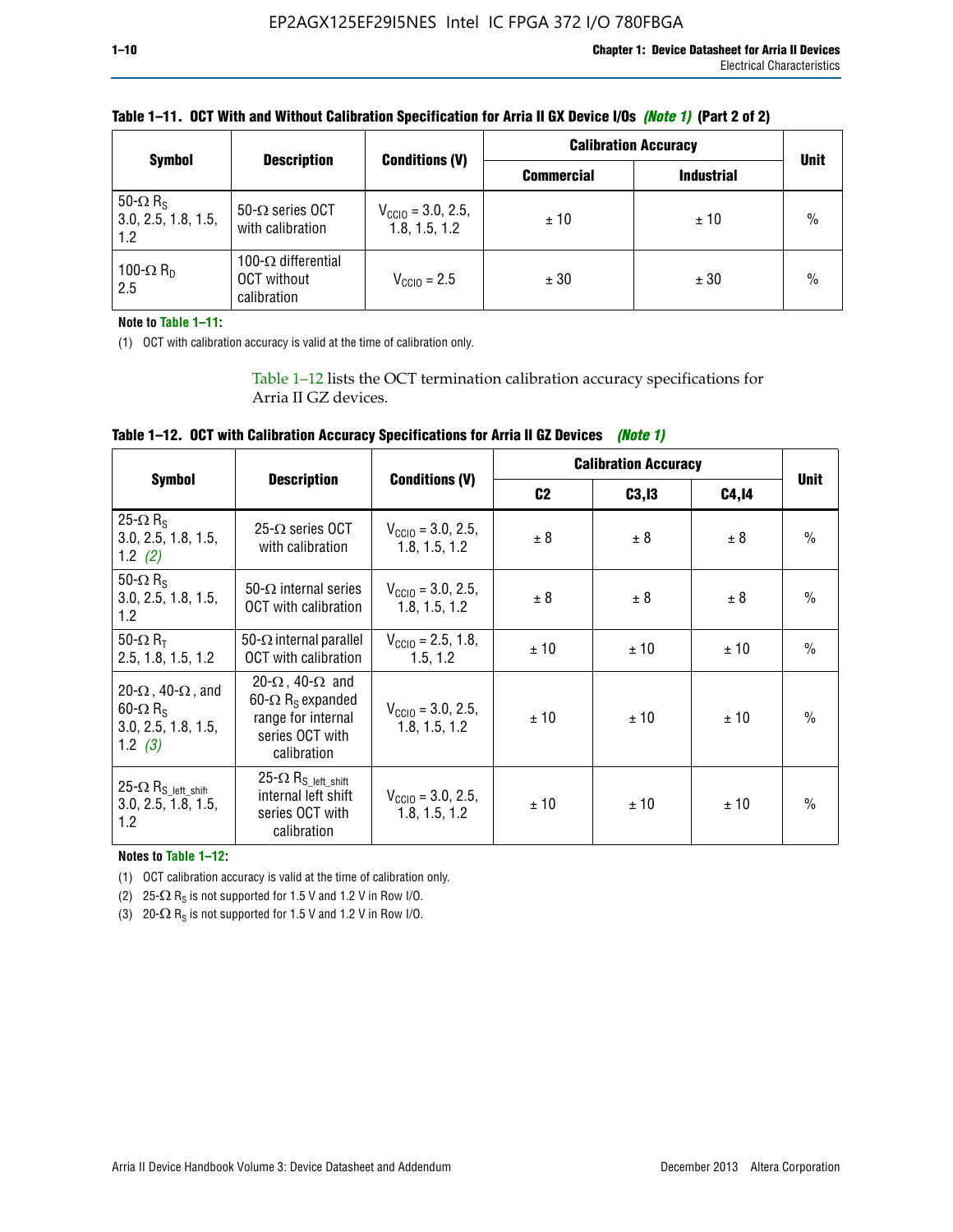The calibration accuracy for calibrated series and parallel OCTs are applicable at the moment of calibration. When process, voltage, and temperature (PVT) conditions change after calibration, the tolerance may change.

Table 1–13 lists the Arria II GZ OCT without calibration resistance tolerance to PVT changes.

|  | Table 1–13. OCT Without Calibration Resistance Tolerance Specifications for Arria II GZ Devices |  |  |  |
|--|-------------------------------------------------------------------------------------------------|--|--|--|
|--|-------------------------------------------------------------------------------------------------|--|--|--|

|                                            | <b>Description</b>                                                |                              | <b>Resistance Tolerance</b> |              | <b>Unit</b>   |  |
|--------------------------------------------|-------------------------------------------------------------------|------------------------------|-----------------------------|--------------|---------------|--|
| <b>Symbol</b>                              |                                                                   | <b>Conditions (V)</b>        | C3, I3                      | <b>C4,14</b> |               |  |
| 25- $\Omega$ R <sub>S</sub><br>3.0 and 2.5 | $25-\Omega$ internal series<br><b>OCT</b> without<br>calibration  | $V_{\text{CGI0}} = 3.0, 2.5$ | ± 40                        | ± 40         | $\frac{0}{0}$ |  |
| 25- $\Omega$ R <sub>S</sub><br>1.8 and 1.5 | 25- $\Omega$ internal series<br><b>OCT</b> without<br>calibration | $V_{\text{CC10}} = 1.8, 1.5$ | ± 40                        | ± 40         | $\frac{0}{0}$ |  |
| 25- $\Omega$ R <sub>S</sub><br>1.2         | 25- $\Omega$ internal series<br><b>OCT</b> without<br>calibration | $V_{\text{CC10}} = 1.2$      | ± 50                        | ± 50         | $\frac{0}{0}$ |  |
| 50- $\Omega$ R <sub>s</sub><br>3.0 and 2.5 | $50-\Omega$ internal series<br><b>OCT</b> without<br>calibration  | $V_{\text{CC10}} = 3.0, 2.5$ | ± 40                        | ± 40         | $\frac{0}{0}$ |  |
| 50- $\Omega$ R <sub>S</sub><br>1.8 and 1.5 | 50- $\Omega$ internal series<br><b>OCT</b> without<br>calibration | $V_{\text{CC10}} = 1.8, 1.5$ | ± 40                        | ± 40         | $\frac{0}{0}$ |  |
| 50- $\Omega$ R <sub>s</sub><br>1.2         | 50- $\Omega$ internal series<br><b>OCT</b> without<br>calibration | $V_{\text{CC10}} = 1.2$      | ± 50                        | ± 50         | $\frac{0}{0}$ |  |
| 100- $\Omega$ R <sub>n</sub><br>2.5        | 100- $\Omega$ internal<br>differential OCT                        | $V_{\text{CC10}} = 2.5$      | ± 25                        | ± 25         | $\frac{0}{0}$ |  |

OCT calibration is automatically performed at power up for OCT-enabled I/Os. When voltage and temperature conditions change after calibration, the resistance may change. Use Equation 1–1 and Table 1–14 to determine the OCT variation when voltage and temperature vary after power-up calibration for Arria II GX and GZ devices.

**Equation 1–1. OCT Variation** *(Note 1)*

$$
R_{OCT} = R_{SCAL} \Big( 1 + \langle \frac{dR}{dT} \times \Delta T \rangle \pm \langle \frac{dR}{dV} \times \Delta V \rangle \Big)
$$

#### **Notes to Equation 1–1:**

(1)  $R_{OCT}$  value calculated from Equation 1–1shows the range of OCT resistance with the variation of temperature and V<sub>CCIO</sub>.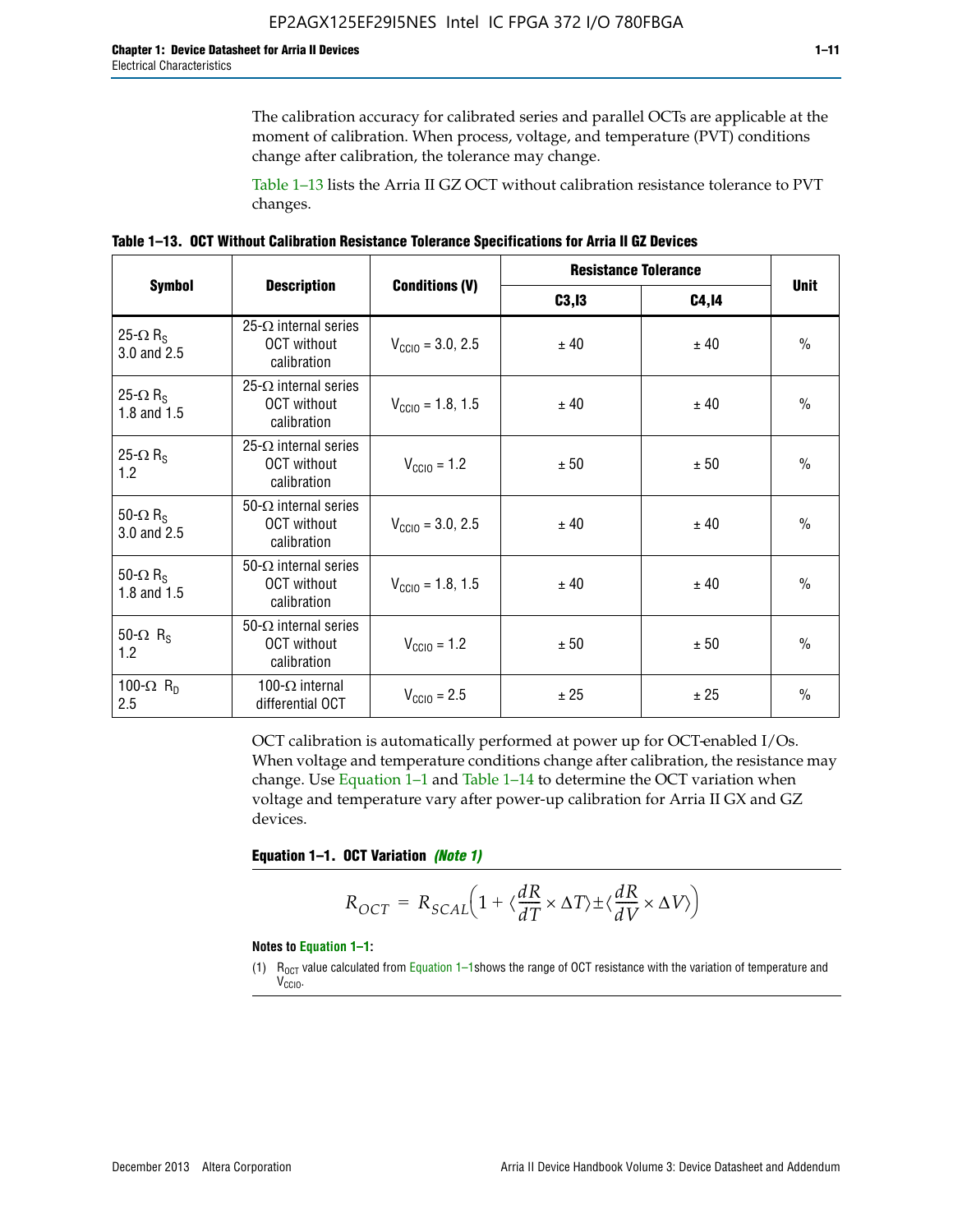Use the following with Equation 1–1:

- $\blacksquare$  R<sub>SCAL</sub> is the OCT resistance value at power up.
- $\blacksquare$   $\Delta T$  is the variation of temperature with respect to the temperature at power up.
- $\blacksquare$   $\Delta V$  is the variation of voltage with respect to the V<sub>CCIO</sub> at power up.
- $\blacksquare$  dR/dT is the percentage change of  $R_{\text{SCAL}}$  with temperature.
- $\blacksquare$  dR/dV is the percentage change of R<sub>SCAL</sub> with voltage.

Table 1–14 lists the OCT variation with temperature and voltage after power-up calibration for Arria II GX devices.

|  |  |  |  |  |  |  |  | Table 1–14. OCT Variation after Power-up Calibration for Arria II GX Devices |  |
|--|--|--|--|--|--|--|--|------------------------------------------------------------------------------|--|
|--|--|--|--|--|--|--|--|------------------------------------------------------------------------------|--|

| <b>Nominal Voltage V<sub>CCIO</sub> (V)</b> | $dR/dT$ (%/°C) | dR/dV (%/mV) |
|---------------------------------------------|----------------|--------------|
| 3.0                                         | 0.262          | 0.035        |
| 2.5                                         | 0.234          | 0.039        |
| 1.8                                         | 0.219          | 0.086        |
| 1.5                                         | 0.199          | 0.136        |
| 1.2                                         | 0.161          | 0.288        |

Table 1–15 lists the OCT variation with temperature and voltage after power-up calibration for Arria II GZ devices.

| <b>Nominal Voltage, V<sub>ccio</sub> (V)</b> | $dR/dT$ (%/°C) | dR/dV (%/mV) |
|----------------------------------------------|----------------|--------------|
| 3.0                                          | 0.189          | 0.0297       |
| 2.5                                          | 0.208          | 0.0344       |
| 1.8                                          | 0.266          | 0.0499       |
| 1.5                                          | 0.273          | 0.0744       |
| 19                                           | 0.317          | 0.1241       |

**Table 1–15. OCT Variation after Power-Up Calibration for Arria II GZ Devices** *(Note 1)*

**Note to Table 1–15:**

(1) Valid for V<sub>CCIO</sub> range of  $\pm 5\%$  and temperature range of 0° to 85°C.

#### **Pin Capacitance**

Table 1–16 lists the pin capacitance for Arria II GX devices.

**Table 1–16. Pin Capacitance for Arria II GX Devices**

| Symbol   | <b>Description</b>                                                                                                                               | <b>Typical</b> | <b>Unit</b> |
|----------|--------------------------------------------------------------------------------------------------------------------------------------------------|----------------|-------------|
| $v_{10}$ | Input capacitance on I/O pins, dual-purpose pins (differential I/O, clock,<br>$R_{\text{up}}$ , $R_{\text{dn}}$ , and dedicated clock input pins |                | D۲          |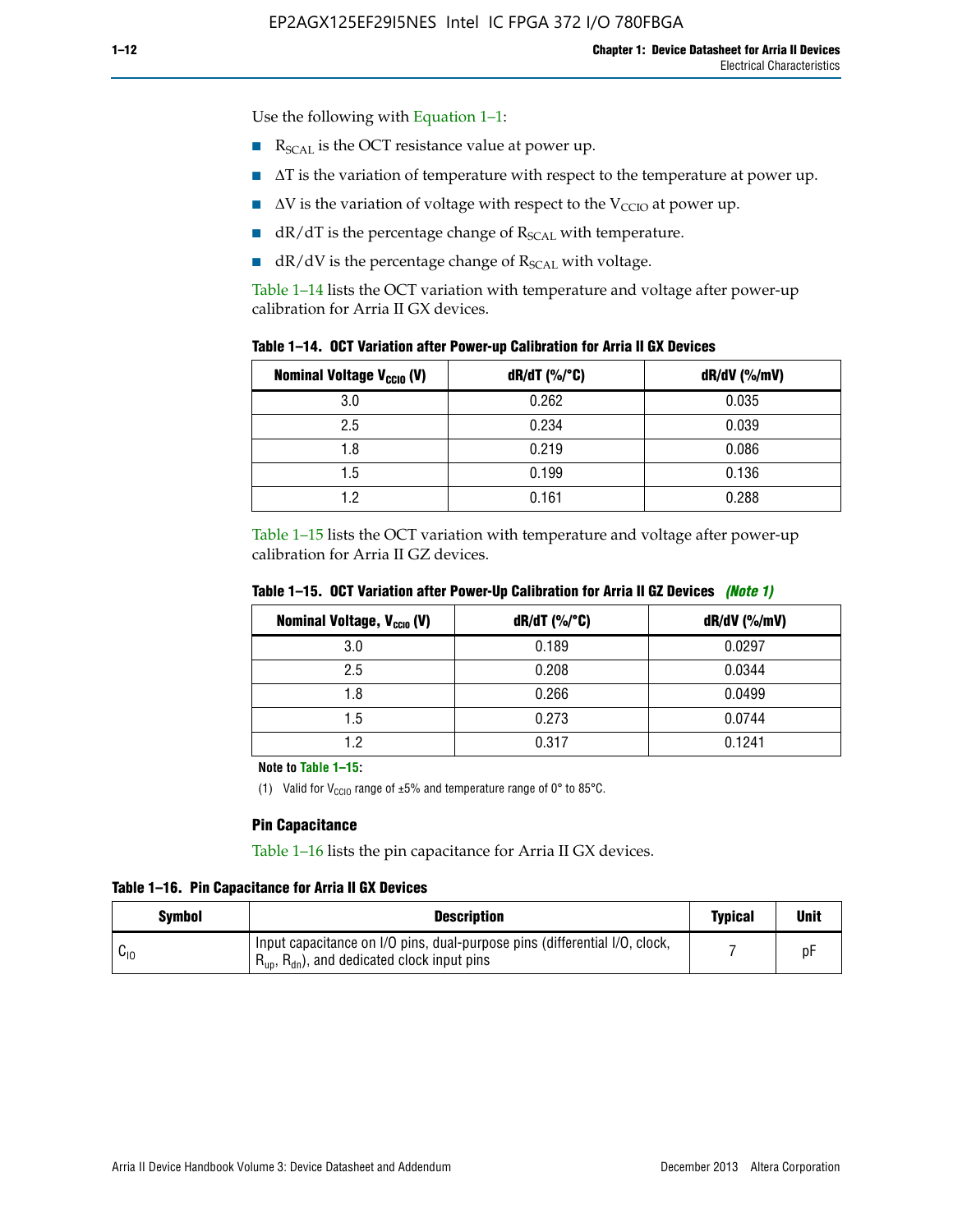## Table 1–17 lists the pin capacitance for Arria II GZ devices.

**Table 1–17. Pin Capacitance for Arria II GZ Devices** 

| <b>Symbol</b>                                    | <b>Description</b>                                                     | <b>Typical</b> | <b>Unit</b> |
|--------------------------------------------------|------------------------------------------------------------------------|----------------|-------------|
| $C_{\text{IOTB}}$                                | Input capacitance on the top and bottom I/O pins                       | 4              | pF          |
| C <sub>IOLR</sub>                                | Input capacitance on the left and right I/O pins                       | 4              | pF          |
| $C_{CLKTB}$                                      | Input capacitance on the top and bottom non-dedicated clock input pins |                | рF          |
| $C_{CLKLR}$                                      | Input capacitance on the left and right non-dedicated clock input pins |                | pF          |
| $C_{\text{OUTFB}}$                               | Input capacitance on the dual-purpose clock output and feedback pins   | 5              | pF          |
| $CCLK1$ , $CCLK3$ , $CCLK8$ ,<br>and $C_{CLK10}$ | Input capacitance for dedicated clock input pins                       |                | рF          |

## **Internal Weak Pull-Up and Weak Pull-Down Resistors**

Table 1–18 lists the weak pull-up and pull-down resistor values for Arria II GX devices.

**Table 1–18. Internal Weak Pull-up and Weak Pull-Down Resistors for Arria II GX Devices** *(Note 1)* 

| <b>Symbol</b> | <b>Description</b>                                                                                                                                                                                                                                                                                                                                  | <b>Conditions</b>                             | Min | Typ | Max       | <b>Unit</b> |
|---------------|-----------------------------------------------------------------------------------------------------------------------------------------------------------------------------------------------------------------------------------------------------------------------------------------------------------------------------------------------------|-----------------------------------------------|-----|-----|-----------|-------------|
|               |                                                                                                                                                                                                                                                                                                                                                     | $V_{\text{CC10}} = 3.3 \text{ V} \pm 5\%$ (2) | 7   | 25  | 41        | $k\Omega$   |
| $R_{PU}$      | Value of I/O pin pull-up resistor                                                                                                                                                                                                                                                                                                                   | $V_{\text{CC10}} = 3.0 V \pm 5\%$ (2)         | 7   | 28  | 47        | $k\Omega$   |
|               |                                                                                                                                                                                                                                                                                                                                                     | $V_{\text{CC10}} = 2.5 V \pm 5\%$ (2)         | 8   | 35  | 61        | $k\Omega$   |
|               | before and during configuration,<br>as well as user mode if the<br>$V_{\text{CC10}} = 1.8 \text{ V} \pm 5\%$ (2)<br>programmable pull-up resistor<br>option is enabled.<br>$V_{\text{CC10}} = 1.5 \text{ V} \pm 5\%$ (2)<br>$V_{\text{CC10}} = 1.2 V \pm 5\%$ (2)<br>$V_{\text{CC10}} = 3.3 \text{ V} \pm 5\%$<br>$V_{\text{CC10}} = 3.0 V \pm 5\%$ | 10                                            | 57  | 108 | $k\Omega$ |             |
|               |                                                                                                                                                                                                                                                                                                                                                     |                                               | 13  | 82  | 163       | $k\Omega$   |
|               |                                                                                                                                                                                                                                                                                                                                                     |                                               | 19  | 143 | 351       | $k\Omega$   |
|               |                                                                                                                                                                                                                                                                                                                                                     |                                               | 6   | 19  | 29        | $k\Omega$   |
|               |                                                                                                                                                                                                                                                                                                                                                     |                                               | 6   | 22  | 32        | $k\Omega$   |
| $R_{PD}$      | Value of TCK pin pull-down<br>resistor                                                                                                                                                                                                                                                                                                              | $V_{\text{CC10}} = 2.5 V \pm 5\%$             | 6   | 25  | 42        | $k\Omega$   |
|               |                                                                                                                                                                                                                                                                                                                                                     | $V_{\text{CC10}} = 1.8 V \pm 5\%$             | 7   | 35  | 70        | $k\Omega$   |
|               |                                                                                                                                                                                                                                                                                                                                                     | $V_{\text{CC10}} = 1.5 V \pm 5\%$             | 8   | 50  | 112       | $k\Omega$   |

**Notes to Table 1–18:**

(1) All I/O pins have an option to enable weak pull-up except configuration, test, and JTAG pins. The weak pull-down feature is only available for JTAG TCK.

(2) Pin pull-up resistance values may be lower if an external source drives the pin higher than  $V_{\text{CCIO}}$ .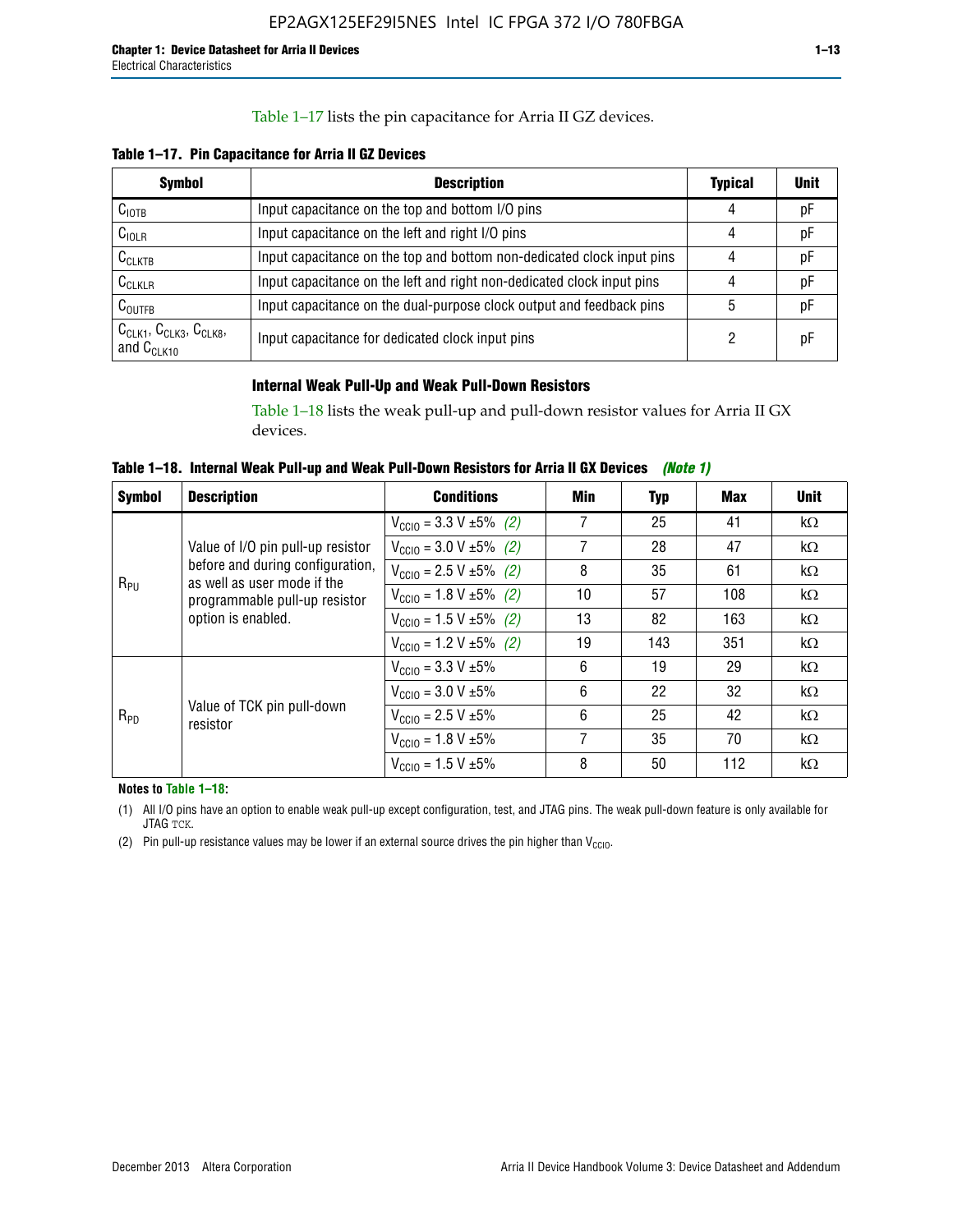Table 1–19 lists the weak pull-up resistor values for Arria II GZ devices.

**Table 1–19. Internal Weak Pull-Up Resistor for Arria II GZ Devices** *(Note 1)***,** *(2)*

| <b>Symbol</b> | <b>Description</b>                                                                                                              | <b>Conditions</b>                             | Min | <b>Typ</b> | <b>Max</b> | <b>Unit</b> |
|---------------|---------------------------------------------------------------------------------------------------------------------------------|-----------------------------------------------|-----|------------|------------|-------------|
|               | Value of the I/O pin pull-up                                                                                                    | $V_{\text{CC10}} = 3.0 V \pm 5\%$ (3)         |     | 25         |            | kΩ          |
| $R_{PU}$      | resistor before and during<br>configuration, as well as user<br>mode if the programmable<br>pull-up resistor option is enabled. | $V_{\text{CC10}} = 2.5 V \pm 5\%$ (3)         |     | 25         |            | kΩ          |
|               |                                                                                                                                 | $V_{\text{CC10}} = 1.8 \text{ V} \pm 5\%$ (3) |     | 25         |            | kΩ          |
|               |                                                                                                                                 | $V_{\text{CC10}} = 1.5 \text{ V} \pm 5\%$ (3) |     | 25         |            | kΩ          |
|               |                                                                                                                                 | $V_{\text{CC10}} = 1.2 V \pm 5\%$ (3)         |     | 25         |            | kΩ          |

**Notes to Table 1–19:**

(1) All I/O pins have an option to enable weak pull-up except configuration, test, and JTAG pins.

(2) The internal weak pull-down feature is only available for the JTAG TCK pin. The typical value for this internal weak pull-down resistor is approximately 25 k $\Omega$ .

(3) Pin pull-up resistance values may be lower if an external source drives the pin higher than  $V_{\text{CCIO}}$ .

#### **Hot Socketing**

Table 1–20 lists the hot-socketing specification for Arria II GX and GZ devices.

**Table 1–20. Hot Socketing Specifications for Arria II Devices** 

| Symbol        | <b>Description</b>                | <b>Maximum</b> |
|---------------|-----------------------------------|----------------|
| IIOPIN(DC)    | DC current per I/O pin            | $300 \mu A$    |
| $I$ IOPIN(AC) | AC current per I/O pin            | 8 mA $(1)$     |
| IXCVRTX(DC)   | DC current per transceiver TX pin | 100 mA         |
| IXCVRRX(DC)   | DC current per transceiver RX pin | 50 mA          |

#### **Note to Table 1–20:**

(1) The I/O ramp rate is 10 ns or more. For ramp rates faster than 10 ns,  $|I_{10\text{PIN}}| = C$  dv/dt, in which "C" is I/O pin capacitance and "dv/dt" is slew rate.

# **Schmitt Trigger Input**

The Arria II GX device supports Schmitt trigger input on the TDI, TMS, TCK, nSTATUS, nCONFIG, nCE, CONF\_DONE, and DCLK pins. A Schmitt trigger feature introduces hysteresis to the input signal for improved noise immunity, especially for signals with slow edge rates.

Table 1–21 lists the hysteresis specifications across the supported  $V<sub>CCIO</sub>$  range for Schmitt trigger inputs in Arria II GX devices.

**Table 1–21. Schmitt Trigger Input Hysteresis Specifications for Arria II GX Devices**

| <b>Symbol</b>        | <b>Description</b>                   | <b>Condition (V)</b>    | <b>Minimum</b> | <b>Unit</b> |
|----------------------|--------------------------------------|-------------------------|----------------|-------------|
|                      |                                      | $V_{\text{CGI0}} = 3.3$ | 220            | mV          |
|                      | Hysteresis for Schmitt trigger input | $V_{\text{CCIO}} = 2.5$ | 180            | mV          |
| V <sub>Schmitt</sub> |                                      | $V_{\text{CCIO}} = 1.8$ | 110            | mV          |
|                      |                                      | $V_{\text{CCIO}} = 1.5$ | 70             | mV          |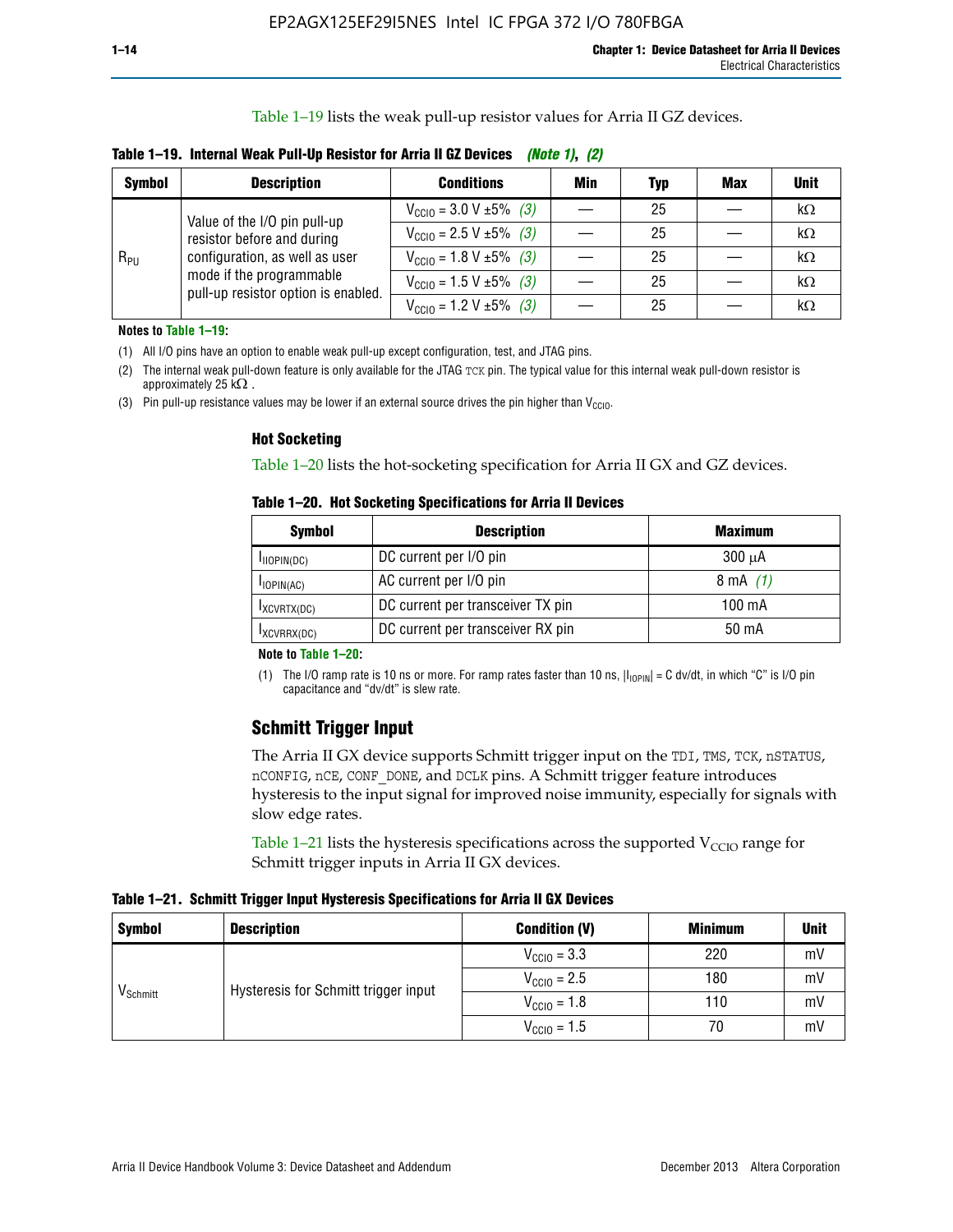# **I/O Standard Specifications**

Table 1–22 through Table 1–35 list input voltage ( $V_{IH}$  and  $V_{IL}$ ), output voltage ( $V_{OH}$ and  $V_{OL}$ ), and current drive characteristics ( $I_{OH}$  and  $I_{OL}$ ) for various I/O standards supported by the Arria II device family. They also show the Arria II device family I/O standard specifications.  $V_{OL}$  and  $V_{OH}$  values are valid at the corresponding  $I_{OH}$  and I<sub>OL</sub>, respectively.

**1.** For an explanation of terms used in Table 1–22 through Table 1–35, refer to "Glossary" on page 1–74.

Table 1–22 lists the single-ended I/O standards for Arria II GX devices.

|              | $V_{CCl0} (V)$ |            |            | $V_{IL}(V)$ |                                    | $V_{IH}(V)$                        | $V_{OL}(V)$                | $V_{OH} (V)$                       | $I_{0L}$                           | $I_{0H}$       |        |
|--------------|----------------|------------|------------|-------------|------------------------------------|------------------------------------|----------------------------|------------------------------------|------------------------------------|----------------|--------|
| I/O Standard | <b>Min</b>     | <b>Typ</b> | <b>Max</b> | Min         | <b>Max</b>                         | Min                                | <b>Max</b>                 | Max                                | Min                                | (mA)           | (mA)   |
| 3.3 V LVTTL  | 3.135          | 3.3        | 3.465      | $-0.3$      | 0.8                                | 1.7                                | 3.6                        | 0.45                               | 2.4                                | 4              | $-4$   |
| 3.3 V LVCMOS | 3.135          | 3.3        | 3.465      | $-0.3$      | 0.8                                | 1.7                                | 3.6                        | 0.2                                | $V_{\text{CCIO}}$ -0.2             | $\overline{2}$ | $-2$   |
| 3.0 V LVTTL  | 2.85           | 3          | 3.15       | $-0.3$      | 0.8                                | 1.7                                | $V_{\text{CCIO}} +$<br>0.3 | 0.45                               | 2.4                                | 4              | $-4$   |
| 3.0 V LVCMOS | 2.85           | 3          | 3.15       | $-0.3$      | 0.8                                | 1.7                                | $V_{\text{CCIO}} +$<br>0.3 | 0.2                                | $V_{\text{CGIO}}$ - 0.2            | 0.1            | $-0.1$ |
| 2.5 V LVCMOS | 2.375          | 2.5        | 2.625      | $-0.3$      | 0.7                                | 1.7                                | $V_{\text{CCIO}} +$<br>0.3 | 0.4                                | $\overline{2}$                     | 1              | $-1$   |
| 1.8 V LVCMOS | 1.71           | 1.8        | 1.89       | $-0.3$      | $0.35 \times$<br>V <sub>CCIO</sub> | $0.65 \times$<br>V <sub>CCIO</sub> | $V_{CC10} +$<br>0.3        | 0.45                               | $V_{CGIO}$ -<br>0.45               | $\overline{2}$ | $-2$   |
| 1.5 V LVCMOS | 1.425          | 1.5        | 1.575      | $-0.3$      | $0.35 \times$<br>V <sub>CCIO</sub> | $0.65 \times$<br>V <sub>CClO</sub> | $V_{CClO}$ +<br>0.3        | $0.25 \times$<br>V <sub>CCIO</sub> | $0.75 \times$<br>V <sub>CCIO</sub> | $\overline{2}$ | $-2$   |
| 1.2 V LVCMOS | 1.14           | 1.2        | 1.26       | $-0.3$      | $0.35 \times$<br>V <sub>CCIO</sub> | $0.65 \times$<br>V <sub>CCIO</sub> | $V_{CC10} +$<br>0.3        | $0.25 \times$<br>V <sub>CCIO</sub> | $0.75 \times$<br>V <sub>CCIO</sub> | $\overline{2}$ | $-2$   |
| 3.0-V PCI    | 2.85           | 3          | 3.15       |             | $0.3 \times$<br>V <sub>CCIO</sub>  | $0.5 \times$<br>V <sub>CCIO</sub>  | $V_{CC10} +$<br>0.3        | $0.1 \times$<br>V <sub>CCIO</sub>  | $0.9 \times V_{\text{CC10}}$       | 1.5            | $-0.5$ |
| 3.0-V PCI-X  | 2.85           | 3          | 3.15       |             | $0.35 \times$<br>V <sub>CCIO</sub> | $0.5 \times$<br>$V_{\rm CClO}$     | $V_{CCIO} +$<br>0.3        | $0.1 \times$<br>V <sub>CCIO</sub>  | $0.9 \times V_{\text{CC10}}$       | 1.5            | $-0.5$ |

**Table 1–22. Single-Ended I/O Standards for Arria II GX Devices**

Table 1–23 lists the single-ended I/O standards for Arria II GZ devices.

|  |  |  | Table 1-23. Single-Ended I/O Standards for Arria II GZ Devices (Part 1 of 2) |  |
|--|--|--|------------------------------------------------------------------------------|--|
|--|--|--|------------------------------------------------------------------------------|--|

|               | $V_{CCl0}(V)$ |            |            | $V_{IL}(V)$ |                                    | $V_{IH} (V)$                       |                            | $V_{OL}(V)$                        | $V_{OH} (V)$                       | 1 <sub>0L</sub> | 1 <sub>0H</sub> |
|---------------|---------------|------------|------------|-------------|------------------------------------|------------------------------------|----------------------------|------------------------------------|------------------------------------|-----------------|-----------------|
| I/O Standard  | Min           | <b>Typ</b> | <b>Max</b> | Min         | <b>Max</b>                         | Min                                | <b>Max</b>                 | <b>Max</b>                         | Min                                | (mA)            | (mA)            |
| <b>LVTTL</b>  | 2.85          | 3          | 3.15       | $-0.3$      | 0.8                                | 1.7                                | 3.6                        | 0.4                                | 2.4                                | 2               | $-2$            |
| <b>LVCMOS</b> | 2.85          | 3          | 3.15       | $-0.3$      | 0.8                                | 1.7                                | 3.6                        | 0.2                                | $V_{\text{CCIO}}$ - 0.2            | 0.1             | $-0.1$          |
| 2.5V          | 2.375         | 2.5        | 2.625      | $-0.3$      | 0.7                                | 1.7                                | 3.6                        | 0.4                                | 2                                  |                 | -1              |
| 1.8V          | 1.71          | 1.8        | 1.89       | $-0.3$      | $0.35 \times$<br>V <sub>CCIO</sub> | $0.65 \times$<br>V <sub>CCIO</sub> | $V_{\text{CC1O}} +$<br>0.3 | 0.45                               | $V_{CGIO}$ -<br>0.45               | 2               | -2              |
| 1.5V          | 1.425         | 1.5        | .575       | $-0.3$      | $0.35 \times$<br>V <sub>CCIO</sub> | $0.65 \times$<br>V <sub>CCIO</sub> | $V_{\text{CC1O}} +$<br>0.3 | $0.25 \times$<br>$\rm V_{\rm CCO}$ | $0.75 \times$<br>V <sub>CCIO</sub> | 2               | $-2$            |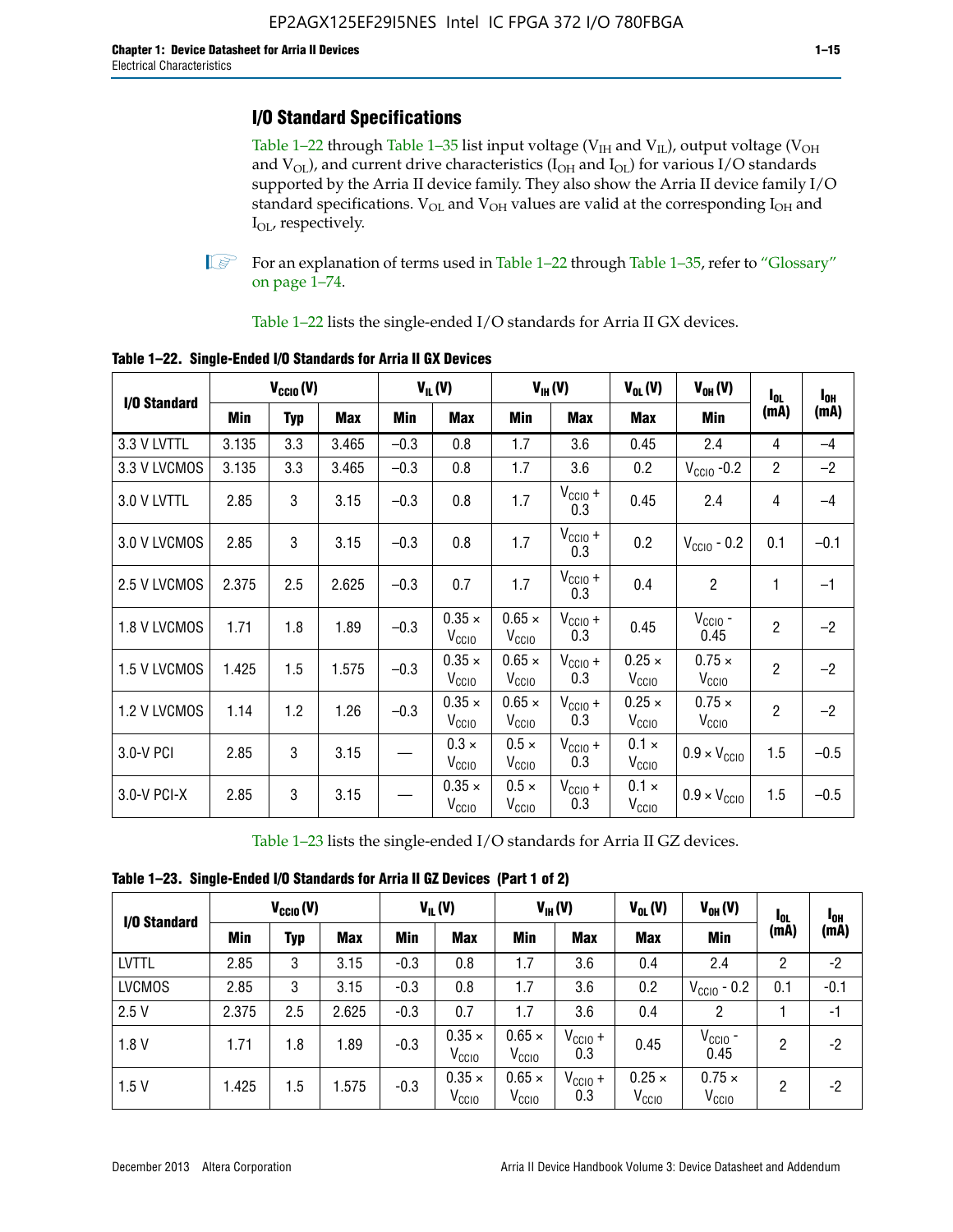| I/O Standard |      | $V_{\text{CCIO}}(V)$ |            |        | $V_{IL}(V)$                        |                                    | $V_{IH} (V)$        | $V_{OL}(V)$<br>$V_{OH} (V)$        |                                    | loL  | <sup>1</sup> OH |
|--------------|------|----------------------|------------|--------|------------------------------------|------------------------------------|---------------------|------------------------------------|------------------------------------|------|-----------------|
|              | Min  | Typ                  | <b>Max</b> | Min    | <b>Max</b>                         | Min                                | <b>Max</b>          | <b>Max</b>                         | Min                                | (mA) | (mA)            |
| 1.2V         | 1.14 | 1.2                  | 1.26       | $-0.3$ | $0.35 \times$<br>V <sub>CCIO</sub> | $0.65 \times$<br>V <sub>CCIO</sub> | $V_{CClO}$ +<br>0.3 | $0.25 \times$<br>V <sub>CCIO</sub> | $0.75 \times$<br>V <sub>CCIO</sub> | 2    | -2              |
| 3.0-V PCI    | 2.85 | 3                    | 3.15       |        | $0.3 \times$<br>V <sub>CCIO</sub>  | $0.5 \times$<br>V <sub>CCIO</sub>  | 3.6                 | $0.1 \times$<br>V <sub>CCIO</sub>  | $0.9 \times V_{\text{CC10}}$       | 1.5  | $-0.5$          |
| 3.0-V PCI-X  | 2.85 | 3                    | 3.15       |        | $0.35 \times$<br>V <sub>CCIO</sub> | $0.5 \times$<br>V <sub>CCIO</sub>  |                     | $0.1 \times$<br>V <sub>CCIO</sub>  | $0.9 \times V_{\text{CC10}}$       | 1.5  | $-0.5$          |

**Table 1–23. Single-Ended I/O Standards for Arria II GZ Devices (Part 2 of 2)**

Table 1–24 lists the single-ended SSTL and HSTL I/O reference voltage specifications for Arria II GX devices.

**Table 1–24. Single-Ended SSTL and HSTL I/O Reference Voltage Specifications for Arria II GX Devices**

| I/O Standard        |       | $V_{CGI0} (V)$ |            |                                    | $V_{REF}(V)$                 |                                    | $V_{TT} (V)$                    |                                   |                                    |  |
|---------------------|-------|----------------|------------|------------------------------------|------------------------------|------------------------------------|---------------------------------|-----------------------------------|------------------------------------|--|
|                     | Min   | <b>Typ</b>     | <b>Max</b> | Min                                | Typ                          | Max                                | Min                             | <b>Typ</b>                        | <b>Max</b>                         |  |
| SSTL-2 Class I, II  | 2.375 | 2.5            | 2.625      | $0.49 \times$<br>V <sub>CCIO</sub> | $0.5 \times V_{\text{CCIO}}$ | $0.51 \times$<br>V <sub>CCIO</sub> | $V_{REF}$ -<br>0.04             | $V_{REF}$                         | $V_{REF}$ +<br>0.04                |  |
| SSTL-18 Class I, II | 1.71  | 1.8            | 1.89       | 0.833                              | 0.9                          | 0.969                              | $V_{REF}$ -<br>0.04             | V <sub>REF</sub>                  | $V_{REF}$ +<br>0.04                |  |
| SSTL-15 Class I, II | 1.425 | 1.5            | 1.575      | $0.47 \times$<br>V <sub>CCIO</sub> | $0.5 \times V_{\text{CC10}}$ | $0.53 \times$<br>V <sub>CCIO</sub> | $0.47 \times$<br>$V_{\rm CClO}$ | $0.5 \times$<br>V <sub>CCIO</sub> | $0.53 \times$<br>V <sub>CCIO</sub> |  |
| HSTL-18 Class I, II | 1.71  | 1.8            | 1.89       | 0.85                               | 0.9                          | 0.95                               | 0.85                            | 0.9                               | 0.95                               |  |
| HSTL-15 Class I, II | 1.425 | 1.5            | 1.575      | 0.71                               | 0.75                         | 0.79                               | 0.71                            | 0.75                              | 0.79                               |  |
| HSTL-12 Class I, II | 1.14  | 1.2            | 1.26       | $0.48 \times$<br>V <sub>CCIO</sub> | $0.5 \times V_{\text{CC10}}$ | $0.52 \times$<br>V <sub>CCIO</sub> |                                 | $V_{\text{CClO}}/2$               |                                    |  |

Table 1–25 lists the single-ended SSTL and HSTL I/O reference voltage specifications for Arria II GZ devices.

**Table 1–25. Single-Ended SSTL and HSTL I/O Reference Voltage Specifications for Arria II GZ Devices** 

| I/O Standard        |       | $V_{\text{CCIO}}(V)$ |            |                                    | $V_{REF}(V)$                 |                                    | $V_{TT}(V)$                        |                     |                                    |  |
|---------------------|-------|----------------------|------------|------------------------------------|------------------------------|------------------------------------|------------------------------------|---------------------|------------------------------------|--|
|                     | Min   | <b>Typ</b>           | <b>Max</b> | Min                                | Typ                          | Max                                | Min                                | Typ                 | Max                                |  |
| SSTL-2 Class I. II  | 2.375 | 2.5                  | 2.625      | $0.49 \times$<br>V <sub>CCD</sub>  | $0.5 \times V_{\text{CC10}}$ | $0.51 \times$<br>V <sub>CCIO</sub> | $V_{REF}$ -<br>0.04                | V <sub>REF</sub>    | $V_{REF}$ +<br>0.04                |  |
| SSTL-18 Class I, II | 1.71  | 1.8                  | 1.89       | 0.833                              | 0.9                          | 0.969                              | $V_{REF}$ -<br>0.04                | V <sub>REF</sub>    | $V_{REF}$ +<br>0.04                |  |
| SSTL-15 Class I, II | 1.425 | 1.5                  | 1.575      | $0.47 \times$<br>V <sub>CCIO</sub> | $0.5 \times V_{\text{CCIO}}$ | $0.53 \times$<br>V <sub>CCIO</sub> | $0.47 \times$<br>V <sub>CCIO</sub> | V <sub>REF</sub>    | $0.53 \times$<br>V <sub>CCIO</sub> |  |
| HSTL-18 Class I, II | 1.71  | 1.8                  | 1.89       | 0.85                               | 0.9                          | 0.95                               |                                    | $V_{\rm CClO}/2$    |                                    |  |
| HSTL-15 Class I, II | 1.425 | 1.5                  | 1.575      | 0.68                               | 0.75                         | 0.9                                |                                    | $V_{\rm CC10}$ /2   |                                    |  |
| HSTL-12 Class I, II | 1.14  | 1.2                  | 1.26       | $0.47 \times$<br>V <sub>CCIO</sub> | $0.5 \times V_{\text{CCIO}}$ | $0.53 \times$<br>V <sub>CCIO</sub> |                                    | $V_{\text{CC10}}/2$ |                                    |  |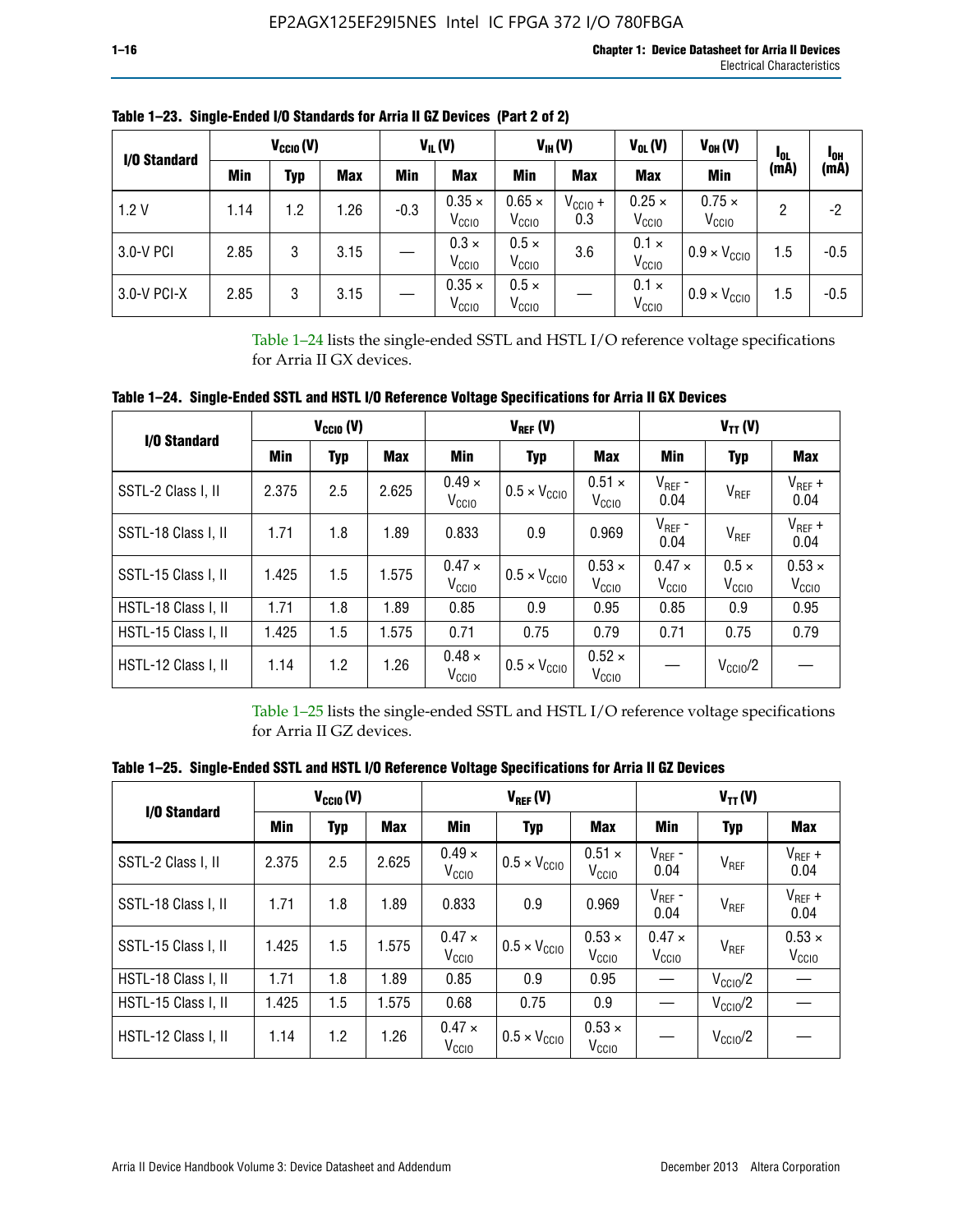Table 1–26 lists the single-ended SSTL and HSTL I/O standard signal specifications for Arria II GX devices.

| <b>I/O Standard</b> | $V_{IL(DC)}(V)$ |                        |                      | $V_{IH(DC)}(V)$             | $V_{IL(AC)}(V)$   | $V_{IH(AC)}$ (V)     | $V_{OL}$ (V)                       | $V_{OH} (V)$                       | l <sub>ol.</sub> | $I_{0H}$ |
|---------------------|-----------------|------------------------|----------------------|-----------------------------|-------------------|----------------------|------------------------------------|------------------------------------|------------------|----------|
|                     | Min             | <b>Max</b>             | Min                  | <b>Max</b>                  | <b>Max</b>        | Min                  | <b>Max</b>                         | <b>Min</b>                         | (mA)             | (mA)     |
| SSTL-2 Class I      | $-0.3$          | $V_{REF}$ -<br>0.18    | $V_{REF} +$<br>0.18  | $V_{\text{CCIO}} +$<br>0.3  | $V_{REF}$ - 0.35  | $V_{REF} +$<br>0.35  | $V_{TT}$ -<br>0.57                 | $V_{TT}$ +<br>0.57                 | 8.1              | $-8.1$   |
| SSTL-2 Class II     | $-0.3$          | $V_{REF}$ -<br>0.18    | $V_{REF} +$<br>0.18  | $V_{CCIO} +$<br>0.3         | $V_{REF} - 0.35$  | $V_{REF} +$<br>0.35  | $V_{TT}$ -<br>0.76                 | $V_{TT}$ +<br>0.76                 | 16.4             | $-16.4$  |
| SSTL-18 Class I     | $-0.3$          | $V_{REF}$ -<br>0.125   | $V_{REF}$ +<br>0.125 | $V_{\text{CC1O}} +$<br>0.3  | $V_{REF}$ - 0.25  | $V_{REF}$ +<br>0.25  | $V_{TT}$ -<br>0.475                | $V_{TT}$ +<br>0.475                | 6.7              | $-6.7$   |
| SSTL-18 Class II    | $-0.3$          | $V_{REF}$ -<br>0.125   | $V_{REF}$ +<br>0.125 | $V_{\text{CCIO}} +$<br>0.3  | $V_{REF}$ - 0.25  | $V_{REF}$ +<br>0.25  | 0.28                               | $V_{CGIO}$ -<br>0.28               | 13.4             | $-13.4$  |
| SSTL-15 Class I     | $-0.3$          | $V_{REF}$ -<br>0.1     | $V_{REF}$ +<br>0.1   | $V_{\text{CCIO}} +$<br>0.3  | $V_{REF}$ - 0.175 | $V_{REF}$ +<br>0.175 | $0.2 \times$<br>V <sub>CCIO</sub>  | $0.8 \times$<br>V <sub>CCIO</sub>  | 8                | $-8$     |
| SSTL-15 Class II    | $-0.3$          | $V_{REF}$ -<br>0.1     | $V_{REF}$ +<br>0.1   | $V_{\text{CCIO}} +$<br>0.3  | $V_{REF} - 0.175$ | $V_{REF}$ +<br>0.175 | $0.2 \times$<br>V <sub>CCIO</sub>  | $0.8 \times$<br>V <sub>CCIO</sub>  | 16               | $-16$    |
| HSTL-18 Class I     | $-0.3$          | $V_{REF}$ -<br>0.1     | $V_{REF}$ +<br>0.1   | $V_{\text{CCIO}} +$<br>0.3  | $V_{REF} - 0.2$   | $V_{REF}$ + 0.2      | 0.4                                | $V_{CGIO}$ -<br>0.4                | 8                | $-8$     |
| HSTL-18 Class II    | $-0.3$          | $V_{REF}$ -<br>0.1     | $V_{REF}$ +<br>0.1   | $V_{\text{CC1O}} +$<br>0.3  | $V_{REF}$ - 0.2   | $V_{REF}$ + 0.2      | 0.4                                | $V_{\text{CCIO}}$ -<br>0.4         | 16               | $-16$    |
| HSTL-15 Class I     | $-0.3$          | $V_{REF}$ -<br>0.1     | $V_{REF}$ +<br>0.1   | $V_{\text{CC1O}} +$<br>0.3  | $V_{REF} - 0.2$   | $V_{REF}$ + 0.2      | 0.4                                | $V_{\text{CCIO}}$ -<br>0.4         | 8                | $-8$     |
| HSTL-15 Class II    | $-0.3$          | $\rm V_{REF}$ -<br>0.1 | $V_{REF}$ +<br>0.1   | $V_{\text{CCIO}} +$<br>0.3  | $V_{REF}$ - 0.2   | $V_{REF}$ + 0.2      | 0.4                                | $V_{CCIO}$ -<br>0.4                | 16               | $-16$    |
| HSTL-12 Class I     | $-0.15$         | $V_{REF}$ -<br>0.08    | $V_{REF}$ +<br>0.08  | $V_{CClO} +$<br>0.15        | $V_{REF} - 0.15$  | $V_{REF} +$<br>0.15  | $0.25 \times$<br>V <sub>CCIO</sub> | $0.75 \times$<br>V <sub>CCIO</sub> | 8                | $-8$     |
| HSTL-12 Class II    | $-0.15$         | $V_{REF}$ -<br>0.08    | $V_{REF}$ +<br>0.08  | $V_{\text{CCIO}} +$<br>0.15 | $V_{REF}$ - 0.15  | $V_{REF} +$<br>0.15  | $0.25 \times$<br>V <sub>CCIO</sub> | $0.75 \times$<br>V <sub>CCIO</sub> | 14               | $-14$    |

**Table 1–26. Single-Ended SSTL and HSTL I/O Standard Signal Specifications for Arria II GX Devices** 

Table 1–27 lists the single-ended SSTL and HSTL I/O standard signal specifications for Arria II GZ devices.

| I/O Standard     |        | $V_{IL(DC)}$ (V)     |                      | $V_{IH(DC)}$ (V)           | $V_{IL(AC)}$ (V)     | $V_{IH(AC)}(V)$      | $V_{OL} (V)$                      | $V_{OH} (V)$                   | l <sub>OL</sub> | 1 <sub>0H</sub> |
|------------------|--------|----------------------|----------------------|----------------------------|----------------------|----------------------|-----------------------------------|--------------------------------|-----------------|-----------------|
|                  | Min    | <b>Max</b>           | <b>Min</b>           | <b>Max</b>                 | <b>Max</b>           | Min                  | <b>Max</b>                        | Min                            | (mA)            | (mA)            |
| SSTL-2 Class I   | $-0.3$ | $V_{REF}$ -<br>0.15  | $V_{REF} +$<br>0.15  | $V_{CCIO} +$<br>0.3        | $V_{REF}$ -<br>0.31  | $V_{REF} +$<br>0.31  | $V_{TT}$ -<br>0.57                | $V_{TT}$ +<br>0.57             | 8.1             | $-8.1$          |
| SSTL-2 Class II  | $-0.3$ | $V_{REF}$ -<br>0.15  | $V_{REF} +$<br>0.15  | $V_{\text{CC1O}} +$<br>0.3 | $V_{REF}$ -<br>0.31  | $V_{REF} +$<br>0.31  | $V_{TT}$ -<br>0.76                | $V_{TT}$ +<br>0.76             | 16.2            | $-16.2$         |
| SSTL-18 Class I  | $-0.3$ | $V_{REF}$ -<br>0.125 | $V_{REF}$ +<br>0.125 | $V_{\text{CC1O}} +$<br>0.3 | $V_{REF}$ -<br>0.25  | $V_{REF}$ +<br>0.25  | $V_{TT}$ -<br>0.475               | $V_{TT}$ +<br>0.475            | 6.7             | $-6.7$          |
| SSTL-18 Class II | $-0.3$ | $V_{REF}$ -<br>0.125 | $V_{REF}$ +<br>0.125 | $V_{\text{CC1O}} +$<br>0.3 | $V_{REF}$ -<br>0.25  | $V_{REF}$ +<br>0.25  | 0.28                              | $V_{\rm CCIO}$ -<br>0.28       | 13.4            | $-13.4$         |
| SSTL-15 Class I  |        | $V_{REF}$ -<br>0.1   | $V_{REF}$ +<br>0.1   |                            | $V_{REF}$ -<br>0.175 | $V_{REF}$ +<br>0.175 | $0.2 \times$<br>V <sub>CCIO</sub> | $0.8 \times$<br>$V_{\rm CClO}$ | 8               | -8              |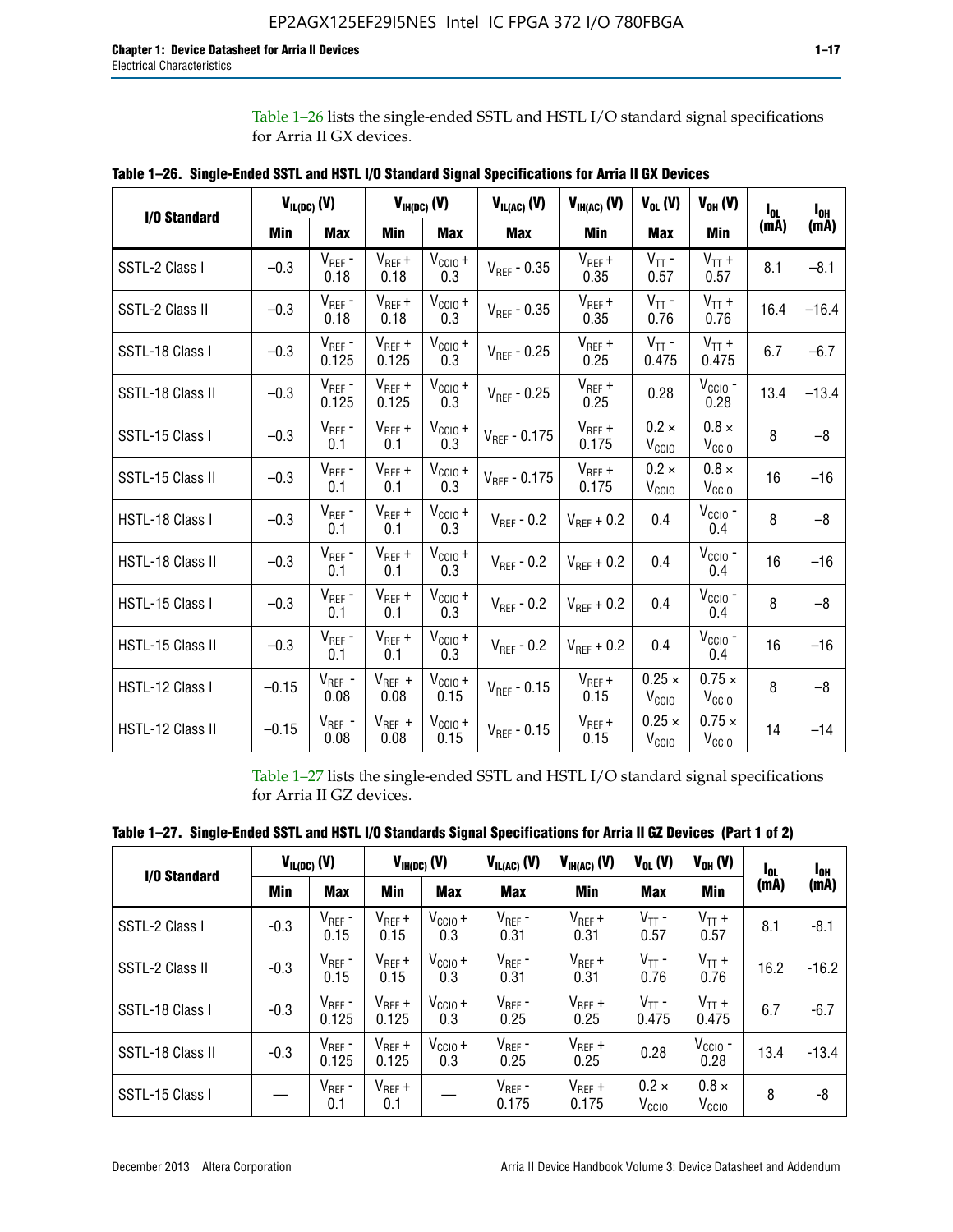| I/O Standard     |         | $V_{IL(DC)}$ (V)    |                     | $V_{IH(DC)}$ (V)     | $V_{IL(AC)}(V)$        | $V_{IH(AC)}(V)$        | $V_{OL}$ (V)                      | $V_{OH} (V)$                       | I <sub>OL</sub> | l <sub>oh</sub> |
|------------------|---------|---------------------|---------------------|----------------------|------------------------|------------------------|-----------------------------------|------------------------------------|-----------------|-----------------|
|                  | Min     | <b>Max</b>          | Min                 | <b>Max</b>           | Max                    | <b>Min</b>             | <b>Max</b>                        | Min                                | (mA)            | (mA)            |
| SSTL-15 Class II |         | $V_{REF}$ -<br>0.1  | $V_{REF}$ +<br>0.1  |                      | $V_{REF}$ -<br>0.175   | $V_{REF}$ +<br>0.175   | $0.2 \times$<br>V <sub>CCIO</sub> | $0.8 \times$<br>V <sub>CCIO</sub>  | 16              | -16             |
| HSTL-18 Class I  |         | $V_{REF}$ -<br>0.1  | $V_{REF}$ +<br>0.1  |                      | $V_{\text{RFF}}$ - 0.2 | $V_{RFF}$ + 0.2        | 0.4                               | $V_{\rm CCIO}$ -<br>0.4            | 8               | -8              |
| HSTL-18 Class II |         | $V_{REF}$ -<br>0.1  | $V_{REF}$ +<br>0.1  |                      | $V_{\text{RFF}}$ - 0.2 | $V_{RFF}$ + 0.2        | 0.4                               | $V_{\text{CCIO}}$ -<br>0.4         | 16              | $-16$           |
| HSTL-15 Class I  |         | $V_{REF}$ -<br>0.1  | $V_{REF}$ +<br>0.1  |                      | $V_{\text{RFF}}$ - 0.2 | $V_{\text{RFF}} + 0.2$ | 0.4                               | $V_{CCIO}$ -<br>0.4                | 8               | -8              |
| HSTL-15 Class II |         | $V_{REF}$ -<br>0.1  | $V_{REF}$ +<br>0.1  |                      | $V_{REF}$ - 0.2        | $V_{RFF}$ + 0.2        | 0.4                               | $VCCIO$ -<br>0.4                   | 16              | $-16$           |
| HSTL-12 Class I  | $-0.15$ | $V_{REF}$ -<br>0.08 | $V_{REF}$ +<br>0.08 | $V_{CClO} +$<br>0.15 | $V_{REF}$ -<br>0.15    | $V_{REF} +$<br>0.15    | $0.25\times$<br>V <sub>CCIO</sub> | $0.75\times$<br>V <sub>CCIO</sub>  | 8               | -8              |
| HSTL-12 Class II | $-0.15$ | $V_{REF}$ -<br>0.08 | $V_{REF}$ +<br>0.08 | $V_{CCI0} +$<br>0.15 | $V_{REF}$ -<br>0.15    | $V_{REF} +$<br>0.15    | $0.25\times$<br>V <sub>CCIO</sub> | $0.75 \times$<br>V <sub>CCIO</sub> | 16              | $-16$           |

**Table 1–27. Single-Ended SSTL and HSTL I/O Standards Signal Specifications for Arria II GZ Devices (Part 2 of 2)**

Table 1–28 lists the differential SSTL I/O standards for Arria II GX devices.

**Table 1–28. Differential SSTL I/O Standards for Arria II GX Devices**

| I/O Standard        |       | $V_{\text{CCIO}}(V)$ |            |            | $V_{SWING(DC)}$ (V) |                                 | $V_{X(AC)}(V)$  |                                 |      | $V_{SWING(AC)}$ (V) | $V_{OX(AC)}$ (V)             |                 |                                |
|---------------------|-------|----------------------|------------|------------|---------------------|---------------------------------|-----------------|---------------------------------|------|---------------------|------------------------------|-----------------|--------------------------------|
|                     | Min   | Typ                  | <b>Max</b> | <b>Min</b> | <b>Max</b>          | Min                             | Typ             | <b>Max</b>                      | Min  | <b>Max</b>          | Min                          | Typ             | <b>Max</b>                     |
| SSTL-2 Class I, II  | 2.375 | 2.5                  | 2.625      | 0.36       | V <sub>CCIO</sub>   | $V_{\text{CC10}}/2$<br>$-0.2$   |                 | $V_{\rm CC10}$ /2<br>$+0.2$     | 0.7  | V <sub>CCIO</sub>   | $V_{\rm CC10}$ /2<br>$-0.15$ |                 | $V_{\text{CCIO}}/2$<br>$+0.15$ |
| SSTL-18 Class I, II | 1.71  | 1.8                  | l.89       | 0.25       | V <sub>CCIO</sub>   | $V_{\text{CCIO}}/2$<br>$-0.175$ |                 | $V_{\text{CC10}}/2$<br>$+0.175$ | 0.5  | V <sub>CCIO</sub>   | $V_{\text{CC10}}/2$<br>0.125 |                 | $V_{\text{CCIO}}/2$<br>0.125   |
| SSTL-15 Class I, II | 1.425 | 1.5                  | .575       | 0.2        |                     |                                 | $V_{CCIO}$<br>2 |                                 | 0.35 |                     |                              | $V_{CCIO}$<br>റ |                                |

Table 1–29 lists the differential SSTL I/O standards for Arria II GZ devices

**Table 1–29. Differential SSTL I/O Standards for Arria II GZ Devices**

| I/O Standard        |       | $V_{\text{CCIO}}(V)$ |            |      | $V_{SWING(DC)}(V)$          |                               | $V_{X(AC)}(V)$      |                                   |      | $V_{SWING(AC)}$ (V)         | $V_{OX(AC)}(V)$                |                 |                                 |
|---------------------|-------|----------------------|------------|------|-----------------------------|-------------------------------|---------------------|-----------------------------------|------|-----------------------------|--------------------------------|-----------------|---------------------------------|
|                     | Min   | Typ                  | <b>Max</b> | Min  | <b>Max</b>                  | Min                           | Typ                 | <b>Max</b>                        | Min  | <b>Max</b>                  | Min                            | Typ             | <b>Max</b>                      |
| SSTL-2 Class I, II  | 2.375 | 2.5                  | 2.625      | 0.3  | V <sub>CCIO</sub><br>$+0.6$ | $V_{\text{CC1O}}/2$<br>$-0.2$ |                     | $V_{\text{CCIO}}/2$<br>$+0.2$     | 0.62 | V <sub>CCIO</sub><br>$+0.6$ | $V_{\text{CC10}}/2$<br>$-0.15$ |                 | $V_{\text{CC10}}/2$<br>$+0.15$  |
| SSTL-18 Class I, II | 1.71  | 1.8                  | 1.89       | 0.25 | V <sub>CCIO</sub><br>$+0.6$ | $V_{\text{CCIO}}/2$<br>0.175  |                     | $V_{\text{CCIO}}/2$<br>÷<br>0.175 | 0.5  | V <sub>CCIO</sub><br>$+0.6$ | $V_{\text{CC10}}/2$<br>- 0.125 |                 | $V_{\text{CC10}}/2$<br>$+0.125$ |
| SSTL-15 Class I, II | 1.425 | 1.5                  | .575       | 0.2  |                             |                               | $V_{\rm CCIO}$<br>2 |                                   | 0.35 |                             |                                | $V_{CClO}$<br>2 |                                 |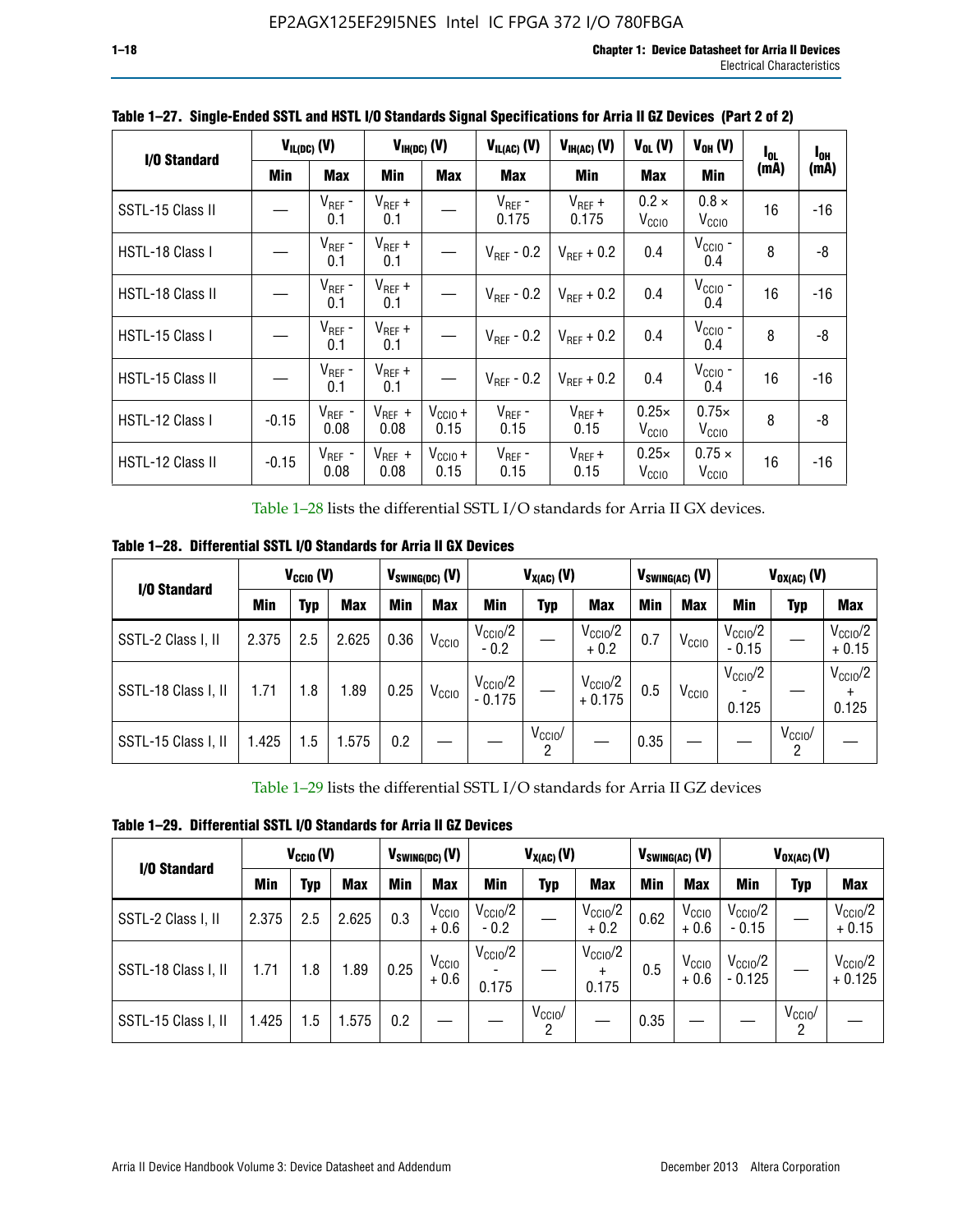Table 1–30 lists the HSTL I/O standards for Arria II GX devices.

| I/O Standard        |            | $V_{CGI0} (V)$ |            |      | $V_{\text{DIF(DC)}}$ (V) | $V_{X(AC)}(V)$ |                                   |            | $V_{CM(DC)}(V)$                       |                                   |                                    | $V_{DIF(AC)}(V)$ |            |
|---------------------|------------|----------------|------------|------|--------------------------|----------------|-----------------------------------|------------|---------------------------------------|-----------------------------------|------------------------------------|------------------|------------|
|                     | <b>Min</b> | Typ            | <b>Max</b> | Min  | <b>Max</b>               | <b>Min</b>     | Typ                               | <b>Max</b> | Min                                   | Typ                               | <b>Max</b>                         | Min              | <b>Max</b> |
| HSTL-18 Class I     | 1.71       | . 8            | .89        | 0.2  | —                        | 0.85           |                                   | 0.95       | 0.88                                  |                                   | 0.95                               | 0.4              |            |
| HSTL-15 Class I, II | l.425      | .5             | .575       | 0.2  |                          | 0.71           |                                   | 0.79       | 0.71                                  |                                   | 0.79                               | 0.4              |            |
| HSTL-12 Class I, II | 1.14       | $\cdot$ .2     | .26        | 0.16 |                          |                | $0.5 \times$<br>V <sub>CCIO</sub> |            | 0.48<br>$\times$<br>V <sub>CCIO</sub> | $0.5 \times$<br>V <sub>CCIO</sub> | $0.52 \times$<br>V <sub>CCIO</sub> | 0.3              |            |

**Table 1–30. Differential HSTL I/O Standards for Arria II GX Devices**

Table 1–31 lists the HSTL I/O standards for Arria II GZ devices.

**Table 1–31. Differential HSTL I/O Standards for Arria II GZ Devices**

| I/O Standard        |       | $V_{\text{CCIO}}(V)$ |            |            | $V_{\text{DIF(DC)}}(V)$     |      | $V_{X(AC)}(V)$                    |            | $V_{CM(DC)}$ (V)                  | $V_{DIF(AC)}$ (V)                 |                                   |     |                           |
|---------------------|-------|----------------------|------------|------------|-----------------------------|------|-----------------------------------|------------|-----------------------------------|-----------------------------------|-----------------------------------|-----|---------------------------|
|                     | Min   | Typ                  | <b>Max</b> | <b>Min</b> | <b>Max</b>                  | Min  | Typ                               | <b>Max</b> | <b>Min</b>                        | Typ                               | <b>Max</b>                        | Min | <b>Max</b>                |
| HSTL-18 Class I     | 71، ، | 1.8                  | .89        | 0.2        | —                           | 0.78 |                                   | 1.12       | 0.78                              |                                   | 1.12                              | 0.4 |                           |
| HSTL-15 Class I, II | .425  | $1.5\,$              | .575       | 0.2        | —                           | 0.68 |                                   | 0.9        | 0.68                              |                                   | 0.9                               | 0.4 |                           |
| HSTL-12 Class I, II | l.14  | 1.2                  | .26        | 0.16       | V <sub>CCIO</sub><br>$+0.3$ |      | $0.5 \times$<br>V <sub>CCIO</sub> |            | $0.4 \times$<br>V <sub>CCIO</sub> | $0.5 \times$<br>V <sub>CCIO</sub> | $0.6 \times$<br>V <sub>CCIO</sub> | 0.3 | V <sub>CCIO</sub><br>0.48 |

Table 1–32 lists the differential I/O standard specifications for Arria II GX devices.

**Table 1–32. Differential I/O Standard Specifications for Arria II GX Devices** *(Note 1)*

| 1/0                  |       | $V_{CGI0} (V)$ |            |     | $V_{ID}$ (mV)       |            |      | $V_{IGM} (V)$ (2) |       | $V_{OD} (V)$ (3) |            |       | $V_{OCM}$ (V) |            |
|----------------------|-------|----------------|------------|-----|---------------------|------------|------|-------------------|-------|------------------|------------|-------|---------------|------------|
| <b>Standard</b>      | Min   | Typ            | <b>Max</b> | Min | Cond.               | <b>Max</b> | Min  | <b>Max</b>        | Min   | <b>Typ</b>       | <b>Max</b> | Min   | Typ           | <b>Max</b> |
| 2.5V<br><b>LVDS</b>  | 2.375 | 2.5            | 2.625      | 100 | $V_{CM} =$<br>1.25V |            | 0.05 | 1.80              | 0.247 |                  | 0.6        | 1.125 | 1.25          | 1.375      |
| <b>RSDS</b><br>(4)   | 2.375 | 2.5            | 2.625      |     |                     |            |      |                   | 0.1   | 0.2              | 0.6        | 0.5   | 1.2           | 1.4        |
| Mini-LVDS<br>(4)     | 2.375 | 2.5            | 2.625      |     |                     |            |      |                   | 0.25  |                  | 0.6        |       | 1.2           | 1.4        |
| <b>LVPECL</b><br>(5) | 2.375 | 2.5            | 2.625      | 300 |                     |            | 0.6  | 1.8               |       |                  |            |       |               |            |
| BLVDS $(6)$          | 2.375 | 2.5            | 2.625      | 100 |                     |            |      |                   |       |                  |            |       |               |            |

### **Notes to Table 1–32***:*

(1) The 1.5 V PCML transceiver I/O standard specifications are described in "Transceiver Performance Specifications" on page 1–21.

(2)  $V_{IN}$  range:  $0 \le V_{IN} \le 1.85$  V.

(3) R<sub>L</sub> range:  $90 \leq R$ L  $\leq 110 \Omega$ .

- (4) The RSDS and mini-LVDS I/O standards are only supported for differential outputs.
- (5) The LVPECL input standard is supported at the dedicated clock input pins (GCLK) only.
- (6) There are no fixed  $V_{ICM}$ ,  $V_{OD}$ , and  $V_{OCM}$  specifications for BLVDS. These specifications depend on the system topology.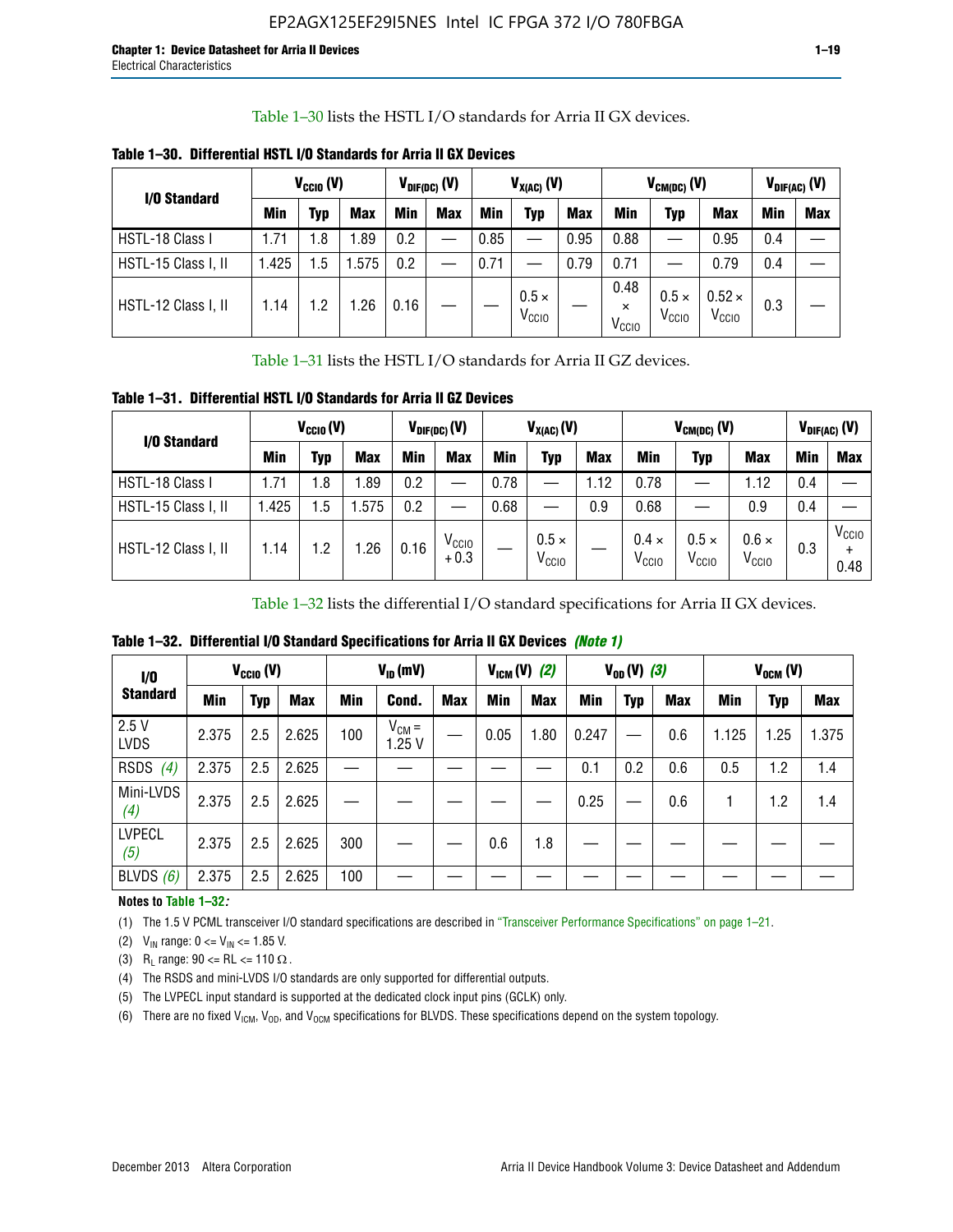Table 1–33 lists the differential I/O standard specifications for Arria II GZ devices.

| 1/0                          |            | $V_{\text{CCIO}}(V)$ |            |     | $V_{ID}$ (mV)       |            |            | $V_{ICM(DC)}$ (V) |       | $V_{0D} (V) (3)$ |            |       | $V_{OCM} (V) (3)$ |            |
|------------------------------|------------|----------------------|------------|-----|---------------------|------------|------------|-------------------|-------|------------------|------------|-------|-------------------|------------|
| <b>Standard</b><br>(2)       | <b>Min</b> | <b>Typ</b>           | <b>Max</b> | Min | Cond.               | <b>Max</b> | <b>Min</b> | <b>Max</b>        | Min   | <b>Typ</b>       | <b>Max</b> | Min   | <b>Typ</b>        | <b>Max</b> |
| 2.5V<br><b>LVDS</b><br>(HIO) | 2.375      | 2.5                  | 2.625      | 100 | $V_{CM} =$<br>1.25V |            | 0.05       | 1.8               | 0.247 |                  | 0.6        | 1.125 | 1.25              | 1.375      |
| 2.5V<br><b>LVDS</b><br>(VIO) | 2.375      | 2.5                  | 2.625      | 100 | $V_{CM} =$<br>1.25V |            | 0.05       | 1.8               | 0.247 |                  | 0.6        | 1     | 1.25              | 1.5        |
| <b>RSDS</b><br>(HIO)         | 2.375      | 2.5                  | 2.625      | 100 | $V_{CM} =$<br>1.25V |            | 0.3        | 1.4               | 0.1   | 0.2              | 0.6        | 0.5   | 1.2               | 1.4        |
| <b>RSDS</b><br>(VIO)         | 2.375      | 2.5                  | 2.625      | 100 | $V_{CM} =$<br>1.25V |            | 0.3        | 1.4               | 0.1   | 0.2              | 0.6        | 0.5   | 1.2               | 1.5        |
| Mini-LVDS<br>(HIO)           | 2.375      | 2.5                  | 2.625      | 200 |                     | 600        | 0.4        | 1.32<br>5         | 0.25  |                  | 0.6        | 1     | 1.2               | 1.4        |
| Mini-LVDS<br>(VIO)           | 2.375      | 2.5                  | 2.625      | 200 | —                   | 600        | 0.4        | 1.32<br>5         | 0.25  |                  | 0.6        | 1     | 1.2               | 1.5        |
| <b>LVPECL</b>                | 2.375      | 2.5                  | 2.625      | 300 |                     |            | 0.6        | 1.8               |       |                  |            |       |                   |            |
| BLVDS (4)                    | 2.375      | 2.5                  | 2.625      | 100 |                     |            |            |                   |       |                  |            |       |                   |            |

**Table 1–33. Differential I/O Standard Specifications for Arria II GZ Devices** *(Note 1)*

#### **Notes to Table 1–33***:*

(1) 1.4-V/1.5-V PCML transceiver I/O standard specifications are described in "Transceiver Performance Specifications" on page 1–21.

(2) Vertical I/O (VIO) is top and bottom I/Os; horizontal I/O (HIO) is left and right I/Os.

(3) R<sub>l</sub> range:  $90 \leq R L \leq 110 \Omega$ .

(4) There are no fixed  $V_{ICM}$ ,  $V_{OD}$ , and  $V_{OCM}$  specifications for BLVDS. These specifications depend on the system topology.

# **Power Consumption for the Arria II Device Family**

Altera offers two ways to estimate power for a design:

- Using the Microsoft Excel-based Early Power Estimator
- Using the Quartus<sup>®</sup> II PowerPlay Power Analyzer feature

The interactive Microsoft Excel-based Early Power Estimator is typically used prior to designing the FPGA in order to get a magnitude estimate of the device power. The Quartus II PowerPlay Power Analyzer provides better quality estimates based on the specifics of the design after place-and-route is complete. The PowerPlay Power Analyzer can apply a combination of user-entered, simulation-derived, and estimated signal activities which, when combined with detailed circuit models, can yield very accurate power estimates.

f For more information about power estimation tools, refer to the *[PowerPlay Early Power](http://www.altera.com/literature/ug/ug_epe.pdf?GSA_pos=5&WT.oss_r=1&WT.oss=powerplay early power estimator)  [Estimator User Guide](http://www.altera.com/literature/ug/ug_epe.pdf?GSA_pos=5&WT.oss_r=1&WT.oss=powerplay early power estimator)* and the *[PowerPlay Power Analysis](http://www.altera.com/literature/hb/qts/qts_qii53013.pdf)* chapter in volume 3 of the *Quartus II Handbook*.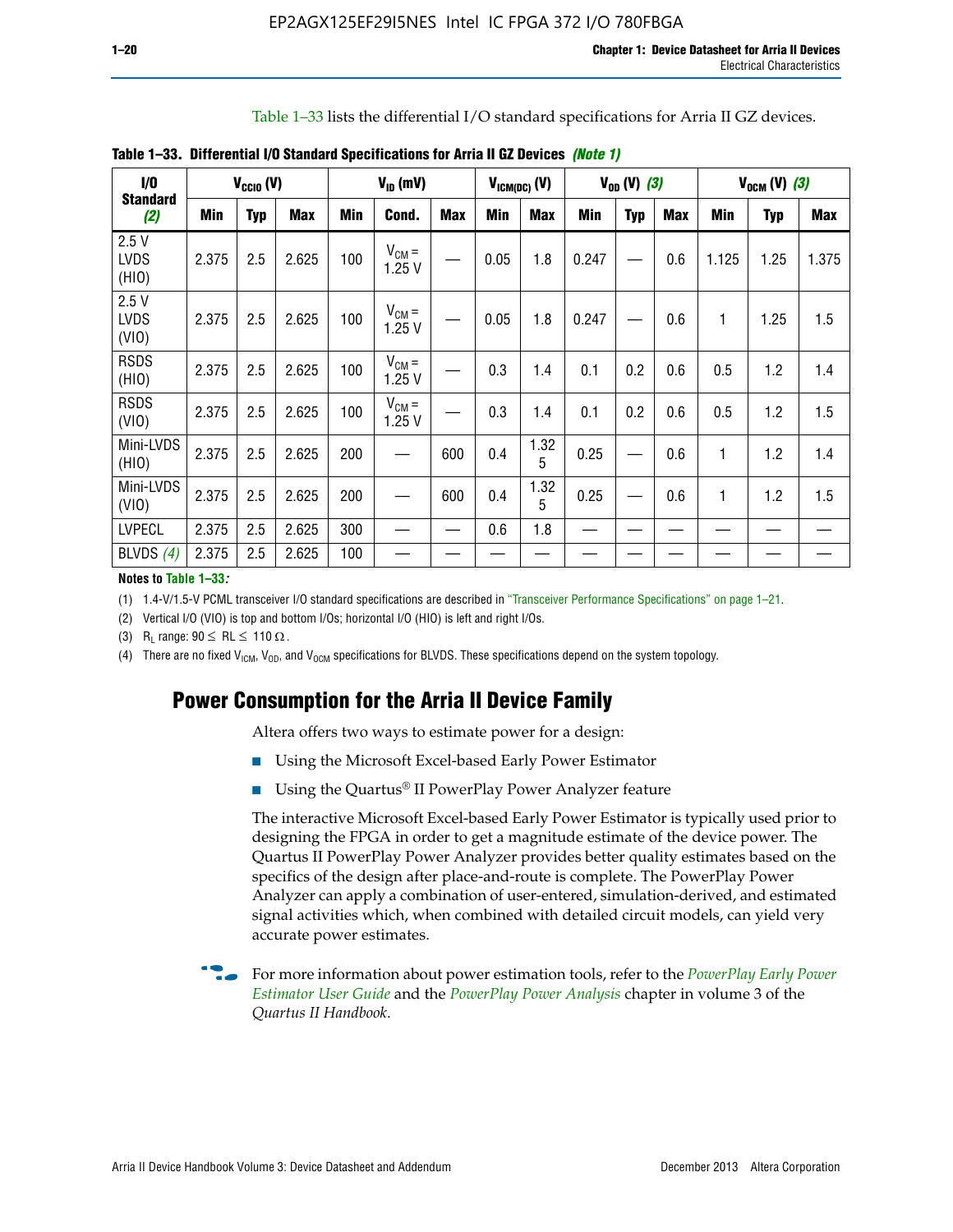# **Switching Characteristics**

This section provides performance characteristics of the Arria II GX and GZ core and periphery blocks for commercial grade devices. The following tables are considered final and are based on actual silicon characterization and testing. These numbers reflect the actual performance of the device under worst-case silicon process, voltage, and junction temperature conditions.

# **Transceiver Performance Specifications**

Table 1–34 lists the Arria II GX transceiver specifications.

### **Table 1–34. Transceiver Specifications for Arria II GX Devices** *(Note 1)* **(Part 1 of 7)**

| Symbol/                                          |                  |            | 13         |            |            | C <sub>4</sub>           |                                                                         |                          | <b>C5 and 15</b> |            |            | C <sub>6</sub>           |            |               |
|--------------------------------------------------|------------------|------------|------------|------------|------------|--------------------------|-------------------------------------------------------------------------|--------------------------|------------------|------------|------------|--------------------------|------------|---------------|
| <b>Description</b>                               | <b>Condition</b> | <b>Min</b> | <b>Typ</b> | <b>Max</b> | <b>Min</b> | <b>Typ</b>               | <b>Max</b>                                                              | <b>Min</b>               | <b>Typ</b>       | <b>Max</b> | <b>Min</b> | <b>Typ</b>               | <b>Max</b> | <b>Unit</b>   |
| <b>Reference Clock</b>                           |                  |            |            |            |            |                          |                                                                         |                          |                  |            |            |                          |            |               |
| Supported I/O<br><b>Standards</b>                |                  |            |            |            |            |                          | 1.2-V PCML, 1.5-V PCML, 2.5-V PCML, Differential LVPECL, LVDS, and HCSL |                          |                  |            |            |                          |            |               |
| Input frequency<br>from REFCLK<br>input pins     |                  | 50         |            | 622.08     | 50         |                          | 622.08                                                                  | 50                       | —                | 622.08     | 50         |                          | 622.08     | <b>MHz</b>    |
| Input frequency<br>from PLD input                |                  | 50         |            | 200        | 50         |                          | 200                                                                     | 50                       |                  | 200        | 50         |                          | 200        | MHz           |
| Absolute V <sub>MAX</sub><br>for a REFCLK pin    |                  |            |            | 2.2        |            |                          | 2.2                                                                     | —                        |                  | 2.2        |            |                          | 2.2        | $\mathsf{V}$  |
| Absolute V <sub>MIN</sub> for<br>a REFCLK pin    |                  | $-0.3$     |            |            | $-0.3$     |                          |                                                                         | $-0.3$                   | -                |            | $-0.3$     |                          | —          | $\mathsf{V}$  |
| Rise/fall time (2)                               |                  |            | —          | 0.2        | —          | —                        | 0.2                                                                     | $\overline{\phantom{0}}$ | —                | 0.2        | —          | $\overline{\phantom{0}}$ | 0.2        | UI            |
| Duty cycle                                       |                  | 45         |            | 55         | 45         | $\overline{\phantom{0}}$ | 55                                                                      | 45                       | —                | 55         | 45         |                          | 55         | $\frac{0}{0}$ |
| Peak-to-peak<br>differential input<br>voltage    |                  | 200        |            | 2000       | 200        |                          | 2000                                                                    | 200                      | —                | 2000       | 200        |                          | 2000       | mV            |
| Spread-spectrum<br>modulating clock<br>frequency | PCIe             | 30         |            | 33         | 30         |                          | 33                                                                      | 30                       |                  | 33         | 30         |                          | 33         | kHz           |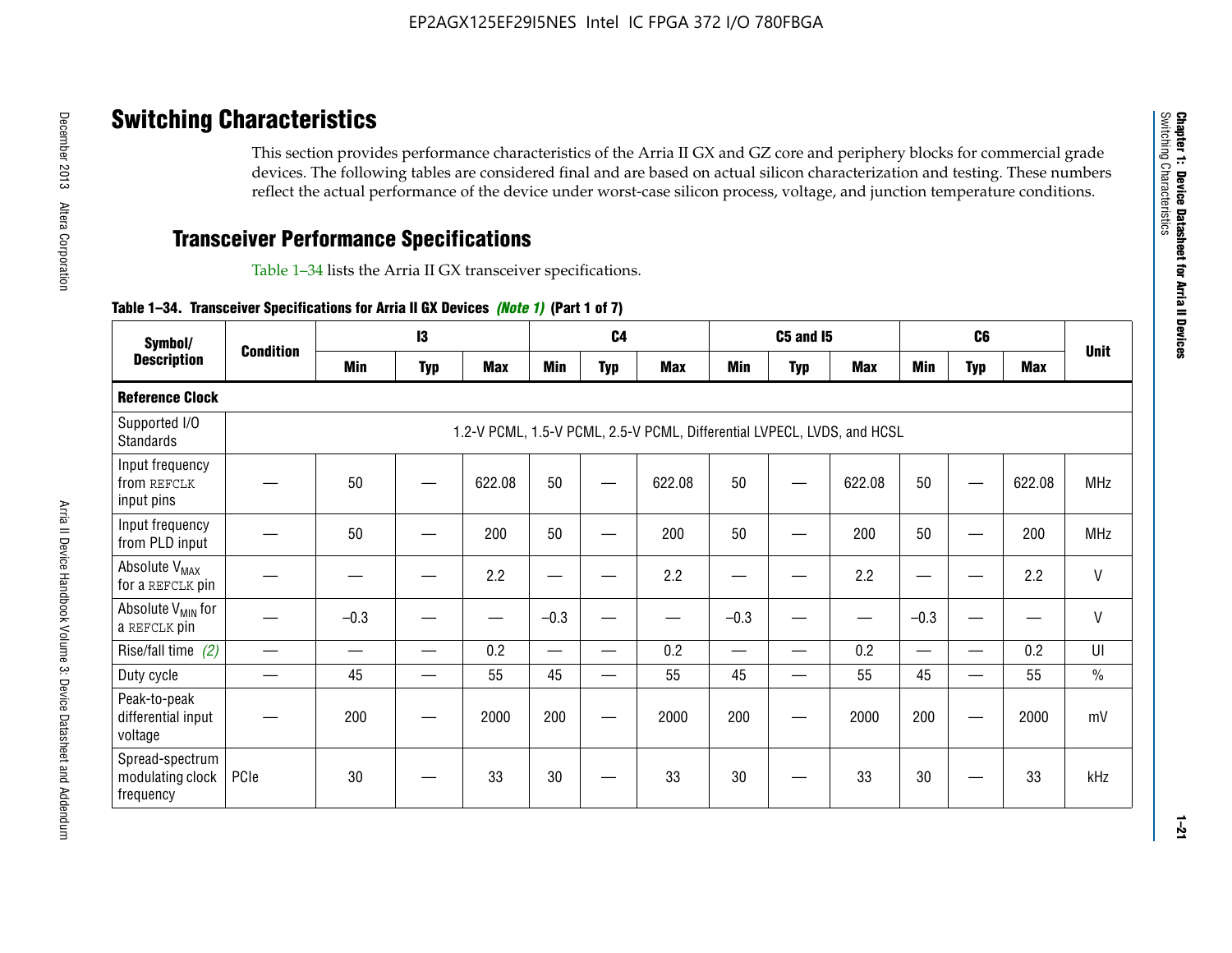# **Table 1–34. Transceiver Specifications for Arria II GX Devices** *(Note 1)* **(Part 2 of 7)**

| Symbol/<br><b>Description</b>                                                          |                                                        |                               | 13                         |            |                          | C <sub>4</sub>             |              |                          | <b>C5 and 15</b>           |            |                          | C <sub>6</sub>             |            |             |
|----------------------------------------------------------------------------------------|--------------------------------------------------------|-------------------------------|----------------------------|------------|--------------------------|----------------------------|--------------|--------------------------|----------------------------|------------|--------------------------|----------------------------|------------|-------------|
|                                                                                        | <b>Condition</b>                                       | <b>Min</b>                    | <b>Typ</b>                 | <b>Max</b> | <b>Min</b>               | <b>Typ</b>                 | <b>Max</b>   | <b>Min</b>               | <b>Typ</b>                 | <b>Max</b> | <b>Min</b>               | <b>Typ</b>                 | <b>Max</b> | <b>Unit</b> |
| Spread-spectrum<br>downspread                                                          | PCIe                                                   |                               | 0 <sub>to</sub><br>$-0.5%$ | —          |                          | 0 <sub>to</sub><br>$-0.5%$ |              |                          | 0 <sub>to</sub><br>$-0.5%$ |            |                          | 0 <sub>to</sub><br>$-0.5%$ | —          |             |
| On-chip<br>termination<br>resistors                                                    |                                                        |                               | 100                        |            | $\overline{\phantom{0}}$ | 100                        |              |                          | 100                        |            |                          | 100                        | —          | $\Omega$    |
| V <sub>ICM</sub><br>(AC coupled)                                                       |                                                        |                               | $1100 \pm 5\%$             |            |                          | $1100 \pm 5\%$             |              |                          | $1100 \pm 5\%$             |            |                          | $1100 \pm 5\%$             |            | mV          |
| V <sub>ICM</sub><br>(DC coupled)                                                       | HCSL I/O<br>standard for<br>PCIe<br>reference<br>clock | 250                           | —                          | 550        | 250                      | $\overline{\phantom{0}}$   | 550          | 250                      |                            | 550        | 250                      |                            | 550        | mV          |
|                                                                                        | 10 Hz                                                  |                               | $\overline{\phantom{0}}$   | $-50$      | $\qquad \qquad$          | $\equiv$                   | $-50$        | $\overline{\phantom{0}}$ | $\equiv$                   | $-50$      | $\overline{\phantom{0}}$ |                            | $-50$      | dBc/Hz      |
|                                                                                        | 100 Hz                                                 | $\qquad \qquad$               | $\overline{\phantom{0}}$   | $-80$      | $\overline{\phantom{0}}$ | $\overline{\phantom{0}}$   | $-80$        | $\qquad \qquad$          | $\overline{\phantom{0}}$   | $-80$      |                          | $\overline{\phantom{0}}$   | $-80$      | dBc/Hz      |
| Transmitter<br><b>REFCLK Phase</b>                                                     | 1 KHz                                                  | $\hspace{0.05cm}$             | $\qquad \qquad$            | $-110$     |                          | $\qquad \qquad$            | $-110$       | $\overline{\phantom{0}}$ | $\overline{\phantom{0}}$   | $-110$     |                          | $\qquad \qquad$            | $-110$     | dBc/Hz      |
| Noise                                                                                  | 10 KHz                                                 | $\overbrace{\phantom{aaaaa}}$ | $\overline{\phantom{0}}$   | $-120$     | $\overline{\phantom{m}}$ | $\overline{\phantom{0}}$   | $-120$       | $\overline{\phantom{0}}$ | $\overline{\phantom{0}}$   | $-120$     |                          | $\equiv$                   | $-120$     | dBc/Hz      |
|                                                                                        | <b>100 KHz</b>                                         | $\overline{\phantom{0}}$      | $\overline{\phantom{0}}$   | $-120$     | $\overline{\phantom{0}}$ | $\overline{\phantom{a}}$   | $-120$       | $\overline{\phantom{0}}$ | $\overline{\phantom{0}}$   | $-120$     | $\overline{\phantom{0}}$ | $\overline{\phantom{0}}$   | $-120$     | dBc/Hz      |
|                                                                                        | $\geq 1$ MHz                                           |                               | $\qquad \qquad$            | $-130$     |                          | $\overline{\phantom{0}}$   | $-130$       | $\overline{\phantom{0}}$ | $\overline{\phantom{0}}$   | $-130$     | $\overline{\phantom{0}}$ | $\equiv$                   | $-130$     | dBc/Hz      |
| Transmitter<br><b>REFCLK Phase</b><br>Jitter (rms) for<br><b>100 MHz</b><br>REFCLK (3) | 10 KHz to<br>20 MHz                                    |                               |                            | 3          |                          |                            | $\mathbf{3}$ |                          |                            | 3          |                          |                            | 3          | ps          |
| $R_{ref}$                                                                              |                                                        |                               | 2000<br>± 1%               |            |                          | 2000<br>± 1%               |              |                          | 2000<br>± 1%               |            |                          | $2000 \pm$<br>1%           |            | $\Omega$    |
| <b>Transceiver Clocks</b>                                                              |                                                        |                               |                            |            |                          |                            |              |                          |                            |            |                          |                            |            |             |
| <b>Calibration block</b><br>clock frequency<br>(cal blk clk)                           |                                                        | 10                            |                            | 125        | 10                       |                            | 125          | 10                       |                            | 125        | 10                       |                            | 125        | MHz         |

December 2013 Altera Corporation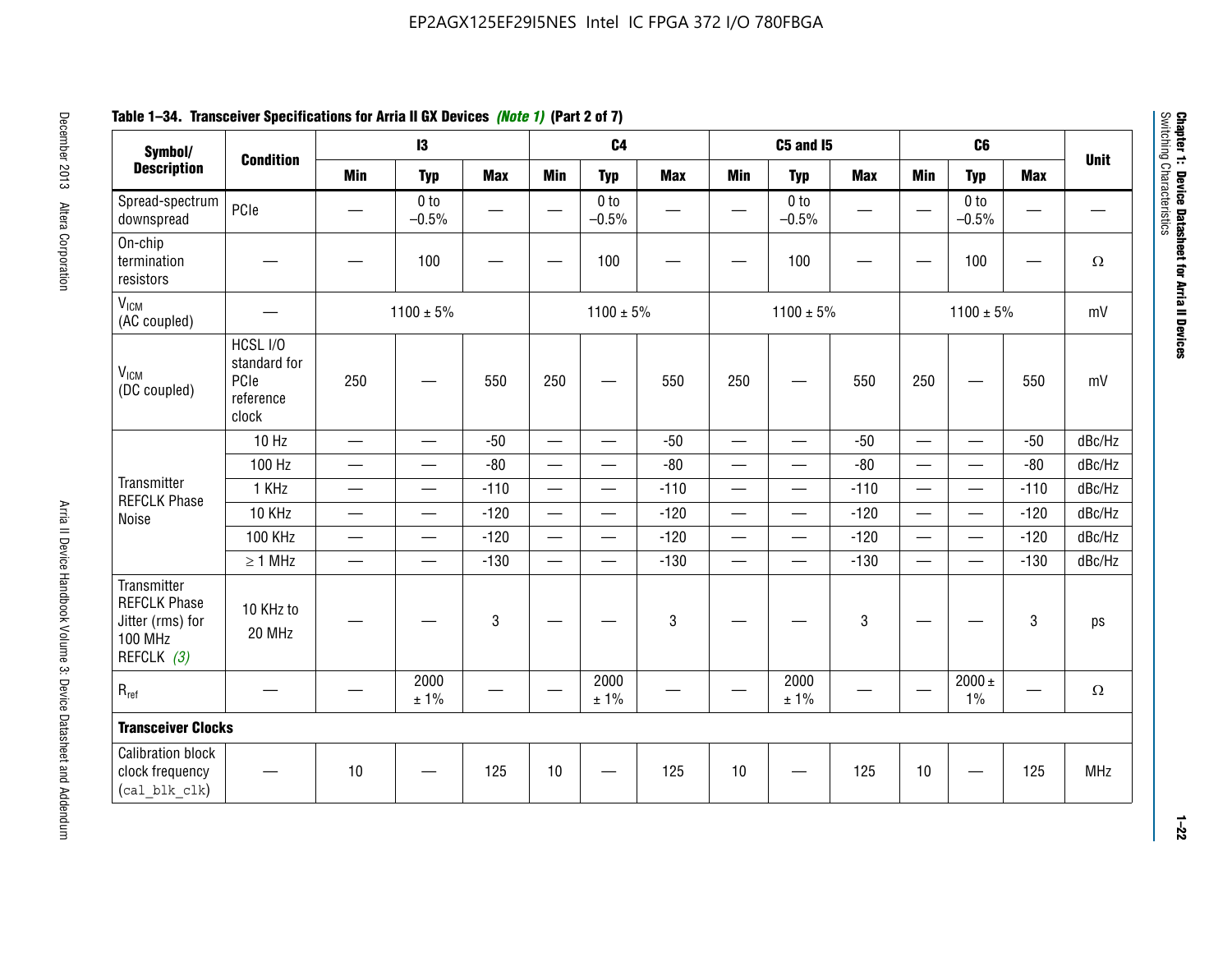| Symbol/                                                       |                                            |                     | $\mathbf{13}$ |                |                     | C <sub>4</sub> |                                                                  |                     | <b>C5 and 15</b> |                |                     | C6           |                |              |
|---------------------------------------------------------------|--------------------------------------------|---------------------|---------------|----------------|---------------------|----------------|------------------------------------------------------------------|---------------------|------------------|----------------|---------------------|--------------|----------------|--------------|
| <b>Description</b>                                            | <b>Condition</b>                           | <b>Min</b>          | <b>Typ</b>    | <b>Max</b>     | <b>Min</b>          | <b>Typ</b>     | <b>Max</b>                                                       | <b>Min</b>          | <b>Typ</b>       | <b>Max</b>     | <b>Min</b>          | <b>Typ</b>   | <b>Max</b>     | <b>Unit</b>  |
| fixedclk Clock<br>frequency                                   | PCIe<br>Receiver<br>Detect                 |                     | 125           |                |                     | 125            |                                                                  |                     | 125              |                |                     | 125          |                | <b>MHz</b>   |
| reconfig<br>clk clock<br>frequency                            | Dynamic<br>reconfig.<br>clock<br>frequency | 2.5/<br>37.5<br>(4) |               | 50             | 2.5/<br>37.5<br>(4) | <u>—</u>       | 50                                                               | 2.5/<br>37.5<br>(4) | —                | 50             | 2.5/<br>37.5<br>(4) |              | 50             | <b>MHz</b>   |
| Delta time<br>between<br>reconfig<br>clks $(5)$               |                                            |                     |               | $\overline{c}$ |                     |                | $\overline{2}$                                                   |                     |                  | $\overline{2}$ |                     |              | $\overline{2}$ | ms           |
| Transceiver block<br>minimum<br>power-down<br>pulse width     |                                            |                     | 1             |                |                     | 1              |                                                                  |                     | $\mathbf{1}$     |                |                     | $\mathbf{1}$ |                | $\mu s$      |
| <b>Receiver</b>                                               |                                            |                     |               |                |                     |                |                                                                  |                     |                  |                |                     |              |                |              |
| Supported I/O<br><b>Standards</b>                             |                                            |                     |               |                |                     |                | 1.4-V PCML, 1.5-V PCML, 2.5-V PCML, 2.5-V PCML, LVPECL, and LVDS |                     |                  |                |                     |              |                |              |
| Data rate (13)                                                | $\qquad \qquad$                            | 600                 |               | 6375           | 600                 |                | 3750                                                             | 600                 |                  | 3750           | 600                 | $\equiv$     | 3125           | <b>Mbps</b>  |
| Absolute V <sub>MAX</sub><br>for a receiver pin<br>(6)        |                                            |                     |               | 1.5            | e e                 |                | 1.5                                                              |                     |                  | 1.5            | —                   |              | 1.5            | V            |
| Absolute V <sub>MIN</sub> for<br>a receiver pin               |                                            | $-0.4$              |               |                | $-0.4$              |                |                                                                  | $-0.4$              |                  |                | $-0.4$              |              |                | $\mathsf{V}$ |
| Maximum<br>peak-to-peak                                       | $V_{IGM} = 0.82 V$<br>setting              |                     |               | 2.7            |                     |                | 2.7                                                              |                     |                  | 2.7            |                     |              | 2.7            | V            |
| differential input<br>voltage V <sub>ID</sub> (diff<br>$p-p)$ | $V_{IGM} = 1.1 V$<br>setting $(7)$         |                     |               | 1.6            |                     |                | 1.6                                                              |                     |                  | 1.6            |                     |              | 1.6            | V            |

**Chapter 1: Device Datasheet for Arria II Devices**

Chapter 1: Device Datasheet for Arria II Devices<br>Switching Characteristics

Switching Characteristics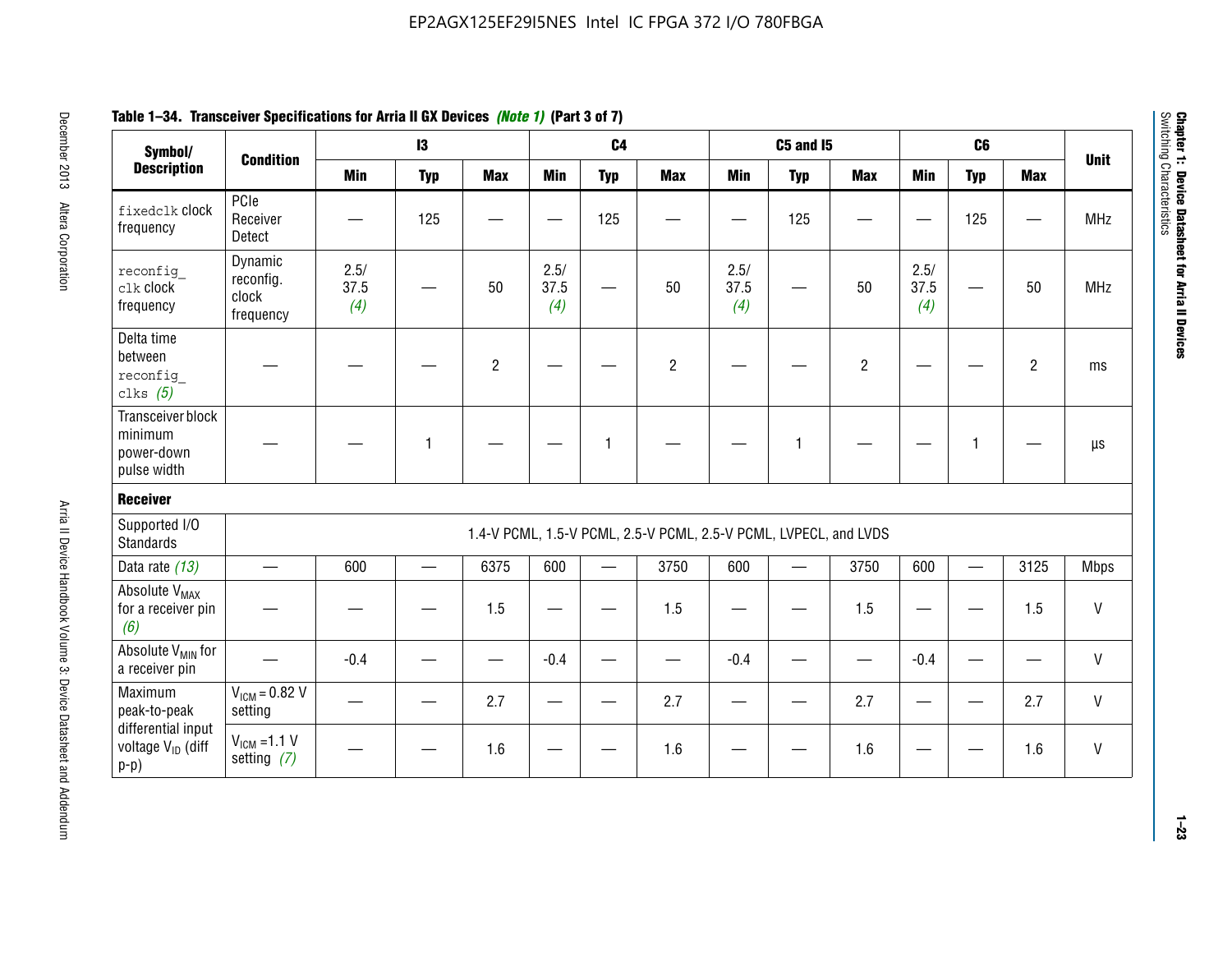#### **Arris 2: Device Handbook Volume 3: Device Datasheet Addents Device Datasheet Addents December 2013 Altera Corporation Minimum peaks-to-peak differential input voltage Video Minimum peaks-to-peak diff particular and the V<sub>ICM</sub>**  $V_{ICM} = 0.82 V$ setting | 一 | 820 | 一 | ― | 820 | 一 | ― | 820 | ― | ― | 820 | ― | mV  $V_{ICM}$  =1.1 V setting *(7)* | - | 1100 | - | - | 1100 | - | - | 1100 | - | - | 1100 | - | mV **Differential** on-chip termination resistors100– $\Omega$ setting | — | 100 | — | — | 100 | — | — | 100 | — | — | 100 | —  $\Omega$ Return loss differential mode PCIee | | | | 50 MHz to 1.25 GHz: –10dB XAUI 100 MHz to 2.5 GHz: –10dB Return loss common modePCIe 50 MHz to 1.25 GHz: –6dBXAUI 100 MHz to 2.5 GHz: –6dB Programmable PPM detector *(8)* ± 62.5, 100, 125, 200, 250, 300, 500, 1000 ppm Run length | ― | ― | 80 | ― | 80 | ― | 80 | ― | UI Programmable -rogrammasic | — | — | — | 7 |— | – | 7 |— | – | 7 |— | – | 7 | dB<br>equalization | — | — | — | 7 |— | 7 | — | 7 | — | 7 | — | 7 | dB Signal detect/loss thresholdPCIe Mode | 65 | — | 175 | 65 | — | 175 | 65 | — | 175 | 65 | — | 175 | mV CDR LTR time *(9)* – | – | – | <sup>75</sup> | – | <sup>75</sup> | – | <sup>75</sup> | – | <sup>75</sup> | – | <sup>75</sup> | – | <sup>75</sup> | <sup>18</sup> CDR minimum T1b *(10)* — <sup>15</sup> — — <sup>15</sup> — <sup>15</sup> — — <sup>15</sup> — — µs **Symbol/ Description Condition I3 C4 C5 and I5 C6UnitMin Typ Max Min Typ Max Min Typ Max Min Typ Max**

# **Table 1–34. Transceiver Specifications for Arria II GX Devices** *(Note 1)* **(Part 4 of 7)**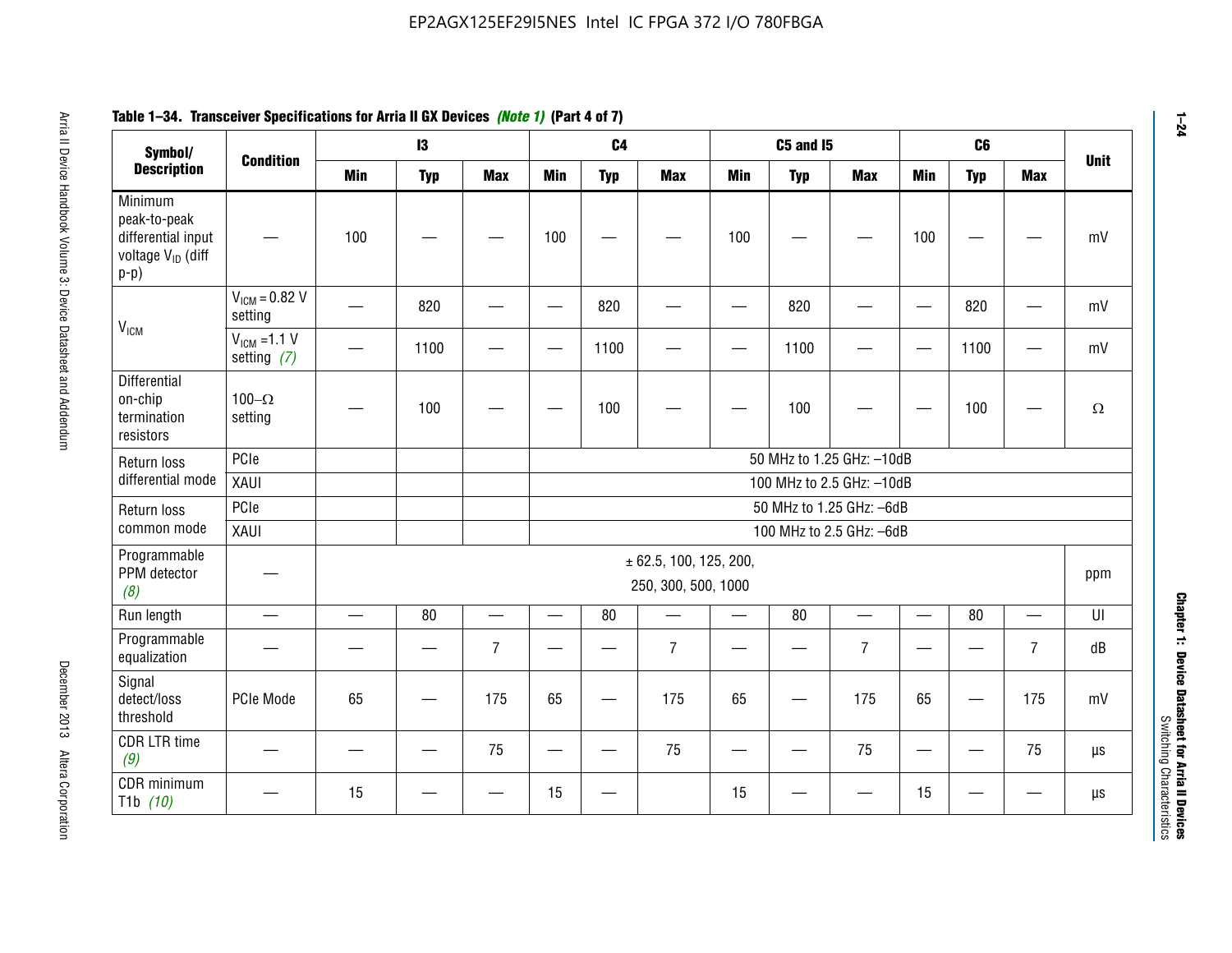| Symbol/                                             |                          |            | $\mathbf{13}$ |            |                          | C <sub>4</sub> |                                                                       |                          | <b>C5 and I5</b>         |                          |                   | C <sub>6</sub>           |                          |             |
|-----------------------------------------------------|--------------------------|------------|---------------|------------|--------------------------|----------------|-----------------------------------------------------------------------|--------------------------|--------------------------|--------------------------|-------------------|--------------------------|--------------------------|-------------|
| <b>Description</b>                                  | <b>Condition</b>         | <b>Min</b> | <b>Typ</b>    | <b>Max</b> | <b>Min</b>               | <b>Typ</b>     | <b>Max</b>                                                            | <b>Min</b>               | <b>Typ</b>               | <b>Max</b>               | <b>Min</b>        | <b>Typ</b>               | <b>Max</b>               | <b>Unit</b> |
| LTD lock time<br>(11)                               |                          | $\pmb{0}$  | 100           | 4000       | $\mathbf{0}$             | 100            | 4000                                                                  | 0                        | 100                      | 4000                     | $\mathbf{0}$      | 100                      | 4000                     | ns          |
| Data lock time<br>from rx<br>freqlocked<br>(12)     |                          |            |               | 4000       |                          |                | 4000                                                                  |                          |                          | 4000                     |                   |                          | 4000                     | ns          |
|                                                     | DC Gain<br>Setting $= 0$ |            | $\mathbf 0$   |            |                          | $\mathbf{0}$   |                                                                       |                          | $\mathbf 0$              | $\overline{\phantom{0}}$ |                   | $\pmb{0}$                | —                        | dB          |
| Programmable<br>DC gain                             | DC Gain<br>Setting $= 1$ |            | $\mathsf 3$   |            |                          | 3              |                                                                       |                          | 3                        |                          |                   | 3                        |                          | dB          |
|                                                     | DC Gain<br>Setting $= 2$ |            | 6             |            |                          | 6              |                                                                       |                          | $6\phantom{1}6$          |                          |                   | 6                        |                          | dB          |
| <b>Transmitter</b>                                  |                          |            |               |            |                          |                |                                                                       |                          |                          |                          |                   |                          |                          |             |
| Supported I/O<br><b>Standards</b>                   |                          |            |               |            |                          |                | 1.5-V PCML                                                            |                          |                          |                          |                   |                          |                          |             |
| Data rate                                           |                          | 600        |               | 6375       | 600                      |                | 3750                                                                  | 600                      |                          | 3750                     | 600               | $\qquad \qquad$          | 3125                     | <b>Mbps</b> |
| V <sub>OCM</sub>                                    | 0.65V<br>setting         |            | 650           |            | $\overline{\phantom{a}}$ | 650            |                                                                       | $\overline{\phantom{0}}$ | 650                      |                          | $\hspace{0.05cm}$ | 650                      | $\overline{\phantom{0}}$ | mV          |
| Differential<br>on-chip<br>termination<br>resistors | 100 $-\Omega$<br>setting |            | 100           |            |                          | 100            |                                                                       |                          | 100                      |                          |                   | 100                      |                          | $\Omega$    |
|                                                     | PCIe                     |            |               |            |                          |                | 50 MHz to 1.25 GHz: -10dB                                             |                          |                          |                          |                   |                          |                          |             |
| Return loss<br>differential mode                    | XAUI                     |            |               |            |                          |                | 312 MHz to 625 MHz: -10dB<br>625 MHz to 3.125 GHz: -10dB/decade slope |                          |                          |                          |                   |                          |                          |             |
| Return loss<br>common mode                          | PCIe                     |            |               |            |                          |                | 50 MHz to 1.25 GHz: -6dB                                              |                          |                          |                          |                   |                          |                          |             |
| Rise time $(2)$                                     | $\overline{\phantom{0}}$ | 50         | $\equiv$      | 200        | 50                       |                | 200                                                                   | 50                       | $\overline{\phantom{0}}$ | 200                      | 50                | $\overline{\phantom{m}}$ | 200                      | ps          |
| Fall time                                           |                          | 50         |               | 200        | 50                       |                | 200                                                                   | 50                       |                          | 200                      | 50                |                          | 200                      | ps          |

# **Table 1–34. Transceiver Specifications for Arria II GX Devices** *(Note 1)* **(Part 5 of 7)**

**1–25**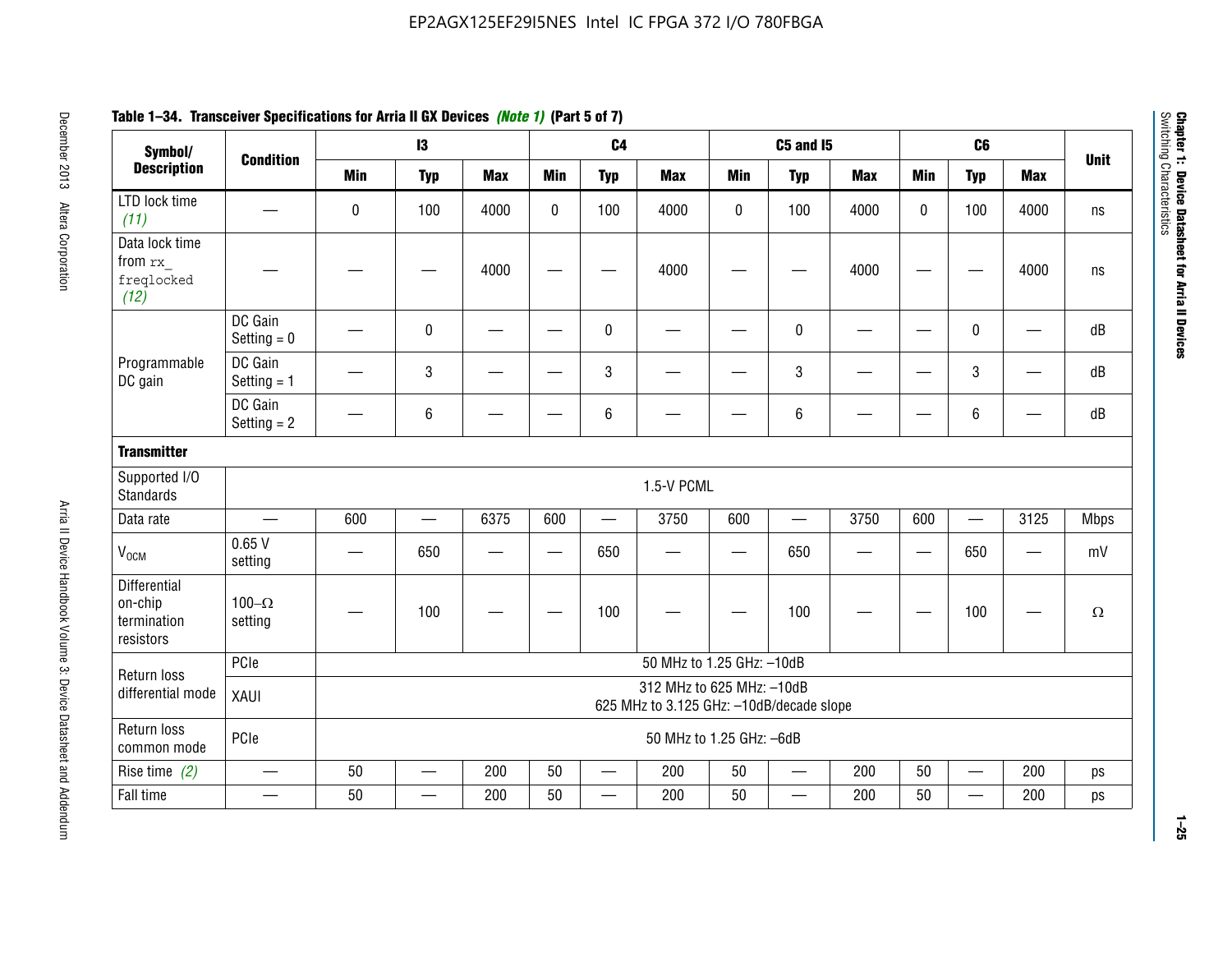| Symbol/                                                            |                          |            | $\mathbf{I}3$                  |            |                                | C <sub>4</sub>                    |            |                                | <b>C5 and 15</b>              |            |                                  | C6                       |            | <b>Unit</b> |
|--------------------------------------------------------------------|--------------------------|------------|--------------------------------|------------|--------------------------------|-----------------------------------|------------|--------------------------------|-------------------------------|------------|----------------------------------|--------------------------|------------|-------------|
| <b>Description</b>                                                 | <b>Condition</b>         | <b>Min</b> | <b>Typ</b>                     | <b>Max</b> | <b>Min</b>                     | <b>Typ</b>                        | <b>Max</b> | <b>Min</b>                     | <b>Typ</b>                    | <b>Max</b> | <b>Min</b>                       | <b>Typ</b>               | <b>Max</b> |             |
| Intra-<br>differential pair<br>skew                                |                          |            | $\qquad \qquad \longleftarrow$ | 15         | —                              |                                   | 15         | —                              |                               | 15         | $\qquad \qquad -$                | $\qquad \qquad -$        | 15         |             |
| Intra-transceiver<br>block skew                                    | PCIe ×4                  |            |                                | 120        |                                | $\overbrace{\phantom{13333}}$     | 120        | $\qquad \qquad \longleftarrow$ | $\overbrace{\phantom{13333}}$ | 120        | $\hspace{0.1mm}-\hspace{0.1mm}$  | $\qquad \qquad -$        | 120        |             |
| Inter-transceiver<br>block skew                                    | $PCle \times 8$          |            |                                | 300        | —                              | —                                 | 300        | —                              | $\overline{\phantom{0}}$      | 300        | $\hspace{0.05cm}$                | $\hspace{0.05cm}$        | 300        |             |
| <b>CMU PLLO and CMU PLL1</b>                                       |                          |            |                                |            |                                |                                   |            |                                |                               |            |                                  |                          |            |             |
| <b>CMU PLL lock</b><br>time from<br>CMUPLL<br>reset<br>deassertion |                          |            |                                | 100        | $\qquad \qquad \longleftarrow$ | $\overline{\phantom{0}}$          | 100        |                                |                               | 100        | $\overbrace{\phantom{12322111}}$ |                          | 100        |             |
| <b>PLD-Transceiver Interface</b>                                   |                          |            |                                |            |                                |                                   |            |                                |                               |            |                                  |                          |            |             |
| Interface speed                                                    | $\overline{\phantom{m}}$ | 25         |                                | 320        | 25                             | $\overbrace{\phantom{123221111}}$ | 240        | $25\,$                         |                               | 240        | 25                               | $\overline{\phantom{m}}$ | 200        | <b>MHz</b>  |
|                                                                    |                          |            |                                |            |                                |                                   |            |                                |                               |            |                                  |                          |            |             |
|                                                                    |                          |            |                                |            |                                |                                   |            |                                |                               |            |                                  |                          |            |             |
|                                                                    |                          |            |                                |            |                                |                                   |            |                                |                               |            |                                  |                          |            |             |

# **Table 1–34. Transceiver Specifications for Arria II GX Devices** *(Note 1)* **(Part 6 of 7)**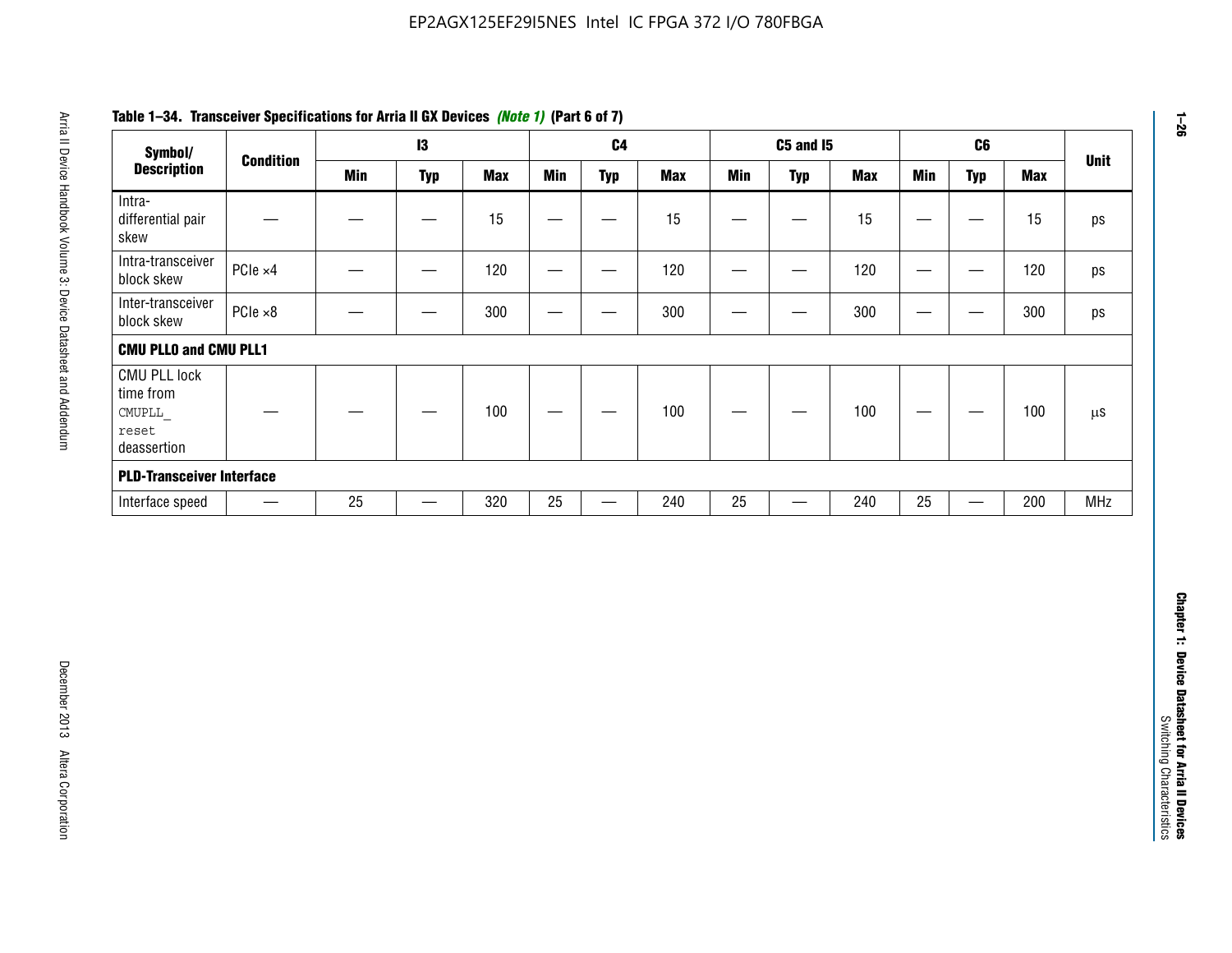# **Table 1–34. Transceiver Specifications for Arria II GX Devices** *(Note 1)* **(Part 7 of 7)**

| Symbol/                      | <b>Condition</b>  |     | 13         |            |     | C4         |                                    |            | C5 and I5  |            |            | C6  |            | <b>Unit</b> |
|------------------------------|-------------------|-----|------------|------------|-----|------------|------------------------------------|------------|------------|------------|------------|-----|------------|-------------|
| <b>Description</b>           |                   | Min | <b>Typ</b> | <b>Max</b> | Min | <b>Typ</b> | <b>Max</b>                         | <b>Min</b> | <b>Typ</b> | <b>Max</b> | <b>Min</b> | Typ | <b>Max</b> |             |
| Digital reset<br>pulse width | $\hspace{0.05cm}$ |     |            |            |     |            | Minimum is 2 parallel clock cycles |            |            |            |            |     |            |             |

### **Notes to Table 1–34:**

- (1) For AC-coupled links, the on-chip biasing circuit is switched off before and during configuration. Ensure that input specifications are not violated during this period.
- (2) The rise/fall time is specified from 20% to 80%.
- (3) To calculate the REFCLK rms phase jitter requirement at reference clock frequencies other than 100 MHz, use the following formula: REFCLK rms phase jitter at f (MHz) = REFCLK rms phase jitter at 100 MHz \* 100/f.
- (4) The minimum reconfig clk frequency is 2.5 MHz if the transceiver channel is configured in **Transmitter only** mode. The minimum reconfig clk frequency is 37.5 MHz if the transceiver channel is configured in **Receiver only** or **Receiver and Transmitter** mode. For more information, refer to *AN [558: Implementing Dynamic Reconfiguration in Arria II Devices](www.altera.com/literature/hb/arria-ii-gx/an558.pdf)*.
- (5) If your design uses more than one dynamic reconfiguration controller instances (altgx reconfig) to control the transceiver channels (altgx) physically located on the same side of the device, and if you use different reconfig clk sources for these altgx reconfig instances, the delta time between any two of these reconfig clk sources becoming stable must not exceed the maximum specification listed.
- (6) The device cannot tolerate prolonged operation at this absolute maximum.
- (7) You must use the 1.1-V RX  $V_{ICM}$  setting if the input serial data standard is LVDS and the link is DC-coupled.
- (8) The rate matcher supports only up to  $\pm 300$  parts per million (ppm).
- (9) Time taken to rx\_pll\_locked goes high from rx\_analogreset de-assertion. Refer to Figure 1–1.
- (10) The time in which the CDR must be kept in lock-to-reference mode after rx pll locked goes high and before rx locktodata is asserted in manual mode. Refer to Figure 1-1.
- (11) The time taken to recover valid data after the  $rx$  locktodata signal is asserted in manual mode. Refer to Figure 1–1.
- (12) The time taken to recover valid data after the  $rx$  freqlocked signal goes high in automatic mode. Refer to Figure 1–2.
- (13) To support data rates lower than the minimum specification through oversampling, use the CDR in LTR mode only.

**Chapter 1: Device Datasheet for Arria II Devices**

**Device Datasheet for Arria II Devices** 

Switching Characteristics

Chapter 1: Device Datas<br>Switching Characteristics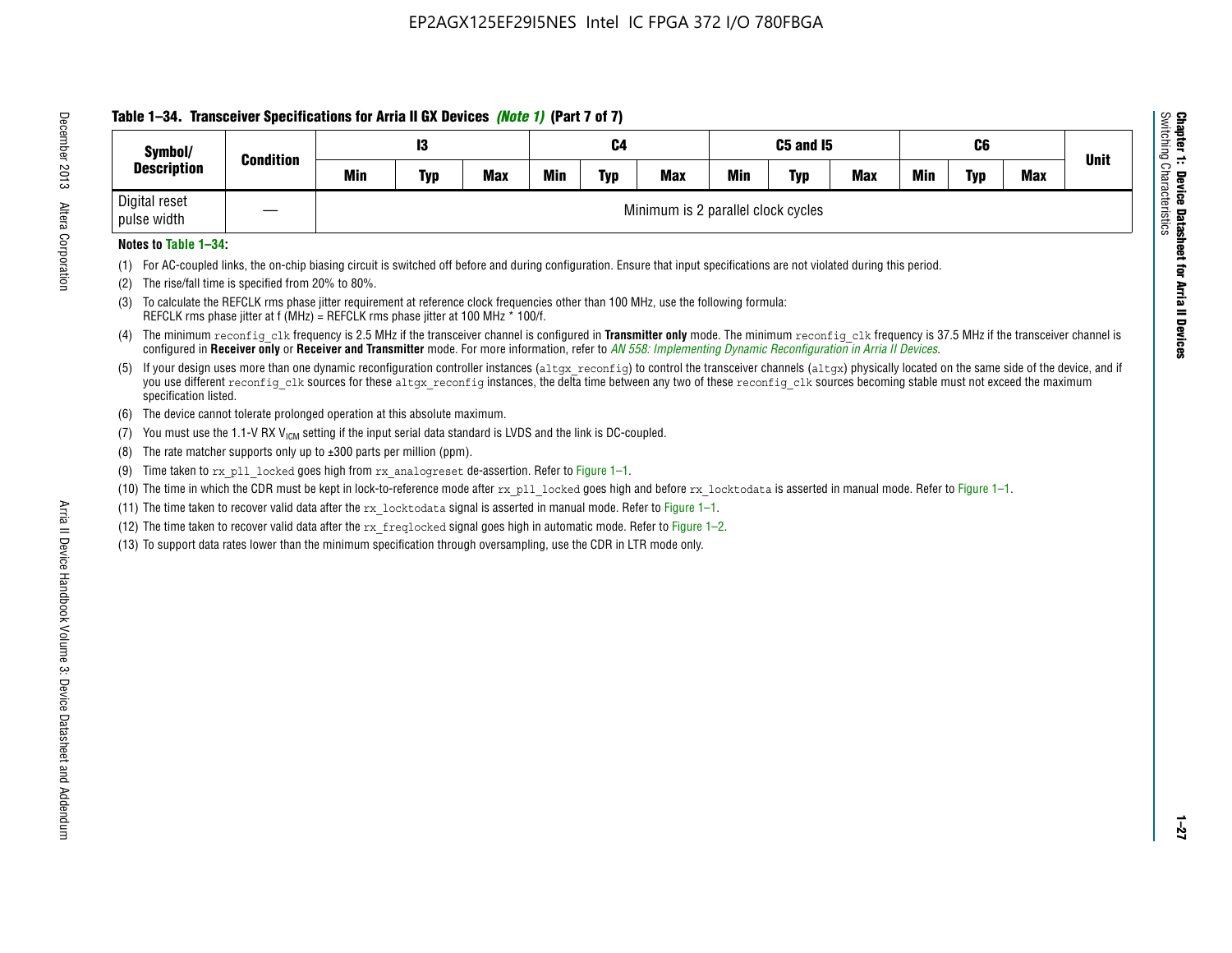Table 1–35 lists the transceiver specifications for Arria II GZ devices.

|  | Table 1-35. Transceiver Specifications for Arria II GZ Devices (Part 1 of 5) |  |
|--|------------------------------------------------------------------------------|--|
|  |                                                                              |  |

| Symbol/                                                                   |                                                                         |                          | $-C3$ and $-13$ (1)        |            |                          | $-C4$ and $-I4$            |            |             |
|---------------------------------------------------------------------------|-------------------------------------------------------------------------|--------------------------|----------------------------|------------|--------------------------|----------------------------|------------|-------------|
| <b>Description</b>                                                        | <b>Conditions</b>                                                       | Min                      | <b>Typ</b>                 | <b>Max</b> | <b>Min</b>               | <b>Typ</b>                 | <b>Max</b> | <b>Unit</b> |
| <b>Reference Clock</b>                                                    |                                                                         |                          |                            |            |                          |                            |            |             |
| Supported I/O Standards                                                   | 1.2-V PCML, 1.5-V PCML, 2.5-V PCML, Differential LVPECL, LVDS, and HCSL |                          |                            |            |                          |                            |            |             |
| Input frequency from<br>REFCLK input pins                                 |                                                                         | 50                       |                            | 697        | 50                       |                            | 637.5      | <b>MHz</b>  |
| Phase frequency detector<br>(CMU PLL and receiver<br>CDR)                 |                                                                         | 50                       |                            | 325        | 50                       |                            | 325        | <b>MHz</b>  |
| Absolute V <sub>MAX</sub> for a REFCLK<br>pin                             |                                                                         |                          |                            | 1.6        |                          |                            | 1.6        | $\vee$      |
| Operational V <sub>MAX</sub> for a<br>REFCLK pin                          |                                                                         |                          |                            | 1.5        |                          |                            | 1.5        | V           |
| Absolute V <sub>MIN</sub> for a REFCLK<br>pin                             |                                                                         | $-0.4$                   |                            |            | $-0.4$                   |                            |            | V           |
| Rise/fall time (2)                                                        |                                                                         | $\overline{\phantom{0}}$ |                            | 0.2        | $\overline{\phantom{0}}$ | $\overline{\phantom{0}}$   | 0.2        | UI          |
| Duty cycle                                                                |                                                                         | 45                       |                            | 55         | 45                       |                            | 55         | $\%$        |
| Peak-to-peak differential<br>input voltage                                |                                                                         | 200                      |                            | 1600       | 200                      |                            | 1600       | mV          |
| Spread-spectrum<br>modulating clock frequency                             | PCIe                                                                    | 30                       |                            | 33         | 30                       |                            | 33         | kHz         |
| Spread-spectrum<br>downspread                                             | PCIe                                                                    |                          | 0 <sub>to</sub><br>$-0.5%$ |            |                          | 0 <sub>to</sub><br>$-0.5%$ |            |             |
| On-chip termination<br>resistors                                          |                                                                         |                          | 100                        |            |                          | 100                        |            | Ω           |
| $V_{IGM}$ (AC coupled)                                                    |                                                                         |                          | $1100 \pm 10\%$            |            |                          | $1100 \pm 10\%$            |            | mV          |
| V <sub>ICM</sub> (DC coupled)                                             | HCSL I/O standard<br>for PCIe reference<br>clock                        | 250                      |                            | 550        | 250                      |                            | 550        | mV          |
|                                                                           | 10 Hz                                                                   | $\overline{\phantom{0}}$ |                            | $-50$      | $\sim$                   |                            | $-50$      | dBc/Hz      |
|                                                                           | 100 Hz                                                                  |                          |                            | $-80$      |                          |                            | $-80$      | dBc/Hz      |
| Transmitter REFCLK Phase                                                  | 1 KHz                                                                   |                          | $\overline{\phantom{0}}$   | $-110$     | $\overline{\phantom{0}}$ | —                          | $-110$     | dBc/Hz      |
| Noise                                                                     | 10 KHz                                                                  |                          |                            | $-120$     |                          |                            | $-120$     | dBc/Hz      |
|                                                                           | <b>100 KHz</b>                                                          |                          |                            | $-120$     | $\overline{\phantom{0}}$ | $\qquad \qquad -$          | $-120$     | dBc/Hz      |
|                                                                           | $\geq 1$ MHz                                                            |                          |                            | $-130$     | $\overline{\phantom{0}}$ | $\overline{\phantom{0}}$   | $-130$     | dBc/Hz      |
| <b>Transmitter REFCLK Phase</b><br>Jitter (rms) for 100 MHz<br>REFCLK (3) | 10 KHz to 20 MHz                                                        |                          |                            | 3          |                          |                            | 3          | ps          |
| $R_{REF}$                                                                 |                                                                         |                          | $2000 \pm$<br>$1\%$        |            |                          | 2000 $\pm$<br>$1\%$        |            | $\Omega$    |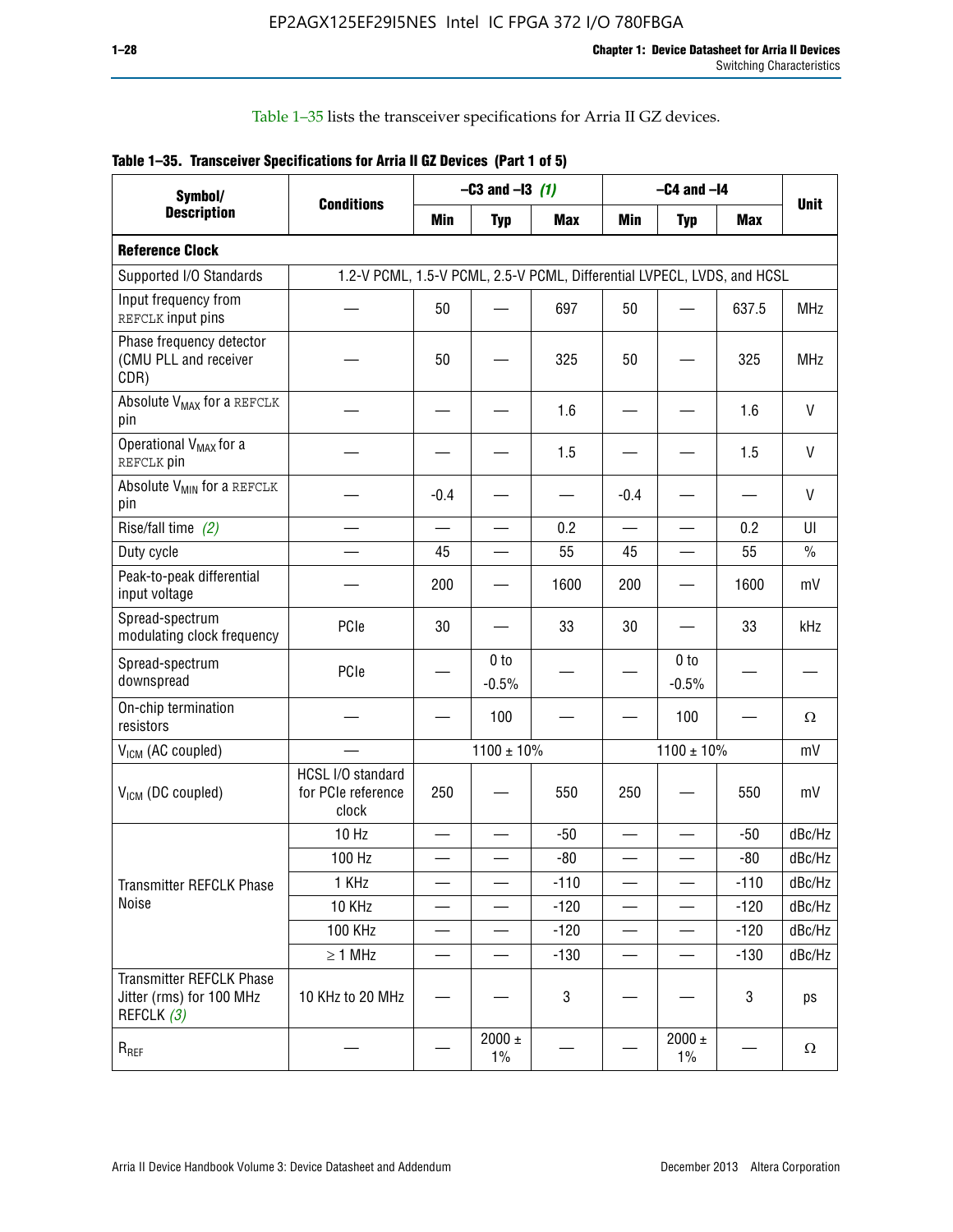| Symbol/                                                                                                  |                                                                                |                     | $-C3$ and $-13$ (1) |                                                      |                     | $-C4$ and $-I4$          |                |             |
|----------------------------------------------------------------------------------------------------------|--------------------------------------------------------------------------------|---------------------|---------------------|------------------------------------------------------|---------------------|--------------------------|----------------|-------------|
| <b>Description</b>                                                                                       | <b>Conditions</b>                                                              | Min                 | <b>Typ</b>          | <b>Max</b>                                           | Min                 | <b>Typ</b>               | Max            | <b>Unit</b> |
| <b>Transceiver Clocks</b>                                                                                |                                                                                |                     |                     |                                                      |                     |                          |                |             |
| <b>Calibration block clock</b><br>frequency (cal blk clk)                                                |                                                                                | 10                  |                     | 125                                                  | 10                  |                          | 125            | <b>MHz</b>  |
| fixedclk clock frequency                                                                                 | <b>PCIe Receiver</b><br>Detect                                                 |                     | 125                 |                                                      |                     | 125                      |                | <b>MHz</b>  |
| reconfig clk Clock<br>frequency                                                                          | Dynamic<br>reconfiguration<br>clock frequency                                  | 2.5/<br>37.5<br>(4) |                     | 50                                                   | 2.5/<br>37.5<br>(4) |                          | 50             | <b>MHz</b>  |
| Delta time between<br>reconfig clks $(5)$                                                                |                                                                                |                     |                     | $\overline{2}$                                       |                     |                          | $\overline{2}$ | ms          |
| Transceiver block minimum<br>power-down<br>(gxb powerdown) pulse<br>width                                |                                                                                | 1                   |                     |                                                      | 1                   |                          |                | μs          |
| <b>Receiver</b>                                                                                          |                                                                                |                     |                     |                                                      |                     |                          |                |             |
| Supported I/O Standards                                                                                  |                                                                                |                     |                     | 1.4-V PCML, 1.5-V PCML, 2.5-V PCML, LVPECL, and LVDS |                     |                          |                |             |
| Data rate (16)                                                                                           |                                                                                | 600                 |                     | 6375                                                 | 600                 | $\overline{\phantom{0}}$ | 3750           | <b>Mbps</b> |
| Absolute V <sub>MAX</sub> for a receiver<br>pin $(6)$                                                    |                                                                                |                     |                     | 1.6                                                  |                     |                          | 1.6            | V           |
| Operational V <sub>MAX</sub> for a<br>receiver pin                                                       |                                                                                |                     |                     | 1.5                                                  |                     |                          | 1.5            | V           |
| Absolute V <sub>MIN</sub> for a receiver<br>pin                                                          |                                                                                | $-0.4$              |                     |                                                      | $-0.4$              |                          |                | V           |
| Maximum peak-to-peak<br>differential input voltage $V_{ID}$<br>(diff p-p) before device<br>configuration |                                                                                |                     |                     | 1.6                                                  |                     |                          | 1.6            | V           |
| Maximum peak-to-peak<br>differential input voltage V <sub>ID</sub>                                       | $V_{ICM} = 0.82 V$<br>setting                                                  |                     |                     | 2.7                                                  |                     |                          | 2.7            | $\vee$      |
| (diff p-p) after device<br>configuration                                                                 | $V_{ICM}$ =1.1 V setting<br>(7)                                                |                     |                     | 1.6                                                  |                     |                          | 1.6            | V           |
| Minimum differential eye<br>opening at receiver serial<br>input pins $(8)$                               | Data Rate =<br>600 Mbps to<br>5 Gbps<br>Equalization = $0$<br>DC gain = $0$ dB | 100                 |                     |                                                      | 165                 |                          |                | mV          |
|                                                                                                          | Data Rate > 5 Gbps<br>Equalization = $0$<br>DC gain = $0$ dB                   | 165                 |                     |                                                      | 165                 |                          |                | mV          |
| $V_{IGM}$                                                                                                | $V_{ICM} = 0.82 V$<br>setting                                                  |                     | $820 \pm 10\%$      |                                                      |                     | $820 \pm 10\%$           |                | mV          |
|                                                                                                          | $VICM = 1.1 V setting$<br>(7)                                                  |                     | $1100 \pm 10\%$     |                                                      |                     | $1100 \pm 10\%$          |                | mV          |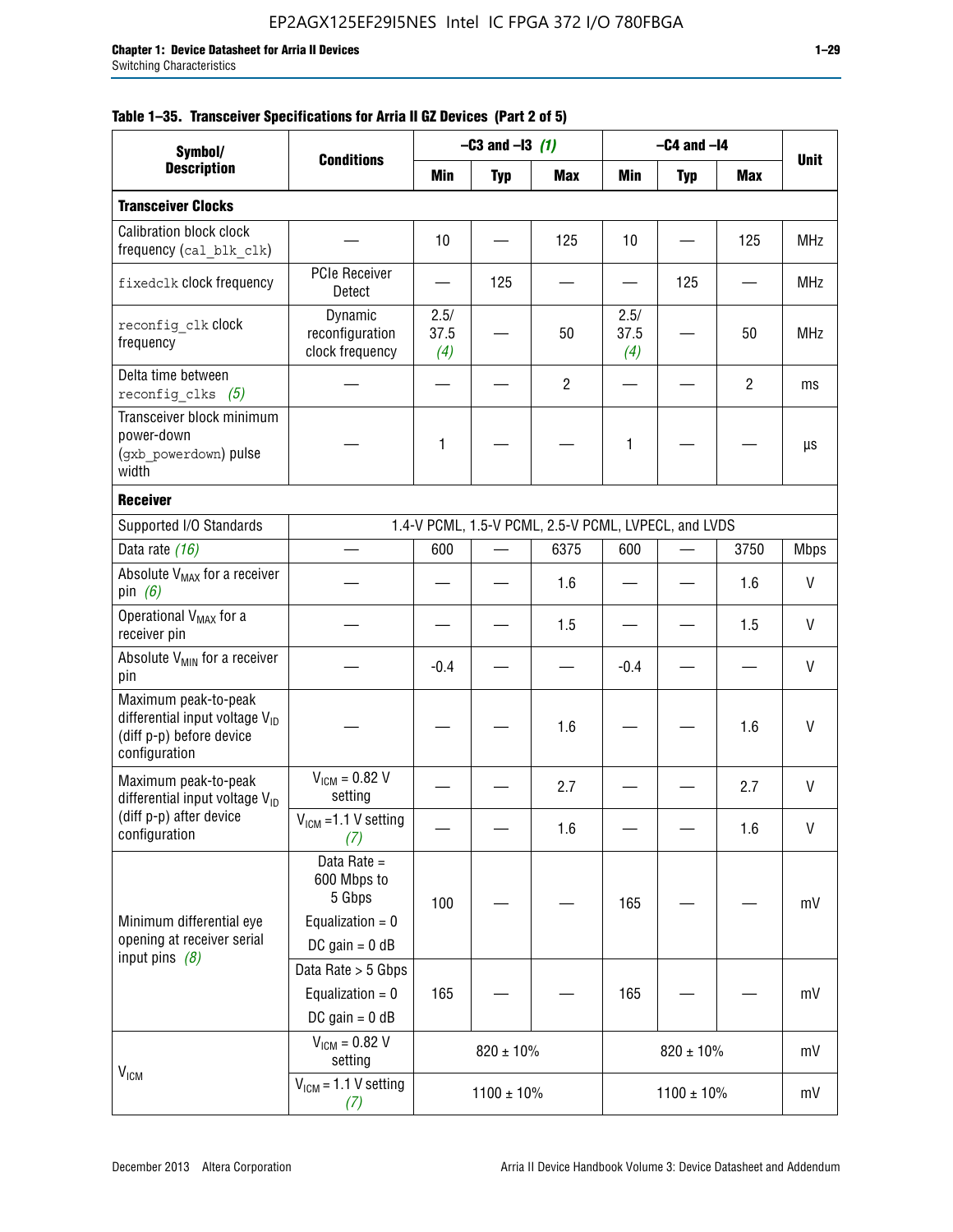| Symbol/                                                              |                                                                                                                     |                          | $-C3$ and $-13$ (1) |                                                                                                                                                  |                          | $-C4$ and $-I4$          |                          |                                |
|----------------------------------------------------------------------|---------------------------------------------------------------------------------------------------------------------|--------------------------|---------------------|--------------------------------------------------------------------------------------------------------------------------------------------------|--------------------------|--------------------------|--------------------------|--------------------------------|
| <b>Description</b>                                                   | <b>Conditions</b>                                                                                                   | Min                      | <b>Typ</b>          | <b>Max</b>                                                                                                                                       | Min                      | <b>Typ</b>               | <b>Max</b>               | <b>Unit</b>                    |
| Receiver DC Coupling<br>Support                                      |                                                                                                                     | Devices chapter.         |                     | For more information about receiver DC coupling support, refer to the<br>"DC-Coupled Links" section in the Transceiver Architecture for Arria II |                          |                          |                          |                                |
|                                                                      | $85-\Omega$ setting                                                                                                 |                          | $85 \pm 20\%$       |                                                                                                                                                  |                          | $85 \pm 20\%$            |                          | $\Omega$                       |
| Differential on-chip                                                 | $100-\Omega$ setting                                                                                                |                          | $100 \pm 20\%$      |                                                                                                                                                  |                          | $100 \pm 20\%$           |                          | $\Omega$                       |
| termination resistors                                                | 120 $-\Omega$ setting                                                                                               |                          | $120 \pm 20\%$      |                                                                                                                                                  |                          | $120 \pm 20\%$           |                          | Ω                              |
|                                                                      | 150- $\Omega$ setting                                                                                               |                          | $150 \pm 20\%$      |                                                                                                                                                  |                          | $150 \pm 20\%$           |                          | $\Omega$                       |
| Differential and common<br>mode return loss                          | PCIe (Gen 1 and<br>Gen 2),<br>XAUI,<br>HiGig+,<br>CEI SR/LR,<br>SRIO SR/LR,<br>CPRI LV/HV.<br>OBSAI,<br><b>SATA</b> |                          |                     | Compliant                                                                                                                                        |                          |                          |                          |                                |
| Programmable PPM<br>detector $(9)$                                   |                                                                                                                     |                          |                     | $\pm$ 62.5, 100, 125, 200, 250, 300, 500, 1,000                                                                                                  |                          |                          |                          | ppm                            |
| Run length                                                           |                                                                                                                     |                          |                     | 200                                                                                                                                              |                          |                          | 200                      | UI                             |
| Programmable equalization                                            |                                                                                                                     |                          |                     | 16                                                                                                                                               |                          |                          | 16                       | dB                             |
| $t_{LTR}$ (10)                                                       |                                                                                                                     | $\overline{\phantom{0}}$ | $\equiv$            | 75                                                                                                                                               | $\overline{\phantom{0}}$ | $\overline{\phantom{0}}$ | 75                       | μs                             |
| $t_{\text{LTR\_LTD\_Manual}}$ (11)                                   |                                                                                                                     | 15                       |                     |                                                                                                                                                  | 15                       |                          |                          | μs                             |
| $t_{LTD\_Manual}$ (12)                                               |                                                                                                                     |                          |                     | 4000                                                                                                                                             |                          | $\overline{\phantom{0}}$ | 4000                     | ns                             |
| $t_{LTD\_Auto}$ (13)                                                 |                                                                                                                     |                          |                     | 4000                                                                                                                                             |                          |                          | 4000                     | ns                             |
|                                                                      | PCIe Gen1                                                                                                           |                          |                     | $2.0 - 3.5$                                                                                                                                      |                          |                          |                          | <b>MHz</b>                     |
|                                                                      | PCIe Gen2                                                                                                           |                          |                     | $40 - 65$                                                                                                                                        |                          |                          |                          | <b>MHz</b>                     |
|                                                                      | (OIF) CEI PHY at<br>6.375 Gbps                                                                                      |                          |                     | $20 - 35$                                                                                                                                        |                          |                          |                          | <b>MHz</b>                     |
| <b>Receiver CDR</b>                                                  | XAUI                                                                                                                |                          |                     | $10 - 18$                                                                                                                                        |                          |                          |                          | <b>MHz</b>                     |
| 3 dB Bandwidth in                                                    | <b>SRIO 1.25 Gbps</b>                                                                                               |                          |                     | 10 - 18                                                                                                                                          |                          |                          |                          | <b>MHz</b>                     |
| lock-to-data (LTD) mode                                              | SRIO 2.5 Gbps                                                                                                       |                          |                     | $10 - 18$                                                                                                                                        |                          |                          |                          | <b>MHz</b>                     |
|                                                                      | SRIO 3.125 Gbps                                                                                                     |                          |                     | $6 - 10$                                                                                                                                         |                          |                          |                          | <b>MHz</b>                     |
|                                                                      | GIGE                                                                                                                |                          |                     | $6 - 10$                                                                                                                                         |                          |                          |                          | <b>MHz</b>                     |
|                                                                      | SONET OC12                                                                                                          |                          |                     | $3 - 6$                                                                                                                                          |                          |                          |                          | <b>MHz</b>                     |
|                                                                      | SONET OC48                                                                                                          |                          |                     | $14 - 19$                                                                                                                                        |                          |                          |                          | <b>MHz</b>                     |
| Receiver buffer and CDR<br>offset cancellation time (per<br>channel) |                                                                                                                     |                          |                     | 17000                                                                                                                                            |                          |                          | 17000                    | recon<br>fig_<br>clk<br>cycles |
|                                                                      | DC Gain Setting $= 0$                                                                                               |                          | $\mathbf 0$         |                                                                                                                                                  |                          | $\mathbf 0$              |                          | dB                             |
| Programmable DC gain                                                 | DC Gain Setting $= 1$                                                                                               | $\overline{\phantom{0}}$ | 3                   |                                                                                                                                                  |                          | 3                        | $\overline{\phantom{0}}$ | dB                             |
|                                                                      | DC Gain Setting $= 2$                                                                                               | $\overline{\phantom{0}}$ | 6                   |                                                                                                                                                  |                          | 6                        |                          | dB                             |

# **Table 1–35. Transceiver Specifications for Arria II GZ Devices (Part 3 of 5)**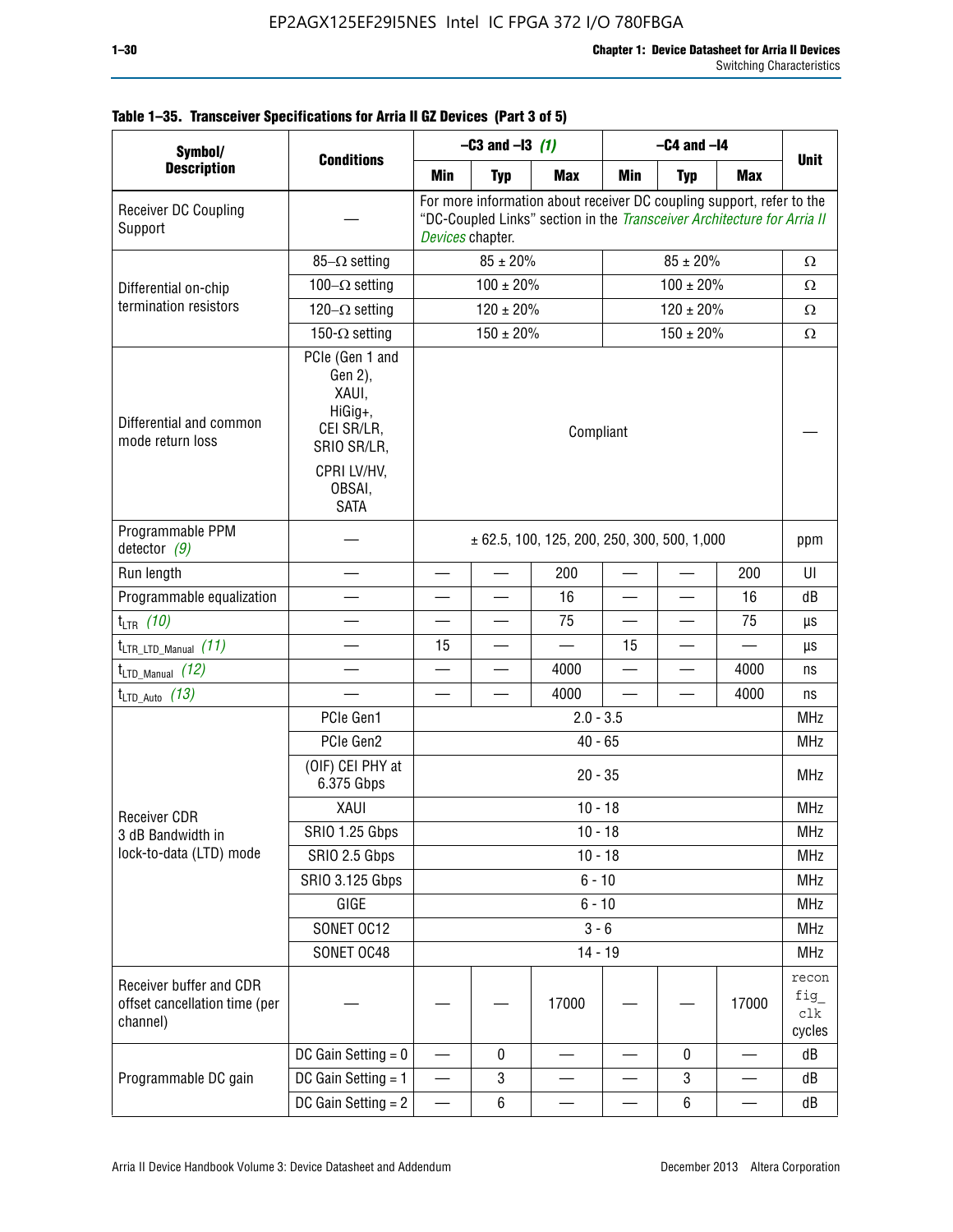| Symbol/                                                           | <b>Conditions</b>                                                                                                                                                                                                                                                                                  | $-C3$ and $-13$ (1)            |                          |            | $-C4$ and $-I4$          |                |            |             |  |
|-------------------------------------------------------------------|----------------------------------------------------------------------------------------------------------------------------------------------------------------------------------------------------------------------------------------------------------------------------------------------------|--------------------------------|--------------------------|------------|--------------------------|----------------|------------|-------------|--|
| <b>Description</b>                                                |                                                                                                                                                                                                                                                                                                    | Min                            | <b>Typ</b>               | <b>Max</b> | Min                      | <b>Typ</b>     | <b>Max</b> | <b>Unit</b> |  |
| <b>Transmitter</b>                                                |                                                                                                                                                                                                                                                                                                    |                                |                          |            |                          |                |            |             |  |
| Supported I/O Standards                                           |                                                                                                                                                                                                                                                                                                    | 1.5-V PCML                     |                          |            |                          |                |            |             |  |
| Data rate (14)                                                    |                                                                                                                                                                                                                                                                                                    | 600                            |                          | 6375       | 600                      |                | 3750       | <b>Mbps</b> |  |
| $V_{OCM}$                                                         | 0.65 V setting                                                                                                                                                                                                                                                                                     |                                | 650                      |            |                          | 650            |            | mV          |  |
|                                                                   | 85- $\Omega$ setting                                                                                                                                                                                                                                                                               | $85 \pm 15\%$<br>$85 \pm 15\%$ |                          |            |                          |                |            | $\Omega$    |  |
| Differential on-chip                                              | 100 $-\Omega$ setting                                                                                                                                                                                                                                                                              |                                | $100 \pm 15%$            |            | $100 \pm 15%$            |                |            | $\Omega$    |  |
| termination resistors                                             | $120 - \Omega$ setting                                                                                                                                                                                                                                                                             | $120 \pm 15%$                  |                          |            |                          | $120 \pm 15\%$ | $\Omega$   |             |  |
|                                                                   | 150- $\Omega$ setting                                                                                                                                                                                                                                                                              |                                | $150 \pm 15%$            |            |                          | $150 \pm 15%$  |            | $\Omega$    |  |
| Differential and common<br>mode return loss                       | PCIe Gen1 and<br>Gen2 (TX $V_{OD} = 4$ ),<br>XAUI (TX $V_{OD} = 6$ ),<br>HiGig+<br>$(TX V_{OD} = 6)$ ,<br>CEI SR/LR<br>$(TX V_{OD} = 8),$<br>SRIO SR $(V_{OD}=6)$ ,<br>SRIO LR $(V_{OD} = 8)$ ,<br>CPRI LV $(V_{OD}=6)$ ,<br>CPRI HV $(V_{OD}=2)$ ,<br>OBSAI $(VOD=6)$ ,<br>SATA ( $V_{OD} = 4$ ), | Compliant                      |                          |            |                          |                |            |             |  |
| Rise time $(15)$                                                  |                                                                                                                                                                                                                                                                                                    | 50                             | $\overline{\phantom{a}}$ | 200        | 50                       | $\equiv$       | 200        | ps          |  |
| Fall time (15)                                                    |                                                                                                                                                                                                                                                                                                    | 50                             |                          | 200        | 50                       |                | 200        | ps          |  |
| Intra-differential pair skew                                      |                                                                                                                                                                                                                                                                                                    |                                |                          | 15         | $\overline{\phantom{0}}$ |                | 15         | ps          |  |
| Intra-transceiver block<br>transmitter<br>channel-to-channel skew | x4 PMA and PCS<br>bonded mode<br>Example: XAUI,<br>PCIe ×4, Basic ×4                                                                                                                                                                                                                               |                                |                          | 120        |                          |                | 120        | ps          |  |
| Inter-transceiver block<br>transmitter<br>channel-to-channel skew | ×8 PMA and PCS<br>bonded mode<br>Example: PCle ×8,<br>Basic ×8                                                                                                                                                                                                                                     |                                |                          | 500        |                          |                | 500        | ps          |  |
| <b>CMUO PLL and CMU1 PLL</b>                                      |                                                                                                                                                                                                                                                                                                    |                                |                          |            |                          |                |            |             |  |
| Supported Data Range                                              |                                                                                                                                                                                                                                                                                                    | 600                            |                          | 6375       | 600                      |                | 3750       | <b>Mbps</b> |  |
| pll powerdown minimum<br>pulse width<br>(tpll powerdown)          |                                                                                                                                                                                                                                                                                                    | 1                              |                          | 1          |                          |                | μS         |             |  |
| CMU PLL lock time from<br>pll powerdown<br>de-assertion           |                                                                                                                                                                                                                                                                                                    |                                |                          | 100        |                          |                | 100        | μS          |  |

# **Table 1–35. Transceiver Specifications for Arria II GZ Devices (Part 4 of 5)**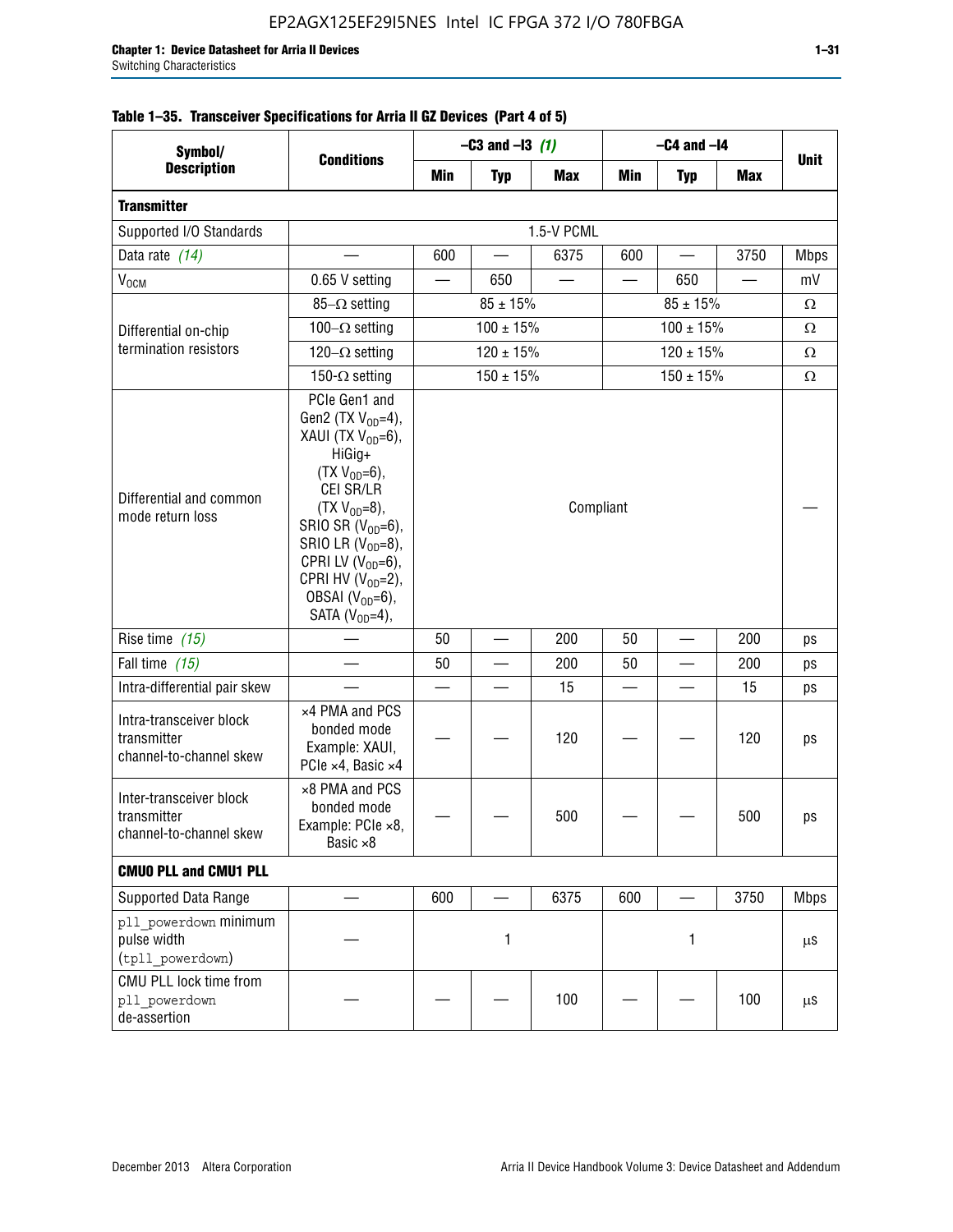| Symbol/<br><b>Description</b>            | <b>Conditions</b>              | $-C3$ and $-13$ (1)                  |            |            | $-C4$ and $-I4$ |            |     |             |  |
|------------------------------------------|--------------------------------|--------------------------------------|------------|------------|-----------------|------------|-----|-------------|--|
|                                          |                                | Min                                  | <b>Typ</b> | <b>Max</b> | Min             | <b>Typ</b> | Max | <b>Unit</b> |  |
|                                          | PCIe Gen1                      | $2.5 - 3.5$                          |            |            |                 |            |     | <b>MHz</b>  |  |
| -3 dB Bandwidth                          | PCIe Gen2                      | $6 - 8$                              |            |            |                 |            |     | <b>MHz</b>  |  |
|                                          | (OIF) CEI PHY at<br>4.976 Gbps | $7 - 11$                             |            |            |                 |            |     |             |  |
|                                          | (OIF) CEI PHY at<br>6.375 Gbps |                                      | $5 - 10$   |            |                 |            |     |             |  |
|                                          | XAUI                           | $2 - 4$                              |            |            |                 |            |     |             |  |
|                                          | SRIO 1.25 Gbps                 | $3 - 5.5$                            |            |            |                 |            |     | <b>MHz</b>  |  |
|                                          | SRIO 2.5 Gbps                  | $3 - 5.5$                            |            |            |                 |            |     | <b>MHz</b>  |  |
|                                          | <b>SRIO 3.125 Gbps</b>         | $2 - 4$                              |            |            |                 |            |     | <b>MHz</b>  |  |
|                                          | GIGE                           | $2.5 - 4.5$                          |            |            |                 |            |     | <b>MHz</b>  |  |
|                                          | SONET OC12                     | $1.5 - 2.5$                          |            |            |                 |            |     | <b>MHz</b>  |  |
|                                          | SONET OC48                     | $3.5 - 6$                            |            |            |                 |            |     | <b>MHz</b>  |  |
| <b>Transceiver-FPGA Fabric Interface</b> |                                |                                      |            |            |                 |            |     |             |  |
| Interface speed                          |                                | 25                                   |            | 325        | 25              |            | 250 | MHz         |  |
| Digital reset pulse width                |                                | Minimum is two parallel clock cycles |            |            |                 |            |     |             |  |

#### **Table 1–35. Transceiver Specifications for Arria II GZ Devices (Part 5 of 5)**

#### **Notes to Table 1–35:**

(1) The 3x speed grade is the fastest speed grade offered in the following Arria II GZ devices: EP2AGZ225, EP2AGZ300, and EP2AGZ350.

- (2) The rise and fall time transition is specified from 20% to 80%.
- (3) To calculate the REFCLK rms phase jitter requirement at reference clock frequencies other than 100 MHz, use the following formula: REFCLK rms phase jitter at f (MHz) = REFCLK rms phase jitter at 100 MHz  $*$  100/f.
- (4) The minimum reconfig clk frequency is 2.5 MHz if the transceiver channel is configured in **Transmitter only** mode. The minimum reconfig\_clk frequency is 37.5 MHz if the transceiver channel is configured in **Receiver only** or **Receiver and Transmitter** mode.
- (5) If your design uses more than one dynamic reconfiguration controller (altgx reconfig) instances to control the transceiver (altgx) channels physically located on the same side of the device AND if you use different reconfig clk sources for these altgx reconfig instances, the delta time between any two of these reconfig clk sources becoming stable must not exceed the maximum specification listed.
- (6) The device cannot tolerate prolonged operation at this absolute maximum.
- (7) You must use the 1.1-V RX  $V_{ICM}$  setting if the input serial data standard is LVDS.
- (8) The differential eye opening specification at the receiver input pins assumes that Receiver Equalization is disabled. If you enable Receiver Equalization, the receiver circuitry can tolerate a lower minimum eye opening, depending on the equalization level. Use H-Spice simulation to derive the minimum eye opening requirement with Receiver Equalization enabled.
- (9) The rate matcher supports only up to  $\pm$  300 ppm.
- (10) Time taken to rx\_pll\_locked goes high from rx\_analogreset de-assertion. Refer to Figure 1–1 on page 1–33.
- (11) Time for which the CDR must be kept in lock-to-reference mode after rx pll\_locked goes high and before rx\_locktodata is asserted in manual mode. Refer to Figure 1–1 on page 1–33.
- (12) Time taken to recover valid data after the rx locktodata signal is asserted in manual mode. Refer to Figure 1–1 on page 1–33.
- (13) Time taken to recover valid data after the rx\_freqlocked signal goes high in automatic mode. Refer to Figure 1–2 on page 1–33.
- (14) A GPLL may be required to meet the PMA-FPGA fabric interface timing above certain data rates. For more information, refer to the *[Transceiver](http://www.altera.com/literature/hb/arria-ii-gx/aiigx_52002.pdf)  [Clocking for Arria II Devices](http://www.altera.com/literature/hb/arria-ii-gx/aiigx_52002.pdf)* chapter.
- (15) The Quartus II software automatically selects the appropriate slew rate depending on the configured data rate or functional mode.
- (16) To support data rates lower than the minimum specification through oversampling, use the CDR in LTR mode only.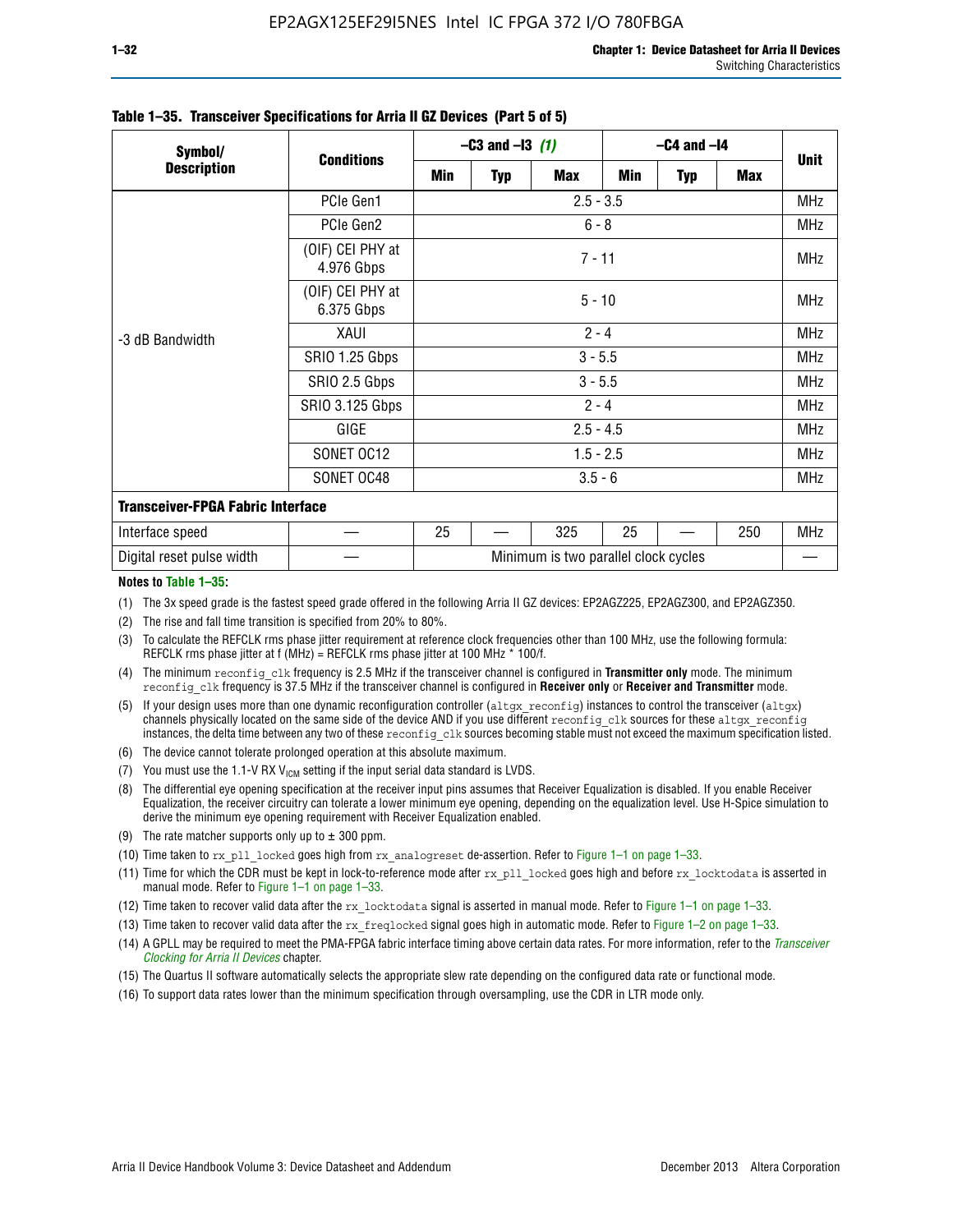Figure 1–1 shows the lock time parameters in manual mode.

 $\Box$  LTD = lock-to-data. LTR = lock-to-reference.





Figure 1–2 shows the lock time parameters in automatic mode.

**Figure 1–2. Lock Time Parameters for Automatic Mode**

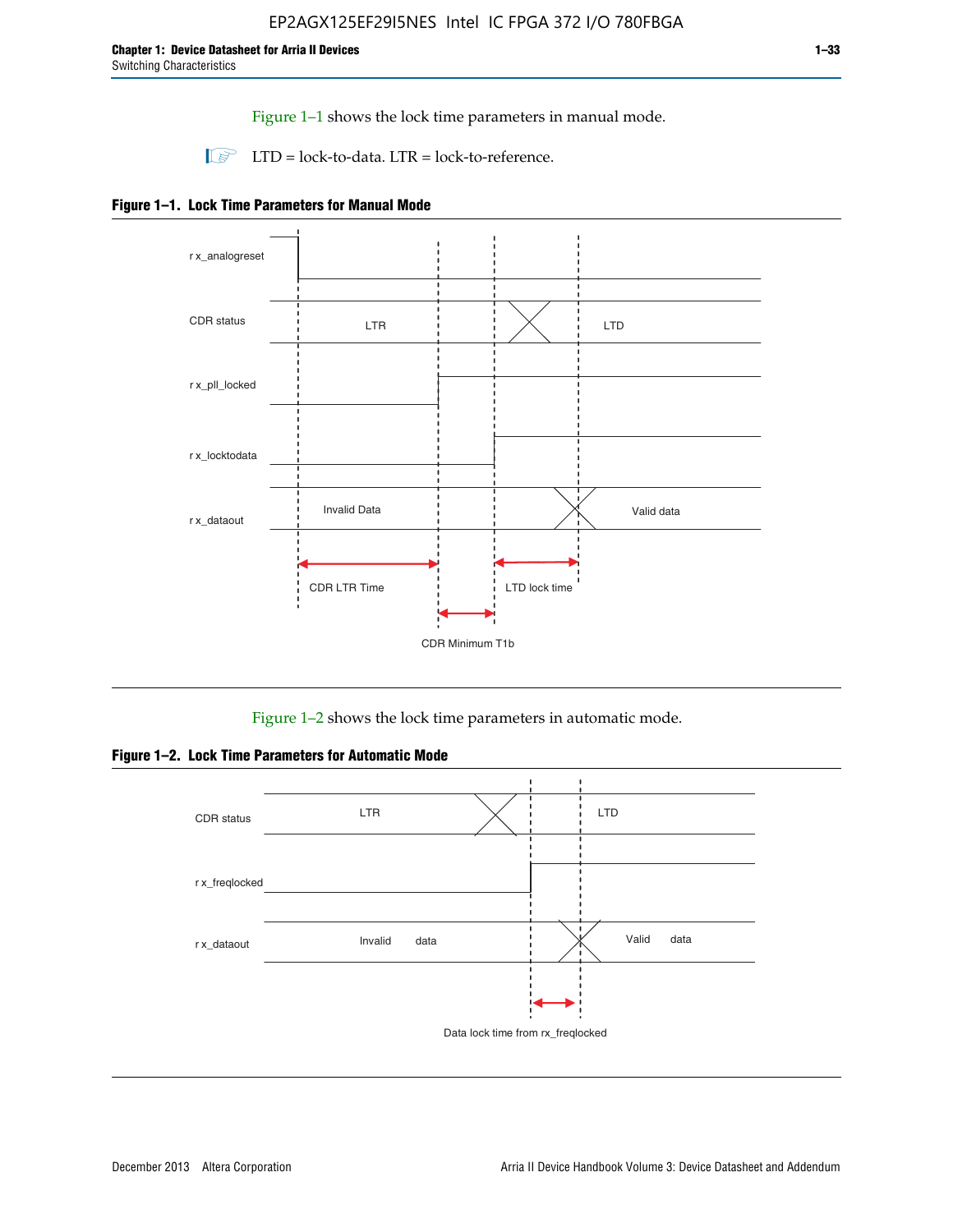#### Figure 1–3 shows the differential receiver input waveform.





Figure 1–4 shows the transmitter output waveform.





Table 1–36 lists the typical  $V_{OD}$  for TX term that equals 85  $\Omega$  for Arria II GZ devices.

|  |  |  | Table 1–36. Typical V <sub>op</sub> Setting, TX Term = 85 $\Omega$ for Arria II GZ Devices |
|--|--|--|--------------------------------------------------------------------------------------------|
|--|--|--|--------------------------------------------------------------------------------------------|

|                                                    | $V_{0D}$ Setting (mV) |                  |             |                  |                  |                  |                  |                   |  |
|----------------------------------------------------|-----------------------|------------------|-------------|------------------|------------------|------------------|------------------|-------------------|--|
| <b>Symbol</b>                                      |                       |                  |             | 2<br>J           |                  | 5                |                  |                   |  |
| $V_{OD}$ differential<br>peak-to-peak Typical (mV) | $170 \pm$<br>20%      | $340 \pm$<br>20% | 510±<br>20% | 595 $\pm$<br>20% | 680 $\pm$<br>20% | $765 \pm$<br>20% | $850 \pm$<br>20% | $1020 \pm$<br>20% |  |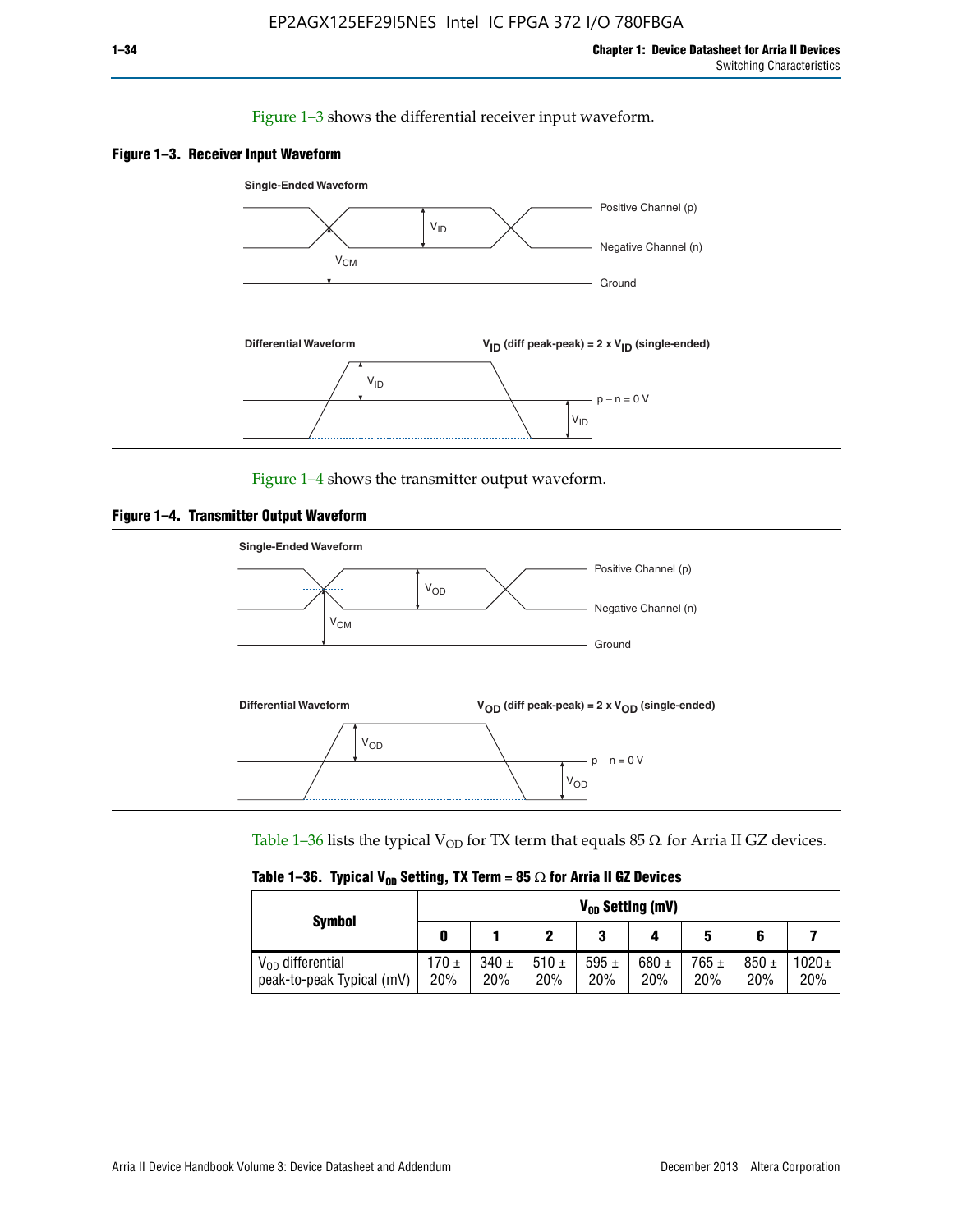Table 1-37 lists the typical  $V_{OD}$  for TX term that equals 100  $\Omega$  for Arria II GX and GZ devices.

| <b>Quartus II Setting</b> | V <sub>OD</sub> Setting (mV) |
|---------------------------|------------------------------|
|                           | 400                          |
| ŋ                         | 600                          |
| 3 (Arria II GZ)           | 700                          |
|                           | 800                          |
| 5                         | 900                          |
| հ                         | 1000                         |
|                           | 1200                         |

**Table 1–37. Typical V<sub>OD</sub> Setting, TX Termination = 100**  $\Omega$  for Arria II Devices

Table 1-38 lists the typical transmitter pre-emphasis levels in dB for the first post tap under the following conditions: low-frequency data pattern (five 1s and five 0s) at 6.375 Gbps. The levels listed in Table 1–38 are a representation of possible pre-emphasis levels under these specified conditions only, the pre-emphasis levels may change with data pattern and data rate.

To predict the pre-emphasis level for your specific data rate and pattern, run simulations using the Arria II GX HSSI HSPICE models.

| Arria II GX                                                         | Arria II GX (Quartus II Software) VOD Setting |             |              |     |     |     |             |  |  |  |
|---------------------------------------------------------------------|-----------------------------------------------|-------------|--------------|-----|-----|-----|-------------|--|--|--|
| (Quartus II<br>Software)<br><b>First Post Tap</b><br><b>Setting</b> |                                               | $\mathbf 2$ | 4            | 5   | 6   |     | <b>Unit</b> |  |  |  |
| $0$ (off)                                                           | 0                                             | 0           | $\Omega$     |     |     |     |             |  |  |  |
|                                                                     | 0.7                                           | O           | <sup>0</sup> |     |     | 0   | dB          |  |  |  |
| ŋ                                                                   | 2.7                                           | 1.2         | 0.3          |     |     |     | dB          |  |  |  |
| 3                                                                   | 4.9                                           | 2.4         | 1.2          | 0.8 | 0.5 | 0.2 | dB          |  |  |  |
| 4                                                                   | 7.5                                           | 3.8         | 2.1          | 1.6 | 1.2 | 0.6 | dB          |  |  |  |
| 5                                                                   |                                               | 5.3         | 3.1          | 2.4 | 1.8 | 1.1 | dB          |  |  |  |
| 6                                                                   |                                               |             | 4.3          | 3.3 | 2.7 | 1.7 | dB          |  |  |  |

**Table 1–38. Transmitter Pre-Emphasis Levels for Arria II GX Devices**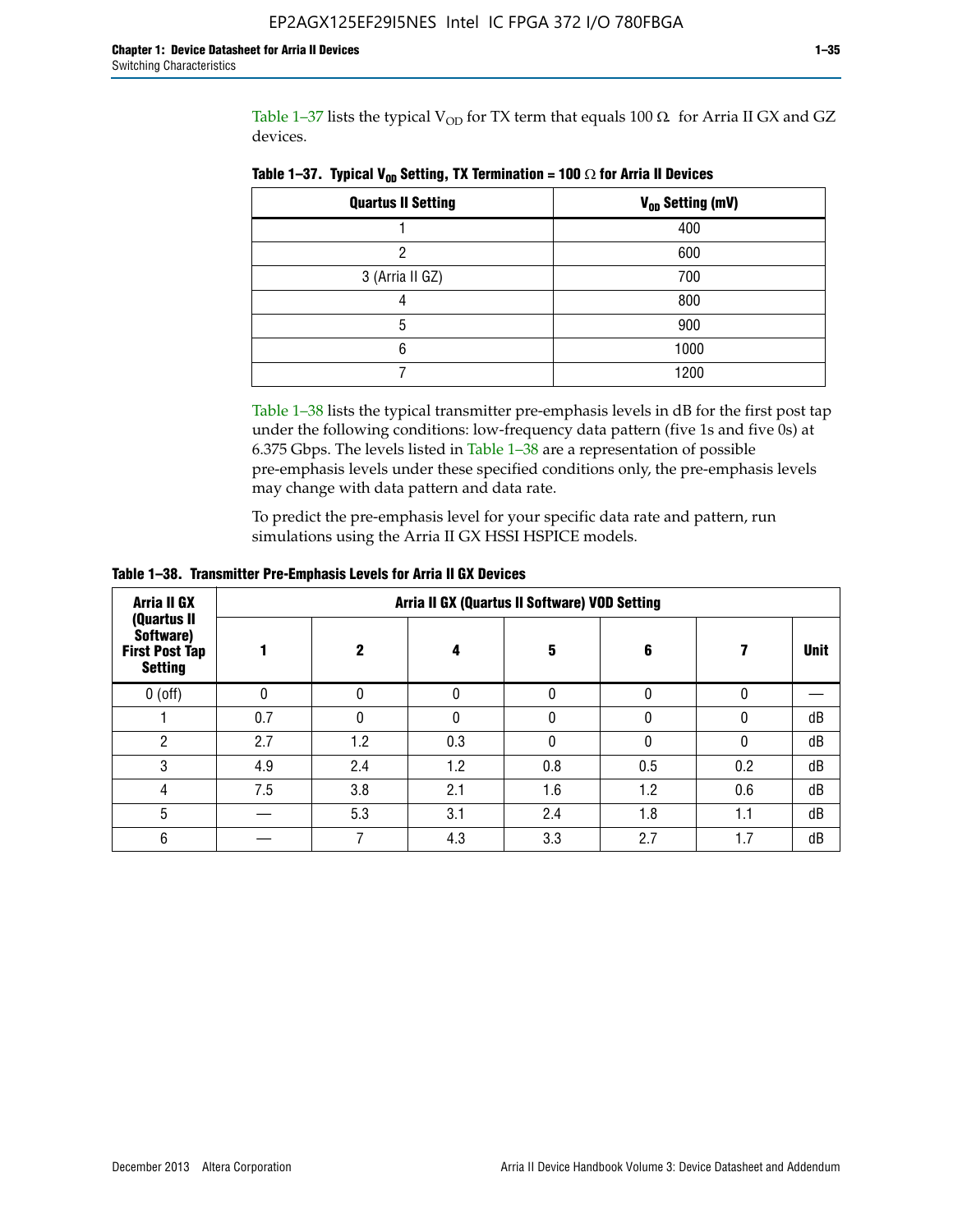Table 1–39 lists typical transmitter pre-emphasis levels for Arria II GZ devices (in dB) for the first post tap under the following conditions (low-frequency data pattern [five 1s and five 0s] at 6.25 Gbps). The levels listed in Table 1–39 are a representation of possible pre-emphasis levels under the specified conditions only and that the preemphasis levels may change with data pattern and data rate.

**follow** To predict the pre-emphasis level for your specific data rate and pattern, run simulations using the [Arria II HSSI HSPICE](http://www.altera.com/support/software/download/hspice/hsp-index.html) models.

| Pre-                                                 |           |                |                  |                | V <sub>OD</sub> Setting |              |                |                         |
|------------------------------------------------------|-----------|----------------|------------------|----------------|-------------------------|--------------|----------------|-------------------------|
| <b>Emphasis</b><br>1st<br>Post-Tap<br><b>Setting</b> | $\pmb{0}$ | 1              | $\mathbf 2$      | 3              | 4                       | 5            | 6              | $\overline{\mathbf{z}}$ |
| $\pmb{0}$                                            | $\pmb{0}$ | $\pmb{0}$      | $\pmb{0}$        | $\pmb{0}$      | $\pmb{0}$               | $\pmb{0}$    | $\pmb{0}$      | $\pmb{0}$               |
| $\mathbf{1}$                                         | N/A       | 0.7            | $\pmb{0}$        | $\pmb{0}$      | $\pmb{0}$               | $\pmb{0}$    | 0              | $\pmb{0}$               |
| $\overline{2}$                                       | N/A       | $\mathbf{1}$   | 0.3              | $\pmb{0}$      | $\pmb{0}$               | $\pmb{0}$    | $\pmb{0}$      | $\pmb{0}$               |
| $\sqrt{3}$                                           | N/A       | 1.5            | 0.6              | $\pmb{0}$      | $\pmb{0}$               | $\pmb{0}$    | $\pmb{0}$      | $\pmb{0}$               |
| $\overline{4}$                                       | N/A       | $\overline{2}$ | 0.7              | 0.3            | $\pmb{0}$               | $\pmb{0}$    | $\pmb{0}$      | $\pmb{0}$               |
| 5                                                    | N/A       | 2.7            | 1.2              | 0.5            | 0.3                     | $\mathbf 0$  | 0              | $\mathbf 0$             |
| $6\phantom{1}$                                       | N/A       | 3.1            | 1.3              | 0.8            | 0.5                     | 0.2          | $\mathbf 0$    | $\pmb{0}$               |
| $\overline{7}$                                       | N/A       | 3.7            | 1.8              | 1.1            | 0.7                     | 0.4          | 0.2            | $\pmb{0}$               |
| $\bf 8$                                              | N/A       | 4.2            | 2.1              | 1.3            | 0.9                     | 0.6          | 0.3            | $\pmb{0}$               |
| $\boldsymbol{9}$                                     | N/A       | 4.9            | 2.4              | 1.6            | 1.2                     | 0.8          | 0.5            | 0.2                     |
| 10                                                   | N/A       | 5.4            | 2.8              | 1.9            | 1.4                     | $\mathbf{1}$ | 0.7            | 0.3                     |
| 11                                                   | N/A       | $\,6\,$        | 3.2              | 2.2            | 1.7                     | 1.2          | 0.9            | 0.4                     |
| 12                                                   | N/A       | 6.8            | 3.5              | 2.6            | 1.9                     | 1.4          | 1.1            | 0.6                     |
| 13                                                   | N/A       | 7.5            | 3.8              | 2.8            | 2.1                     | 1.6          | 1.2            | 0.6                     |
| 14                                                   | N/A       | 8.1            | 4.2              | 3.1            | 2.3                     | 1.7          | 1.3            | 0.7                     |
| 15                                                   | N/A       | 8.8            | 4.5              | 3.4            | 2.6                     | 1.9          | 1.5            | 0.8                     |
| 16                                                   | N/A       | N/A            | 4.9              | 3.7            | 2.9                     | 2.2          | 1.7            | 0.9                     |
| 17                                                   | N/A       | N/A            | 5.3              | $\overline{4}$ | 3.1                     | 2.4          | 1.8            | 1.1                     |
| 18                                                   | N/A       | N/A            | 5.7              | 4.4            | 3.4                     | 2.6          | $\overline{2}$ | 1.2                     |
| 19                                                   | N/A       | N/A            | 6.1              | 4.7            | 3.6                     | 2.8          | 2.2            | 1.4                     |
| 20                                                   | N/A       | N/A            | 6.6              | 5.1            | $\overline{4}$          | 3.1          | 2.4            | 1.5                     |
| 21                                                   | N/A       | N/A            | $\overline{7}$   | 5.4            | 4.3                     | 3.3          | 2.7            | 1.7                     |
| 22                                                   | N/A       | N/A            | 8                | 6.1            | 4.8                     | 3.8          | 3              | $\overline{2}$          |
| 23                                                   | N/A       | N/A            | $\boldsymbol{9}$ | 6.8            | 5.4                     | 4.3          | 3.4            | 2.3                     |
| 24                                                   | N/A       | N/A            | 10               | 7.6            | $6\phantom{1}$          | 4.8          | 3.9            | 2.6                     |
| 25                                                   | N/A       | N/A            | 11.4             | 8.4            | 6.8                     | 5.4          | 4.4            | $\overline{3}$          |
| 26                                                   | N/A       | N/A            | 12.6             | 9.4            | 7.4                     | 5.9          | 4.9            | 3.3                     |
| 27                                                   | N/A       | N/A            | N/A              | 10.3           | 8.1                     | 6.4          | 5.3            | 3.6                     |
| 28                                                   | N/A       | N/A            | N/A              | 11.3           | 8.8                     | 7.1          | 5.8            | $\overline{\mathbf{4}}$ |

**Table 1–39. Transmitter Pre-Emphasis Levels for Arria II GZ Devices (Part 1 of 2)**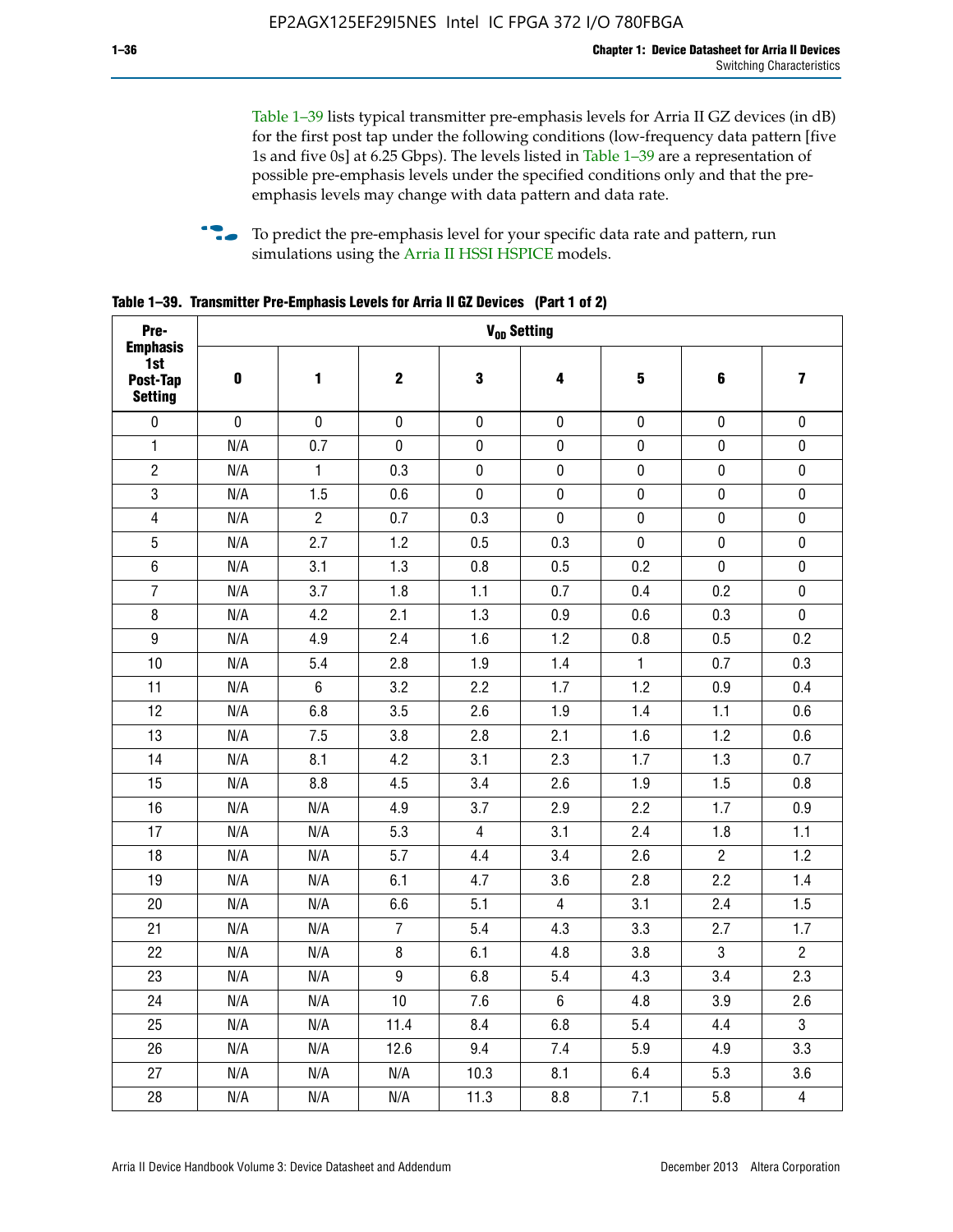| Pre-                                                 |     |     |     |      | V <sub>op</sub> Setting |     |     |     |
|------------------------------------------------------|-----|-----|-----|------|-------------------------|-----|-----|-----|
| <b>Emphasis</b><br>1st<br>Post-Tap<br><b>Setting</b> | 0   |     | 2   | 3    | 4                       | 5   | 6   |     |
| 29                                                   | N/A | N/A | N/A | 12.5 | 9.6                     | 7.7 | 6.3 | 4.3 |
| 30                                                   | N/A | N/A | N/A | N/A  | 11.4                    | 9   | 7.4 | N/A |
| 31                                                   | N/A | N/A | N/A | N/A  | 12.9                    | 10  | 8.2 | N/A |

## **Table 1–39. Transmitter Pre-Emphasis Levels for Arria II GZ Devices (Part 2 of 2)**

Table 1–40 lists the transceiver jitter specifications for all supported protocols for Arria II GX devices.

## **Table 1–40. Transceiver Block Jitter Specifications for Arria II GX Devices** *(Note 1)* **(Part 1 of 10)**

| Symbol/                                   |                                                           |     | 13         |            |            | C <sub>4</sub> |            |     | C5, I5     |            |            | C <sub>6</sub> |            | <b>Unit</b>  |
|-------------------------------------------|-----------------------------------------------------------|-----|------------|------------|------------|----------------|------------|-----|------------|------------|------------|----------------|------------|--------------|
| <b>Description</b>                        | <b>Conditions</b>                                         | Min | <b>Typ</b> | <b>Max</b> | <b>Min</b> | <b>Typ</b>     | <b>Max</b> | Min | <b>Typ</b> | <b>Max</b> | <b>Min</b> | <b>Typ</b>     | <b>Max</b> |              |
|                                           | <b>SONET/SDH Transmit Jitter Generation (2)</b>           |     |            |            |            |                |            |     |            |            |            |                |            |              |
| Peak-to-peak<br>jitter at<br>622.08 Mbps  | Pattern $=$<br>PRBS15                                     |     |            | 0.1        |            |                | 0.1        |     |            | 0.1        |            |                | 0.1        | UI           |
| RMS jitter at<br>622.08 Mbps              | Pattern $=$<br>PRBS15                                     |     |            | 0.01       |            |                | 0.01       |     |            | 0.01       |            |                | 0.01       | UI           |
| Peak-to-peak<br>jitter at<br>2488.32 Mbps | Pattern $=$<br>PRBS15                                     |     |            | 0.1        |            |                | 0.1        |     |            | 0.1        |            |                | 0.1        | UI           |
| RMS jitter at<br>2488.32 Mbps             | Pattern $=$<br>PRBS15                                     |     |            | 0.01       |            |                | 0.01       |     |            | 0.01       |            |                | 0.01       | UI           |
|                                           | <b>SONET/SDH Receiver Jitter Tolerance (2)</b>            |     |            |            |            |                |            |     |            |            |            |                |            |              |
|                                           | Jitter frequency $=$<br>0.03 KHz<br>Pattern = PRBS15      |     | >15        |            |            | >15            |            |     | >15        |            |            | >15            |            | $\mathbf{U}$ |
| Jitter tolerance at<br>622.08 Mbps        | Jitter frequency $=$<br><b>25 KHZ</b><br>Pattern = PRBS15 |     | >1.5       |            |            | > 1.5          |            |     | >1.5       |            |            | >1.5           |            | Ш            |
|                                           | Jitter frequency $=$<br>250 KHz<br>Pattern = PRBS15       |     | > 0.15     |            |            | > 0.15         |            |     | > 0.15     |            |            | > 0.15         |            | Ш            |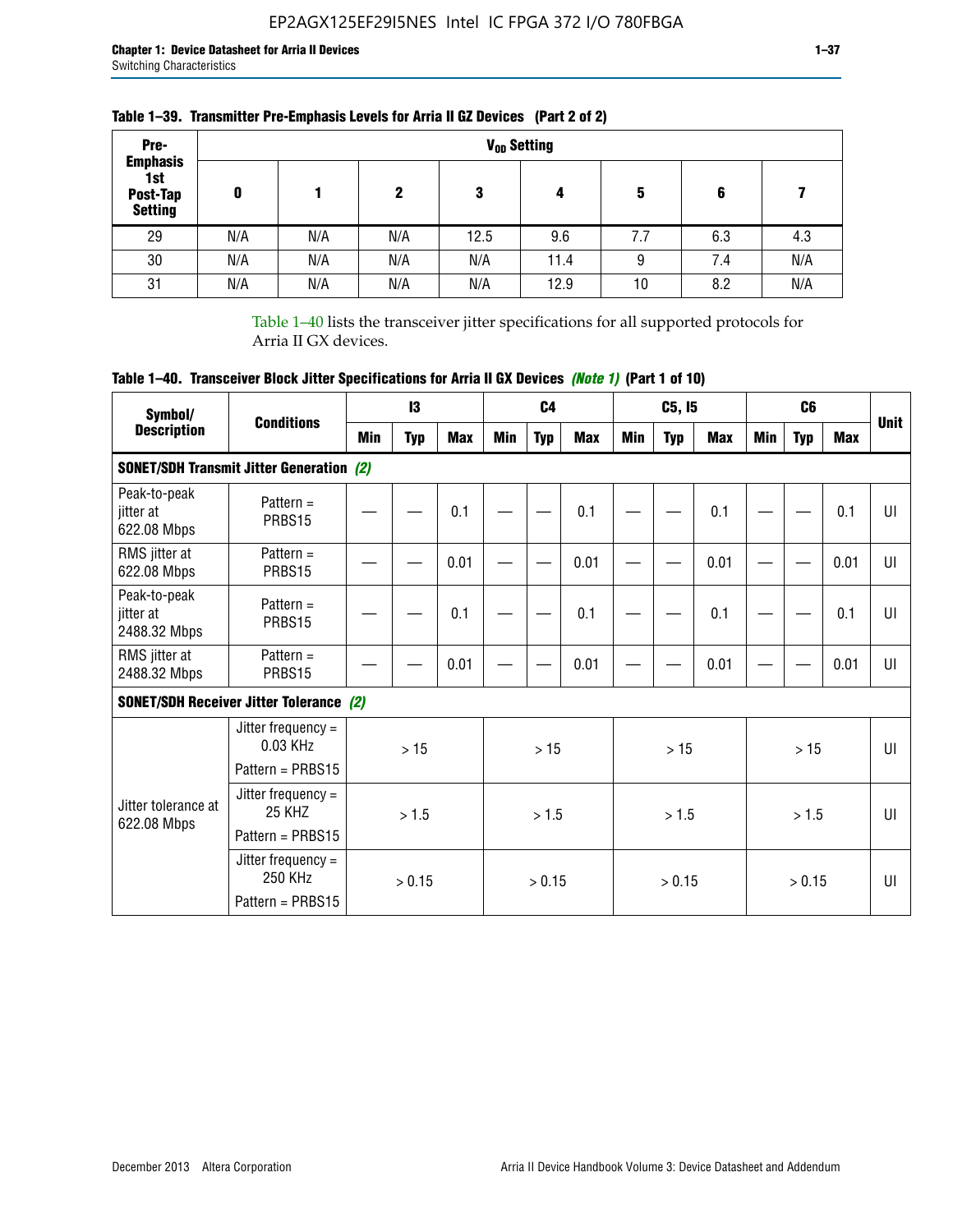| Symbol/                                    |                                        |            | 13         |            |            | C <sub>4</sub> |            |            | C5, I5     |            |            | C <sub>6</sub> |            |             |
|--------------------------------------------|----------------------------------------|------------|------------|------------|------------|----------------|------------|------------|------------|------------|------------|----------------|------------|-------------|
| <b>Description</b>                         | <b>Conditions</b>                      | <b>Min</b> | <b>Typ</b> | <b>Max</b> | <b>Min</b> | <b>Typ</b>     | <b>Max</b> | <b>Min</b> | <b>Typ</b> | <b>Max</b> | <b>Min</b> | <b>Typ</b>     | <b>Max</b> | <b>Unit</b> |
|                                            | Jitter frequency $=$<br>0.06 KHz       |            | $>15$      |            |            | $>15$          |            |            | >15        |            |            | $>15$          |            | UI          |
|                                            | Pattern = PRBS15                       |            |            |            |            |                |            |            |            |            |            |                |            |             |
|                                            | Jitter frequency $=$<br><b>100 KHZ</b> |            | > 1.5      |            |            | > 1.5          |            |            | > 1.5      |            |            | > 1.5          |            | UI          |
| Jitter tolerance at                        | Pattern = PRBS15                       |            |            |            |            |                |            |            |            |            |            |                |            |             |
| 2488.32 Mbps                               | Jitter frequency $=$<br>1 MHz          |            | > 0.15     |            |            | > 0.15         |            |            | > 0.15     |            |            | > 0.15         |            | $U\Gamma$   |
|                                            | Pattern = PRBS15                       |            |            |            |            |                |            |            |            |            |            |                |            |             |
|                                            | Jitter frequency $=$<br>10 MHz         |            | > 0.15     |            |            | > 0.15         |            |            | > 0.15     |            |            | > 0.15         |            | UI          |
|                                            | Pattern = PRBS15                       |            |            |            |            |                |            |            |            |            |            |                |            |             |
| XAUI Transmit Jitter Generation (3)        |                                        |            | 0.3        |            |            |                |            |            |            |            |            |                |            |             |
| Total jitter at<br>3.125 Gbps              | Pattern = CJPAT                        |            |            |            |            |                | 0.3        |            |            | 0.3        |            |                | 0.3        | UI          |
| Deterministic<br>jitter at<br>3.125 Gbps   | Pattern = CJPAT                        |            | 0.17       |            |            |                | 0.17       |            |            | 0.17       |            |                | 0.17       | Ш           |
| XAUI Receiver Jitter Tolerance (3)         |                                        |            |            |            |            |                |            |            |            |            |            |                |            |             |
| <b>Total jitter</b>                        |                                        |            | > 0.65     |            |            | > 0.65         |            |            | > 0.65     |            |            | > 0.65         |            | UI          |
| Deterministic<br>jitter                    |                                        |            | > 0.37     |            |            | > 0.37         |            |            | > 0.37     |            |            | > 0.37         |            | UI          |
| Peak-to-peak<br>jitter                     | Jitter frequency $=$<br>22.1 KHz       |            | > 8.5      |            |            | > 8.5          |            |            | > 8.5      |            |            | > 8.5          |            | UI          |
| Peak-to-peak<br>jitter                     | Jitter frequency $=$<br>1.875 MHz      |            | > 0.1      |            |            | > 0.1          |            |            | > 0.1      |            |            | > 0.1          |            | Ш           |
| Peak-to-peak<br>jitter                     | Jitter frequency $=$<br>20 MHz         |            | > 0.1      |            |            | > 0.1          |            |            | > 0.1      |            |            | > 0.1          |            | UI          |
| <b>PCIe Transmit Jitter Generation (4)</b> |                                        |            |            |            |            |                |            |            |            |            |            |                |            |             |
| Total jitter at<br>2.5 Gbps (Gen1)         | Compliance<br>pattern                  |            |            | 0.25       |            |                | 0.25       |            |            | 0.25       |            |                | 0.25       | $U\Gamma$   |

### **Table 1–40. Transceiver Block Jitter Specifications for Arria II GX Devices** *(Note 1)* **(Part 2 of 10)**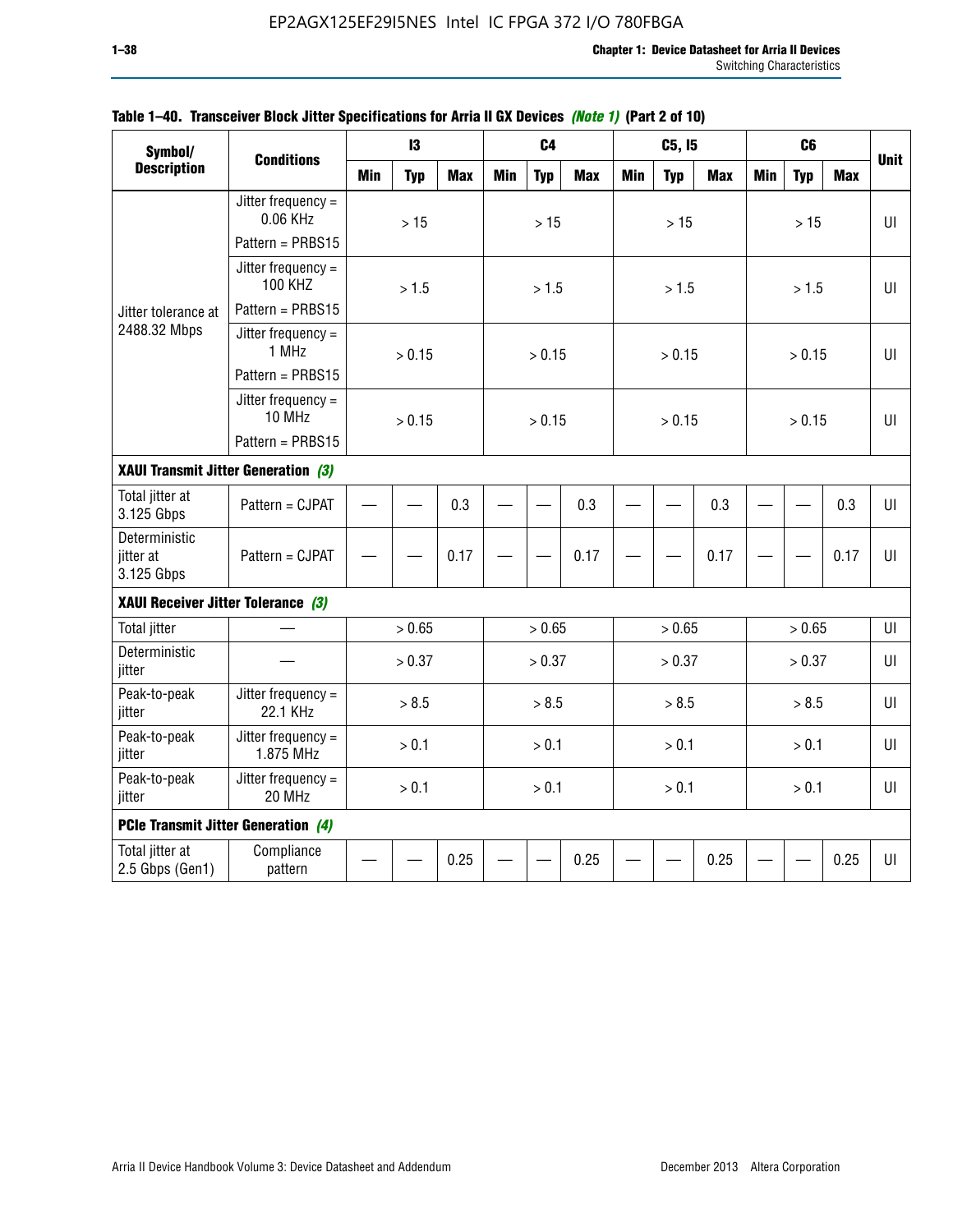## EP2AGX125EF29I5NES Intel IC FPGA 372 I/O 780FBGA

### **Table 1–40. Transceiver Block Jitter Specifications for Arria II GX Devices** *(Note 1)* **(Part 3 of 10)**

| Symbol/                                                                       |                                                                             |            | 13         |            |            | C <sub>4</sub> |            |            | C5, I5     |            |            | C <sub>6</sub> |            |             |
|-------------------------------------------------------------------------------|-----------------------------------------------------------------------------|------------|------------|------------|------------|----------------|------------|------------|------------|------------|------------|----------------|------------|-------------|
| <b>Description</b>                                                            | <b>Conditions</b>                                                           | <b>Min</b> | <b>Typ</b> | <b>Max</b> | <b>Min</b> | <b>Typ</b>     | <b>Max</b> | <b>Min</b> | <b>Typ</b> | <b>Max</b> | <b>Min</b> | <b>Typ</b>     | <b>Max</b> | <b>Unit</b> |
| PCIe Receiver Jitter Tolerance (4)                                            |                                                                             |            |            |            |            |                |            |            |            |            |            |                |            |             |
| Total jitter at<br>2.5 Gbps (Gen1)                                            | Compliance<br>pattern                                                       |            | > 0.6      |            |            | > 0.6          |            |            | > 0.6      |            |            | > 0.6          |            | UI          |
|                                                                               | PCIe (Gen 1) Electrical Idle Detect Threshold (9)                           |            |            |            |            |                |            |            |            |            |            |                |            |             |
| VRX-IDLE-<br>DETDIFF (p-p)                                                    | Compliance<br>pattern                                                       | 65         |            | 175        | 65         |                | 175        | 65         |            | 175        | 65         |                | 175        | mV          |
|                                                                               | Serial RapidIO <sup>®</sup> (SRIO) Transmit Jitter Generation (5)           |            |            |            |            |                |            |            |            |            |            |                |            |             |
| Deterministic<br>jitter<br>(peak-to-peak)                                     | Data Rate = $1.25$ ,<br>2.5, 3.125 Gbps<br>Pattern = CJPAT                  |            |            | 0.17       |            |                | 0.17       |            |            | 0.17       |            |                | 0.17       | UI          |
| <b>Total jitter</b>                                                           | Data Rate = $1.25$ ,<br>2.5, 3.125 Gbps                                     |            |            | 0.35       |            |                | 0.35       |            |            | 0.35       |            |                | 0.35       | UI          |
| (peak-to-peak)                                                                | Pattern = CJPAT                                                             |            |            |            |            |                |            |            |            |            |            |                |            |             |
| <b>SRIO Receiver Jitter Tolerance (5)</b>                                     |                                                                             |            |            |            |            |                |            |            |            |            |            |                |            |             |
| Deterministic<br>jitter tolerance<br>(peak-to-peak)                           | Data Rate = $1.25$ ,<br>2.5, 3.125 Gbps<br>Pattern = CJPAT                  |            | > 0.37     |            |            | > 0.37         |            |            | > 0.37     |            |            | > 0.37         |            | UI          |
| Combined<br>deterministic and<br>random jitter<br>tolerance<br>(peak-to-peak) | Data Rate = $1.25$ ,<br>2.5, 3.125 Gbps<br>Pattern = CJPAT                  |            | > 0.55     |            |            | > 0.55         |            |            | > 0.55     |            |            | > 0.55         |            | U           |
|                                                                               | Jitter frequency $=$<br>22.1 KHz<br>Data rate = $1.25$ ,<br>2.5, 3.125 Gbps |            | > 8.5      |            |            | > 8.5          |            |            | > 8.5      |            |            | > 8.5          |            | UI          |
|                                                                               | Pattern = CJPAT<br>Jitter frequency $=$                                     |            |            |            |            |                |            |            |            |            |            |                |            |             |
| Sinusoidal jitter                                                             | 1.875 MHz                                                                   |            |            |            |            |                |            |            |            |            |            |                |            |             |
| tolerance<br>(peak-to-peak)                                                   | Data rate = $1.25$ .<br>2.5, 3.125 Gbps                                     |            | > 0.1      |            |            | > 0.1          |            |            | > 0.1      |            |            | > 0.1          |            | UI          |
|                                                                               | Pattern = CJPAT                                                             |            |            |            |            |                |            |            |            |            |            |                |            |             |
|                                                                               | Jitter frequency =<br>20 MHz                                                |            |            |            |            |                |            |            |            |            |            |                |            |             |
|                                                                               | Data rate = $1.25$ ,<br>2.5, 3.125 Gbps                                     |            | > 0.1      |            |            | $> 0.1$        |            |            | > 0.1      |            |            | > 0.1          |            | $U\vert$    |
|                                                                               | Pattern = CJPAT                                                             |            |            |            |            |                |            |            |            |            |            |                |            |             |
| <b>GIGE Transmit Jitter Generation (6)</b>                                    |                                                                             |            |            |            |            |                |            |            |            |            |            |                |            |             |
| Deterministic<br>jitter<br>(peak-to-peak)                                     | Pattern = CRPAT                                                             |            |            | 0.14       |            |                | 0.14       |            |            | 0.14       |            |                | 0.14       | UI          |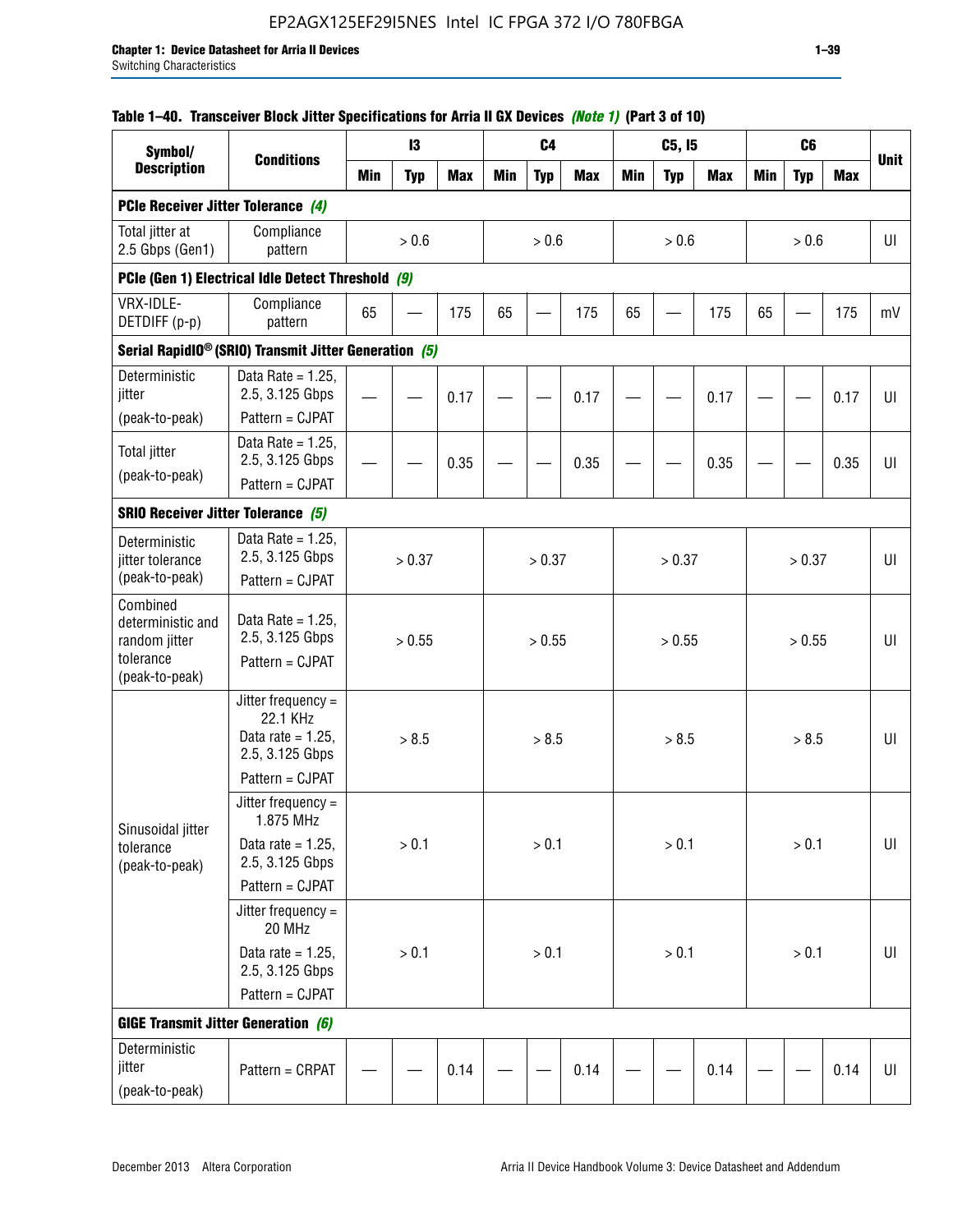| Symbol/                                                                       |                                               |            | 13         |            |            | C <sub>4</sub> |            |            | C5, I5     |            |            | C <sub>6</sub> |            |             |
|-------------------------------------------------------------------------------|-----------------------------------------------|------------|------------|------------|------------|----------------|------------|------------|------------|------------|------------|----------------|------------|-------------|
| <b>Description</b>                                                            | <b>Conditions</b>                             | <b>Min</b> | <b>Typ</b> | <b>Max</b> | <b>Min</b> | <b>Typ</b>     | <b>Max</b> | <b>Min</b> | <b>Typ</b> | <b>Max</b> | <b>Min</b> | <b>Typ</b>     | <b>Max</b> | <b>Unit</b> |
| <b>Total jitter</b>                                                           | Pattern = CRPAT                               |            |            | 0.27       |            |                | 0.279      |            |            | 0.279      |            |                | 0.279      | UI          |
| (peak-to-peak)                                                                |                                               |            |            | 9          |            |                |            |            |            |            |            |                |            |             |
| GIGE Receiver Jitter Tolerance (6)                                            |                                               |            |            |            |            |                |            |            |            |            |            |                |            |             |
| Deterministic<br>jitter tolerance<br>(peak-to-peak)                           | Pattern = CJPAT                               |            | > 0.4      |            |            | > 0.4          |            |            | > 0.4      |            |            | > 0.4          |            | UI          |
| Combined<br>deterministic and<br>random jitter<br>tolerance<br>(peak-to-peak) | Pattern = CJPAT                               |            | > 0.66     |            |            | > 0.66         |            |            | > 0.66     |            |            | > 0.66         |            | UI          |
|                                                                               | <b>HiGig Transmit Jitter Generation (7)</b>   |            |            |            |            |                |            |            |            |            |            |                |            |             |
| Deterministic<br>jitter                                                       | Data rate $=$<br>3.75 Gbps                    |            |            | 0.17       |            |                | 0.17       |            |            |            |            |                |            | UI          |
| (peak-to-peak)                                                                | Pattern = CJPAT                               |            |            |            |            |                |            |            |            |            |            |                |            |             |
| <b>Total jitter</b><br>(peak-to-peak)                                         | Data rate $=$<br>3.75 Gbps                    |            |            | 0.35       |            |                | 0.35       |            |            |            |            |                |            | UI          |
|                                                                               | Pattern = CJPAT                               |            |            |            |            |                |            |            |            |            |            |                |            |             |
| <b>HiGig Receiver Jitter Tolerance (7)</b>                                    |                                               |            |            |            |            |                |            |            |            |            |            |                |            |             |
| Deterministic<br>jitter tolerance                                             | Data rate $=$<br>3.75 Gbps                    |            | > 0.37     |            |            | > 0.37         |            |            |            |            |            |                |            | U           |
| (peak-to-peak)                                                                | Pattern = CJPAT                               |            |            |            |            |                |            |            |            |            |            |                |            |             |
| Combined<br>deterministic and<br>random jitter<br>tolerance<br>(peak-to-peak) | Data rate $=$<br>3.75 Gbps<br>Pattern = CJPAT |            | > 0.65     |            |            | > 0.65         |            |            |            |            |            |                |            | UI          |
|                                                                               | Jitter frequency =<br>22.1 KHz                |            |            |            |            |                |            |            |            |            |            |                |            |             |
|                                                                               | Data rate $=$<br>3.75 Gbps                    |            | > 8.5      |            |            | > 8.5          |            |            |            |            |            |                |            | $U\vert$    |
|                                                                               | Pattern = CJPAT                               |            |            |            |            |                |            |            |            |            |            |                |            |             |
| Sinusoidal jitter                                                             | Jitter frequency =<br>1.875MHz                |            |            |            |            |                |            |            |            |            |            |                |            |             |
| tolerance<br>(peak-to-peak)                                                   | Data rate $=$<br>3.75 Gbps                    |            | > 0.1      |            |            | $> 0.1$        |            |            |            |            |            |                |            | UI          |
|                                                                               | Pattern = CJPAT                               |            |            |            |            |                |            |            |            |            |            |                |            |             |
|                                                                               | Jitter frequency =<br>20 MHz                  |            |            |            |            |                |            |            |            |            |            |                |            |             |
|                                                                               | Data rate $=$<br>3.75 Gbps                    |            | > 0.1      |            |            | $> 0.1$        |            |            |            |            |            |                |            | UI          |
|                                                                               | Pattern = CJPAT                               |            |            |            |            |                |            |            |            |            |            |                |            |             |

## **Table 1–40. Transceiver Block Jitter Specifications for Arria II GX Devices** *(Note 1)* **(Part 4 of 10)**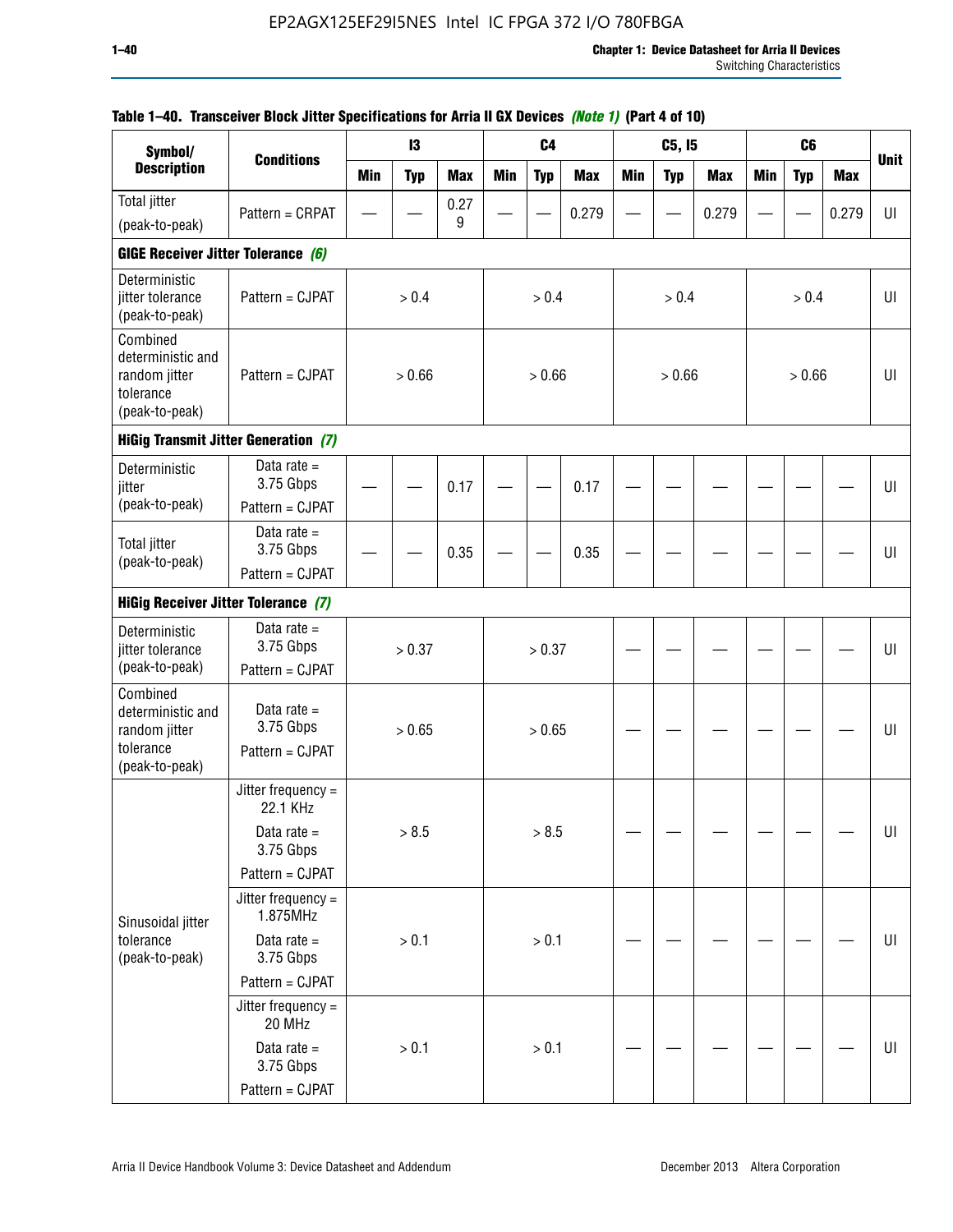## EP2AGX125EF29I5NES Intel IC FPGA 372 I/O 780FBGA

## **Table 1–40. Transceiver Block Jitter Specifications for Arria II GX Devices** *(Note 1)* **(Part 5 of 10)**

| Symbol/                                          |                                                                                                      |            | 13         |            |            | C <sub>4</sub> |            |            | C5, I5     |            |            | C6         |            |             |
|--------------------------------------------------|------------------------------------------------------------------------------------------------------|------------|------------|------------|------------|----------------|------------|------------|------------|------------|------------|------------|------------|-------------|
| <b>Description</b>                               | <b>Conditions</b>                                                                                    | <b>Min</b> | <b>Typ</b> | <b>Max</b> | <b>Min</b> | <b>Typ</b>     | <b>Max</b> | <b>Min</b> | <b>Typ</b> | <b>Max</b> | <b>Min</b> | <b>Typ</b> | <b>Max</b> | <b>Unit</b> |
|                                                  | <b>SDI Transmitter Jitter Generation (8)</b>                                                         |            |            |            |            |                |            |            |            |            |            |            |            |             |
| Alignment jitter                                 | Data rate $=$<br>1.485 Gbps (HD)<br>pattern = Color<br>Bar Low-<br>frequency Roll-off<br>$= 100$ KHz | 0.2        |            |            | 0.2        |                |            | 0.2        |            |            | 0.2        |            |            | UI          |
| (peak-to-peak)                                   | Data rate $=$<br>2.97 Gbps (3G)<br>pattern = Color<br>bar Low-<br>frequency Roll-off<br>$= 100$ KHz  | 0.3        |            |            | 0.3        |                |            | 0.3        |            |            | 0.3        |            |            | UI          |
| SDI Receiver Jitter Tolerance (8)                |                                                                                                      |            |            |            |            |                |            |            |            |            |            |            |            |             |
|                                                  | Jitter frequency $=$<br>15 KHz                                                                       |            |            |            |            |                |            |            |            |            |            |            |            |             |
|                                                  | Data rate $=$<br>2.97 Gbps (3G)<br>$Pattern = single$<br>line scramble<br>color bar                  |            | > 2        |            |            | > 2            |            |            | > 2        |            |            | > 2        |            | U           |
|                                                  | Jitter frequency =<br><b>100 KHz</b>                                                                 |            |            |            |            |                |            |            |            |            |            |            |            |             |
| Sinusoidal jitter<br>tolerance<br>(peak-to-peak) | Data rate $=$<br>2.97 Gbps (3G)<br>$Pattern = single$<br>line scramble<br>color bar                  |            | > 0.3      |            |            | > 0.3          |            |            | > 0.3      |            |            | > 0.3      |            | UI          |
|                                                  | Jitter frequency =<br>148.5 MHz                                                                      |            |            |            |            |                |            |            |            |            |            |            |            |             |
|                                                  | Data rate $=$<br>2.97 Gbps (3G)<br>$Pattern = single$<br>line scramble<br>color bar                  |            | > 0.3      |            |            | > 0.3          |            |            | > 0.3      |            |            | > 0.3      |            | UI          |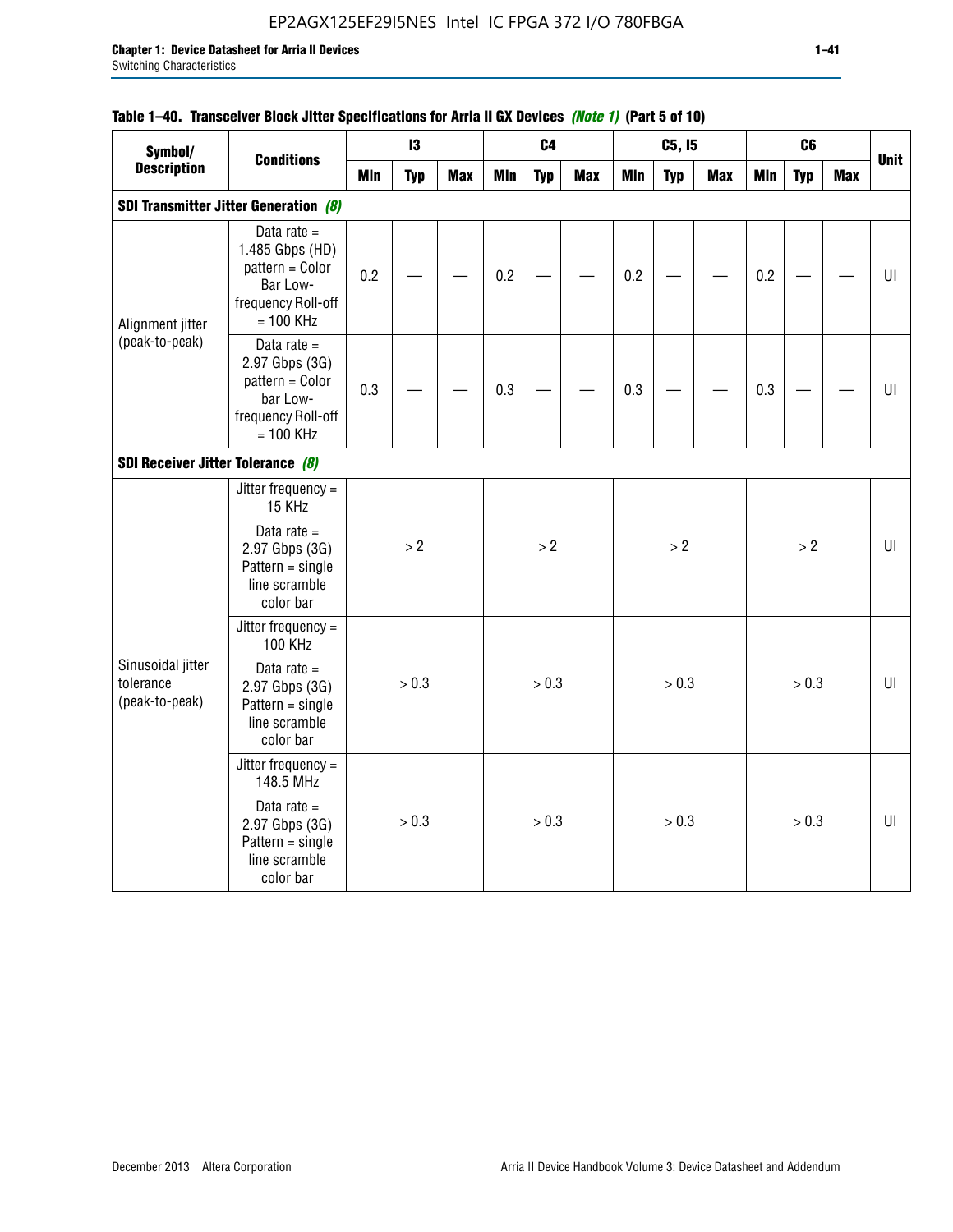| Symbol/                                                    |                                                                                                     |              | 13            |            |            | C <sub>4</sub> |            |            | C5, I5     |            |            | C <sub>6</sub> |            |             |
|------------------------------------------------------------|-----------------------------------------------------------------------------------------------------|--------------|---------------|------------|------------|----------------|------------|------------|------------|------------|------------|----------------|------------|-------------|
| <b>Description</b>                                         | <b>Conditions</b>                                                                                   | <b>Min</b>   | <b>Typ</b>    | <b>Max</b> | <b>Min</b> | <b>Typ</b>     | <b>Max</b> | <b>Min</b> | <b>Typ</b> | <b>Max</b> | <b>Min</b> | <b>Typ</b>     | <b>Max</b> | <b>Unit</b> |
|                                                            | Jitter frequency =<br>20 KHz                                                                        |              |               |            |            |                |            |            |            |            |            |                |            |             |
|                                                            | Data rate $=$<br>1.485 Gbps (HD)<br>Pattern = $75%$<br>color bar                                    |              | >1            |            |            | >1             |            |            | >1         |            |            | >1             |            | $U\Gamma$   |
| Sinusoidal jitter<br>tolerance<br>(peak-to-peak)           | Jitter frequency $=$<br>100 KHz<br>Data rate = $1.485$<br>Gbps (HD)<br>Pattern = $75%$<br>color bar |              | > 0.2         |            |            | > 0.2          |            |            | > 0.2      |            |            | > 0.2          |            | UI          |
|                                                            | Jitter frequency =<br>148.5 MHz                                                                     |              | > 0.2<br>0.55 |            |            |                |            |            |            |            |            |                |            |             |
|                                                            | Data rate $=$<br>1.485 Gbps (HD)<br>Pattern =75%<br>color bar                                       |              | 0.35          |            |            | > 0.2          |            |            | > 0.2      |            |            | > 0.2          |            | U           |
|                                                            | <b>SATA Transmit Jitter Generation (10)</b>                                                         |              |               |            |            |                |            |            |            |            |            |                |            |             |
| Total jitter at<br>$1.5$ Gbps $(G1)$                       | Compliance<br>pattern                                                                               |              |               |            |            |                | 0.55       |            |            | 0.55       |            |                | 0.55       | UI          |
| Deterministic<br>jitter at 1.5 Gbps<br>(G1)                | Compliance<br>pattern                                                                               |              |               |            |            |                | 0.35       |            |            | 0.35       |            |                | 0.35       | UI          |
| Total jitter at<br>3.0 Gbps (G2)                           | Compliance<br>pattern                                                                               |              |               | 0.55       |            |                | 0.55       |            |            | 0.55       |            |                | 0.55       | UI          |
| Deterministic<br>jitter at 3.0 Gbps<br>(G2)                | Compliance<br>pattern                                                                               |              |               | 0.35       |            |                | 0.35       |            |            | 0.35       |            |                | 0.35       | UI          |
| Total jitter at<br>6.0 Gbps (G3)                           | Compliance<br>pattern                                                                               |              |               | 0.52       |            |                |            |            |            |            |            |                |            | $U\Gamma$   |
| Random jitter at<br>6.0 Gbps (G3)                          | Compliance<br>pattern                                                                               |              |               | 0.18       |            |                |            |            |            |            |            |                |            | UI          |
|                                                            | <b>SATA Receiver Jitter Tolerance</b> (10)                                                          |              |               |            |            |                |            |            |            |            |            |                |            |             |
| Total jitter<br>tolerance at<br>$1.5$ Gbps $(G1)$          | Compliance<br>pattern                                                                               |              | > 0.65        |            |            | > 0.65         |            |            | > 0.65     |            |            | > 0.65         |            | $U\vert$    |
| Deterministic<br>jitter tolerance at<br>$1.5$ Gbps $(G1)$  | Compliance<br>pattern                                                                               | > 0.35<br>33 |               |            |            | > 0.35         |            |            | > 0.35     |            |            | > 0.35         |            | UI          |
| <b>SSC</b> modulation<br>frequency at<br>$1.5$ Gbps $(G1)$ | Compliance<br>pattern                                                                               |              |               |            |            | 33             |            |            | 33         |            |            | 33             |            | kHz         |

## **Table 1–40. Transceiver Block Jitter Specifications for Arria II GX Devices** *(Note 1)* **(Part 6 of 10)**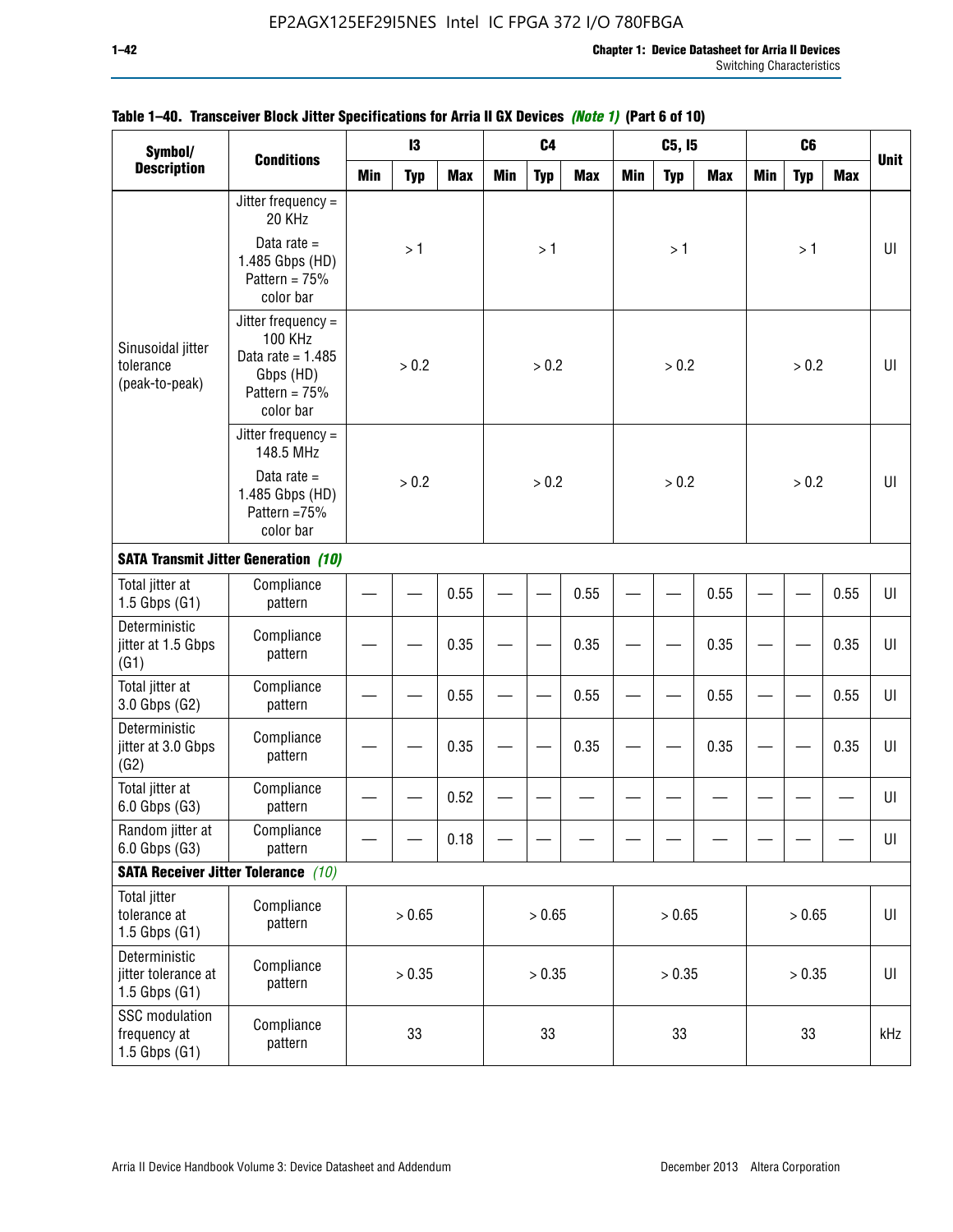| Symbol/                                                  |                       |            | 13                   |                                                                            |            | C <sub>4</sub> |  | C5, I5<br>C <sub>6</sub><br><b>Max</b><br><b>Min</b><br><b>Max</b><br><b>Min</b><br><b>Typ</b><br><b>Typ</b><br><b>Max</b><br>5700<br>5700<br>80<br>80<br>150<br>150<br>> 0.65<br>> 0.65<br>> 0.35<br>> 0.35<br>33<br>33<br>5700<br>5700<br>75<br>75<br>150<br>150<br>> 0.60<br>> 0.60<br>> 0.18<br>> 0.18<br>33<br>33<br>5700<br>5700<br>$30\,$<br>30 |  |  |     |  |    |             |  |
|----------------------------------------------------------|-----------------------|------------|----------------------|----------------------------------------------------------------------------|------------|----------------|--|--------------------------------------------------------------------------------------------------------------------------------------------------------------------------------------------------------------------------------------------------------------------------------------------------------------------------------------------------------|--|--|-----|--|----|-------------|--|
| <b>Description</b>                                       | <b>Conditions</b>     | <b>Min</b> | <b>Typ</b>           | <b>Max</b>                                                                 | <b>Min</b> | <b>Typ</b>     |  |                                                                                                                                                                                                                                                                                                                                                        |  |  |     |  |    | <b>Unit</b> |  |
| <b>SSC</b> modulation<br>deviation at<br>1.5 Gbps $(G1)$ | Compliance<br>pattern |            | 5700                 |                                                                            |            |                |  |                                                                                                                                                                                                                                                                                                                                                        |  |  |     |  |    | ppm         |  |
| RX differential<br>skew at 1.5 Gbps<br>(G1)              | Compliance<br>pattern |            | 80                   |                                                                            |            | 80             |  |                                                                                                                                                                                                                                                                                                                                                        |  |  |     |  |    | ps          |  |
| RX AC common<br>mode voltage at<br>1.5 Gbps $(G1)$       | Compliance<br>pattern |            | 150                  |                                                                            |            | 150            |  |                                                                                                                                                                                                                                                                                                                                                        |  |  |     |  |    | mV          |  |
| <b>Total jitter</b><br>tolerance at<br>3.0 Gbps (G2)     | Compliance<br>pattern |            | > 0.65               |                                                                            |            |                |  |                                                                                                                                                                                                                                                                                                                                                        |  |  |     |  |    | U           |  |
| Deterministic<br>jitter tolerance at<br>3.0 Gbps (G2)    | Compliance<br>pattern |            | > 0.35<br>33<br>5700 |                                                                            |            |                |  |                                                                                                                                                                                                                                                                                                                                                        |  |  |     |  |    | UI          |  |
| <b>SSC</b> modulation<br>frequency at<br>3.0 Gbps (G2)   | Compliance<br>pattern |            |                      |                                                                            |            | 33             |  |                                                                                                                                                                                                                                                                                                                                                        |  |  |     |  |    | kHz         |  |
| <b>SSC</b> modulation<br>deviation at<br>3.0 Gbps (G2)   | Compliance<br>pattern |            |                      |                                                                            |            |                |  |                                                                                                                                                                                                                                                                                                                                                        |  |  |     |  |    | ppm         |  |
| RX differential<br>skew at 3.0 Gbps<br>(G2)              | Compliance<br>pattern |            | 75                   |                                                                            |            | 75             |  |                                                                                                                                                                                                                                                                                                                                                        |  |  |     |  |    | ps          |  |
| RX AC common<br>mode voltage at<br>3.0 Gbps (G2)         | Compliance<br>pattern |            | 150                  |                                                                            |            | 150            |  |                                                                                                                                                                                                                                                                                                                                                        |  |  |     |  |    | mV          |  |
| <b>Total jitter</b><br>tolerance at<br>6.0 Gbps (G3)     | Compliance<br>pattern |            | > 0.60               |                                                                            |            |                |  |                                                                                                                                                                                                                                                                                                                                                        |  |  |     |  |    | UI          |  |
| Random jitter<br>tolerance at<br>6.0 Gbps (G3)           | Compliance<br>pattern |            | > 0.18               |                                                                            |            |                |  |                                                                                                                                                                                                                                                                                                                                                        |  |  |     |  |    | UI          |  |
| <b>SSC</b> modulation<br>frequency at<br>6.0 Gbps (G3)   | Compliance<br>pattern |            | 33                   |                                                                            |            | 33             |  |                                                                                                                                                                                                                                                                                                                                                        |  |  |     |  |    | kHz         |  |
| SSC modulation<br>deviation at<br>6.0 Gbps (G3)          | Compliance<br>pattern |            | 5700                 |                                                                            |            |                |  |                                                                                                                                                                                                                                                                                                                                                        |  |  |     |  |    | ppm         |  |
| RX differential<br>skew at 6.0 Gbps<br>(G3)              | Compliance<br>pattern |            | 30                   |                                                                            |            | 30             |  |                                                                                                                                                                                                                                                                                                                                                        |  |  |     |  |    |             |  |
| RX AC common<br>mode voltage at<br>6.0 Gbps (G3)         | Compliance<br>pattern |            | 100                  | 5700<br>> 0.65<br>> 0.35<br>5700<br>> 0.60<br>> 0.18<br>5700<br>100<br>100 |            |                |  |                                                                                                                                                                                                                                                                                                                                                        |  |  | 100 |  | mV |             |  |

## **Table 1–40. Transceiver Block Jitter Specifications for Arria II GX Devices** *(Note 1)* **(Part 7 of 10)**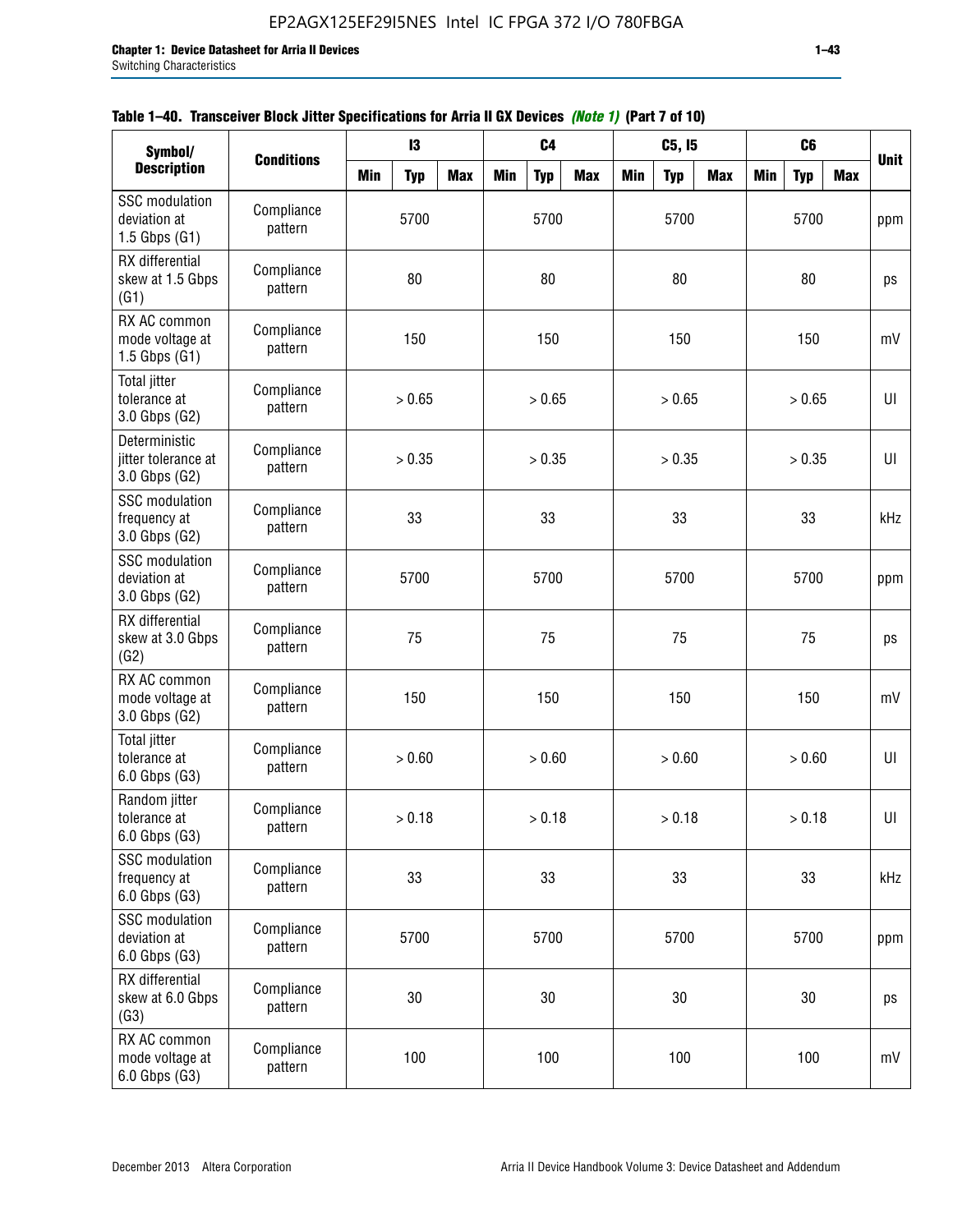| Symbol/                      |                                              |            | 13         |            |       | C <sub>4</sub> |            |            | C5, I5     |            |       | C <sub>6</sub> |            |             |
|------------------------------|----------------------------------------------|------------|------------|------------|-------|----------------|------------|------------|------------|------------|-------|----------------|------------|-------------|
| <b>Description</b>           | <b>Conditions</b>                            | <b>Min</b> | <b>Typ</b> | <b>Max</b> | Min   | <b>Typ</b>     | <b>Max</b> | <b>Min</b> | <b>Typ</b> | <b>Max</b> | Min   | <b>Typ</b>     | <b>Max</b> | <b>Unit</b> |
|                              | <b>CPRI Transmit Jitter Generation</b> (11)  |            |            |            |       |                |            |            |            |            |       |                |            |             |
|                              | E.6.HV, E.12.HV                              |            |            | 0.27       |       |                |            |            |            |            |       |                |            |             |
|                              | Pattern = CJPAT                              |            |            | 9          |       |                | 0.279      |            |            | 0.279      |       |                | 0.279      | UI          |
| <b>Total jitter</b>          | E.6.LV, E.12.LV,                             |            |            |            |       |                |            |            |            |            |       |                |            |             |
|                              | E.24.LV, E.30.LV                             |            |            | 0.35       |       |                | 0.35       |            |            | 0.35       |       |                | 0.35       | UI          |
|                              | Pattern = CJTPAT                             |            |            |            |       |                |            |            |            |            |       |                |            |             |
|                              | E.6.HV, E.12.HV                              |            |            | 0.14       |       |                | 0.14       |            |            | 0.14       |       |                | 0.14       | UI          |
| Deterministic                | Pattern = CJPAT                              |            |            |            |       |                |            |            |            |            |       |                |            |             |
| jitter                       | E.6.LV, E.12.LV,                             |            |            |            |       |                |            |            |            |            |       |                |            |             |
|                              | E.24.LV, E.30.LV                             |            |            | 0.17       |       |                | 0.17       |            |            | 0.17       |       |                | 0.17       | UI          |
|                              | Pattern = CJTPAT                             |            |            |            |       |                |            |            |            |            |       |                |            |             |
|                              | <b>CPRI Receiver Jitter Tolerance (11)</b>   |            |            |            |       |                |            |            |            |            |       |                |            |             |
| <b>Total jitter</b>          | E.6.HV, E.12.HV                              |            | > 0.66     |            |       | > 0.66         |            |            | > 0.66     |            |       | > 0.66         |            | UI          |
| tolerance                    | Pattern = CJPAT                              |            |            |            |       |                |            |            |            |            |       |                |            |             |
| Deterministic                | E.6.HV, E.12.HV                              | > 0.4      |            |            | > 0.4 |                |            | > 0.4      |            |            | > 0.4 |                | UI         |             |
| jitter tolerance             | Pattern = CJPAT                              |            |            |            |       |                |            |            |            |            |       |                |            |             |
|                              | E.6.LV, E.12.LV,                             |            |            |            |       |                |            |            |            |            |       |                |            |             |
| <b>Total jitter</b>          | E.24.LV, E.30.LV<br>Pattern = CJTPAT         |            | > 0.65     |            |       | > 0.65         |            |            | > 0.65     |            |       | > 0.65         |            | U           |
| tolerance                    |                                              |            |            |            |       |                |            |            |            |            |       |                |            |             |
|                              | E.60.LV                                      |            | $> 0.6$    |            |       |                |            |            |            |            |       |                |            | $U\Gamma$   |
|                              | Pattern = PRBS31                             |            |            |            |       |                |            |            |            |            |       |                |            |             |
|                              | E.6.LV, E.12.LV,<br>E.24.LV, E.30.LV         |            | > 0.37     |            |       | > 0.37         |            |            | > 0.37     |            |       | > 0.37         |            | UI          |
| Deterministic                | Pattern = CJTPAT                             |            |            |            |       |                |            |            |            |            |       |                |            |             |
| jitter tolerance             | E.60.LV                                      |            |            |            |       |                |            |            |            |            |       |                |            |             |
|                              | Pattern = PRBS31                             |            | > 0.45     |            |       |                |            |            |            |            |       |                |            | UI          |
| Combined                     |                                              |            |            |            |       |                |            |            |            |            |       |                |            |             |
| deterministic and            | E.6.LV, E.12.LV,<br>E.24.LV, E.30.LV         |            | > 0.55     |            |       |                |            |            |            |            |       |                |            | U           |
| random jitter                | Pattern = CJTPAT                             |            |            |            |       | > 0.55         |            |            | > 0.55     |            |       | > 0.55         |            |             |
| tolerance                    |                                              |            |            |            |       |                |            |            |            |            |       |                |            |             |
|                              | <b>OBSAI Transmit Jitter Generation</b> (12) |            |            |            |       |                |            |            |            |            |       |                |            |             |
| Total jitter at<br>768 Mbps, | $REFCLK =$                                   |            |            |            |       |                |            |            |            |            |       |                |            |             |
| 1536 Mbps, and               | 153.6 MHz                                    |            |            | 0.35       |       |                | 0.35       |            |            | 0.35       |       |                | 0.35       | UI          |
| 3072 Mbps                    | Pattern = CJPAT                              |            |            |            |       |                |            |            |            |            |       |                |            |             |
| Deterministic                |                                              |            |            |            |       |                |            |            |            |            |       |                |            |             |
| jitter at<br>768 Mbps,       | $REFCLK =$<br>153.6 MHz                      |            |            | 0.17       |       |                | 0.17       |            |            | 0.17       |       |                | 0.17       | UI          |
| 1536 Mbps, and               | Pattern = CJPAT                              |            |            |            |       |                |            |            |            |            |       |                |            |             |
| 3072 Mbps                    |                                              |            |            |            |       |                |            |            |            |            |       |                |            |             |

## **Table 1–40. Transceiver Block Jitter Specifications for Arria II GX Devices** *(Note 1)* **(Part 8 of 10)**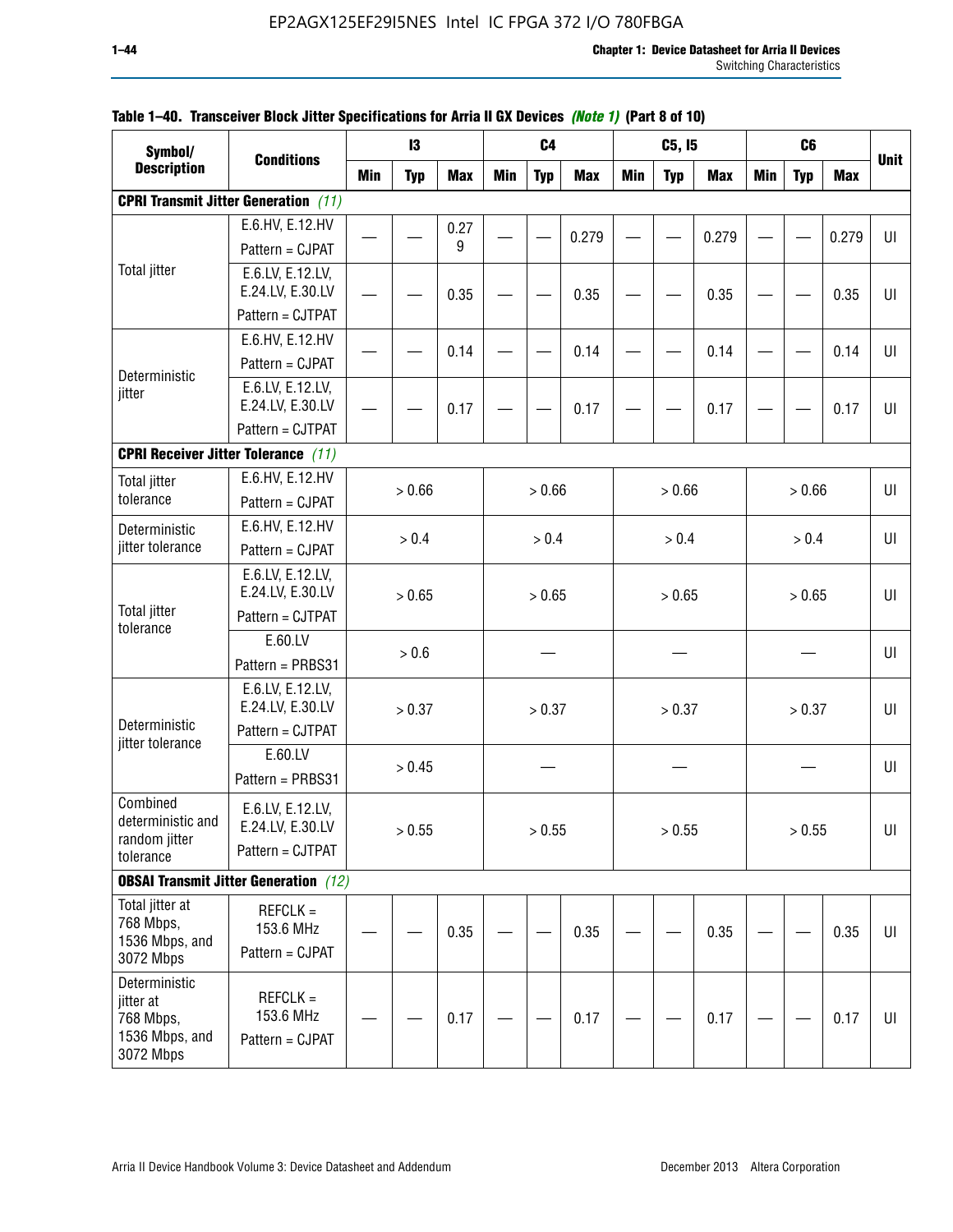## **Table 1–40. Transceiver Block Jitter Specifications for Arria II GX Devices** *(Note 1)* **(Part 9 of 10)**

| Symbol/                                                                                                    | <b>Conditions</b>                                   |                 | 13         |            |     | C <sub>4</sub> |     |     | C5, I5     |     |     | C <sub>6</sub> |     | <b>Unit</b> |
|------------------------------------------------------------------------------------------------------------|-----------------------------------------------------|-----------------|------------|------------|-----|----------------|-----|-----|------------|-----|-----|----------------|-----|-------------|
| <b>Description</b>                                                                                         |                                                     | Min             | <b>Typ</b> | <b>Max</b> | Min | <b>Typ</b>     | Max | Min | <b>Typ</b> | Max | Min | <b>Typ</b>     | Max |             |
|                                                                                                            | <b>OBSAI Receiver Jitter Tolerance</b> (12)         |                 |            |            |     |                |     |     |            |     |     |                |     |             |
| Deterministic<br>jitter tolerance at<br>768 Mbps,<br>1536 Mbps, and<br>3072 Mbps                           | Pattern = CJPAT                                     |                 | > 0.37     |            |     | > 0.37         |     |     | > 0.37     |     |     | > 0.37         |     | UI          |
| Combined<br>deterministic and<br>random jitter<br>tolerance at<br>768 Mbps,<br>1536 Mbps, and<br>3072 Mbps | Pattern = CJPAT                                     | > 0.55<br>> 8.5 |            |            |     | > 0.55         |     |     | > 0.55     |     |     | > 0.55         |     | UI          |
|                                                                                                            | Jitter frequency $=$<br>5.4 KHz                     |                 |            |            |     | > 8.5          |     |     | > 8.5      |     |     | > 8.5          |     | UI          |
| Sinusoidal jitter                                                                                          | Pattern = CJPAT                                     |                 |            |            |     |                |     |     |            |     |     |                |     |             |
| tolerance at<br>768 Mbps                                                                                   | Jitter frequency =<br>460.8 KHz to 20<br><b>MHz</b> |                 | > 0.1      |            |     | > 0.1          |     |     | > 0.1      |     |     | > 0.1          |     | UI          |
|                                                                                                            | Pattern = CJPAT                                     |                 |            |            |     |                |     |     |            |     |     |                |     |             |
|                                                                                                            | Jitter frequency =<br>10.9 KHz                      |                 | > 8.5      |            |     | > 8.5          |     |     | > 8.5      |     |     | > 8.5          |     | UI          |
| Sinusoidal jitter                                                                                          | Pattern = CJPAT                                     |                 |            |            |     |                |     |     |            |     |     |                |     |             |
| tolerance at<br>1536 Mbps                                                                                  | Jitter frequency =<br>921.6 KHz to 20<br><b>MHz</b> |                 | > 0.1      |            |     | > 0.1          |     |     | > 0.1      |     |     | > 0.1          |     | UI          |
|                                                                                                            | Pattern = CJPAT                                     |                 |            |            |     |                |     |     |            |     |     |                |     |             |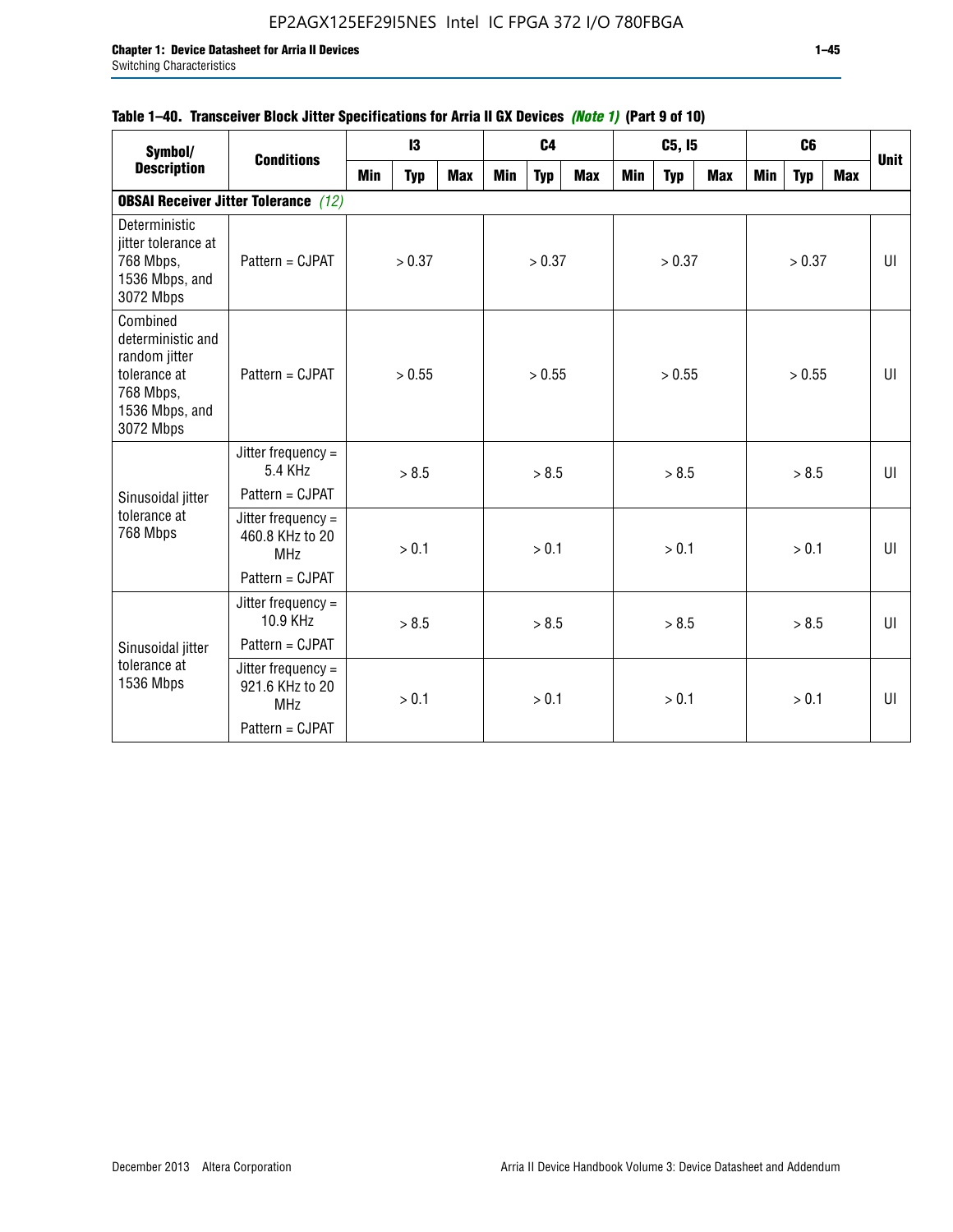| Symbol/                   | <b>Conditions</b>                                                       |     | 13    |            |     | C4         |            |            | C5, I5     |     |     | C6         |     | <b>Unit</b> |
|---------------------------|-------------------------------------------------------------------------|-----|-------|------------|-----|------------|------------|------------|------------|-----|-----|------------|-----|-------------|
| <b>Description</b>        |                                                                         | Min | Typ   | <b>Max</b> | Min | <b>Typ</b> | <b>Max</b> | <b>Min</b> | <b>Typ</b> | Max | Min | <b>Typ</b> | Max |             |
| Sinusoidal jitter         | Jitter frequency =<br>21.8 KHz<br>Pattern = CJPAT                       |     | > 8.5 |            |     | > 8.5      |            |            | > 8.5      |     |     | > 8.5      |     | UI          |
| tolerance at<br>3072 Mbps | Jitter frequency =<br>1843.2 KHz to 20<br><b>MHz</b><br>Pattern = CJPAT |     | > 0.1 |            |     | > 0.1      |            |            | > 0.1      |     |     | > 0.1      |     | UI          |

### **Table 1–40. Transceiver Block Jitter Specifications for Arria II GX Devices** *(Note 1)* **(Part 10 of 10)**

**Notes to Table 1–40:**

(1) Dedicated refclk pins are used to drive the input reference clocks. The jitter numbers are valid for the stated conditions only.

(2) The jitter numbers for SONET/SDH are compliant to the GR-253-CORE Issue 3 Specification.

(3) The jitter numbers for XAUI are compliant to the IEEE802.3ae-2002 Specification.

(4) The jitter numbers for PCIe are compliant to the PCIe Base Specification 2.0.

(5) The jitter numbers for SRIO are compliant to the RapidIO Specification 1.3.

(6) The jitter numbers for GIGE are compliant to the IEEE802.3-2002 Specification.

(7) The jitter numbers for HiGig are compliant to the IEEE802.3ae-2002 Specification.

(8) The HD-SDI and 3G-SDI jitter numbers are compliant to the SMPTE292M and SMPTE424M Specifications.

(9) Arria II PCIe receivers are compliant to this specification provided the VTX\_CM-DC-ACTIVEIDLE-DELTA of the upstream transmitter is less than 50 mV.

(10) The jitter numbers for Serial Advanced Technology Attachment (SATA) are compliant to the Serial ATA Revision 3.0 Specification.

(11) The jitter numbers for Common Public Radio Interface (CPRI) are compliant to the CPRI Specification V3.0.

(12) The jitter numbers for Open Base Station Architecture Initiative (OBSAI) are compliant to the OBSAI RP3 Specification V4.1.

Table 1–41 lists the transceiver jitter specifications for all supported protocols for Arria II GZ devices.

### **Table 1–41. Transceiver Block Jitter Specifications for Arria II GZ Devices** *(Note 1)***,** *(2)* **(Part 1 of 7)**

| Symbol/                                        | <b>Conditions</b>                               | $-C3$ and $-I3$ |            |            | $-C4$ and $-I4$ |            |      |             |  |
|------------------------------------------------|-------------------------------------------------|-----------------|------------|------------|-----------------|------------|------|-------------|--|
| <b>Description</b>                             |                                                 | Min             | <b>Typ</b> | <b>Max</b> | Min             | <b>Typ</b> | Max  | <b>Unit</b> |  |
|                                                | <b>SONET/SDH Transmit Jitter Generation (3)</b> |                 |            |            |                 |            |      |             |  |
| Peak-to-peak jitter at<br>622.08 Mbps          | Pattern = $PRBS15$                              |                 |            | 0.1        |                 |            | 0.1  | UI          |  |
| RMS jitter at 622.08 Mbps                      | Pattern = PRBS15                                |                 |            | 0.01       |                 |            | 0.01 | UI          |  |
| Peak-to-peak jitter at 2488.32<br><b>Mbps</b>  | Pattern = $PRBS15$                              |                 |            | 0.1        |                 |            | 0.1  | UI          |  |
| RMS jitter at 2488.32 Mbps                     | Pattern = PRBS15                                |                 |            | 0.01       |                 |            | 0.01 | UI          |  |
| <b>SONET/SDH Receiver Jitter Tolerance (3)</b> |                                                 |                 |            |            |                 |            |      |             |  |
|                                                | Jitter frequency = $0.03$ KHz                   |                 | >15        |            | >15             |            |      | UI          |  |
|                                                | Pattern = $PRBS15$                              |                 |            |            |                 |            |      |             |  |
| Jitter tolerance at 622.08 Mbps                | Jitter frequency $=$<br>25 KHZ                  |                 | >1.5       |            |                 | > 1.5      |      | UI          |  |
|                                                | Pattern = $PRBS15$                              |                 |            |            |                 |            |      |             |  |
|                                                | Jitter frequency = 250 KHz                      |                 | > 0.15     |            |                 |            |      | UI          |  |
|                                                | Pattern = PRBS15                                |                 |            |            | > 0.15          |            |      |             |  |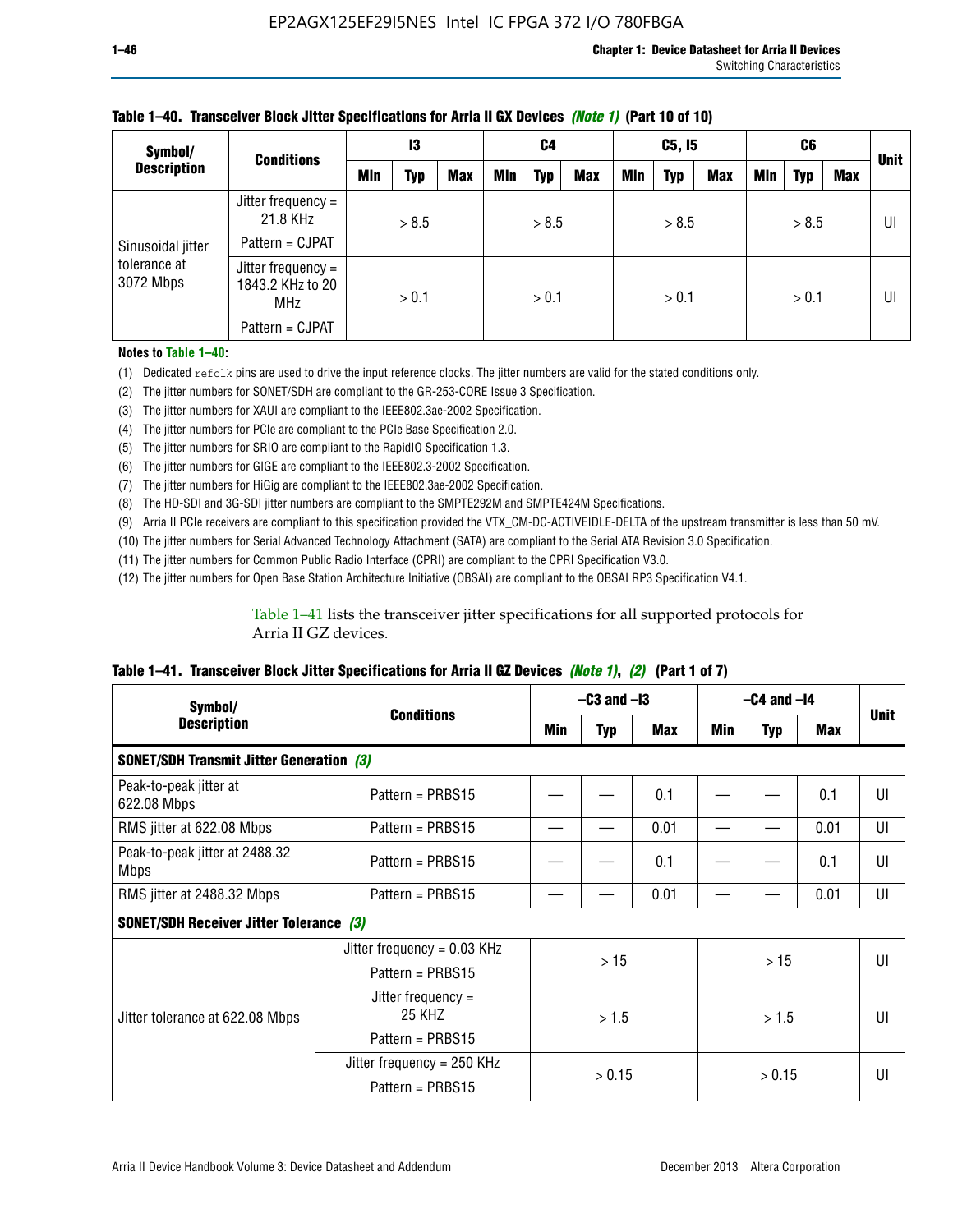|  | Table 1–41. Transceiver Block Jitter Specifications for Arria II GZ Devices <i>(Note 1), (2)</i> (Part 2 of 7) |  |  |
|--|----------------------------------------------------------------------------------------------------------------|--|--|
|  |                                                                                                                |  |  |

| Symbol/                                           |                               | $-C3$ and $-I3$          |                          |      | $-C4$ and $-I4$          |            |            |             |  |  |
|---------------------------------------------------|-------------------------------|--------------------------|--------------------------|------|--------------------------|------------|------------|-------------|--|--|
| <b>Description</b>                                | <b>Conditions</b>             | Min                      | <b>Typ</b>               | Max  | Min                      | <b>Typ</b> | <b>Max</b> | <b>Unit</b> |  |  |
|                                                   | Jitter frequency = 0.06 KHz   |                          | $>15$                    |      |                          |            |            | UI          |  |  |
|                                                   | Pattern = PRBS15              |                          |                          |      |                          | >15        |            |             |  |  |
|                                                   | Jitter frequency = 100 KHZ    |                          | > 1.5                    |      |                          | > 1.5      |            | UI          |  |  |
|                                                   | Pattern = PRBS15              |                          |                          |      |                          |            |            |             |  |  |
| Jitter tolerance at 2488.32 Mbps                  | Jitter frequency $=$<br>1 MHz |                          | > 0.15                   |      | > 0.15                   |            |            | UI          |  |  |
|                                                   | Pattern = PRBS15              |                          |                          |      |                          |            |            |             |  |  |
|                                                   | Jitter frequency = $10$ MHz   |                          | > 0.15                   |      |                          |            |            | UI          |  |  |
|                                                   | Pattern = PRBS15              |                          |                          |      | > 0.15                   |            |            |             |  |  |
| Fibre Channel Transmit Jitter Generation (4), (5) |                               |                          |                          |      |                          |            |            |             |  |  |
| Total jitter FC-1                                 | Pattern = CRPAT               | $\overline{\phantom{0}}$ | $\qquad \qquad$          | 0.23 | $\overline{\phantom{0}}$ |            | 0.23       | UI          |  |  |
| Deterministic jitter FC-1                         | Pattern = CRPAT               | $\overline{\phantom{0}}$ | $\qquad \qquad$          | 0.11 | $\overline{\phantom{0}}$ |            | 0.11       | UI          |  |  |
| Total jitter FC-2                                 | Pattern = CRPAT               |                          |                          | 0.33 | $\overline{\phantom{0}}$ | —          | 0.33       | UI          |  |  |
| Deterministic jitter FC-2                         | Pattern = CRPAT               |                          |                          | 0.2  | $\overline{\phantom{0}}$ |            | 0.2        | UI          |  |  |
| Total jitter FC-4                                 | Pattern = CRPAT               |                          |                          | 0.52 |                          |            | 0.52       | UI          |  |  |
| Deterministic jitter FC-4                         | Pattern = CRPAT               |                          |                          | 0.33 |                          |            | 0.33       | UI          |  |  |
| Fibre Channel Receiver Jitter Tolerance (4), (6)  |                               |                          |                          |      |                          |            |            |             |  |  |
| Deterministic jitter FC-1                         | Pattern = CJTPAT              |                          | > 0.37                   |      | > 0.37                   |            |            | UI          |  |  |
| Random jitter<br>$FC-1$                           | Pattern = CJTPAT              |                          | > 0.31                   |      | > 0.31                   |            |            | UI          |  |  |
| Sinusoidal jitter FC-1                            | Fc/25000                      |                          | > 1.5                    |      | > 1.5                    |            |            | UI          |  |  |
|                                                   | Fc/1667                       |                          | > 0.1                    |      |                          | > 0.1      |            | UI          |  |  |
| Deterministic jitter FC-2                         | Pattern = CJTPAT              |                          | > 0.33                   |      |                          | > 0.33     |            | UI          |  |  |
| Random jitter<br>$FC-2$                           | Pattern = CJTPAT              |                          | > 0.29                   |      |                          | > 0.29     |            | UI          |  |  |
|                                                   | Fc/25000                      |                          | > 1.5                    |      |                          | > 1.5      |            | UI          |  |  |
| Sinusoidal jitter FC-2                            | Fc/1667                       |                          | > 0.1                    |      |                          | > 0.1      |            | UI          |  |  |
| Deterministic jitter FC-4                         | Pattern = CJTPAT              |                          | > 0.33                   |      |                          | > 0.33     |            | UI          |  |  |
| Random jitter FC-4                                | Pattern = CJTPAT              |                          | > 0.29                   |      |                          | > 0.29     |            | UI          |  |  |
| Sinusoidal jitter FC-4                            | Fc/25000                      |                          | > 1.5                    |      |                          | > 1.5      |            | UI          |  |  |
|                                                   | Fc/1667                       |                          | > 0.1                    |      |                          | > 0.1      |            | UI          |  |  |
| XAUI Transmit Jitter Generation (7)               |                               |                          |                          |      |                          |            |            |             |  |  |
| Total jitter at 3.125 Gbps                        | Pattern = CJPAT               | $\overline{\phantom{0}}$ | $\overline{\phantom{0}}$ | 0.3  | $\overline{\phantom{0}}$ |            | 0.3        | UI          |  |  |
| Deterministic jitter at<br>3.125 Gbps             | Pattern = CJPAT               |                          |                          | 0.17 |                          |            | 0.17       | UI          |  |  |
| XAUI Receiver Jitter Tolerance (7)                |                               |                          |                          |      |                          |            |            |             |  |  |
| <b>Total jitter</b>                               |                               |                          | > 0.65                   |      |                          | > 0.65     |            | UI          |  |  |
| Deterministic jitter                              |                               |                          | > 0.37<br>> 0.37         |      |                          | UI         |            |             |  |  |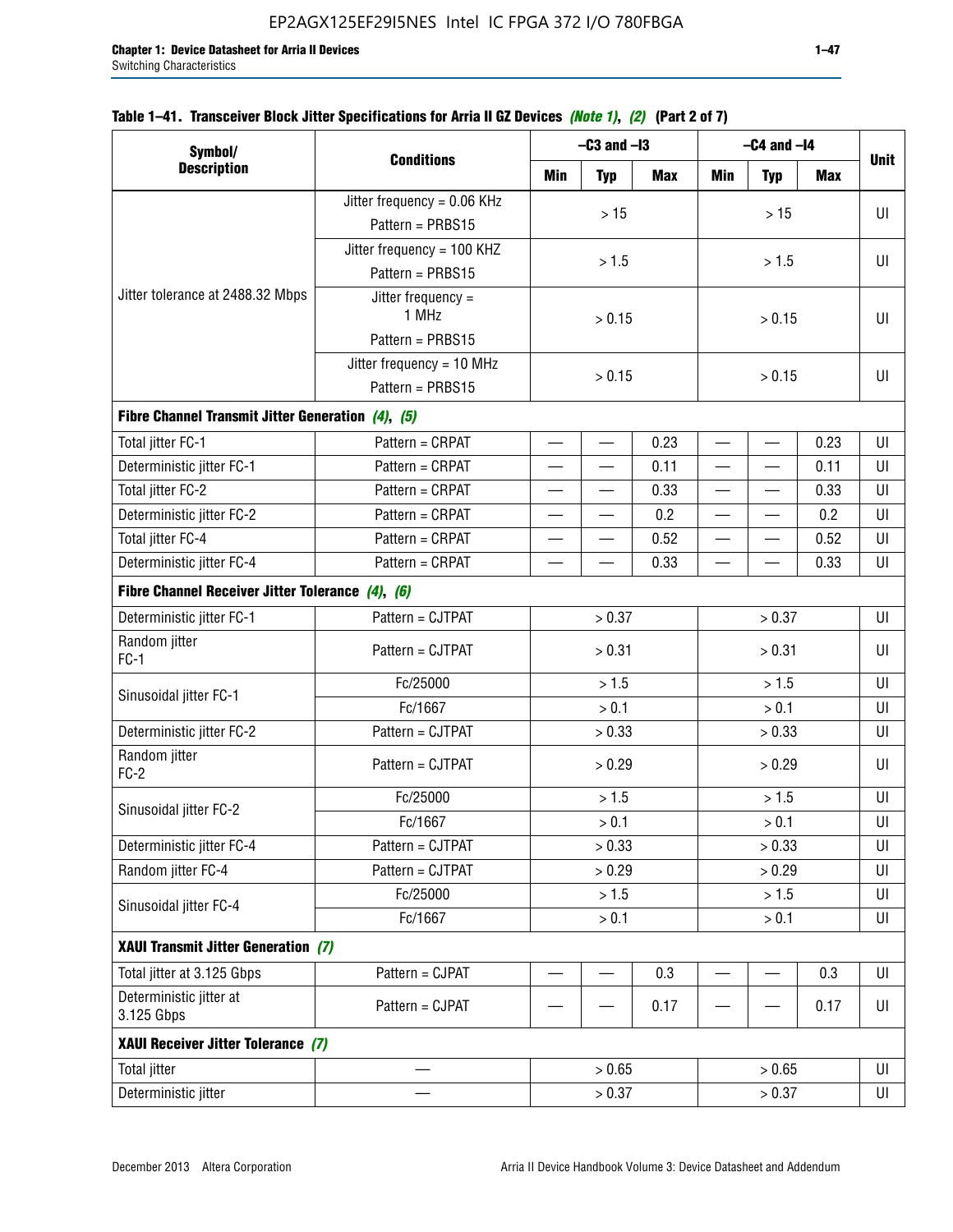| Symbol/                                                                  |                                                                                           | $-C3$ and $-I3$ |               |            | $-C4$ and $-I4$ |               |            |             |  |
|--------------------------------------------------------------------------|-------------------------------------------------------------------------------------------|-----------------|---------------|------------|-----------------|---------------|------------|-------------|--|
| <b>Description</b>                                                       | <b>Conditions</b>                                                                         | Min             | <b>Typ</b>    | <b>Max</b> | Min             | <b>Typ</b>    | <b>Max</b> | <b>Unit</b> |  |
| Peak-to-peak jitter                                                      | Jitter frequency = 22.1 KHz                                                               | > 8.5           |               |            |                 | > 8.5         |            | UI          |  |
| Peak-to-peak jitter                                                      | Jitter frequency $=$<br>1.875 MHz                                                         |                 | > 0.1         |            | > 0.1           |               |            | UI          |  |
| Peak-to-peak jitter                                                      | Jitter frequency = $20$ MHz                                                               |                 | > 0.1         |            |                 | > 0.1         |            | UI          |  |
| <b>PCIe Transmit Jitter Generation (8)</b>                               |                                                                                           |                 |               |            |                 |               |            |             |  |
| Total jitter at 2.5 Gbps (Gen1)-<br>$x1$ , $x4$ , and $x8$               | Compliance pattern                                                                        |                 |               | 0.25       |                 |               | 0.25       | U           |  |
| Total jitter at 5 Gbps (Gen2)-<br>x1, x4, and x8                         | Compliance pattern                                                                        |                 |               | 0.25       |                 |               |            | UI          |  |
| PCIe Receiver Jitter Tolerance (8)                                       |                                                                                           |                 |               |            |                 |               |            |             |  |
| Total jitter at 2.5 Gbps (Gen1)                                          | Compliance pattern                                                                        |                 | > 0.6         |            |                 | > 0.6         |            | UI          |  |
| Total jitter at 5 Gbps (Gen2)                                            | Compliance pattern                                                                        |                 | Not supported |            |                 | Not supported |            | UI          |  |
| PCIe (Gen 1) Electrical Idle Detect Threshold                            |                                                                                           |                 |               |            |                 |               |            |             |  |
| $V_{\text{RX-IDLE-DETDIFFp-p}}$ (9)                                      | Compliance pattern                                                                        | 65              |               | 175        | 65              |               | 175        | UI          |  |
| <b>SRIO Transmit Jitter Generation (10)</b>                              |                                                                                           |                 |               |            |                 |               |            |             |  |
| Deterministic jitter                                                     | Data rate = 1.25, 2.5, 3.125 Gbps                                                         |                 |               | 0.17       |                 |               | 0.17       | UI          |  |
| (peak-to-peak)                                                           | Pattern = CJPAT                                                                           |                 |               |            |                 |               |            |             |  |
| Total jitter (peak-to-peak)                                              | Data rate = $1.25$ , 2.5, 3.125 Gbps<br>Pattern = CJPAT                                   |                 |               | 0.35       |                 |               | 0.35       | UI          |  |
| <b>SRIO Receiver Jitter Tolerance (10)</b>                               |                                                                                           |                 |               |            |                 |               |            |             |  |
| Deterministic jitter tolerance<br>(peak-to-peak)                         | Data rate = $1.25$ , 2.5, 3.125 Gbps<br>Pattern = CJPAT                                   |                 | > 0.37        |            |                 | > 0.37        |            | UI          |  |
| Combined deterministic and<br>random jitter tolerance (peak-to-<br>peak) | Data rate = $1.25$ , 2.5, 3.125 Gbps<br>Pattern = CJPAT                                   |                 | > 0.55        |            |                 | > 0.55        |            | UI          |  |
|                                                                          | Jitter frequency = $22.1$ KHz<br>Data rate = $1.25$ , 2.5, 3.125 Gbps<br>Pattern = CJPAT  |                 | > 8.5         |            |                 | > 8.5         |            | UI          |  |
| Sinusoidal jitter tolerance (peak-<br>to-peak)                           | Jitter frequency = $1.875$ MHz<br>Data rate = $1.25$ , 2.5, 3.125 Gbps<br>Pattern = CJPAT |                 | > 0.1         |            |                 | > 0.1         |            | UI          |  |
|                                                                          | Jitter frequency = $20$ MHz<br>Data rate = $1.25$ , 2.5, 3.125 Gbps<br>Pattern = CJPAT    | > 0.1           |               | > 0.1      |                 |               |            | UI          |  |
| <b>GIGE Transmit Jitter Generation (11)</b>                              |                                                                                           |                 |               |            |                 |               |            |             |  |
| Deterministic jitter<br>(peak-to-peak)                                   | Pattern = CRPAT                                                                           |                 |               | 0.14       |                 |               | 0.14       | UI          |  |
| Total jitter (peak-to-peak)                                              | Pattern = CRPAT                                                                           |                 |               | 0.279      |                 |               | 0.279      | UI          |  |

## **Table 1–41. Transceiver Block Jitter Specifications for Arria II GZ Devices** *(Note 1)***,** *(2)* **(Part 3 of 7)**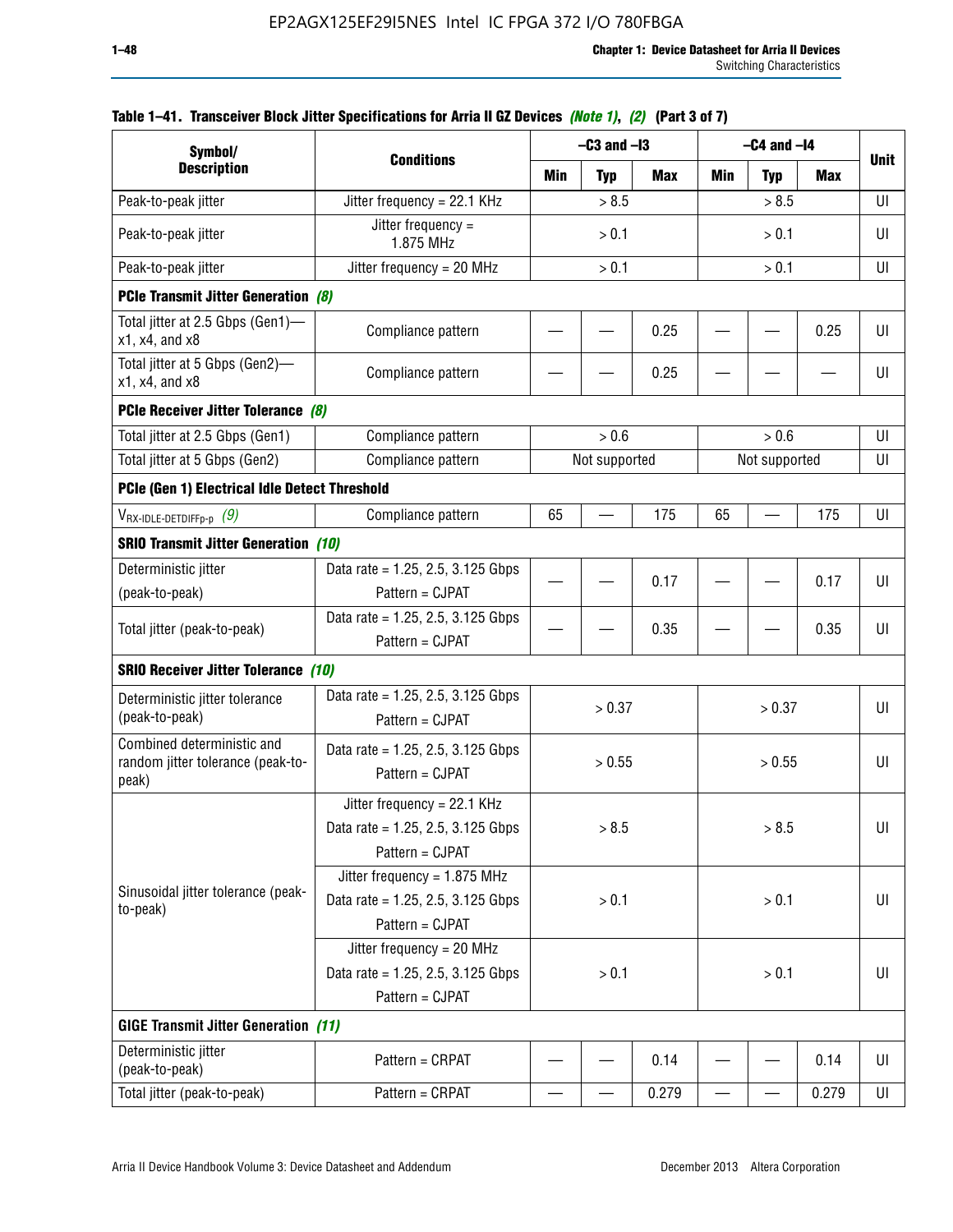## **Table 1–41. Transceiver Block Jitter Specifications for Arria II GZ Devices** *(Note 1)***,** *(2)* **(Part 4 of 7)**

| Symbol/                                                                  | <b>Conditions</b>                                                           |         | $-C3$ and $-I3$ |            | $-C4$ and $-I4$ |            |     |             |
|--------------------------------------------------------------------------|-----------------------------------------------------------------------------|---------|-----------------|------------|-----------------|------------|-----|-------------|
| <b>Description</b>                                                       |                                                                             | Min     | <b>Typ</b>      | <b>Max</b> | Min             | <b>Typ</b> | Max | <b>Unit</b> |
| <b>GIGE Receiver Jitter Tolerance (11)</b>                               |                                                                             |         |                 |            |                 |            |     |             |
| Deterministic jitter tolerance<br>(peak-to-peak)                         | Pattern = CJPAT                                                             |         | > 0.4           |            | > 0.4           |            |     | UI          |
| Combined deterministic and<br>random jitter tolerance (peak-to-<br>peak) | Pattern = CJPAT                                                             | > 0.66  |                 |            | > 0.66          |            |     | UI          |
| <b>HiGig Transmit Jitter Generation</b>                                  |                                                                             |         |                 |            |                 |            |     |             |
| Deterministic jitter<br>(peak-to-peak)                                   | Data rate = $3.75$ Gbps<br>Pattern = CJPAT                                  |         |                 | 0.17       |                 |            |     | UI          |
| Total jitter (peak-to-peak)                                              | Data rate = $3.75$ Gbps<br>Pattern = CJPAT                                  |         |                 | 0.35       |                 |            |     | UI          |
| <b>HiGig Receiver Jitter Tolerance</b>                                   |                                                                             |         |                 |            |                 |            |     |             |
| Deterministic jitter tolerance<br>(peak-to-peak)                         | Data rate = $3.75$ Gbps<br>Pattern = CJPAT                                  | > 0.37  |                 |            |                 |            |     | UI          |
| Combined deterministic and<br>random jitter tolerance (peak-to-<br>peak) | Data rate = $3.75$ Gbps<br>Pattern = CJPAT                                  | > 0.65  |                 |            |                 |            |     | UI          |
|                                                                          | Jitter frequency = 22.1 KHz<br>Data rate = $3.75$ Gbps<br>Pattern = CJPAT   | > 8.5   |                 |            |                 |            |     | UI          |
| Sinusoidal jitter tolerance (peak-<br>to-peak)                           | Jitter frequency = $22.1$ KHz<br>Data rate = $3.75$ Gbps<br>Pattern = CJPAT |         | > 0.1           |            |                 |            |     | UI          |
|                                                                          | Jitter frequency = 22.1 KHz<br>Data rate = $3.75$ Gbps<br>Pattern = CJPAT   |         | > 0.1           |            |                 |            |     | UI          |
| (OIF) CEI Transmitter Jitter Generation                                  |                                                                             |         |                 |            |                 |            |     |             |
| Total jitter (peak-to-peak)                                              | Data rate = $6.375$ Gbps<br>Pattern = PRBS15 BER = $10^{-12}$               |         |                 | 0.3        |                 |            | 0.3 | UI          |
| (OIF) CEI Receiver Jitter Tolerance                                      |                                                                             |         |                 |            |                 |            |     |             |
| Deterministic jitter tolerance<br>(peak-to-peak)                         | Data rate = $6.375$ Gbps<br>Pattern = PRBS31 BER = $10^{-12}$               | > 0.675 |                 |            |                 |            | U   |             |
| Combined deterministic and<br>random jitter tolerance (peak-to-<br>peak) | Data rate = $6.375$ Gbps<br>Pattern = PRBS31 BER = $10^{-12}$               |         | > 0.988         |            |                 |            |     | U           |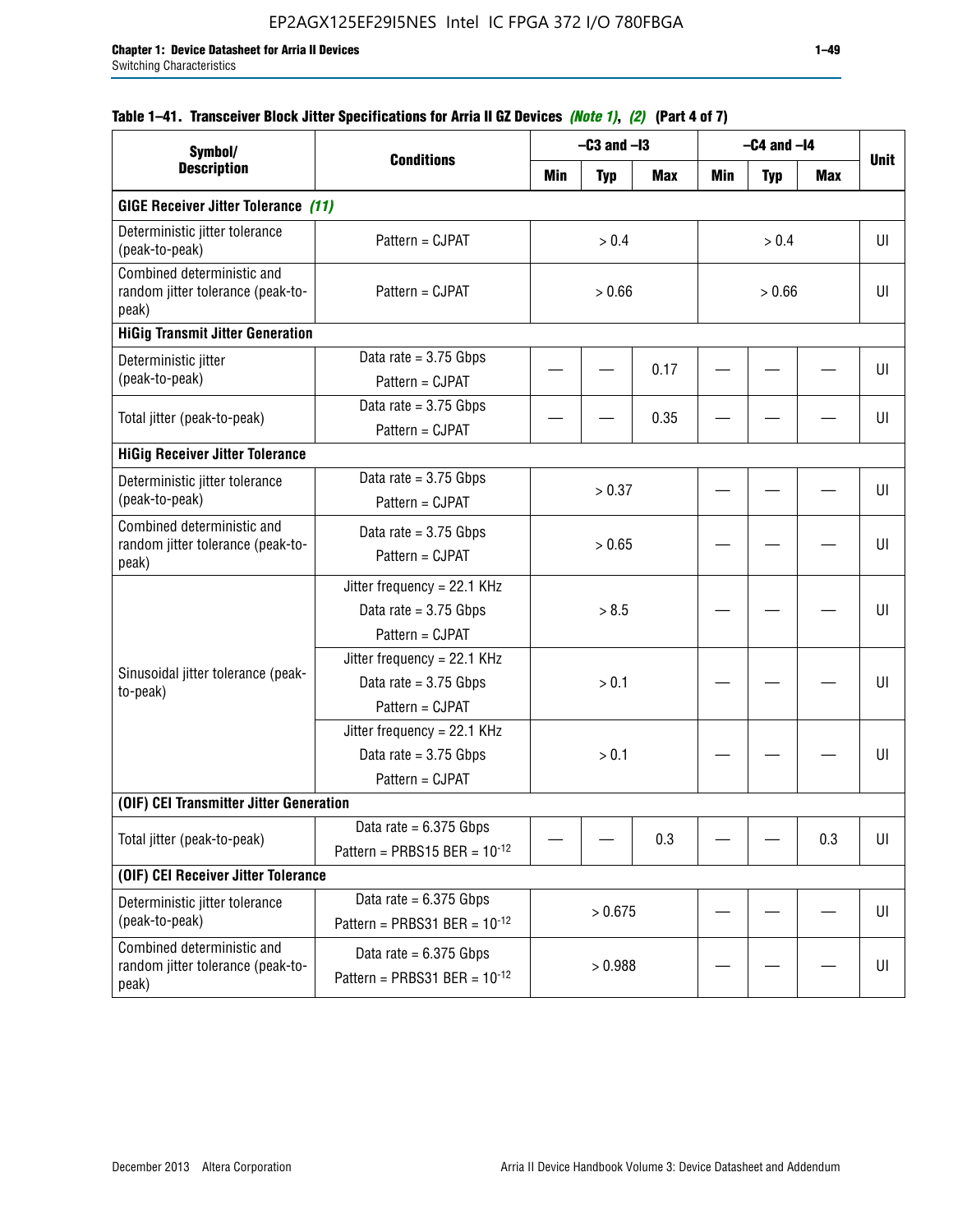| Symbol/                                        |                                                                        | $-C3$ and $-I3$ |                |       | $-C4$ and $-I4$ |            |            |             |  |
|------------------------------------------------|------------------------------------------------------------------------|-----------------|----------------|-------|-----------------|------------|------------|-------------|--|
| <b>Description</b>                             | <b>Conditions</b>                                                      | Min             | <b>Typ</b>     | Max   | Min             | <b>Typ</b> | <b>Max</b> | <b>Unit</b> |  |
|                                                | Jitter Frequency = 38.2 KHz                                            |                 |                |       |                 |            |            |             |  |
|                                                | Data rate = $6.375$ Gbps                                               |                 | > 0.5          |       |                 |            |            | UI          |  |
|                                                | Pattern = PRBS31 BER = $10^{-12}$                                      |                 |                |       |                 |            |            |             |  |
|                                                | Jitter Frequency = 3.82 MHz                                            |                 |                |       |                 |            |            |             |  |
| Sinusoidal jitter tolerance (peak-<br>to-peak) | Data rate = $6.375$ Gbps                                               |                 | > 0.05         |       |                 |            |            | UI          |  |
|                                                | Pattern = PRBS31 BER = $10^{-12}$                                      |                 |                |       |                 |            |            |             |  |
|                                                | Jitter Frequency = 20 MHz                                              |                 |                |       |                 |            |            |             |  |
|                                                | Data rate = $6.375$ Gbps                                               | > 0.05          |                |       |                 |            | UI         |             |  |
|                                                | Pattern = PRBS31 BER = $10^{-12}$                                      |                 |                |       |                 |            |            |             |  |
| <b>SDI Transmitter Jitter Generation (12)</b>  |                                                                        |                 |                |       |                 |            |            |             |  |
|                                                | Data rate = $1.485$ Gbps (HD)                                          |                 |                |       |                 |            |            |             |  |
| Alignment jitter<br>(peak-to-peak)             | Pattern = color bar Low-frequency<br>roll-off = $100$ KHz              | 0.2             |                |       | 0.2             |            |            | UI          |  |
|                                                | Data rate = 2.97 Gbps (3G) Pattern                                     |                 |                |       |                 |            |            |             |  |
|                                                | = color bar Low-frequency roll-off<br>$= 100$ KHz                      | 0.3             |                |       | 0.3             |            |            | UI          |  |
| <b>SDI Receiver Jitter Tolerance (12)</b>      |                                                                        |                 |                |       |                 |            |            |             |  |
|                                                | Jitter frequency = 15 KHz                                              |                 |                |       |                 |            |            |             |  |
|                                                | Data rate = 2.97 Gbps (3G) Pattern<br>= single line scramble color bar | >2              |                |       |                 | >2         |            | UI          |  |
|                                                | Jitter frequency = 100 KHz                                             |                 |                |       |                 |            |            |             |  |
| Sinusoidal jitter tolerance (peak-<br>to-peak) | Data rate = 2.97 Gbps (3G) Pattern<br>= single line scramble color bar | > 0.3           |                | > 0.3 |                 |            |            | UI          |  |
|                                                | Jitter frequency = 148.5 MHz                                           |                 |                |       |                 |            |            |             |  |
|                                                | Data rate = 2.97 Gbps (3G) Pattern<br>= single line scramble color bar |                 | > 0.3<br>> 0.3 |       |                 |            | UI         |             |  |
|                                                | Jitter frequency = 20 KHz                                              |                 |                |       |                 |            |            |             |  |
|                                                | Data rate = $1.485$ Gbps (HD)<br>pattern = $75%$ color bar             |                 | >1             |       |                 | >1         |            | UI          |  |
|                                                | Jitter frequency = 100 KHz                                             |                 |                |       |                 |            |            |             |  |
| Sinusoidal jitter tolerance (peak-<br>to-peak) | Data rate = $1.485$ Gbps (HD)<br>Pattern = 75% color bar               |                 | > 0.2          |       |                 | > 0.2      |            | UI          |  |
|                                                | Jitter frequency = 148.5 MHz                                           |                 |                |       |                 |            |            |             |  |
|                                                | Data rate = $1.485$ Gbps (HD)<br>Pattern = $75%$ color bar             |                 | > 0.2<br>> 0.2 |       |                 | UI         |            |             |  |
| <b>SAS Transmit Jitter Generation</b> (13)     |                                                                        |                 |                |       |                 |            |            |             |  |
| Total jitter at 1.5 Gbps (G1)                  | Pattern = CJPAT                                                        |                 |                | 0.55  |                 |            | 0.55       | UI          |  |
| Deterministic jitter at 1.5 Gbps<br>(G1)       | Pattern = CJPAT                                                        |                 |                | 0.35  |                 |            | 0.35       | UI          |  |
| Total jitter at 3.0 Gbps (G2)                  | Pattern = CJPAT                                                        |                 |                | 0.55  |                 |            | 0.55       | UI          |  |

## **Table 1–41. Transceiver Block Jitter Specifications for Arria II GZ Devices** *(Note 1)***,** *(2)* **(Part 5 of 7)**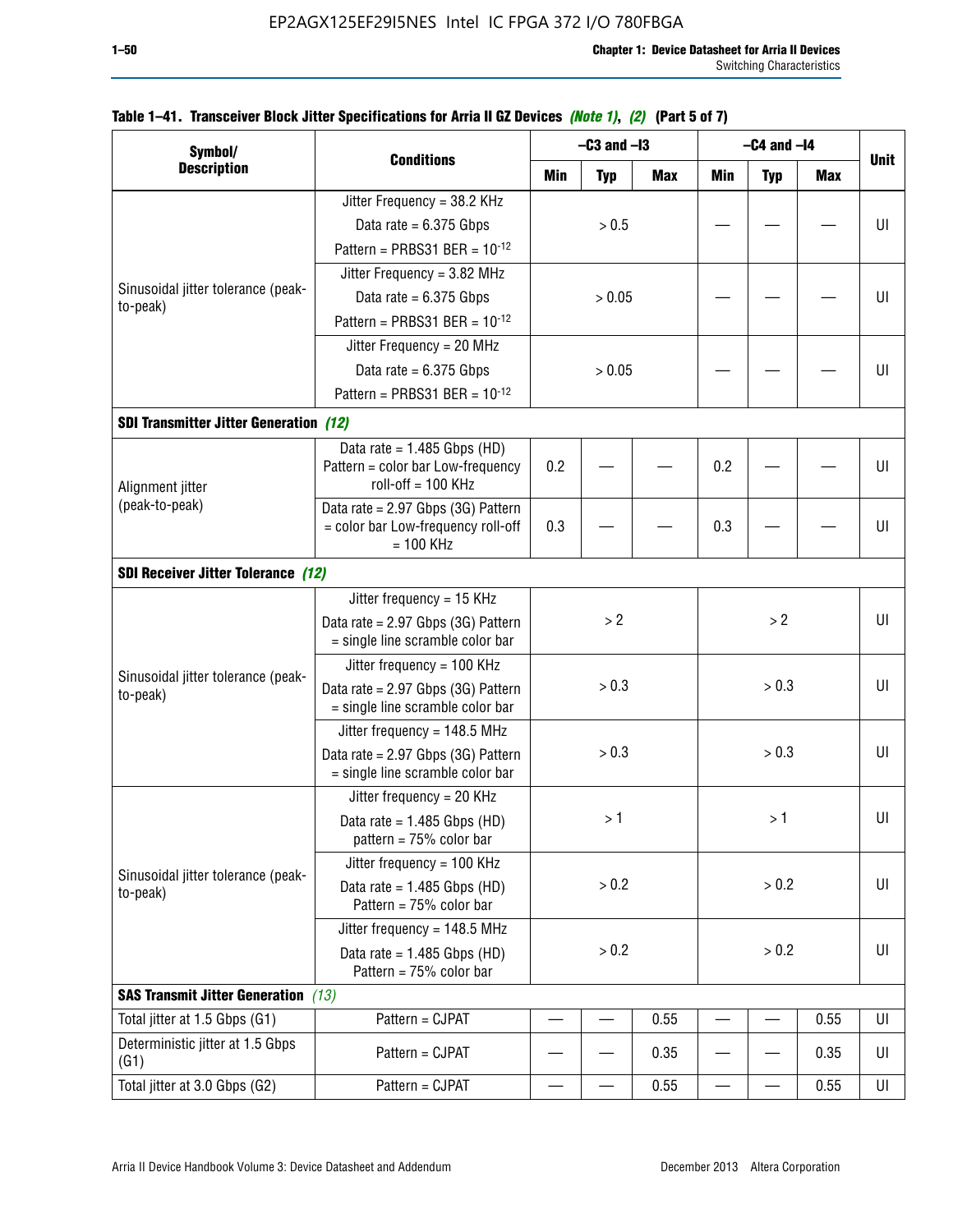| Symbol/                                                |                                                      |            | $-C3$ and $-I3$          |            | $-C4$ and $-I4$          |                          |            |                |
|--------------------------------------------------------|------------------------------------------------------|------------|--------------------------|------------|--------------------------|--------------------------|------------|----------------|
| <b>Description</b>                                     | <b>Conditions</b>                                    | <b>Min</b> | <b>Typ</b>               | <b>Max</b> | <b>Min</b>               | <b>Typ</b>               | <b>Max</b> | <b>Unit</b>    |
| Deterministic jitter at 3.0 Gbps<br>(G2)               | Pattern = CJPAT                                      | —          |                          | 0.35       | $\overline{\phantom{m}}$ |                          | 0.35       | $\sf{U}\sf{I}$ |
| Total jitter at 6.0 Gbps (G3)                          | Pattern = CJPAT                                      | $\equiv$   | $\overline{\phantom{0}}$ | 0.25       | $\qquad \qquad$          | $\overline{\phantom{0}}$ | 0.25       | UI             |
| Random jitter at 6.0 Gbps (G3)                         | Pattern = CJPAT                                      |            |                          | 0.15       |                          |                          | 0.15       | UI             |
| <b>SAS Receiver Jitter Tolerance</b> (13)              |                                                      |            |                          |            |                          |                          |            |                |
| Total jitter tolerance at 1.5 Gbps<br>(G1)             | Pattern = CJPAT                                      |            |                          | 0.65       |                          |                          | 0.65       | UI             |
| Deterministic jitter tolerance at<br>$1.5$ Gbps $(G1)$ | Pattern = CJPAT                                      |            |                          | 0.35       |                          |                          | 0.35       | UI             |
| Sinusoidal jitter tolerance at 1.5<br>Gbps (G1)        | Jitter frequency = 900 KHz to 5<br><b>MHz</b>        |            | > 0.1                    |            | > 0.1                    |                          |            | U              |
|                                                        | Pattern = CJTPAT BER = 1E-12                         |            |                          |            |                          |                          |            |                |
| <b>CPRI Transmit Jitter Generation</b> (14)            |                                                      |            |                          |            |                          |                          |            |                |
| Total jitter                                           | E.6.HV, E.12.HV<br>Pattern = CJPAT                   |            |                          | 0.279      |                          |                          | 0.279      | U              |
|                                                        | E.6.LV, E.12.LV, E.24.LV, E.30.LV                    |            |                          | 0.35       |                          |                          | 0.35       | UI             |
|                                                        | Pattern = CJPAT                                      |            |                          |            |                          |                          |            |                |
| Deterministic jitter                                   | E.6.HV, E.12.HV                                      |            |                          | 0.14       |                          |                          | 0.14       | UI             |
|                                                        | Pattern = CJPAT                                      |            |                          |            |                          |                          |            |                |
|                                                        | E.6.LV, E.12.LV, E.24.LV, E.30.LV                    |            |                          | 0.17       |                          |                          | 0.17       | UI             |
|                                                        | Pattern = CJPAT                                      |            |                          |            |                          |                          |            |                |
| <b>CPRI Receiver Jitter Tolerance</b> (14)             |                                                      |            |                          |            |                          |                          |            |                |
| Total jitter tolerance                                 | E.6.HV, E.12.HV                                      |            | > 0.66                   |            |                          | > 0.66                   |            | UI             |
|                                                        | Pattern = CJPAT                                      |            |                          |            |                          |                          |            |                |
| Deterministic jitter tolerance                         | E.6.HV, E.12.HV                                      |            | > 0.4                    |            |                          | > 0.4                    |            | UI             |
|                                                        | Pattern = CJPAT                                      |            |                          |            |                          |                          |            |                |
| Total jitter tolerance                                 | E.6.LV, E.12.LV, E.24.LV, E.30.LV<br>Pattern = CJPAT |            | > 0.65                   |            |                          | > 0.65                   |            | UI             |
| Deterministic jitter tolerance                         | E.6.LV, E.12.LV, E.24.LV, E.30.LV                    |            | > 0.37                   |            |                          | > 0.37                   |            | UI             |
|                                                        | Pattern = CJPAT                                      |            |                          |            |                          |                          |            |                |
| Combined deterministic and                             | E.6.LV, E.12.LV, E.24.LV, E.30.LV                    |            | > 0.55                   |            |                          | > 0.55                   |            | UI             |
| random jitter tolerance                                | Pattern = CJPAT                                      |            |                          |            |                          |                          |            |                |
| <b>OBSAI Transmit Jitter Generation</b> (15)           |                                                      |            |                          |            |                          |                          |            |                |
| Total jitter at 768 Mbps, 1536<br>Mbps, and 3072 Mbps  | $REFCLK = 153.6 MHz$                                 |            |                          | 0.35       |                          |                          | 0.35       | UI             |
|                                                        | Pattern CJPAT                                        |            |                          |            |                          |                          |            |                |
| Deterministic jitter at 768 MBps,                      | REFCLK = 153.6 MHz                                   |            |                          | 0.17       |                          |                          | 0.17       | UI             |
| 1536 Mbps, and 3072 Mbps                               | Pattern CJPAT                                        |            |                          |            |                          |                          |            |                |

## **Table 1–41. Transceiver Block Jitter Specifications for Arria II GZ Devices** *(Note 1)***,** *(2)* **(Part 6 of 7)**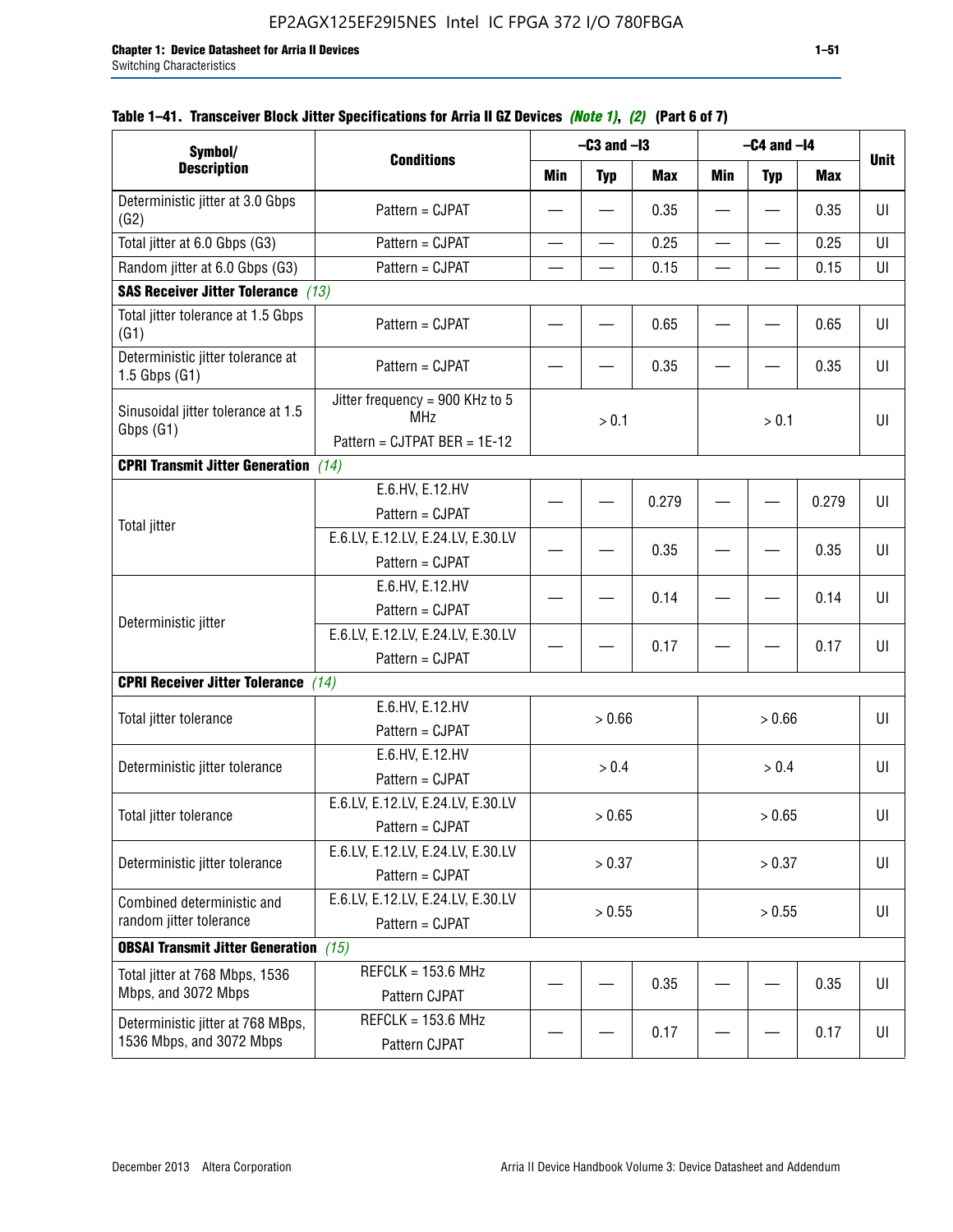| Symbol/                                                                                                  | <b>Conditions</b>                                                           | $-C3$ and $-I3$ |            |            | $-C4$ and $-I4$ | <b>Unit</b> |              |              |  |  |  |       |  |    |
|----------------------------------------------------------------------------------------------------------|-----------------------------------------------------------------------------|-----------------|------------|------------|-----------------|-------------|--------------|--------------|--|--|--|-------|--|----|
| <b>Description</b>                                                                                       |                                                                             | Min             | <b>Typ</b> | <b>Max</b> | Min             | <b>Typ</b>  | <b>Max</b>   |              |  |  |  |       |  |    |
| <b>OBSAI Receiver Jitter Tolerance</b> (15)                                                              |                                                                             |                 |            |            |                 |             |              |              |  |  |  |       |  |    |
| Deterministic jitter tolerance at<br>768 Mbps, 1536 Mbps, and<br>3072 Mbps                               | Pattern = CJPAT                                                             | > 0.37          |            | > 0.37     |                 |             |              | $\mathbf{U}$ |  |  |  |       |  |    |
| Combined deterministic and<br>random jitter tolerance at 768<br>Mbps, 1536 Mbps, and 3072<br><b>Mbps</b> | $Pattern = CJPATH$                                                          | > 0.55          |            | > 0.55     |                 |             |              | $\mathbf{U}$ |  |  |  |       |  |    |
| Sinusoidal jitter tolerance at 768<br><b>Mbps</b>                                                        | Jitter frequency = $5.4$ KHz<br>$Pattern = CJPATH$                          | > 8.5           |            | > 8.5      |                 |             | $\mathbf{U}$ |              |  |  |  |       |  |    |
|                                                                                                          | Jitter frequency = $460$ MHz to 20<br>MH <sub>7</sub><br>$Pattern = CJPATH$ | > 0.1           |            | > 0.1      |                 |             | UI           |              |  |  |  |       |  |    |
| Sinusoidal jitter tolerance at                                                                           | Jitter frequency = 10.9 KHz<br>$Pattern = CJPATH$                           |                 | > 8.5      |            | > 8.5           |             |              | UI           |  |  |  |       |  |    |
| 1536 Mbps                                                                                                | Jitter frequency = 921.6 MHz to 20<br>MH <sub>7</sub><br>$Pattern = CJPATH$ |                 | > 0.1      |            | > 0.1           |             |              | UI           |  |  |  |       |  |    |
|                                                                                                          | Jitter frequency = $21.8$ KHz<br>$Pattern = CJPATH$                         |                 | > 8.5      |            | > 8.5           |             |              | UI           |  |  |  |       |  |    |
| Sinusoidal jitter tolerance at<br>3072 Mbps                                                              | Jitter frequency = $1843.2$ MHz to<br>20 MHz<br>Pattern = CJPAT             |                 | > 0.1      |            |                 |             |              |              |  |  |  | > 0.1 |  | UI |

### **Table 1–41. Transceiver Block Jitter Specifications for Arria II GZ Devices** *(Note 1)***,** *(2)* **(Part 7 of 7)**

#### **Notes to Table 1–41:**

(1) Dedicated refclk pins were used to drive the input reference clocks.

- (2) The jitter numbers are valid for the stated conditions only.
- (3) The jitter numbers for SONET/SDH are compliant to the GR-253-CORE Issue 3 Specification.
- (4) The jitter numbers for Fibre Channel are compliant to the FC-PI-4 Specification revision 6.10.
- (5) The Fibre Channel transmitter jitter generation numbers are compliant to the specification at the  $\delta_T$  inter operability point.
- (6) The Fibre Channel receiver jitter tolerance numbers are compliant to the specification at the  $\delta_R$  interpretability point.
- (7) The jitter numbers for XAUI are compliant to the IEEE802.3ae-2002 Specification.
- (8) The jitter numbers for PCIe are compliant to the PCIe Base Specification 2.0.
- (9) Arria II GZ PCIe receivers are compliant to this specification provided the V<sub>TX-CM-DC-ACTIVEIDLE-DELTA</sub> of the upstream transmitter is less than 50 mV.
- (10) The jitter numbers for SRIO are compliant to the RapidIO Specification 1.3.
- (11) The jitter numbers for GIGE are compliant to the IEEE802.3-2002 Specification.
- (12) The HD-SDI and 3G-SDI jitter numbers are compliant to the SMPTE292M and SMPTE424M Specifications.
- (13) The jitter numbers for Serial Attached SCSI (SAS) are compliant to the SAS-2.1 Specification.
- (14) The jitter numbers for CPRI are compliant to the CPRI Specification V3.0.
- (15) The jitter numbers for OBSAI are compliant to the OBSAI RP3 Specification V4.1.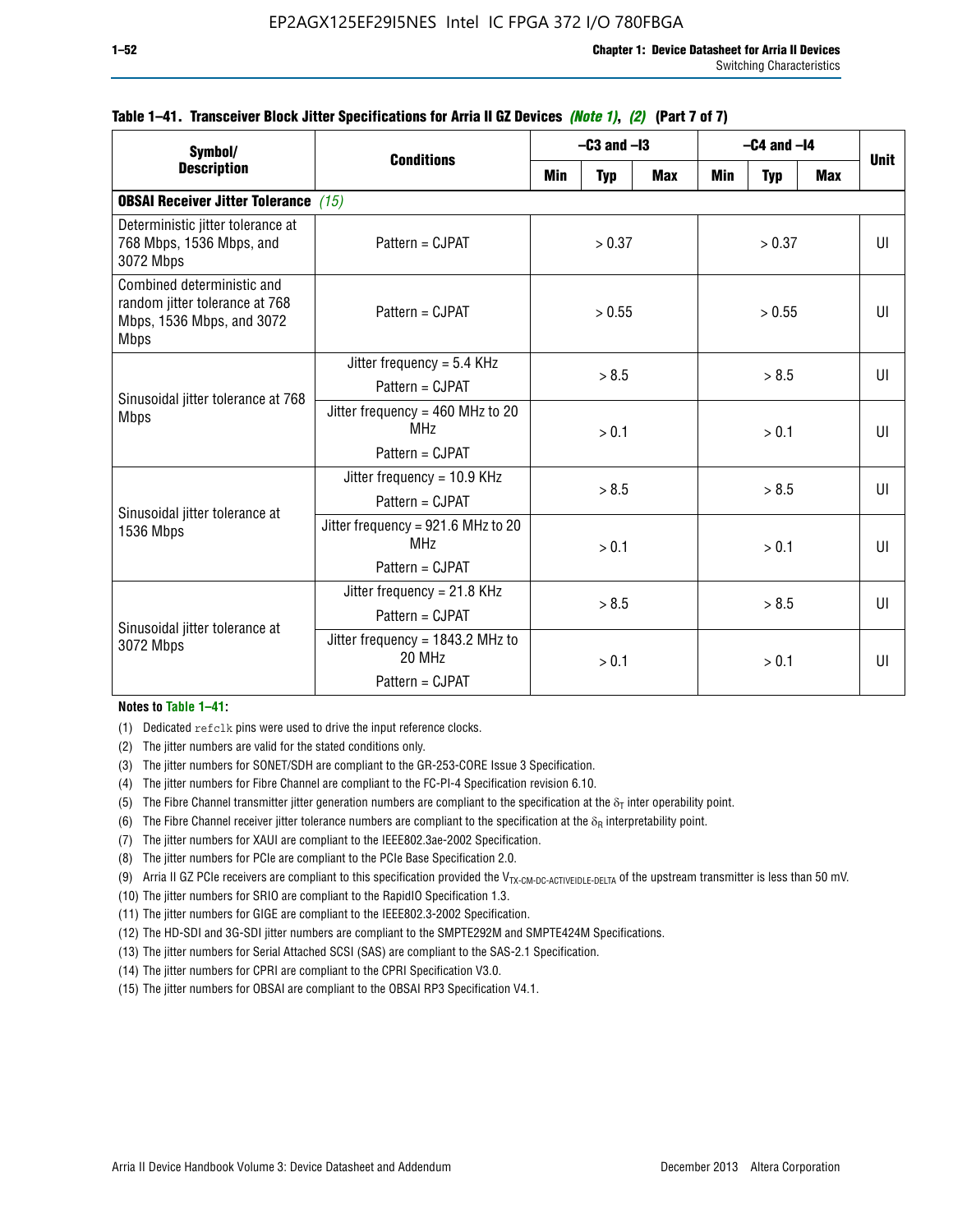# **Core Performance Specifications for the Arria II Device Family**

This section describes the clock tree, phase-locked loop (PLL), digital signal processing (DSP), embedded memory, configuration, and JTAG specifications for Arria II GX and GZ devices.

## **Clock Tree Specifications**

Table 1–42 lists the clock tree specifications for Arria II GX devices.

| <b>Clock Network</b> | <b>Performance</b> |        |     |             |  |  |
|----------------------|--------------------|--------|-----|-------------|--|--|
|                      | <b>13, C4</b>      | C5, I5 | C6  | <b>Unit</b> |  |  |
| <b>GCLK and RCLK</b> | 500                | 500    | 400 | <b>MHz</b>  |  |  |
| <b>PCLK</b>          | 420                | 350    | 280 | <b>MHz</b>  |  |  |

Table 1–43 lists the clock tree specifications for Arria II GZ devices.

### **Table 1–43. Clock Tree Performance for Arria II GZ Devices**

| <b>Clock Network</b> | <b>Performance</b> | <b>Unit</b>     |            |
|----------------------|--------------------|-----------------|------------|
|                      | $-C3$ and $-I3$    | $-C4$ and $-I4$ |            |
| <b>GCLK and RCLK</b> | 700                | 500             | <b>MHz</b> |
| <b>PCLK</b>          | 500                | 450             | <b>MHz</b> |

## **PLL Specifications**

Table 1–44 lists the PLL specifications for Arria II GX devices.

**Table 1–44. PLL Specifications for Arria II GX Devices (Part 1 of 3)**

| <b>Symbol</b>           | <b>Description</b>                                                                                   | Min | <b>Typ</b> | Max       | <b>Unit</b>   |
|-------------------------|------------------------------------------------------------------------------------------------------|-----|------------|-----------|---------------|
|                         | Input clock frequency (from clock input pins residing in<br>right/top/bottom banks) (-4 Speed Grade) | 5   |            | 670(1)    | <b>MHz</b>    |
| $f_{\text{IN}}$         | Input clock frequency (from clock input pins residing in<br>right/top/bottom banks) (-5 Speed Grade) | 5   |            | 622 $(1)$ | <b>MHz</b>    |
|                         | Input clock frequency (from clock input pins residing in<br>right/top/bottom banks) (-6 Speed Grade) | 5   |            | 500(1)    | <b>MHz</b>    |
| f <sub>INPFD</sub>      | Input frequency to the PFD                                                                           | 5   |            | 325       | <b>MHz</b>    |
| $f_{\rm VCO}$           | PLL VCO operating Range (2)                                                                          | 600 |            | 1,400     | <b>MHz</b>    |
| <sup>t</sup> INDUTY     | Input clock duty cycle                                                                               | 40  |            | 60        | $\frac{0}{0}$ |
| f <sub>EINDUTY</sub>    | External feedback clock input duty cycle                                                             | 40  |            | 60        | $\frac{0}{0}$ |
| $t_{\text{INCCJ}}$ (3), | Input clock cycle-to-cycle jitter (Frequency $\geq$ 100 MHz)                                         |     |            | 0.15      | $UI(p-p)$     |
| (4)                     | Input clock cycle-to-cycle jitter (Frequency $\leq 100$ MHz)                                         |     |            | ±750      | $ps(p-p)$     |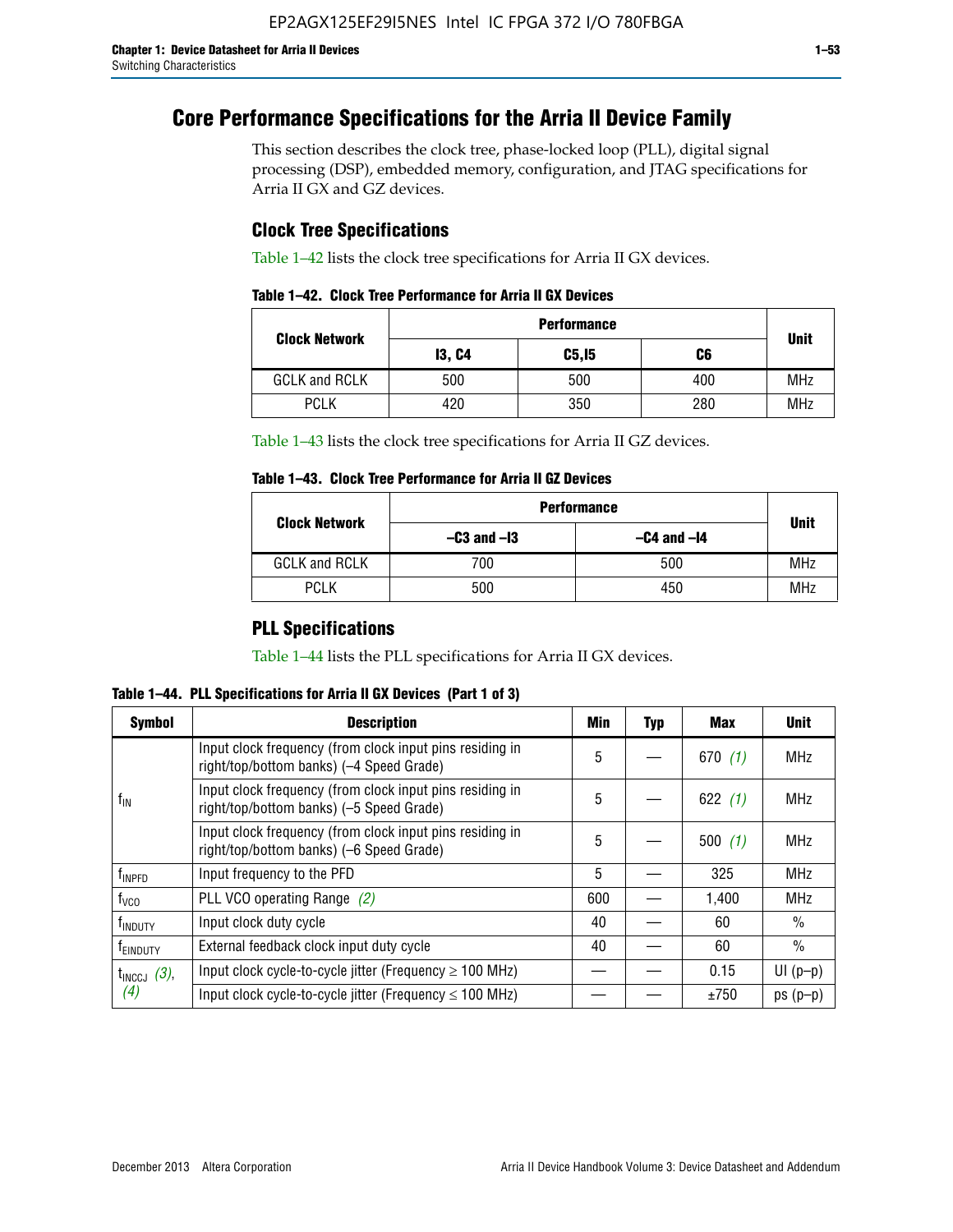| <b>Symbol</b>                                                         | <b>Description</b>                                                                                          | <b>Min</b>               | <b>Typ</b>               | <b>Max</b>               | <b>Unit</b>              |
|-----------------------------------------------------------------------|-------------------------------------------------------------------------------------------------------------|--------------------------|--------------------------|--------------------------|--------------------------|
|                                                                       | Output frequency for internal global or regional clock<br>(-4 Speed Grade)                                  |                          |                          | 500                      | <b>MHz</b>               |
| $f_{\text{OUT}}$                                                      | Output frequency for internal global or regional clock<br>(-5 Speed Grade)                                  |                          |                          | 500                      | <b>MHz</b>               |
|                                                                       | Output frequency for internal global or regional clock<br>(-6 Speed Grade)                                  |                          |                          | 400                      | <b>MHz</b>               |
|                                                                       | Output frequency for external clock output (-4 Speed Grade)                                                 | $\overline{\phantom{0}}$ |                          | 670 $(5)$                | <b>MHz</b>               |
| $f_{\text{OUT\_EXT}}$                                                 | Output frequency for external clock output (-5 Speed Grade)                                                 |                          |                          | 622 $(5)$                | <b>MHz</b>               |
|                                                                       | Output frequency for external clock output (-6 Speed Grade)                                                 | —                        |                          | 500 $(5)$                | <b>MHz</b>               |
| t <sub>outduty</sub>                                                  | Duty cycle for external clock output (when set to 50%)                                                      | 45                       | 50                       | 55                       | $\frac{0}{0}$            |
|                                                                       | Dedicated clock output period jitter ( $f_{OUT} \ge 100$ MHz)                                               |                          |                          | 300                      | $ps(p-p)$                |
| t <sub>outpj_dc</sub>                                                 | Dedicated clock output period jitter ( $f_{OUT}$ < 100 MHz)                                                 |                          |                          | 30                       | $mUI(p-p)$               |
| Dedicated clock output cycle-to-cycle jitter ( $f_{OUT} \ge 100$ MHz) |                                                                                                             |                          |                          | 300                      | $ps(p-p)$                |
| t <sub>outccj_pc</sub>                                                | Dedicated clock output cycle-to-cycle jitter ( $f_{OIII}$ < 100 MHz)                                        |                          |                          | 30                       | $mUI(p-p)$               |
|                                                                       | Regular I/O clock output period jitter ( $f_{OUT} \ge 100$ MHz)                                             |                          |                          | 650                      | $ps(p-p)$                |
| $f_{\text{OUTPJ\_10}}$                                                | Regular I/O clock output period jitter ( $f_{OUT}$ < 100 MHz)                                               |                          |                          | 65                       | $mUI(p-p)$               |
|                                                                       | Regular I/O clock output cycle-to-cycle jitter ( $f_{OUT} \ge 100$ MHz)                                     |                          | $\equiv$                 | 650                      | $ps(p-p)$                |
| f <sub>outccj_io</sub>                                                | Regular I/O clock output cycle-to-cycle jitter ( $f_{OUT}$ < 100 MHz)                                       |                          |                          | 65                       | $mUI(p-p)$               |
| t <sub>configpll</sub>                                                | Time required to reconfigure PLL scan chains                                                                |                          | 3.5                      |                          | <b>SCANCLK</b><br>cycles |
| t <sub>configphase</sub>                                              | Time required to reconfigure phase shift                                                                    |                          | 1                        |                          | <b>SCANCLK</b><br>cycles |
| <b>f</b> <sub>SCANCLK</sub>                                           | <b>SCANCLK</b> frequency                                                                                    |                          | $\overline{\phantom{0}}$ | 100                      | <b>MHz</b>               |
| $t_{\textrm{LOCK}}$                                                   | Time required to lock from end of device configuration                                                      |                          |                          | 1                        | ms                       |
| t <sub>DLOCK</sub>                                                    | Time required to lock dynamically (after switchover or<br>reconfiguring any non-post-scale counters/delays) |                          |                          | 1                        | ms                       |
|                                                                       | PLL closed-loop low bandwidth                                                                               |                          | 0.3                      |                          | <b>MHz</b>               |
| $f_{CL\,B\,W}$                                                        | PLL closed-loop medium bandwidth                                                                            | $\overline{\phantom{0}}$ | 1.5                      | $\overline{\phantom{0}}$ | <b>MHz</b>               |
|                                                                       | PLL closed-loop high bandwidth                                                                              |                          | 4                        |                          | <b>MHz</b>               |
| t <sub>PLL_PSERR</sub>                                                | Accuracy of PLL phase shift                                                                                 |                          |                          | ±50                      | ps                       |
| t <sub>ARESET</sub>                                                   | Minimum pulse width on areset signal                                                                        | 10                       |                          |                          | ns                       |

**Table 1–44. PLL Specifications for Arria II GX Devices (Part 2 of 3)**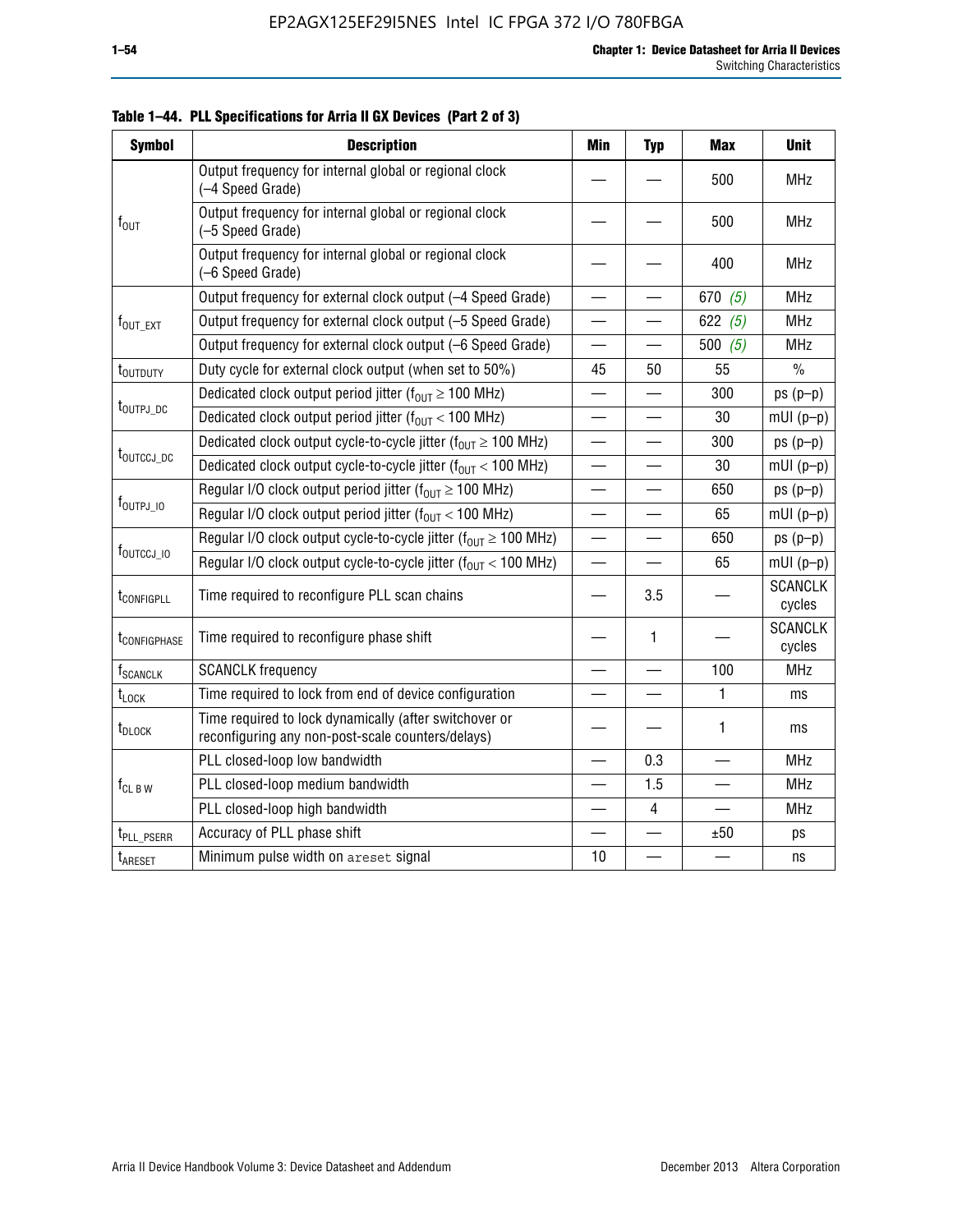### **Table 1–44. PLL Specifications for Arria II GX Devices (Part 3 of 3)**

| <b>Symbol</b>                            | <b>Description</b>                                                                 | Min | Typ | <b>Max</b> | <b>Unit</b> |
|------------------------------------------|------------------------------------------------------------------------------------|-----|-----|------------|-------------|
| t <sub>CASC</sub><br>OUTJITTER           | Period Jitter for dedicated clock output in cascaded PLLs<br>(FOUT $\geq$ 100 MHz) |     |     | 425        | $ps(p-p)$   |
| PERIOD<br><b>DEDCLK</b><br>$(6)$ , $(7)$ | Period Jitter for dedicated clock output in cascaded PLLs<br>(FOUT $\leq$ 100 MHz) |     |     | 42.5       | $mUI(p-p)$  |

#### **Notes to Table 1–44:**

- (1)  $f_{IN}$  is limited by the I/O  $f_{MAX}$ .
- (2) The VCO frequency reported by the Quartus II software in the PLL summary section of the compilation report takes into consideration the VCO post-scale counter K value. Therefore, if the counter K has a value of 2, the frequency reported can be lower than the f<sub>VCO</sub> specification.
- (3) A high-input jitter directly affects the PLL output jitter. To have low PLL output clock jitter, you must provide a clean-clock source, which is less than 200 ps.
- (4) F<sub>REF</sub> is fIN/N when N = 1.
- (5) This specification is limited by the lower of the two: I/O  $f_{MAX}$  or  $f_{OUT}$  of the PLL.
- (6) Peak-to-peak jitter with a probability level of 10–12 (14 sigma, 99.99999999974404% confidence level). The output jitter specification applies to the intrinsic jitter of the PLL, when an input jitter of 30 ps is applied. The external memory interface clock output jitter specifications use a different measurement method and are available in Table 1–62 on page 1–70.
- (7) The cascaded PLL specification is only applicable with the following condition: a. Upstream PLL:  $0.59$  Mhz  $\leq$  Upstream PLL BW  $<$  1 MHz
	- b. Downstream PLL: Downstream PLL BW > 2 MHz

Table 1–45 lists the PLL specifications for Arria II GZ devices when operating in both the commercial junction temperature range (0° to 85°C) and the industrial junction temperature range (-40 $\degree$  to 100 $\degree$ C).

| <b>Symbol</b>              | <b>Parameter</b>                                                                    | Min                      | <b>Typ</b> | <b>Max</b> | <b>Unit</b>       |
|----------------------------|-------------------------------------------------------------------------------------|--------------------------|------------|------------|-------------------|
|                            | Input clock frequency (-3 speed grade)                                              | 5                        |            | 717(1)     | <b>MHz</b>        |
| $f_{\text{IN}}$            | Input clock frequency (-4 speed grade)                                              | 5                        |            | 717(1)     | <b>MHz</b>        |
| $f_{\mathsf{INPPD}}$       | Input frequency to the PFD                                                          | 5                        |            | 325        | <b>MHz</b>        |
|                            | PLL VCO operating range (-3 speed grade)                                            | 600                      |            | 1,300      | <b>MHz</b>        |
| $f_{\rm VCO}$              | PLL VCO operating range (-4 speed grade)                                            | 600                      |            | 1,300      | <b>MHz</b>        |
| <b>TEINDUTY</b>            | Input clock or external feedback clock input duty cycle                             | 40                       |            | 60         | $\frac{0}{0}$     |
|                            | Output frequency for internal global or regional clock<br>(-3 speed grade)          |                          |            | 700(2)     | <b>MHz</b>        |
| $f_{\text{OUT}}$           | Output frequency for internal global or regional clock<br>(-4 speed grade)          |                          |            | 500(2)     | <b>MHz</b>        |
|                            | Output frequency for external clock output (-3 speed grade)                         | $\overline{\phantom{0}}$ |            | 717(2)     | <b>MHz</b>        |
| $f_{\text{OUT\_EXT}}$      | Output frequency for external clock output (-4 speed grade)                         |                          |            | 717(2)     | <b>MHz</b>        |
| t <sub>outduty</sub>       | Duty cycle for external clock output (when set to 50%)                              | 45                       | 50         | 55         | $\frac{0}{0}$     |
| t <sub>FCOMP</sub>         | External feedback clock compensation time                                           |                          |            | 10         | ns                |
| t <sub>configpll</sub>     | Time required to reconfigure scan chain                                             |                          | 3.5        |            | scanclk<br>cycles |
| <b><i>LCONFIGPHASE</i></b> | Time required to reconfigure phase shift                                            |                          | 1          |            | scanclk<br>cycles |
| f <sub>SCANCLK</sub>       | scanclk frequency                                                                   |                          |            | 100        | <b>MHz</b>        |
| $t_{\text{LOCK}}$          | Time required to lock from end-of-device configuration or<br>de-assertion of areset |                          |            |            | ms                |

#### **Table 1–45. PLL Specifications for Arria II GZ Devices (Part 1 of 2)**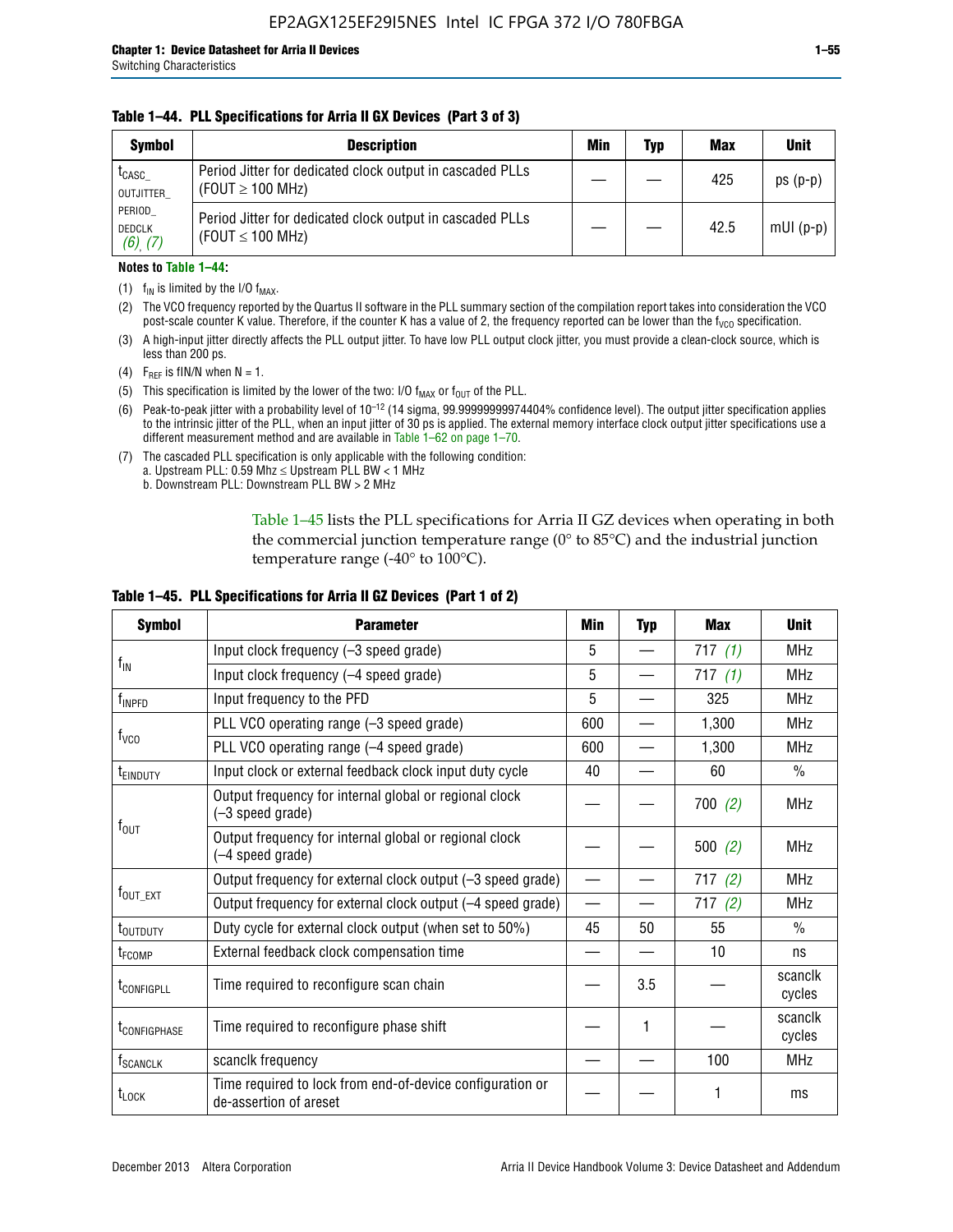| <b>Symbol</b>                | <b>Parameter</b>                                                                                            | Min                      | <b>Typ</b>     | <b>Max</b>               | <b>Unit</b>   |
|------------------------------|-------------------------------------------------------------------------------------------------------------|--------------------------|----------------|--------------------------|---------------|
| t <sub>DLOCK</sub>           | Time required to lock dynamically (after switchover or<br>reconfiguring any non-post-scale counters/delays) |                          |                | 1                        | ms            |
|                              | PLL closed-loop low bandwidth                                                                               | $\overline{\phantom{0}}$ | 0.3            | $\overline{\phantom{0}}$ | <b>MHz</b>    |
| f <sub>CLBW</sub>            | PLL closed-loop medium bandwidth                                                                            |                          | 1.5            |                          | <b>MHz</b>    |
|                              | PLL closed-loop high bandwidth $(7)$                                                                        |                          | $\overline{4}$ |                          | <b>MHz</b>    |
| t <sub>PLL_PSERR</sub>       | Accuracy of PLL phase shift                                                                                 |                          |                | ±50                      | ps            |
| t <sub>ARESET</sub>          | Minimum pulse width on the areset signal                                                                    |                          |                | $\overline{\phantom{0}}$ | ns            |
|                              | Input clock cycle to cycle jitter ( $F_{REF} \ge 100$ MHz)                                                  |                          |                | 0.15                     | $UI(p-p)$     |
| $t_{INCCJ}$ (3), (4)         | Input clock cycle to cycle jitter ( $F_{RFF}$ < 100 MHz)                                                    |                          |                | ±750                     | $ps(p-p)$     |
|                              | Period Jitter for dedicated clock output ( $F_{OUT} \ge 100$ MHz)                                           | $\overline{\phantom{0}}$ |                | 175                      | $ps(p-p)$     |
| $t_{\text{OUTPJ\_DC}}$ (5)   | Period Jitter for dedicated clock output ( $F_{OIII}$ < 100 MHz)                                            | $\overline{\phantom{0}}$ |                | 17.5                     | $mUI(p-p)$    |
|                              | Cycle to Cycle Jitter for dedicated clock output<br>$(F_{OUT} \ge 100$ MHz)                                 |                          |                | 175                      | $ps(p-p)$     |
| $t_{\text{OUTCCJ\_DC}}$ (5)  | Cycle to Cycle Jitter for dedicated clock output<br>$(F_{OUT}$ < 100 MHz)                                   |                          |                | 17.5                     | $mUI(p-p)$    |
| $t_{\text{OUTPJ\_IO}}$ (5),  | Period Jitter for clock output on regular I/O<br>$(F_{OUT} \ge 100$ MHz)                                    |                          |                | 600                      | $ps(p-p)$     |
| (8)                          | Period Jitter for clock output on regular I/O<br>$(F_{OUT}$ < 100 MHz)                                      |                          |                | 60                       | $mUI(p-p)$    |
| $t_{\text{OUTCCJ\_IO}}$ (5), | Cycle to Cycle Jitter for clock output on regular I/O<br>$(F_{OUT} \ge 100$ MHz)                            |                          |                | 600                      | $ps(p-p)$     |
| (8)                          | Cycle to Cycle Jitter for clock output on regular I/O<br>$(F_{OUT}$ < 100 MHz)                              |                          |                | 60                       | $mUI(p-p)$    |
| t <sub>CASC_OUTPJ_DC</sub>   | Period Jitter for dedicated clock output in cascaded PLLs<br>$(F_{\text{OUT}} \ge 100 \text{MHz})$          |                          |                | 250                      | $ps(p-p)$     |
| (5), (6)                     | Period Jitter for dedicated clock output in cascaded PLLs<br>$(F_{OUT} < 100MHz)$                           |                          |                | 25                       | $mUI(p-p)$    |
| $f_{DRIFT}$                  | Frequency drift after PFDENA is disabled for duration of<br>100 us                                          |                          |                | ±10                      | $\frac{0}{0}$ |

**Table 1–45. PLL Specifications for Arria II GZ Devices (Part 2 of 2)**

#### **Notes to Table 1–45:**

- (1) This specification is limited in the Quartus II software by the I/O maximum frequency. The maximum I/O frequency is different for each I/O standard.
- (2) This specification is limited by the lower of the two: I/O  $F_{MAX}$  or  $F_{OUT}$  of the PLL.
- (3) A high input jitter directly affects the PLL output jitter. To have low PLL output clock jitter, you must provide a clean clock source that is less than 120 ps.
- (4) F<sub>REF</sub> is fIN/N when  $N = 1$ .
- (5) Peak-to-peak jitter with a probability level of 10–12 (14 sigma, 99.99999999974404% confidence level). The output jitter specification applies to the intrinsic jitter of the PLL, when an input jitter of 30 ps is applied. The external memory interface clock output jitter specifications use a different measurement method and are available in Table 1–64 on page 1–71.
- (6) The cascaded PLL specification is only applicable with the following condition: a. Upstream PLL: 0.59 Mhz  $\leq$  Upstream PLL BW  $<$  1 MHz b. Downstream PLL: Downstream PLL BW > 2 MHz
- (7) High bandwidth PLL settings are not supported in external feedback mode.
- (8) External memory interface clock output jitter specifications use a different measurement method, which is available in Table 1–63 on page 1–71.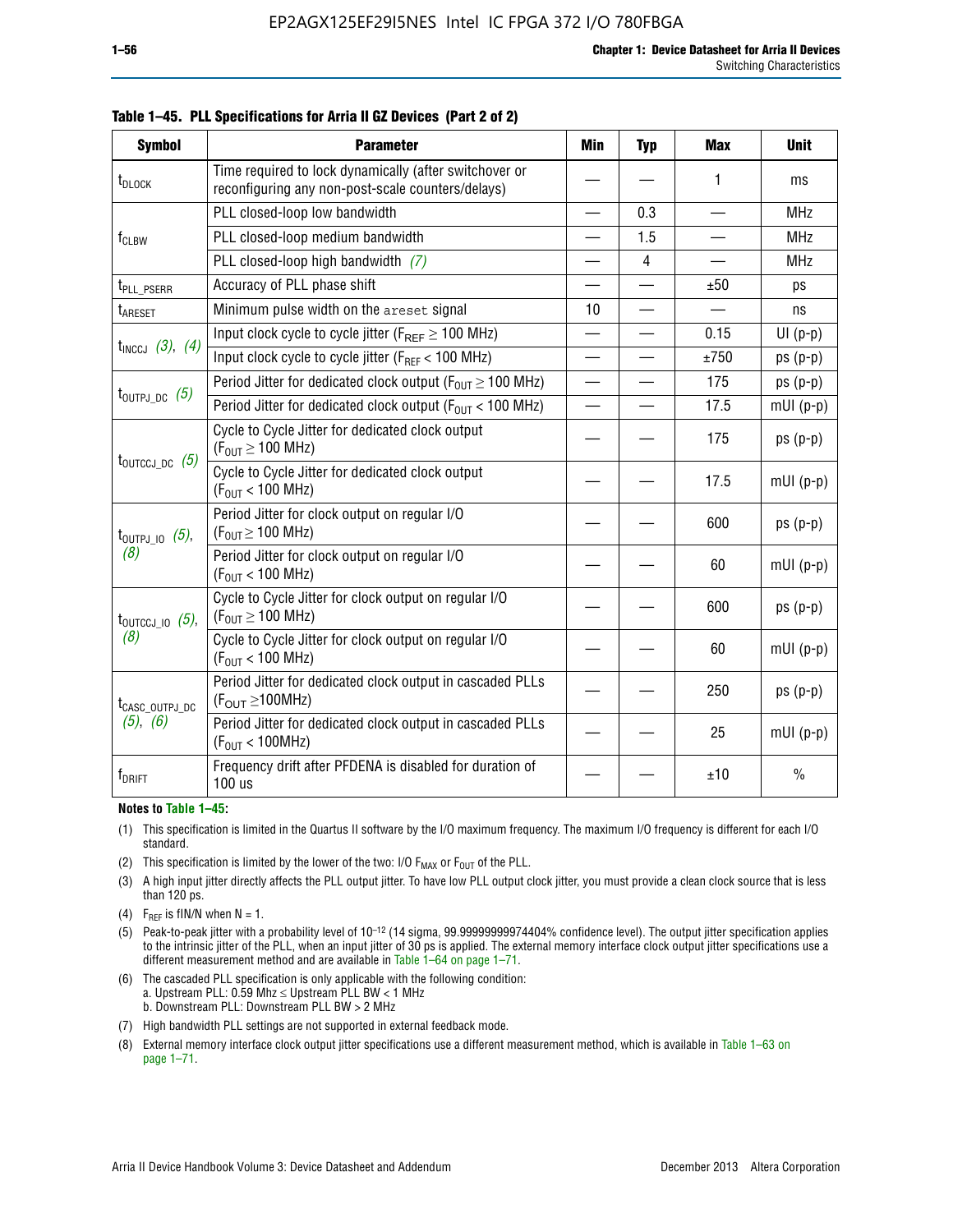## **DSP Block Specifications**

Table 1–46 lists the DSP block performance specifications for Arria II GX devices.

|  |  | Table 1-46. DSP Block Performance Specifications for Arria II GX Devices (Note 1) |  |  |  |  |  |
|--|--|-----------------------------------------------------------------------------------|--|--|--|--|--|
|--|--|-----------------------------------------------------------------------------------|--|--|--|--|--|

|                                                             | <b>Resources</b><br><b>Used</b> |     |     |        |     |             |
|-------------------------------------------------------------|---------------------------------|-----|-----|--------|-----|-------------|
| <b>Mode</b>                                                 | Number of<br><b>Multipliers</b> | C4  | 13  | C5, I5 | C6  | <b>Unit</b> |
| $9 \times 9$ -bit multiplier                                |                                 | 380 | 310 | 300    | 250 | <b>MHz</b>  |
| $12 \times 12$ -bit multiplier                              |                                 | 380 | 310 | 300    | 250 | <b>MHz</b>  |
| $18 \times 18$ -bit multiplier                              |                                 | 380 | 310 | 300    | 250 | <b>MHz</b>  |
| $36 \times 36$ -bit multiplier                              |                                 | 350 | 270 | 270    | 220 | <b>MHz</b>  |
| $18 \times 36$ -bit high-precision multiplier<br>adder mode |                                 | 350 | 270 | 270    | 220 | <b>MHz</b>  |
| $18 \times 18$ -bit multiply accumulator                    | 4                               | 380 | 310 | 300    | 250 | <b>MHz</b>  |
| $18 \times 18$ -bit multiply adder                          | 4                               | 380 | 310 | 300    | 250 | <b>MHz</b>  |
| $18 \times 18$ -bit multiply adder-signed full<br>precision | 2                               | 380 | 310 | 300    | 250 | <b>MHz</b>  |
| $18 \times 18$ -bit multiply adder with<br>loopback $(2)$   | 2                               | 275 | 220 | 220    | 180 | <b>MHz</b>  |
| 36-bit shift (32-bit data)                                  |                                 | 350 | 270 | 270    | 220 | <b>MHz</b>  |
| Double mode                                                 |                                 | 350 | 270 | 270    | 220 | <b>MHz</b>  |

**Notes to Table 1–46:**

(1) Maximum is for a fully-pipelined block with **Round** and **Saturation** disabled.

(2) Maximum is for loopback input registers disabled, **Round** and **Saturation** disabled, pipeline and output registers enabled.

Table 1–47 lists the DSP block performance specifications for Arria II GZ devices.

|  |  |  | Table 1–47. DSP Block Performance Specifications for Arria II GZ Devices (Note 1) (Part 1 of 2) |  |  |  |  |  |
|--|--|--|-------------------------------------------------------------------------------------------------|--|--|--|--|--|
|--|--|--|-------------------------------------------------------------------------------------------------|--|--|--|--|--|

| <b>Mode</b>                                                 | <b>Resources</b><br><b>Used</b> | <b>Performance</b> |     | <b>Unit</b> |
|-------------------------------------------------------------|---------------------------------|--------------------|-----|-------------|
|                                                             | Number of<br><b>Multipliers</b> | -3                 | -4  |             |
| $9 \times 9$ -bit multiplier                                |                                 | 460                | 400 | <b>MHz</b>  |
| $12 \times 12$ -bit multiplier                              |                                 | 500                | 440 | <b>MHz</b>  |
| $18 \times 18$ -bit multiplier                              |                                 | 550                | 480 | <b>MHz</b>  |
| $36 \times 36$ -bit multiplier                              |                                 | 440                | 380 | <b>MHz</b>  |
| $18 \times 18$ -bit multiply accumulator                    | 4                               | 440                | 380 | MHz         |
| $18 \times 18$ -bit multiply adder                          | 4                               | 470                | 410 | <b>MHz</b>  |
| $18 \times 18$ -bit multiply adder-signed full<br>precision | $\overline{2}$                  | 450                | 390 | <b>MHz</b>  |
| $18 \times 18$ -bit multiply adder with<br>loopback $(2)$   | 2                               | 350                | 310 | <b>MHz</b>  |
| 36-bit shift (32-bit data)                                  |                                 | 440                | 380 | <b>MHz</b>  |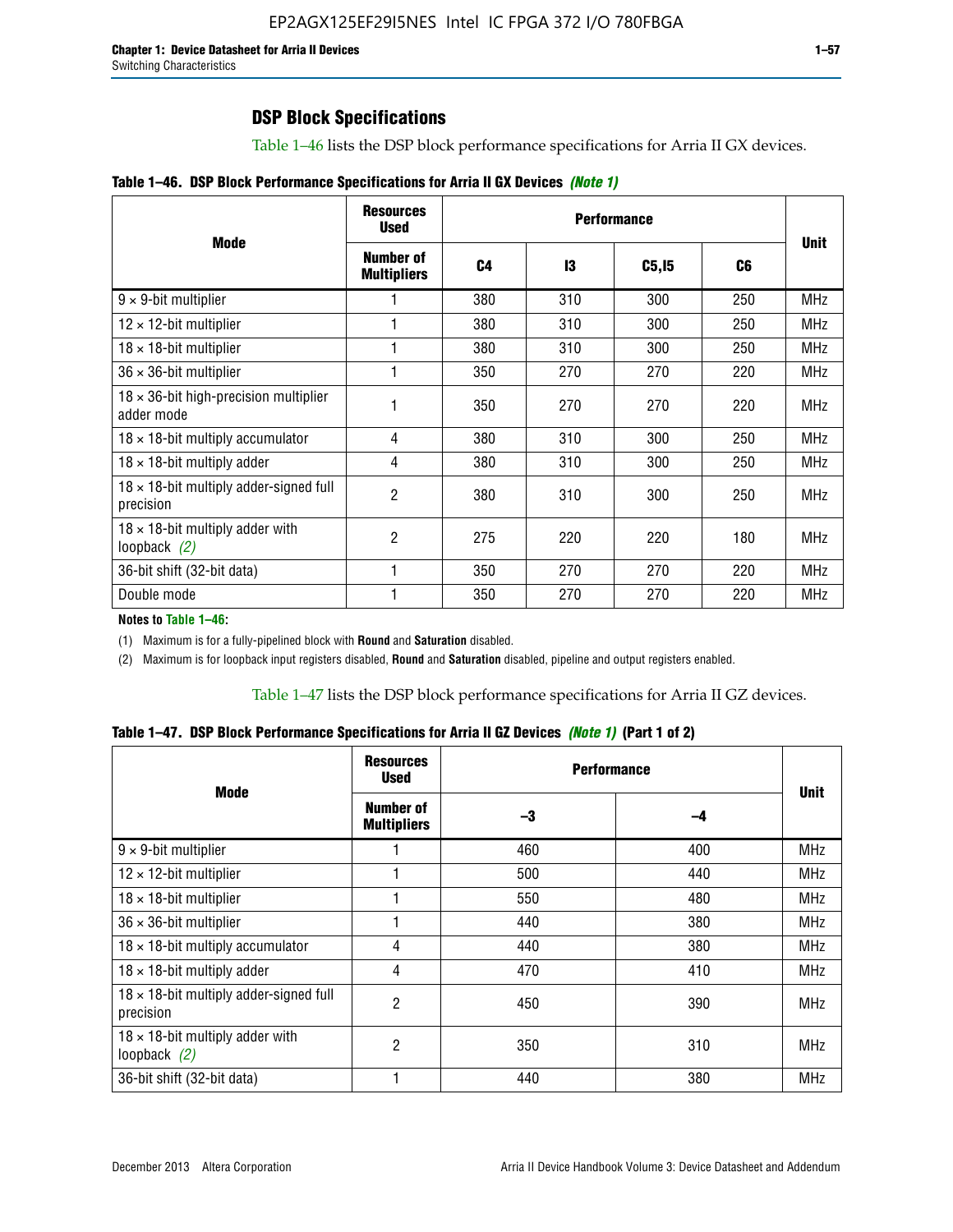### **Table 1–47. DSP Block Performance Specifications for Arria II GZ Devices** *(Note 1)* **(Part 2 of 2)**

| Mode        | <b>Resources</b><br><b>Used</b>        | <b>Performance</b> |     |             |  |  |
|-------------|----------------------------------------|--------------------|-----|-------------|--|--|
|             | <b>Number of</b><br><b>Multipliers</b> | -3                 | -4  | <b>Unit</b> |  |  |
| Double mode |                                        | 440                | 380 | <b>MHz</b>  |  |  |

**Notes to Table 1–47:**

(1) Maximum is for fully pipelined block with **Round** and **Saturation** disabled.

(2) Maximum for loopback input registers disabled, **Round** and **Saturation** disabled, and pipeline and output registers enabled.

## **Embedded Memory Block Specifications**

Table 1–48 lists the embedded memory block specifications for Arria II GX devices.

### **Table 1–48. Embedded Memory Block Performance Specifications for Arria II GX Devices**

|                        |                                                                                                        | <b>Resources Used</b> |                                  | <b>Performance</b> |                |        |                |             |
|------------------------|--------------------------------------------------------------------------------------------------------|-----------------------|----------------------------------|--------------------|----------------|--------|----------------|-------------|
| <b>Memory</b>          | Mode                                                                                                   | <b>ALUTs</b>          | <b>Embedded</b><br><b>Memory</b> | 13                 | C <sub>4</sub> | C5, I5 | C <sub>6</sub> | <b>Unit</b> |
| Memory                 | Single port $64 \times 10$                                                                             | $\Omega$              |                                  | 450                | 500            | 450    | 378            | <b>MHz</b>  |
| Logic<br>Array         | Simple dual-port $32 \times 20$ single<br>clock                                                        | $\Omega$              | 1                                | 270                | 500            | 450    | 378            | <b>MHz</b>  |
| <b>Block</b><br>(MLAB) | Simple dual-port $64 \times 10$ single<br>clock                                                        | $\theta$              | 1                                | 428                | 500            | 450    | 378            | <b>MHz</b>  |
|                        | Single-port $256 \times 36$                                                                            | $\mathbf{0}$          | 1                                | 360                | 400            | 360    | 310            | <b>MHz</b>  |
|                        | Single-port $256 \times 36$ , with the<br>read-during-write option set to<br><b>Old Data</b>           | $\Omega$              | 1                                | 250                | 280            | 250    | 210            | <b>MHz</b>  |
|                        | Simple dual-port $256 \times 36$ single<br><b>CLK</b>                                                  | $\Omega$              | 1                                | 360                | 400            | 360    | 310            | <b>MHz</b>  |
| M9K<br><b>Block</b>    | Single-port $256 \times 36$ single CLK,<br>with the read-during-write option<br>set to <b>Old Data</b> | $\theta$              | 1                                | 250                | 280            | 250    | 210            | <b>MHz</b>  |
|                        | True dual port $512 \times 18$ single CLK                                                              | $\Omega$              | 1                                | 360                | 400            | 360    | 310            | <b>MHz</b>  |
|                        | True dual-port $512 \times 18$ single CLK,<br>with the read-during-write option<br>set to Old Data     | 0                     | 1                                | 250                | 280            | 250    | 210            | <b>MHz</b>  |
|                        | Min Pulse Width (clock high time)                                                                      |                       |                                  | 900                | 850            | 950    | 1130           | ps          |
|                        | Min Pulse Width (clock low time)                                                                       |                       |                                  | 730                | 690            | 770    | 920            | ps          |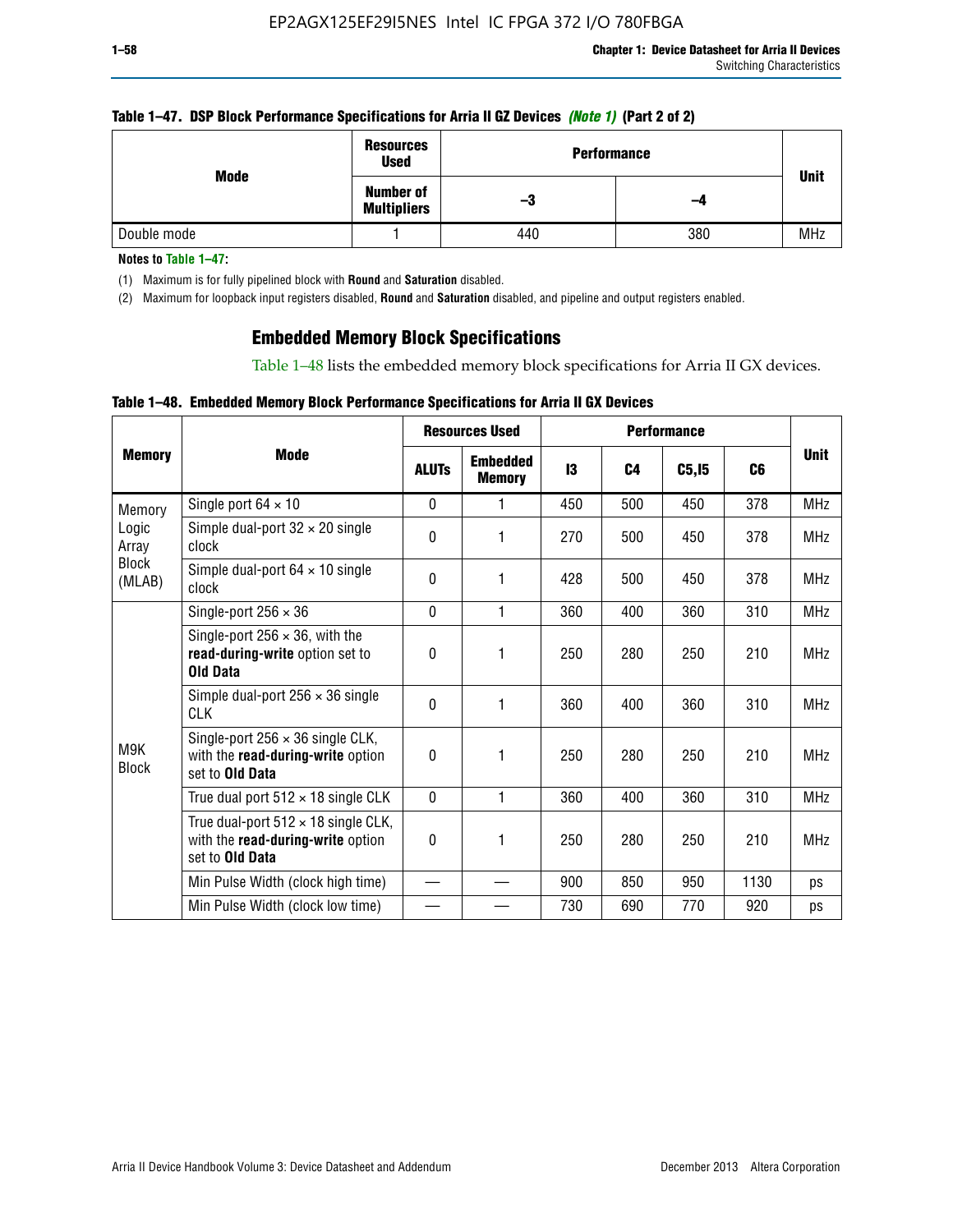Table 1–49 lists the embedded memory block specifications for Arria II GZ devices.

|  |  | Table 1–49. Embedded Memory Block Performance Specifications for Arria II GZ Devices (Note 1) |  |  |  |
|--|--|-----------------------------------------------------------------------------------------------|--|--|--|
|--|--|-----------------------------------------------------------------------------------------------|--|--|--|

|                  |                                                                                                   | <b>Resources Used</b> |                                   | <b>Performance</b> |     |     |     |             |
|------------------|---------------------------------------------------------------------------------------------------|-----------------------|-----------------------------------|--------------------|-----|-----|-----|-------------|
| <b>Memory</b>    | Mode                                                                                              | <b>ALUTS</b>          | <b>TriMatrix</b><br><b>Memory</b> | C <sub>3</sub>     | 13  | C4  | 14  | <b>Unit</b> |
|                  | Single port $64 \times 10$                                                                        | $\Omega$              | 1                                 | 500                | 500 | 450 | 450 | <b>MHz</b>  |
|                  | Simple dual-port $32 \times 20$                                                                   | $\mathbf 0$           | $\mathbf{1}$                      | 500                | 500 | 450 | 450 | <b>MHz</b>  |
| MLAB<br>(2)      | Simple dual-port $64 \times 10$                                                                   | 0                     | $\mathbf{1}$                      | 500                | 500 | 450 | 450 | <b>MHz</b>  |
|                  | ROM 64 × 10                                                                                       | 0                     | $\mathbf{1}$                      | 500                | 500 | 450 | 450 | <b>MHz</b>  |
|                  | ROM 32 × 20                                                                                       | $\mathbf 0$           | $\mathbf{1}$                      | 500                | 500 | 450 | 450 | <b>MHz</b>  |
|                  | Single-port $256 \times 36$                                                                       | $\mathbf 0$           | $\mathbf{1}$                      | 540                | 540 | 475 | 475 | <b>MHz</b>  |
|                  | Simple dual-port $256 \times 36$                                                                  | $\mathbf 0$           | $\mathbf{1}$                      | 490                | 490 | 420 | 420 | <b>MHz</b>  |
| M9K<br>Block (2) | Simple dual-port $256 \times 36$ , with the<br>read-during-write option set to Old<br><b>Data</b> | $\pmb{0}$             | 1                                 | 340                | 340 | 300 | 300 | <b>MHz</b>  |
|                  | True dual port $512 \times 18$                                                                    | $\Omega$              | 1                                 | 430                | 430 | 370 | 370 | <b>MHz</b>  |
|                  | True dual-port $512 \times 18$ , with the<br>read-during-write option set to Old<br><b>Data</b>   | $\mathbf 0$           | 1                                 | 335                | 335 | 290 | 290 | <b>MHz</b>  |
|                  | ROM 1 Port                                                                                        | $\mathbf 0$           | 1                                 | 540                | 540 | 475 | 475 | <b>MHz</b>  |
|                  | ROM 2 Port                                                                                        | 0                     | 1                                 | 540                | 540 | 475 | 475 | <b>MHz</b>  |
|                  | Min Pulse Width (clock high time)                                                                 |                       |                                   | 800                | 800 | 850 | 850 | ps          |
|                  | Min Pulse Width (clock low time)                                                                  |                       |                                   | 625                | 625 | 690 | 690 | ps          |
|                  | Single-port $2K \times 72$                                                                        | 0                     | 1.                                | 440                | 400 | 380 | 350 | <b>MHz</b>  |
|                  | Simple dual-port $2K \times 72$                                                                   | $\mathbf 0$           | 1                                 | 435                | 375 | 385 | 325 | <b>MHz</b>  |
|                  | Simple dual-port $2K \times 72$ , with the<br>read-during-write option set to Old<br><b>Data</b>  | $\pmb{0}$             | 1                                 | 240                | 225 | 205 | 200 | MHz         |
|                  | Simple dual-port $2K \times 64$ (with ECC)                                                        | $\mathbf 0$           | 1                                 | 300                | 295 | 255 | 250 | <b>MHz</b>  |
| M144K            | True dual-port $4K \times 36$                                                                     | $\mathbf{0}$          | 1                                 | 375                | 350 | 330 | 310 | <b>MHz</b>  |
| Block $(2)$      | True dual-port $4K \times 36$ , with the<br>read-during-write option set to Old<br><b>Data</b>    | $\pmb{0}$             | 1                                 | 230                | 225 | 205 | 200 | <b>MHz</b>  |
|                  | ROM 1 Port                                                                                        | $\mathbf 0$           | 1                                 | 500                | 450 | 435 | 420 | <b>MHz</b>  |
|                  | ROM 2 Port                                                                                        | 0                     | $\mathbf{1}$                      | 465                | 425 | 400 | 400 | <b>MHz</b>  |
|                  | Min Pulse Width (clock high time)                                                                 |                       |                                   | 755                | 860 | 860 | 950 | ps          |
|                  | Min Pulse Width (clock low time)                                                                  |                       |                                   | 625                | 690 | 690 | 690 | ps          |

**Notes to Table 1–48:**

(1) To achieve the maximum memory block performance, use a memory block clock that comes through global clock routing from an on-chip PLL set to 50% output duty cycle. Use the Quartus II software to report timing for this and other memory block clocking schemes.

(2) When you use the error detection CRC feature, there is no degradation in  $F_{MAX}$ .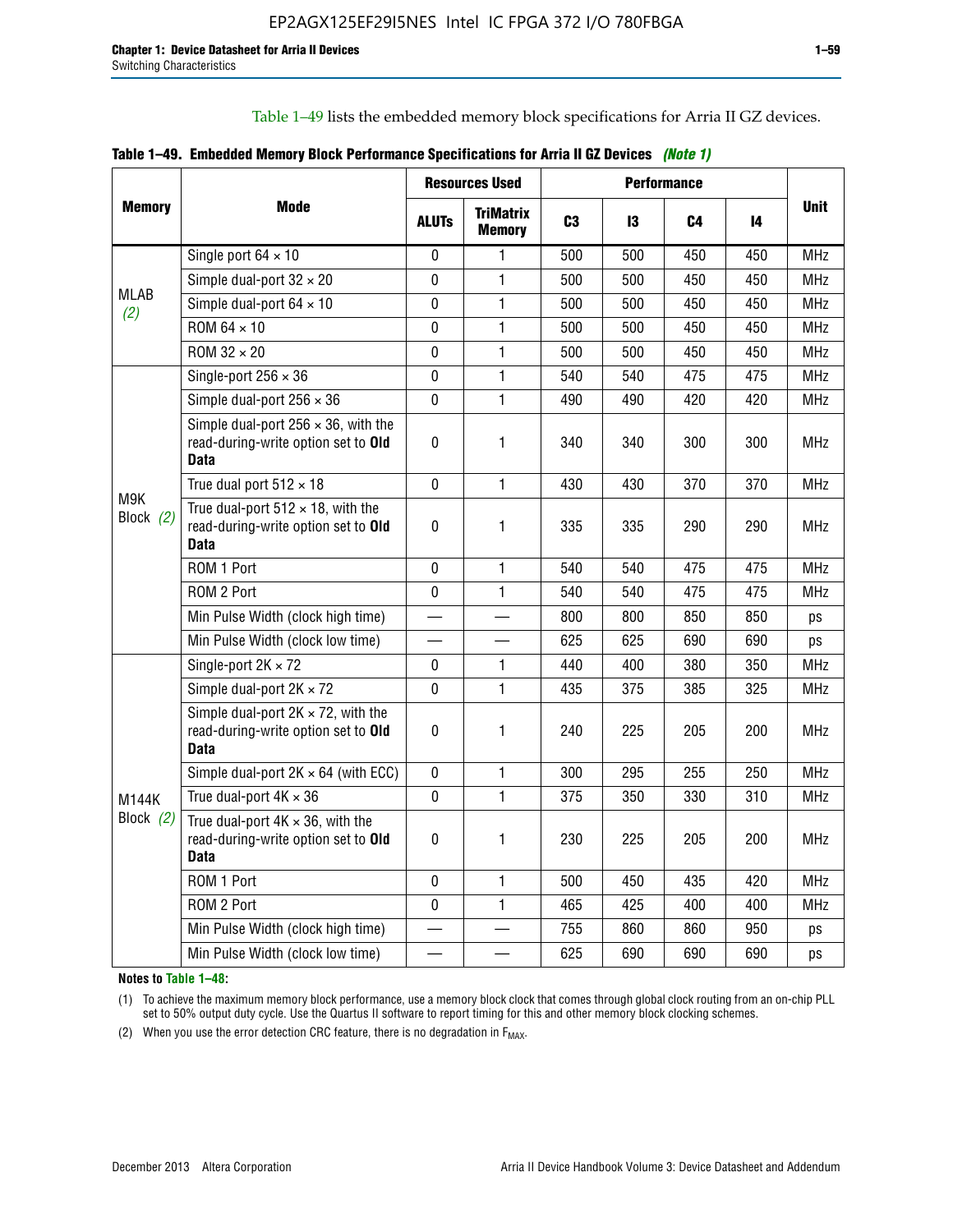## **Configuration**

Table 1–50 lists the configuration mode specifications for Arria II GX and GZ devices.

**Table 1–50. Configuration Mode Specifications for Arria II Devices**

|                                    | <b>DCLK Frequency</b> |     |     |             |  |  |  |
|------------------------------------|-----------------------|-----|-----|-------------|--|--|--|
| <b>Programming Mode</b>            | Min                   | Typ | Max | <b>Unit</b> |  |  |  |
| Passive serial                     |                       |     | 125 | <b>MHz</b>  |  |  |  |
| Fast passive parallel              |                       |     | 125 | <b>MHz</b>  |  |  |  |
| Fast active serial (fast clock)    | 17                    | 26  | 40  | <b>MHz</b>  |  |  |  |
| Fast active serial (slow clock)    | 8.5                   | 13  | 20  | <b>MHz</b>  |  |  |  |
| Remote update only in fast AS mode |                       |     | 10  | <b>MHz</b>  |  |  |  |

## **JTAG Specifications**

Table 1–51 lists the JTAG timing parameters and values for Arria II GX and GZ devices.

| <b>Symbol</b>     | <b>Description</b>                       | Min | Max | <b>Unit</b> |
|-------------------|------------------------------------------|-----|-----|-------------|
| $t_{JCP}$         | <b>TCK clock period</b>                  | 30  |     | ns          |
| $t_{JCH}$         | TCK clock high time                      | 14  |     | ns          |
| $t_{\text{JCL}}$  | <b>TCK clock low time</b>                | 14  |     | ns          |
| $t_{JPSU(TDI)}$   | TDI JTAG port setup time                 |     |     | ns          |
| $t_{JPSU\,(TMS)}$ | TMS JTAG port setup time                 | 3   |     | ns          |
| $t_{\sf JPH}$     | JTAG port hold time                      | 5   |     | ns          |
| $t_{\text{JPCO}}$ | JTAG port clock to output                |     | 11  | ns          |
| t <sub>JPZX</sub> | JTAG port high impedance to valid output |     | 14  | ns          |
| t <sub>JPXZ</sub> | JTAG port valid output to high impedance |     | 14  | ns          |

**Table 1–51. JTAG Timing Parameters and Values for Arria II Devices**

## **Chip-Wide Reset (Dev\_CLRn) Specifications**

Table 1–52 lists the specifications for the chip-wide reset (Dev\_CLRn) for Arria II GX and GZ devices.

### **Table 1–52. Chip-Wide Reset (Dev\_CLRn) Specifications for Arria II Devices**

| <b>Description</b> | <b>Min</b> | Typ | <b>Max</b> | <b>Unit</b> |
|--------------------|------------|-----|------------|-------------|
| CLRn<br>Dev        | 500        | __  |            | μS          |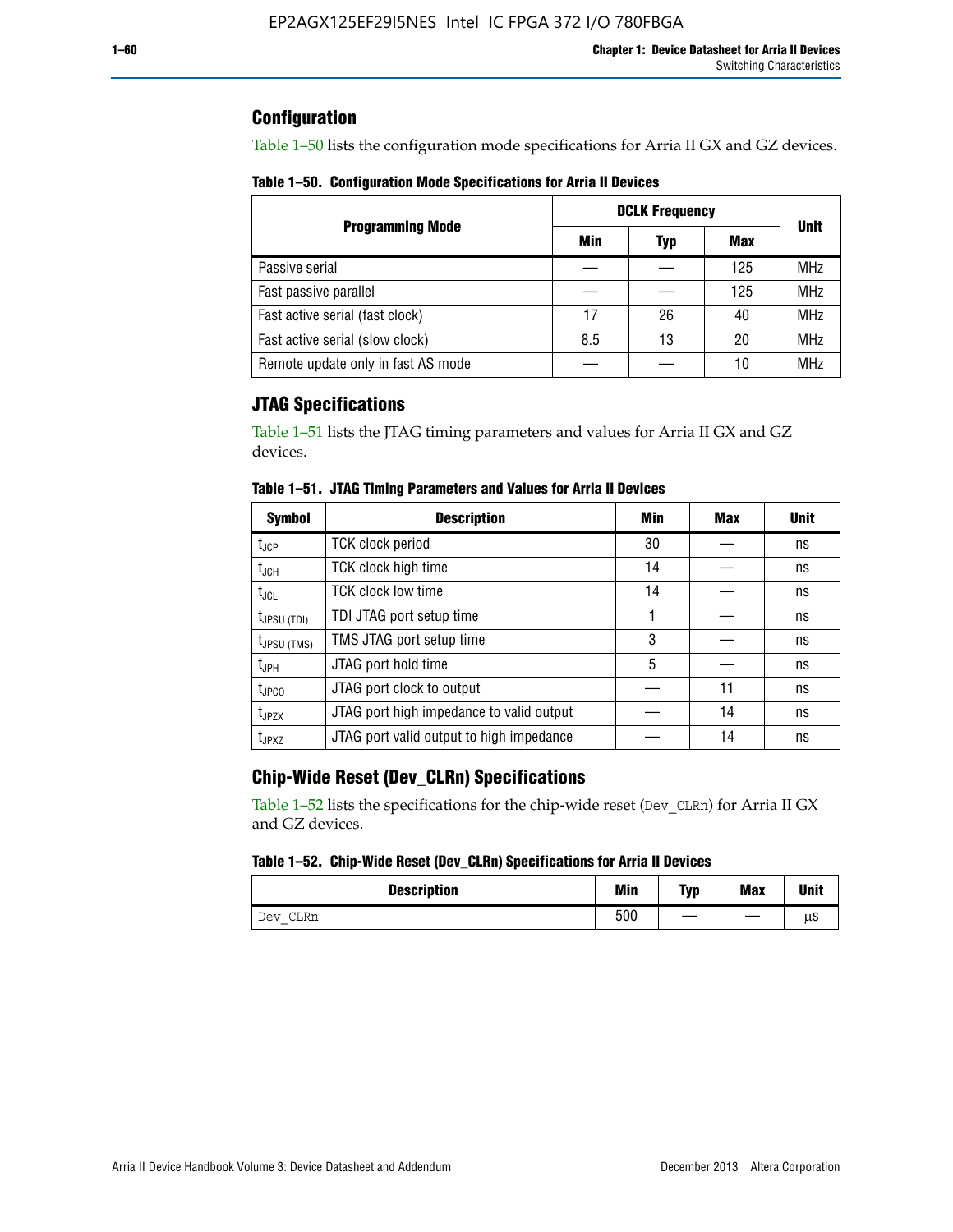# **Periphery Performance**

This section describes periphery performance, including high-speed I/O, external memory interface, and IOE programmable delay.

I/O performance supports several system interfaces, for example the high-speed I/O interface, external memory interface, and the PCI/PCI-X bus interface. I/O using SSTL-18 Class I termination standard can achieve up to the stated DDR2 SDRAM interfacing speed with typical DDR2 SDRAM memory interface setup. I/O using general purpose I/O (GPIO) standards such as 3.0, 2.5, 1.8, or 1.5 LVTTL/LVCMOS are capable of typical 200 MHz interfacing frequency with 10pF load.

 $\mathbb{I}$  Actual achievable frequency depends on design- and system-specific factors. You should perform HSPICE/IBIS simulations based on your specific design and system setup to determine the maximum achievable frequency in your system.

## **High-Speed I/O Specification**

Table 1–53 lists the high-speed I/O timing for Arria II GX devices.

**Table 1–53. High-Speed I/O Specifications for Arria II GX Devices (Part 1 of 4)**

|                                                                      |                                               | 13  |            |            | C <sub>4</sub> |            | C5, I5     |            | C6         |             |
|----------------------------------------------------------------------|-----------------------------------------------|-----|------------|------------|----------------|------------|------------|------------|------------|-------------|
| <b>Symbol</b>                                                        | <b>Conditions</b>                             | Min | <b>Max</b> | <b>Min</b> | <b>Max</b>     | <b>Min</b> | <b>Max</b> | <b>Min</b> | <b>Max</b> | <b>Unit</b> |
| <b>Clock</b>                                                         |                                               |     |            |            |                |            |            |            |            |             |
| $f_{HSCLK\_IN}$<br>(input clock<br>frequency)-Row<br>1/0             | Clock boost<br>factor, $W =$<br>1 to 40 $(1)$ | 5   | 670        | 5          | 670            | 5          | 622        | 5          | 500        | <b>MHz</b>  |
| $f_{HSCLK\_IN}$<br>(input clock<br>frequency)-<br>Column I/O         | Clock boost<br>factor, $W =$<br>1 to 40 $(1)$ | 5   | 500        | 5          | 500            | 5          | 472.5      | 5          | 472.5      | <b>MHz</b>  |
| T <sub>HSCLK_OUT</sub><br>(output clock<br>frequency)-Row<br>1/0     |                                               | 5   | 670        | 5          | 670            | 5          | 622        | 5          | 500        | <b>MHz</b>  |
| f <sub>HSCLK_OUT</sub><br>(output clock<br>frequency)-<br>Column I/O |                                               | 5   | 500        | 5          | 500            | 5          | 472.5      | 5          | 472.5      | <b>MHz</b>  |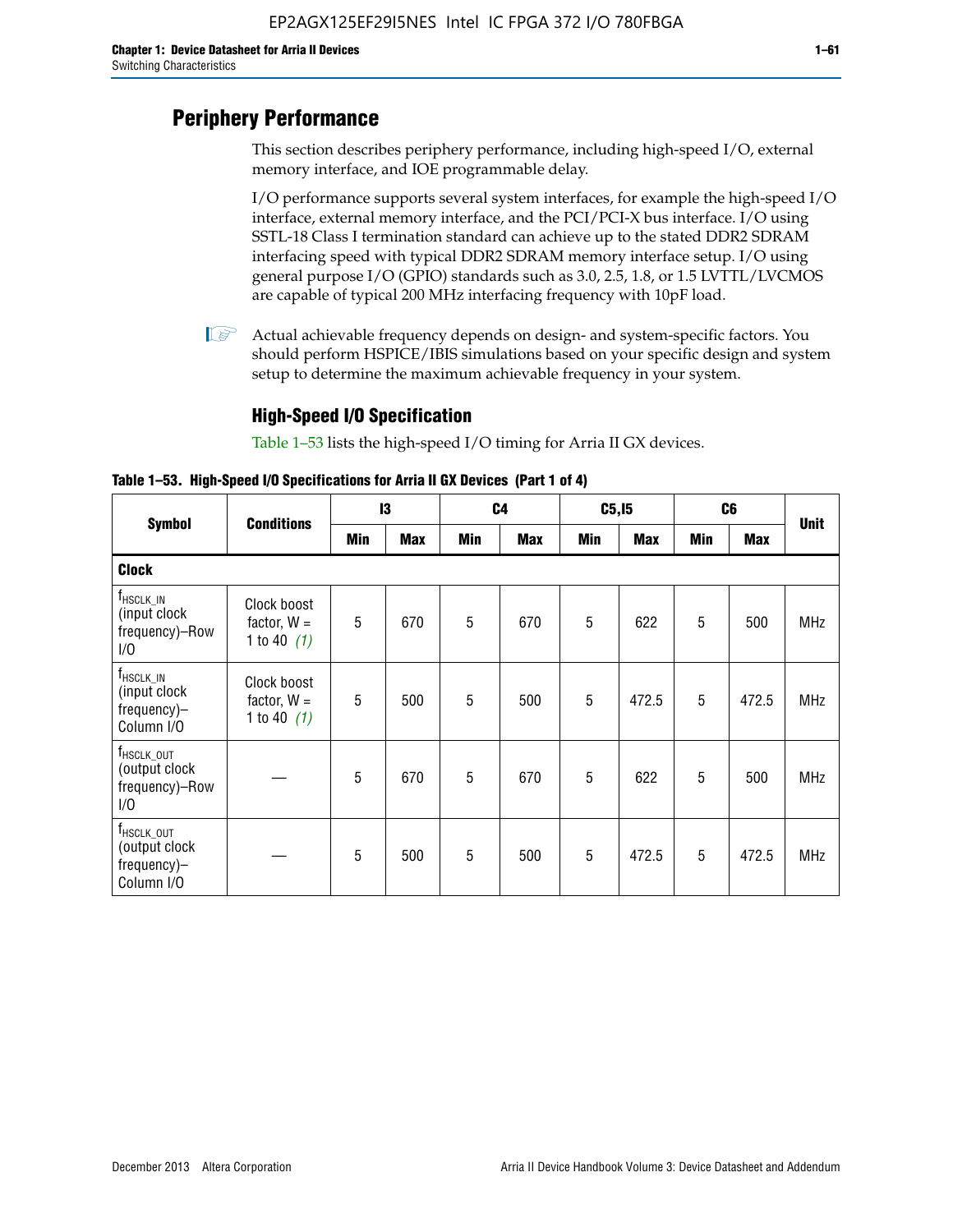|                                                                                  |                                                                                              | 13  |             |     | C4          |            | C5, I5      | C <sub>6</sub> |            | <b>Unit</b> |
|----------------------------------------------------------------------------------|----------------------------------------------------------------------------------------------|-----|-------------|-----|-------------|------------|-------------|----------------|------------|-------------|
| <b>Symbol</b>                                                                    | <b>Conditions</b>                                                                            | Min | <b>Max</b>  | Min | <b>Max</b>  | <b>Min</b> | <b>Max</b>  | <b>Min</b>     | <b>Max</b> |             |
| <b>Transmitter</b>                                                               |                                                                                              |     |             |     |             |            |             |                |            |             |
|                                                                                  | SERDES factor,<br>$J = 3$ to 10<br>(using<br>dedicated<br>SERDES)                            | 150 | 1250<br>(2) | 150 | 1250<br>(2) | 150        | 1050<br>(2) | 150            | 840        | <b>Mbps</b> |
| $f_{HSDR, TX}$ (true<br>LVDS output data<br>rate)                                | SERDES factor,<br>$J = 4$ to 10<br>(using logic<br>elements as<br>SERDES)                    | (3) | 945         | (3) | 945         | (3)        | 840         | (3)            | 740        | <b>Mbps</b> |
|                                                                                  | SERDES factor,<br>$J = 2$ (using<br>DDR registers)<br>and $J = 1$<br>(using SDR<br>register) | (3) | (3)         | (3) | (3)         | (3)        | (3)         | (3)            | (3)        | <b>Mbps</b> |
| $f_{\text{HSDR\_TX\_E3R}}$<br>(emulated<br>LVDS_E_3R<br>output data rate)<br>(7) | SERDES factor,<br>$J = 4$ to 10                                                              | (3) | 945         | (3) | 945         | (3)        | 840         | (3)            | 740        | <b>Mbps</b> |

|  |  | Table 1–53. High-Speed I/O Specifications for Arria II GX Devices (Part 2 of 4) |  |  |
|--|--|---------------------------------------------------------------------------------|--|--|
|--|--|---------------------------------------------------------------------------------|--|--|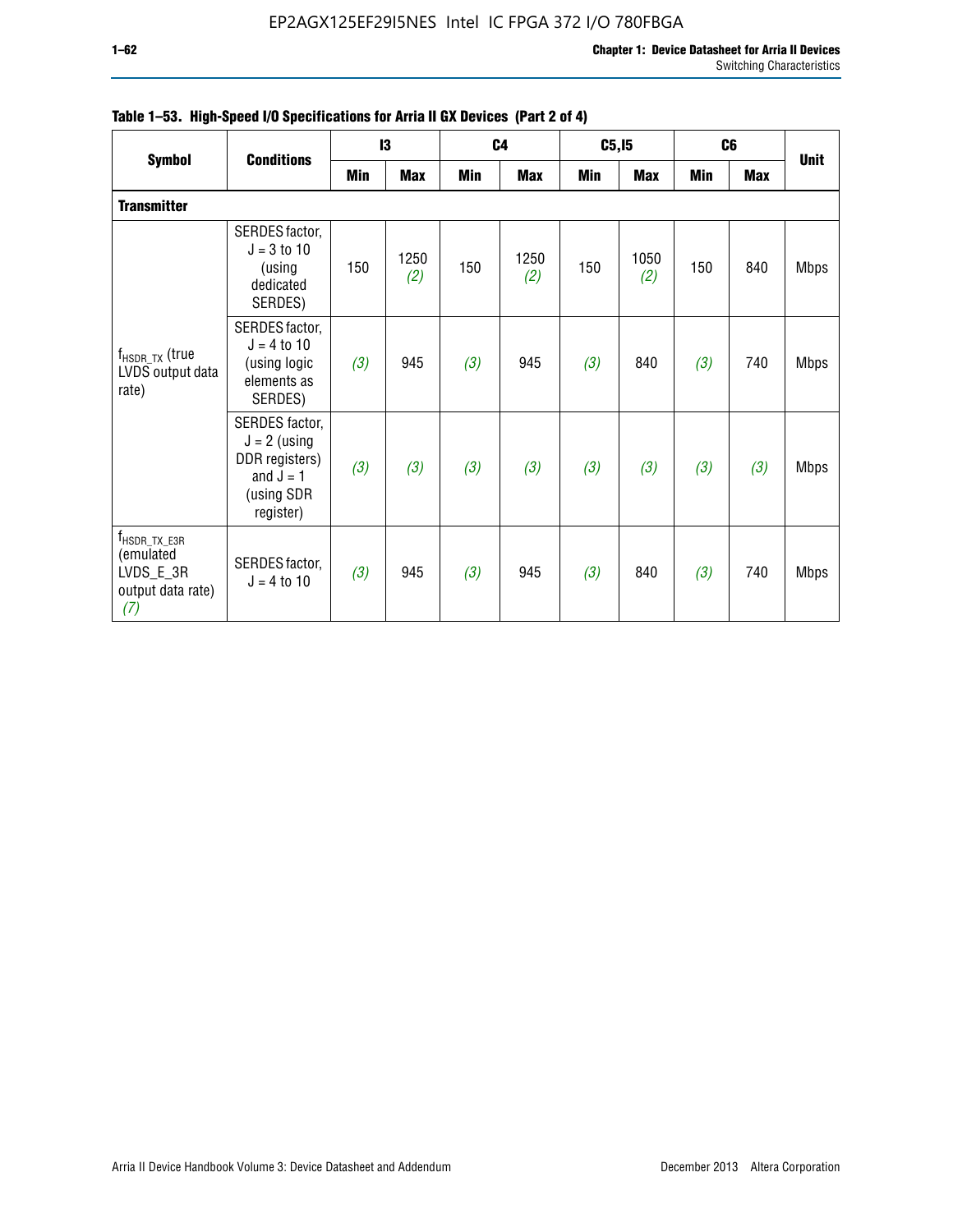## **Table 1–53. High-Speed I/O Specifications for Arria II GX Devices (Part 3 of 4)**

|                                                                             |                                                                                                                     |     | 13         |            | C <sub>4</sub> | C5, I5     |            |            | C6         |             |
|-----------------------------------------------------------------------------|---------------------------------------------------------------------------------------------------------------------|-----|------------|------------|----------------|------------|------------|------------|------------|-------------|
| <b>Symbol</b>                                                               | <b>Conditions</b>                                                                                                   | Min | <b>Max</b> | <b>Min</b> | <b>Max</b>     | <b>Min</b> | <b>Max</b> | <b>Min</b> | <b>Max</b> | <b>Unit</b> |
|                                                                             | True LVDS with<br>dedicated<br><b>SERDES</b><br>(data rate<br>600-1,250<br>Mbps)                                    |     | 175        |            | 175            |            | 225        |            | 300        | ps          |
|                                                                             | True LVDS with<br>dedicated<br><b>SERDES</b><br>(data rate<br>$< 600$ Mbps)                                         |     | 0.105      |            | 0.105          |            | 0.135      |            | 0.18       | UI          |
| $t_{TX\_JITTER}$ (4)                                                        | True LVDS and<br>emulated<br>LVDS_E_3R<br>with logic<br>elements as<br>SERDES (data<br>rate 600<br>$-945$ Mbps)     |     | 260        |            | 260            |            | 300        |            | 350        | ps          |
|                                                                             | True LVDS and<br>emulated<br>LVDS_E_3R<br>with logic<br>elements as<br><b>SERDES</b><br>(data rate<br>$< 600$ Mbps) |     | 0.16       |            | 0.16           |            | 0.18       |            | 0.21       | U           |
| $t_{TX\_DCD}$                                                               | True LVDS and<br>emulated<br>LVDS_E_3R                                                                              | 45  | 55         | 45         | 55             | 45         | 55         | 45         | 55         | $\%$        |
| $t_{RISE}$ and $t_{FALL}$                                                   | True LVDS and<br>emulated<br>LVDS_E_3R                                                                              |     | 200        |            | 200            |            | 225        |            | 250        | ps          |
| <b>TCCS</b>                                                                 | True LVDS $(5)$                                                                                                     |     | 150        |            | 150            |            | 175        |            | 200        | ps          |
|                                                                             | Emulated<br>LVDS_E_3R                                                                                               |     | 200        |            | 200            |            | 250        |            | 300        | ps          |
| Receiver (6)                                                                |                                                                                                                     |     |            |            |                |            |            |            |            |             |
| True differential<br>I/O standards -<br>f <sub>HSDRDPA</sub> (data<br>rate) | <b>SERDES</b> factor<br>$J = 3 to 10$                                                                               | 150 | 1250       | 150        | 1250           | 150        | 1050       | 150        | 840        | <b>Mbps</b> |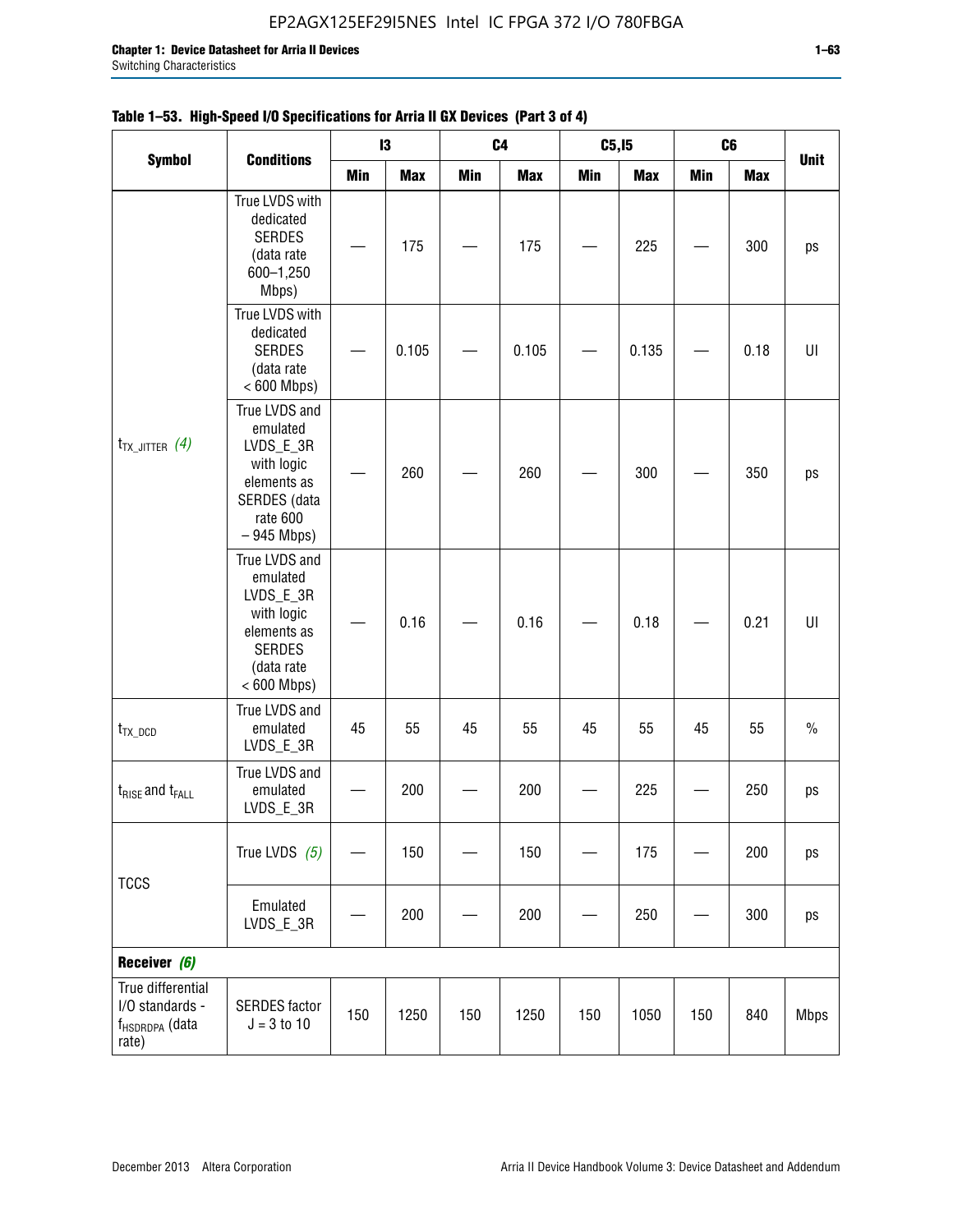|                           | <b>Conditions</b>                                        | 13  |            | C <sub>4</sub> |            | C5, I5 |            | C6  |            |             |
|---------------------------|----------------------------------------------------------|-----|------------|----------------|------------|--------|------------|-----|------------|-------------|
| <b>Symbol</b>             |                                                          | Min | <b>Max</b> | Min            | <b>Max</b> | Min    | <b>Max</b> | Min | <b>Max</b> | <b>Unit</b> |
|                           | <b>SERDES</b> factor<br>$J = 3 to 10$                    | (3) | 945<br>(7) | (3)            | 945<br>(7) | (3)    | 740<br>(7) | (3) | 640<br>(7) | <b>Mbps</b> |
| $f_{HSDR}$ (data rate)    | <b>SERDES</b> factor<br>$J = 2$ (using<br>DDR registers) | (3) | (7)        | (3)            | (7)        | (3)    | (7)        | (3) | (7)        | <b>Mbps</b> |
|                           | <b>SERDES</b> factor<br>$J = 1$ (using<br>SDR registers) | (3) | (7)        | (3)            | (7)        | (3)    | (7)        | (3) | (7)        | <b>Mbps</b> |
| Soft-CDR PPM<br>tolerance | Soft-CDR<br>mode                                         |     | 300        |                | 300        |        | 300        |     | 300        | $±$ PPM     |
| DPA run length            | DPA mode                                                 |     | 10,000     |                | 10,000     |        | 10,000     |     | 10,000     | UI          |
| Sampling<br>window (SW)   | Non-DPA mode<br>(5)                                      |     | 300        |                | 300        |        | 350        |     | 400        | ps          |

### **Table 1–53. High-Speed I/O Specifications for Arria II GX Devices (Part 4 of 4)**

#### **Notes to Table 1–53:**

(1)  $f_{HSCLK\_IN} = f_{HSDR}$  / W. Use W to determine the supported selection of input reference clock frequencies for the desired data rate.

(2) Applicable for interfacing with DPA receivers only. For interfacing with non-DPA receivers, you must calculate the leftover timing margin in the receiver by performing link timing closure analysis. For Arria II GX transmitter to Arria II GX non-DPA receiver, the maximum supported data rate is 945 Mbps. For data rates above 840 Mbps, perform PCB trace compensation by adjusting the PCB trace length for LVDS channels to improve channel-to-channel skews.

- (3) The minimum and maximum specification depends on the clock source (for example, PLL and clock pin) and the clock routing resource you use (global, regional, or local). The I/O differential buffer and input register do not have a minimum toggle rate.
- (4) The specification is only applicable under the influence of core noise.
- (5) Applicable for true LVDS using dedicated SERDES only.
- (6) Dedicated SERDES and DPA features are only available on the right banks.
- (7) You must calculate the leftover timing margin in the receiver by performing link timing closure analysis. You must consider the board skew margin, transmitter channel-to-channel skew, and the receiver sampling margin to determine the leftover timing margin.

#### Table 1–54 lists the high-speed I/O timing for Arria II GZ devices.

### **Table 1–54. High-Speed I/O Specifications for Arria II GZ Devices** *(Note 1), (2), (10)* **(Part 1 of 3)**

|                                                                                        | <b>Conditions</b>                       |                | C3, I3     |            |     | C4, 14 |            |             |  |
|----------------------------------------------------------------------------------------|-----------------------------------------|----------------|------------|------------|-----|--------|------------|-------------|--|
| <b>Symbol</b>                                                                          |                                         | Min            | <b>Typ</b> | <b>Max</b> | Min | Typ    | <b>Max</b> | <b>Unit</b> |  |
| <b>Clock</b>                                                                           |                                         |                |            |            |     |        |            |             |  |
| $f_{HSCLK}$ in (input clock<br>frequency) true<br>differential I/O<br>standards        | Clock boost factor<br>$W = 1$ to 40 (3) | 5              |            | 717        | 5   |        | 717        | <b>MHz</b>  |  |
| $f_{HSCLK_in}$ (input clock<br>frequency) single<br>ended I/O standards<br>(9)         | Clock boost factor<br>$W = 1$ to 40 (3) | $\overline{5}$ |            | 717        | 5   |        | 717        | <b>MHz</b>  |  |
| f <sub>HSCLK_in</sub> (input clock<br>frequency) single<br>ended I/O standards<br>(10) | Clock boost factor<br>$W = 1$ to 40 (3) | 5              |            | 420        | 5   |        | 420        | <b>MHz</b>  |  |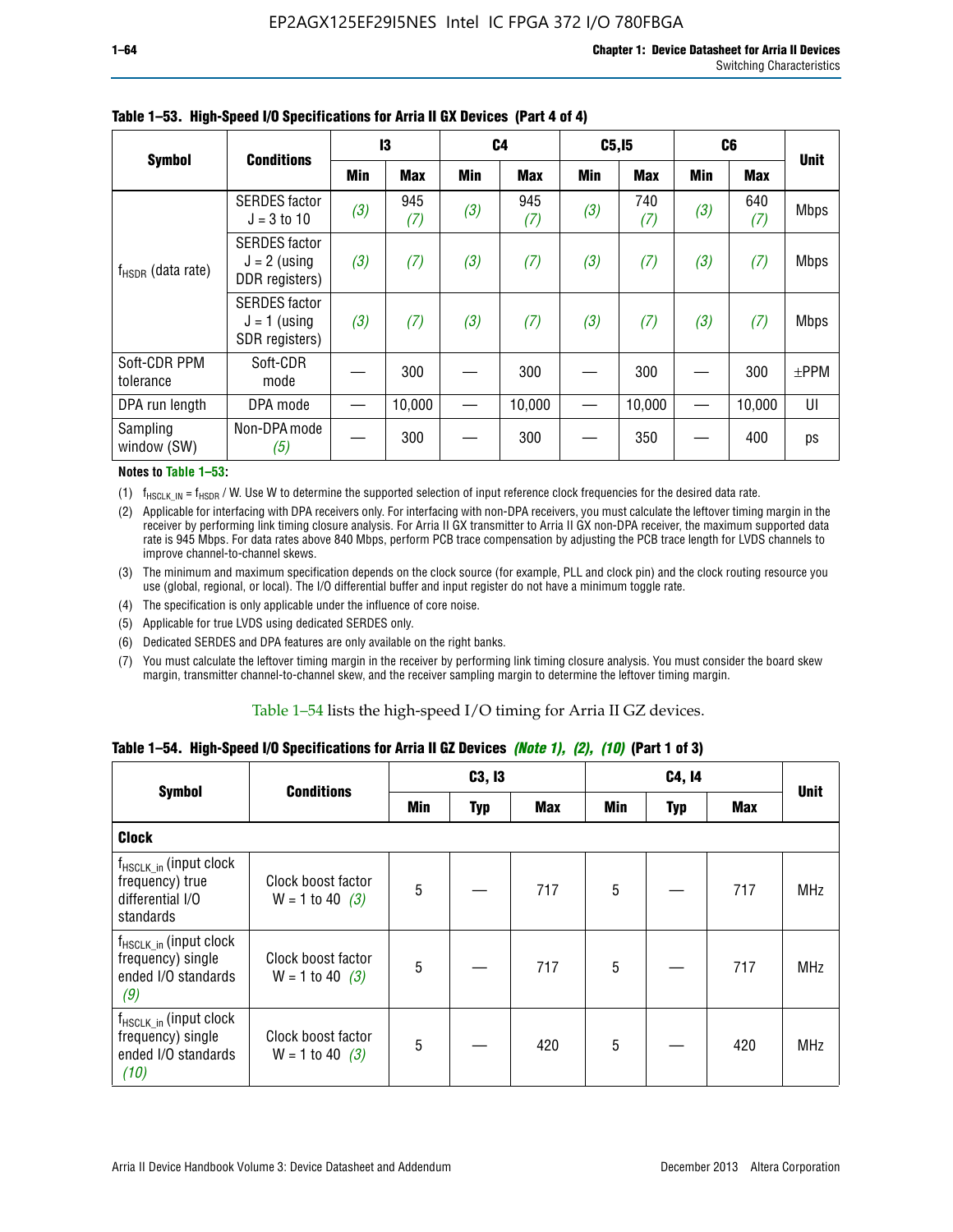|                                                                                                                    |                                                                                              |            | C3, I3     | $10000$ $10000$ $11000$ $11000$ $11000$ |            | C4, 14     |            |             |
|--------------------------------------------------------------------------------------------------------------------|----------------------------------------------------------------------------------------------|------------|------------|-----------------------------------------|------------|------------|------------|-------------|
| <b>Symbol</b>                                                                                                      | <b>Conditions</b>                                                                            | <b>Min</b> | <b>Typ</b> | <b>Max</b>                              | <b>Min</b> | <b>Typ</b> | <b>Max</b> | <b>Unit</b> |
| f <sub>HSCLK_OUT</sub> (output<br>clock frequency)                                                                 |                                                                                              | 5          |            | 717(7)                                  | 5          |            | 717(7)     | <b>MHz</b>  |
| <b>Transmitter</b>                                                                                                 |                                                                                              |            |            |                                         |            |            |            |             |
|                                                                                                                    | SERDES factor, $J = 3$<br>to 10<br>(using dedicated<br>SERDES) (8)                           | (4)        |            | 1250                                    | (4)        |            | 1250       | <b>Mbps</b> |
| $f_{HSDR}$ (true LVDS<br>output data rate)                                                                         | SERDES factor $J = 2$ ,<br>(using DDR registers)                                             | (4)        |            | (5)                                     | (4)        |            | (5)        | <b>Mbps</b> |
|                                                                                                                    | SERDES factor $J = 1$ ,<br>(uses an SDR<br>register)                                         | (4)        |            | (5)                                     | (4)        |            | (5)        | <b>Mbps</b> |
| $f_{HSDR}$ (emulated<br>LVDS_E_3R output<br>data rate) $(5)$                                                       | SERDES factor $J = 4$                                                                        | (4)        |            | 1152                                    | (4)        |            | 800        | <b>Mbps</b> |
| $f_{HSDR}$ (emulated<br>LVDS_E_1R output<br>data rate)                                                             | to 10                                                                                        | (4)        |            | 200                                     | (4)        |            | 200        | <b>Mbps</b> |
| $t_{x}$ Jitter                                                                                                     | Total jitter for data<br>rate, 600 Mbps to<br>1.6 Gbps                                       |            |            | 160                                     |            |            | 160        | ps          |
|                                                                                                                    | Total jitter for data<br>rate, $< 600$ Mbps                                                  |            |            | 0.1                                     |            |            | 0.1        | U           |
| $t_x$ Jitter - emulated<br>differential I/O<br>standards with three                                                | Total jitter for data<br>rate, 600 Mbps to<br>1.25 Gbps                                      |            |            | 300                                     |            |            | 325        | ps          |
| external output resistor<br>network                                                                                | Total jitter for data<br>rate $< 600$ Mbps                                                   |            |            | 0.2                                     |            |            | 0.25       | UI          |
| $t_{x \text{ Jitter}}$ - emulated<br>differential I/O<br>standards with one<br>external output resistor<br>network |                                                                                              |            |            | 0.15                                    |            |            | 0.15       | UI          |
| t <sub>DUTY</sub>                                                                                                  | TX output clock duty<br>cycle for both True<br>and emulated<br>differential I/O<br>standards | 45         | 50         | 55                                      | 45         | 50         | 55         | $\%$        |

## **Table 1–54. High-Speed I/O Specifications for Arria II GZ Devices** *(Note 1), (2), (10)* **(Part 2 of 3)**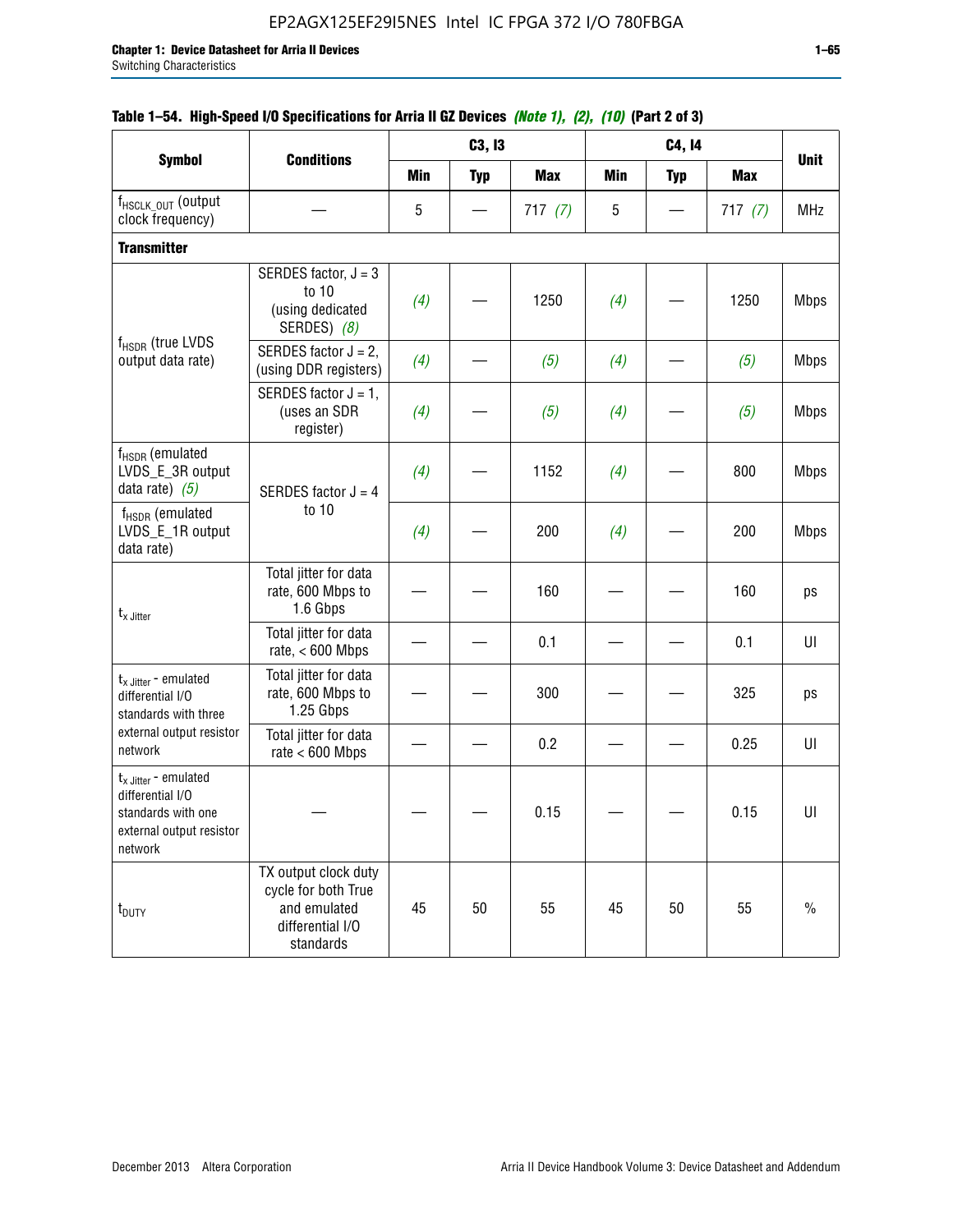|                                                                          |                                                                                                  |                          | C3, I3     |            |                          | <b>Unit</b> |            |             |
|--------------------------------------------------------------------------|--------------------------------------------------------------------------------------------------|--------------------------|------------|------------|--------------------------|-------------|------------|-------------|
| <b>Symbol</b>                                                            | <b>Conditions</b>                                                                                | <b>Min</b>               | <b>Typ</b> | <b>Max</b> | <b>Min</b>               | <b>Typ</b>  | <b>Max</b> |             |
|                                                                          | True differential I/O<br>standards                                                               |                          |            | 200        |                          |             | 200        | ps          |
| $t_{RISE}$ & $t_{FALL}$                                                  | <b>Emulated differential</b><br>I/O standards with<br>three external output<br>resistor networks |                          |            | 250        |                          |             | 300        | ps          |
|                                                                          | <b>Emulated differential</b><br>I/O standards with<br>one external output<br>resistor            |                          |            | 500        |                          |             | 500        | ps          |
|                                                                          | <b>True LVDS</b>                                                                                 | $\overline{\phantom{0}}$ |            | 100        |                          |             | 100        | ps          |
| <b>TCCS</b>                                                              | Emulated<br>LVDS_E_3R                                                                            |                          |            | 250        |                          |             | 250        | ps          |
| <b>Receiver</b>                                                          |                                                                                                  |                          |            |            |                          |             |            |             |
| True differential I/O<br>standards - f <sub>HSDRDPA</sub><br>(data rate) | <b>SERDES</b> factor<br>$J = 3$ to 10                                                            | 150                      |            | 1250       | 150                      |             | 1250       | <b>Mbps</b> |
|                                                                          | <b>SERDES</b> factor<br>$J = 3$ to 10                                                            | (4)                      |            | (6)        | (4)                      |             | (6)        | <b>Mbps</b> |
| f <sub>HSDR</sub> (data rate)                                            | SERDES factor $J = 2$ ,<br>uses DDR registers                                                    | (4)                      |            | (5)        | (4)                      |             | (5)        | <b>Mbps</b> |
|                                                                          | SERDES factor $J = 1$ ,<br>uses an SDR register                                                  | (4)                      |            | (5)        | (4)                      |             | (5)        | <b>Mbps</b> |
| DPA run length                                                           | DPA mode                                                                                         | $\overline{\phantom{0}}$ |            | 10000      | $\overline{\phantom{0}}$ |             | 10000      | UI          |
| Soft-CDR PPM<br>tolerance                                                | Soft-CDR mode                                                                                    |                          |            | 300        |                          |             | 300        | $±$ PPM     |
| Sampling Window<br>(SW)                                                  | Non-DPA mode                                                                                     |                          |            | 300        |                          |             | 300        | ps          |

### **Table 1–54. High-Speed I/O Specifications for Arria II GZ Devices** *(Note 1), (2), (10)* **(Part 3 of 3)**

### **Notes to Table 1–54:**

(1) When  $J = 3$  to 10, use the SERDES block.

- (2) When  $J = 1$  or 2, bypass the SERDES block.
- (3) Clock Boost Factor (W) is the ratio between input data rate to the input clock rate.
- (4) The minimum specification depends on the clock source (for example, the PLL and clock pin) and the clock routing resource (global, regional, or local) that you use. The I/O differential buffer and input register do not have a minimum toggle rate.
- (5) You must calculate the leftover timing margin in the receiver by performing link timing closure analysis. You must consider the board skew margin, transmitter channel-to-channel skew, and receiver sampling margin to determine leftover timing margin.
- (6) You can estimate the achievable maximum data rate for non-DPA mode by performing link timing closure analysis. You must consider the board skew margin, transmitter delay margin, and the receiver sampling margin to determine the maximum data rate supported.
- (7) This is achieved by using the LVDS and DPA clock network.
- (8) If the receiver with DPA enabled and transmitter are using shared PLLs, the minimum data rate is 150 Mbps.
- (9) This only applies to DPA and soft-CDR modes.
- (10) This only applies to LVDS source synchronous mode.

Table 1–55 lists DPA lock time specifications for Arria II GX and GZ devices.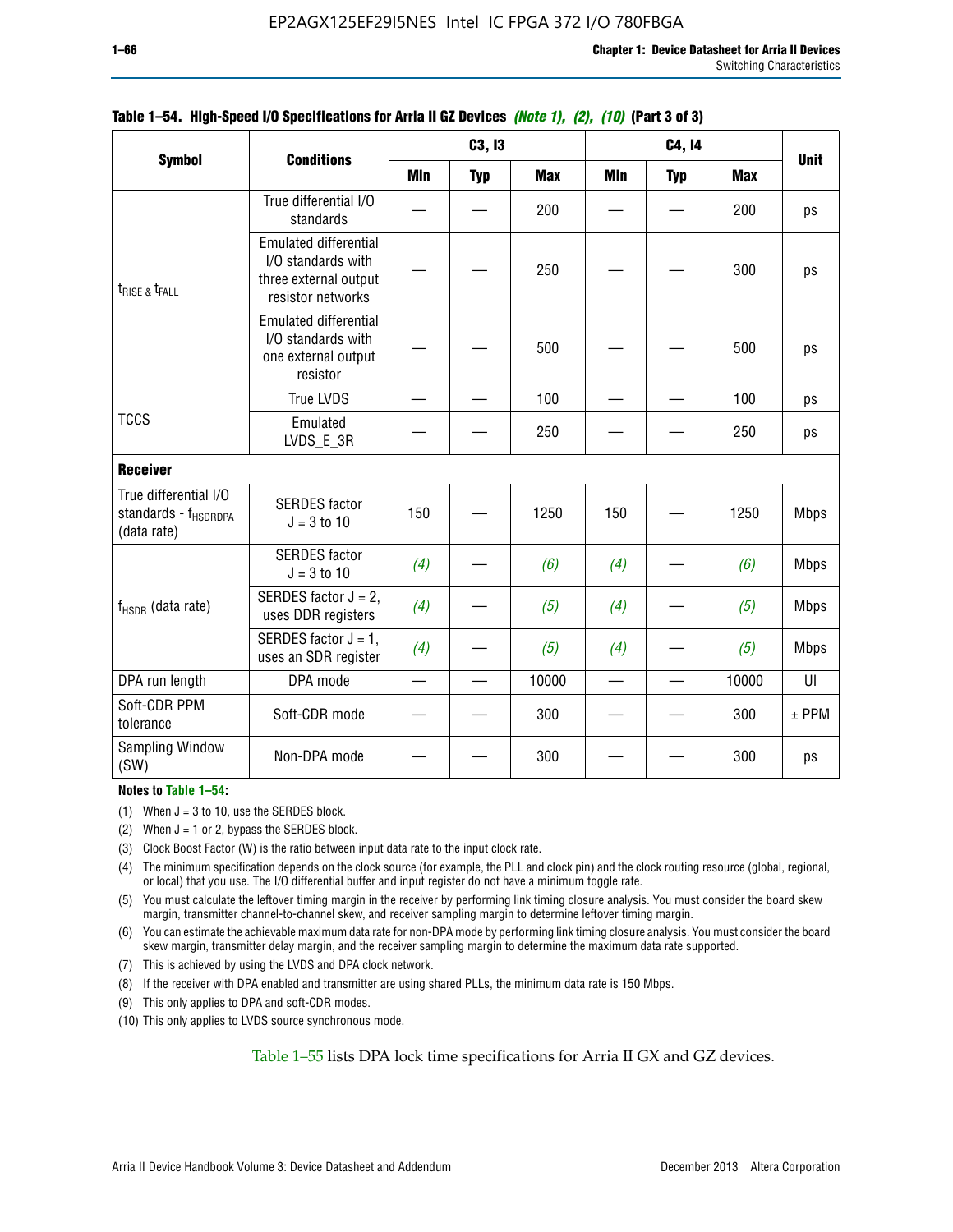| <b>Standard</b>      | <b>Training Pattern</b> | <b>Number of Data</b><br><b>Transitions in One</b><br><b>Repetition of the</b><br><b>Training Pattern</b> | Number of<br><b>Repetitions per</b><br>256 Data<br>Transitions (4) | <b>Maximum</b>       |
|----------------------|-------------------------|-----------------------------------------------------------------------------------------------------------|--------------------------------------------------------------------|----------------------|
| SPI-4                | 00000000001111111111    |                                                                                                           | 128                                                                | 640 data transitions |
| Parallel Rapid I/O   | 00001111                |                                                                                                           | 128                                                                | 640 data transitions |
|                      | 10010000                |                                                                                                           | 64                                                                 | 640 data transitions |
| <b>Miscellaneous</b> | 10101010                |                                                                                                           | 32                                                                 | 640 data transitions |
|                      | 01010101                | 8                                                                                                         | 32                                                                 | 640 data transitions |

| Table 1–55. DPA Lock Time Specifications for Arria II Devices (Note 1), (2), (3) |  |  |  |  |  |  |
|----------------------------------------------------------------------------------|--|--|--|--|--|--|
|----------------------------------------------------------------------------------|--|--|--|--|--|--|

**Notes to Table 1–55:**

(1) The DPA lock time is for one channel.

(2) One data transition is defined as a 0-to-1 or 1-to-0 transition.

(3) The DPA lock time stated in the table applies to both commercial and industrial grade.

(4) This is the number of repetitions for the stated training pattern to achieve the 256 data transitions.

Figure 1–5 shows the LVDS soft-CDR/DPA sinusoidal jitter tolerance specification for Arria II GZ devices at a data rate less than 1.25 Gbps and all the Arria II GX devices.

### **Figure 1–5. LVDS Soft-CDR/DPA Sinusoidal Jitter Tolerance Specification for All Arria II GX Devices and for Arria II GZ Devices at a Data Rate less than 1.25 Gbps**

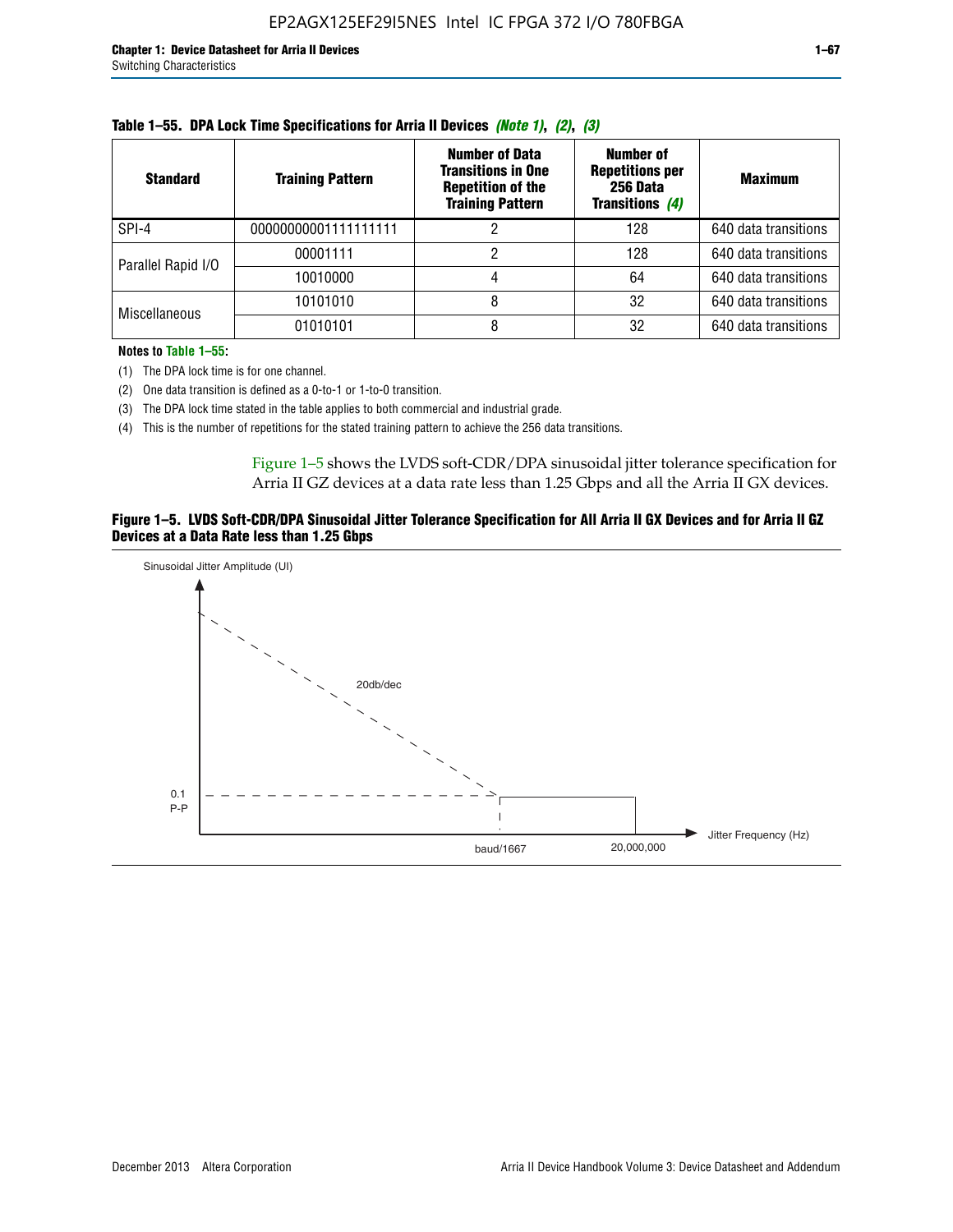Figure 1–6 shows the LVDS soft-CDR/DPA sinusoidal jitter tolerance specification for Arria II GZ devices at 1.25 Gbps data rate.





Table 1–56 lists the LVDS soft-CDR/DPA sinusoidal jitter tolerance specification for Arria II GZ devices at 1.25 Gbps data rate.

|                     | Table 1–56. LVDS Soft-CDR/DPA Sinusoidal Jitter Mask Values for Arria II GZ Devices at |  |  |  |
|---------------------|----------------------------------------------------------------------------------------|--|--|--|
| 1.25 Gbps Data Rate |                                                                                        |  |  |  |

| <b>Jitter Frequency (Hz)</b> | <b>Sinusoidal Jitter (UI)</b> |        |
|------------------------------|-------------------------------|--------|
| F1                           | 10,000                        | 25.000 |
| F <sub>2</sub>               | 17,565                        | 25.000 |
| F3                           | 1,493,000                     | 0.350  |
| F4                           | 50,000,000                    | 0.350  |

## **External Memory Interface Specifications**

For the maximum clock rate supported for Arria II GX and GZ device family, refer to the [External Memory Interface Spec Estimator](http://www.altera.com/technology/memory/estimator/mem-emif-index.html) page on the Altera website.

Table 1–57 lists the external memory interface specifications for Arria II GX devices.

**Table 1–57. External Memory Interface Specifications for Arria II GX Devices (Part 1 of 2)**

| <b>Frequency</b> |                         | <b>Frequency Range (MHz)</b> |            | <b>Resolution</b> | <b>DQS Delay</b>   | <b>Number of</b>    |  |
|------------------|-------------------------|------------------------------|------------|-------------------|--------------------|---------------------|--|
| Mode             | <b>13, C5, 15</b><br>C4 |                              | C6         | (°)               | <b>Buffer Mode</b> | <b>Delay Chains</b> |  |
| 0                | $90 - 140$              | 90-130                       | $90 - 110$ | 22.5              | Low                | 16                  |  |
|                  | 110-180                 | 110-170                      | 110-150    | 30                | Low                | 12                  |  |
| 2                | 140-220                 | 140-210                      | 140-180    | 36                | Low                | 10                  |  |
| 3                | 170-270                 | 170-260                      | 170-220    | 45                | Low                | 8                   |  |
| 4                | 220-340                 | 220-310                      | 220-270    | 30                | High               | 12                  |  |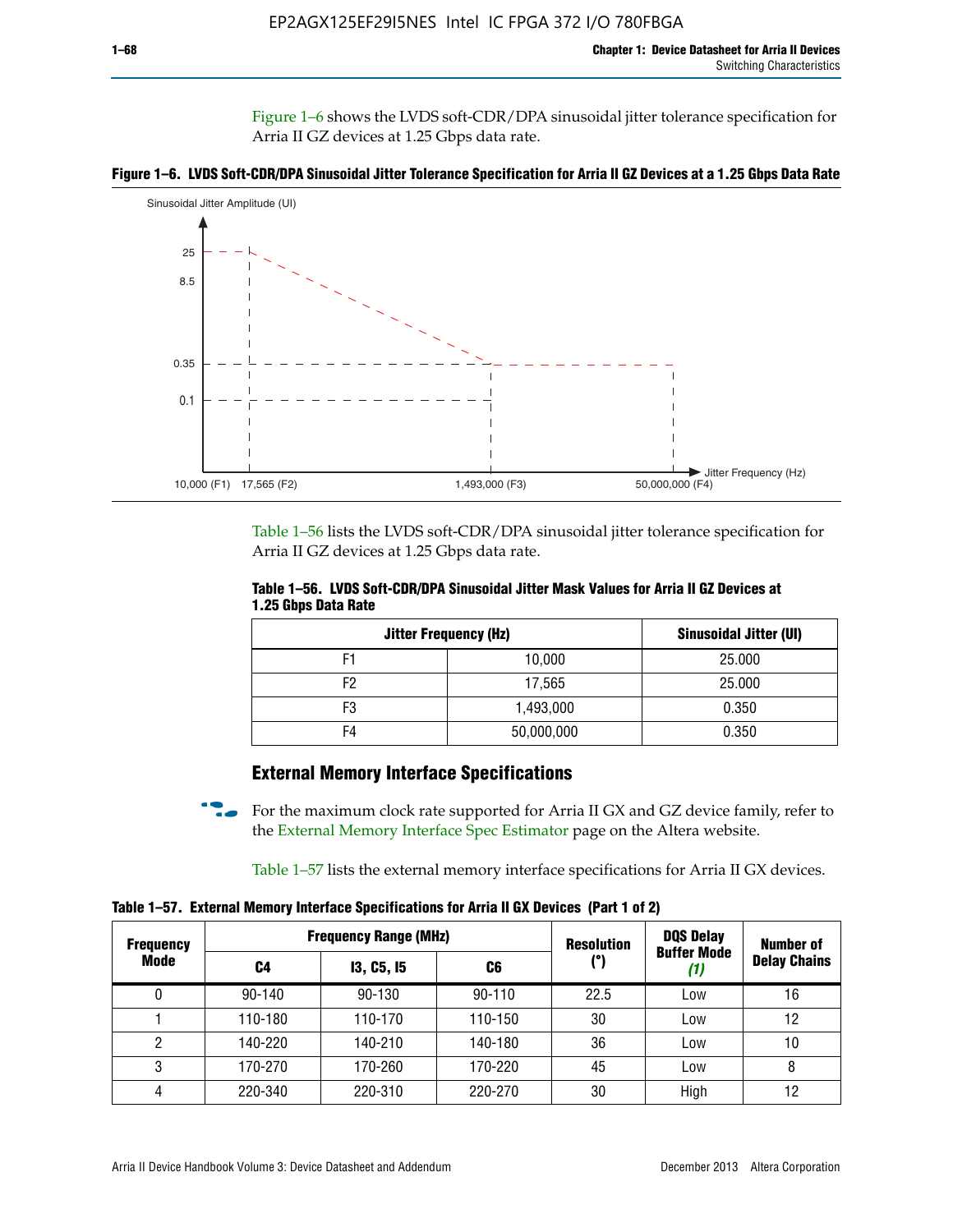| <b>Frequency</b> |         | <b>Frequency Range (MHz)</b> | <b>Resolution</b> |     | <b>DQS Delay</b><br><b>Buffer Mode</b> | <b>Number of</b>    |  |
|------------------|---------|------------------------------|-------------------|-----|----------------------------------------|---------------------|--|
| Mode             | C4      | <b>13, C5, 15</b>            | C6                | (°) | (1)                                    | <b>Delay Chains</b> |  |
|                  | 270-410 | 270-380                      | 270-320           | 36  | High                                   | 10                  |  |
|                  | 320-450 | 320-410                      | 320-370           | 45  | High                                   |                     |  |

**Note to Table 1–57:**

(1) Low indicates a 6-bit DQS delay setting; high indicates a 5-bit DQS delay setting.

Table 1–58 lists the DLL frequency range specifications for Arria II GZ devices.

### **Table 1–58. DLL Frequency Range Specifications for Arria II GZ Devices**

|                       | <b>Frequency Range (MHz)</b> |         |                              | <b>DQS Delay</b>   | <b>Number of</b>              |  |
|-----------------------|------------------------------|---------|------------------------------|--------------------|-------------------------------|--|
| <b>Frequency Mode</b> | -3                           | -4      | <b>Available Phase Shift</b> | <b>Buffer Mode</b> | <b>Delay</b><br><b>Chains</b> |  |
| 0                     | $90 - 130$                   | 90-120  | 22.5°, 45°, 67.5°, 90°       | Low                | 16                            |  |
|                       | 120-170                      | 120-160 | 30°, 60°, 90°, 120°          | Low                | 12                            |  |
| 2                     | 150-210                      | 150-200 | 36°, 72°, 108°, 144°         | Low                | 10                            |  |
| 3                     | 180-260                      | 180-240 | 45°, 90°, 135°, 180°         | Low                | 8                             |  |
| 4                     | 240-320                      | 240-290 | 30°, 60°, 90°, 120°          | High               | 12                            |  |
| 5                     | 290-380                      | 290-360 | 36°, 72°, 108°, 144°         | High               | 10                            |  |
| 6                     | 360-450                      | 360-450 | 45°, 90°, 135°, 180°         | High               | 8                             |  |
|                       | 470-630                      | 470-590 | 60°, 120°, 180°, 240°        | High               | 6                             |  |

#### **Note to Table 1–58:**

(1) Low indicates a 6-bit DQS delay setting; high indicates a 5-bit DQS delay setting.

Table 1–59 lists the DQS phase offset delay per stage for Arria II GX devices.

|  | Table 1–59.  DQS Phase Offset Delay Per Setting for Arria II GX Devices <i>(Note 1), (2), (3)</i> |  |  |
|--|---------------------------------------------------------------------------------------------------|--|--|
|  |                                                                                                   |  |  |

| <b>Speed Grade</b> | Min  | Max  | <b>Unit</b> |
|--------------------|------|------|-------------|
| C4                 | ن. ا | 13.0 | ps          |
| 13, C5, I5         | 7.U  | 15.0 | ps          |
| C6                 | 8.5  | 18.0 | ps          |

**Notes to Table 1–59:**

(1) The valid settings for phase offset are -64 to +63 for frequency modes 0 to 3 and -32 to +31 for frequency modes 4 to 5.

(2) The typical value equals the average of the minimum and maximum values.

(3) The delay settings are linear.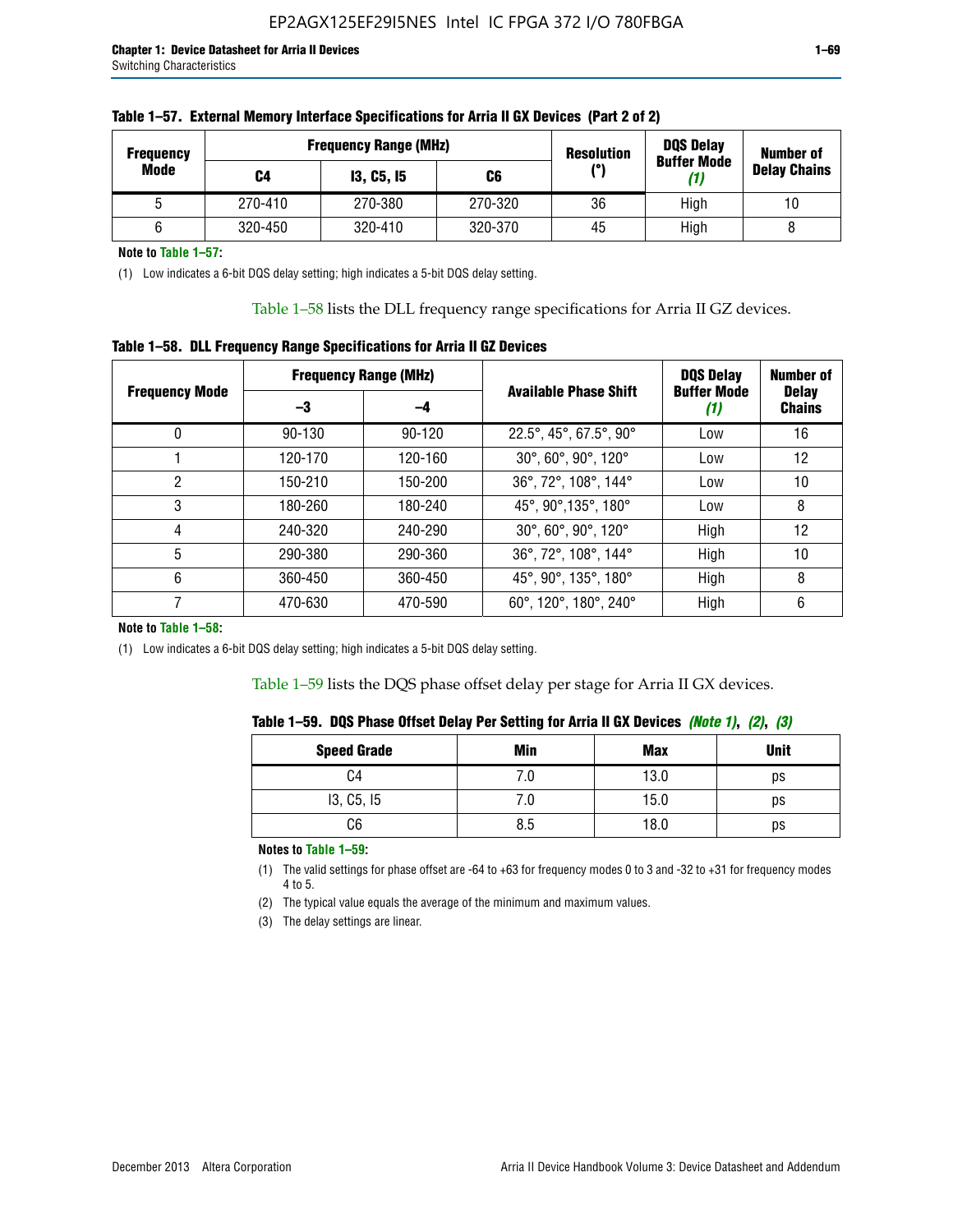Table 1–60 lists the DQS phase shift error for Arria II GX devices.

|                  | Table 1–60. DQS Phase Shift Error Specification for DLL-Delayed Clock ( $t_{\text{DOS PSERR}}$ ) for Arria II GX |  |
|------------------|------------------------------------------------------------------------------------------------------------------|--|
| Devices (Note 1) |                                                                                                                  |  |

| <b>Number of DQS Delay Buffer</b> | C4  | <b>13, C5, 15</b> | C6  | <b>Unit</b> |
|-----------------------------------|-----|-------------------|-----|-------------|
|                                   | 26  | 30                | 36  | ps          |
| າ                                 | 52  | 60                | 72  | ps          |
| 3                                 | 78  | 90                | 108 | ps          |
|                                   | 104 | 120               | 144 | ps          |

**Note to Table 1–60:**

(1) This error specification is the absolute maximum and minimum error. For example, skew on three DQS delay buffers in a C4 speed grade is  $\pm$  78 ps or  $\pm$  39 ps.

Table 1–61 lists the DQS phase shift error for Arria II GZ devices.

|                         |  | Table 1–61.DQS Phase Shift Error Specification for DLL-Delayed Clock (t <sub>oos PsERR</sub> ) for Arria II GZ |
|-------------------------|--|----------------------------------------------------------------------------------------------------------------|
| Devices <i>(Note 1)</i> |  |                                                                                                                |

| <b>Number of DQS Delay Buffer</b> | -3  |     | <b>Unit</b> |
|-----------------------------------|-----|-----|-------------|
|                                   | 28  | 30  | ps          |
|                                   | 56  | 60  | ps          |
| Q                                 | 84  | 90  | ps          |
|                                   | 112 | 120 | ps          |

**Note to Table 1–61:**

(1) This error specification is the absolute maximum and minimum error. For example, skew on three DQS delay buffers in a 3 speed grade is  $\pm$  84 ps or  $\pm$  42 ps.

Table 1–62 lists the memory output clock jitter specifications for Arria II GX devices.

**Table 1–62. Memory Output Clock Jitter Specification for Arria II GX Devices** *(Note 1)***,** *(2)***,** *(3)*

| <b>Parameter</b>                | Clock<br><b>Network</b> | <b>Symbol</b>    | -4     |            | -5         |            | -6         |            | <b>Unit</b> |
|---------------------------------|-------------------------|------------------|--------|------------|------------|------------|------------|------------|-------------|
|                                 |                         |                  | Min    | <b>Max</b> | <b>Min</b> | <b>Max</b> | <b>Min</b> | <b>Max</b> |             |
| Clock period jitter             | Global                  | $L$ JIT(per)     | $-100$ | 100        | $-125$     | 125        | $-125$     | 125        | ps          |
| Cycle-to-cycle period<br>jitter | Global                  | $L$ JIT $(cc)$   | $-200$ | 200        | $-250$     | 250        | $-250$     | 250        | ps          |
| Duty cycle jitter               | Global                  | $L$ JIT $(duty)$ | $-100$ | 100        | $-125$     | 125        | $-125$     | 125        | ps          |

**Notes to Table 1–62:**

(1) The memory output clock jitter measurements are for 200 consecutive clock cycles, as specified in the JEDEC DDR2/DDR3 SDRAM standard.

(2) The clock jitter specification applies to memory output clock pins generated using DDIO circuits clocked by a PLL output routed on a global clock network.

(3) The memory output clock jitter stated in Table  $1-62$  is applicable when an input jitter of 30 ps is applied.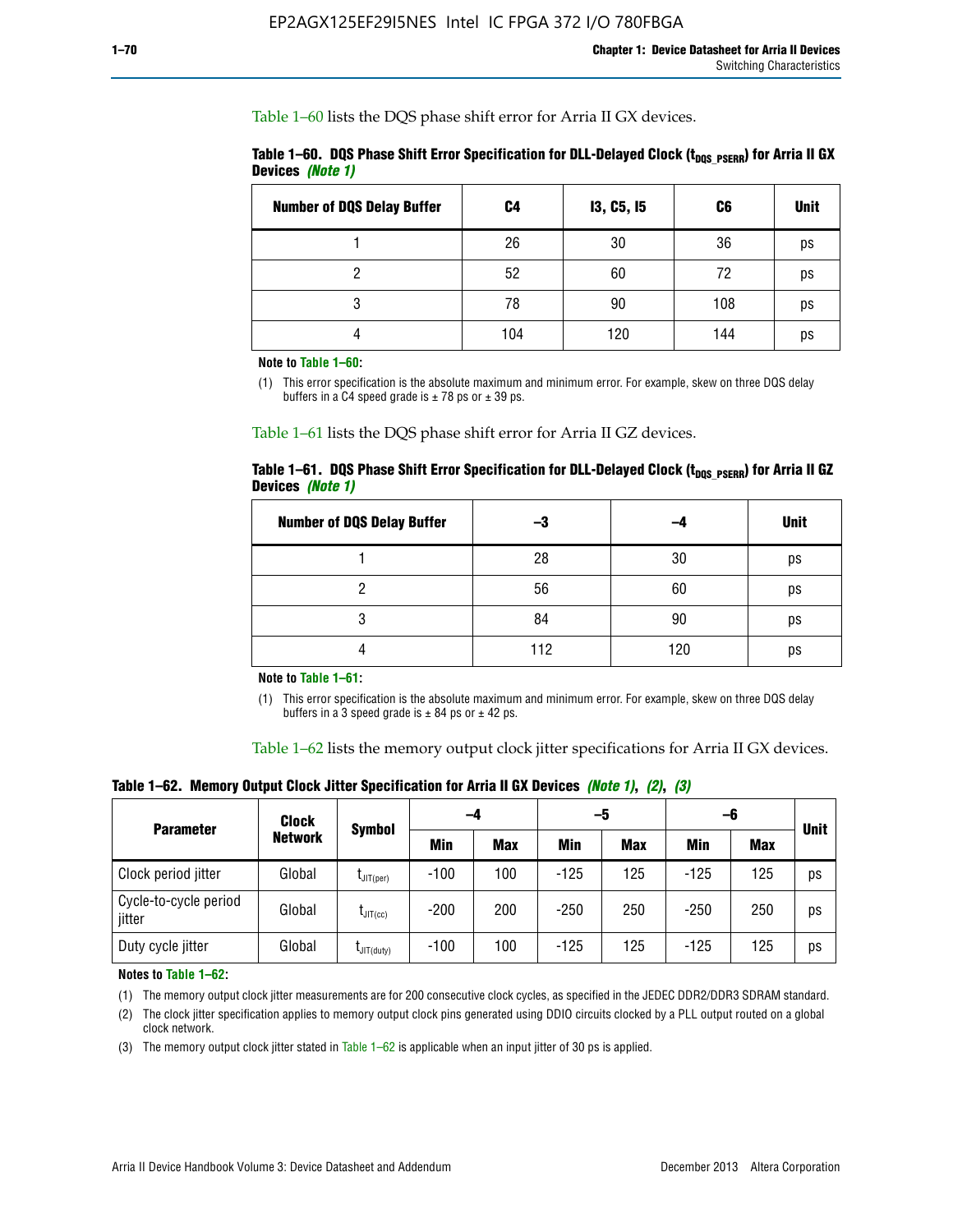Table 1–63 lists the memory output clock jitter specifications for Arria II GZ devices.

| <b>Parameter</b>             | Clock<br><b>Network</b> | <b>Symbol</b>                              |         | -3         | -4      |            |             |
|------------------------------|-------------------------|--------------------------------------------|---------|------------|---------|------------|-------------|
|                              |                         |                                            | Min     | <b>Max</b> | Min     | <b>Max</b> | <b>Unit</b> |
| Clock period jitter          | Regional                | $\mathsf{t}_{\mathsf{JIT(per)}}$           | -55     | 55         | $-55$   | 55         | ps          |
| Cycle-to-cycle period jitter | Regional                | $t_{\text{JIT(cc)}}$                       | $-110$  | 110        | $-110$  | 110        | ps          |
| Duty cycle jitter            | Regional                | $\mathsf{t}_{\mathsf{JIT}(\mathsf{duty})}$ | $-82.5$ | 82.5       | $-82.5$ | 82.5       | ps          |
| Clock period jitter          | Global                  | $I_{\text{JIT(per)}}$                      | $-82.5$ | 82.5       | $-82.5$ | 82.5       | ps          |
| Cycle-to-cycle period jitter | Global                  | $t_{\text{JIT(cc)}}$                       | $-165$  | 165        | $-165$  | 165        | ps          |
| Duty cycle jitter            | Global                  | $t_{\text{JIT(duty)}}$                     | -90     | 90         | -90     | 90         | ps          |

**Table 1–63. Memory Output Clock Jitter Specification for Arria II GZ Devices** *(Note 1)***,** *(2)***,** *(3)*

**Notes to Table 1–63:**

(1) The memory output clock jitter measurements are for 200 consecutive clock cycles, as specified in the JEDEC DDR2/DDR3 SDRAM standard.

(2) The clock jitter specification applies to memory output clock pins generated using differential signal-splitter and DDIO circuits clocked by a PLL output routed on a regional or global clock network as specified. Altera recommends using regional clock networks whenever possible.

(3) The memory output clock jitter stated in Table 1–63 is applicable when an input jitter of 30 ps is applied.

## **Duty Cycle Distortion (DCD) Specifications**

Table 1–64 lists the worst-case DCD specifications for Arria II GX devices.

| Table 1–64.  Duty Cycle Distortion on I/O Pins for Arria II GX Devices <i>(Note 1)</i> |  |  |
|----------------------------------------------------------------------------------------|--|--|
|----------------------------------------------------------------------------------------|--|--|

| <b>Symbol</b>     | C4  |            | <b>13, C5, 15</b> |            | C6  |            |               |
|-------------------|-----|------------|-------------------|------------|-----|------------|---------------|
|                   | Min | <b>Max</b> | Min               | <b>Max</b> | Min | <b>Max</b> | <b>Unit</b>   |
| Output Duty Cycle | 45  | 55         | 45                | 55         | 45  | 55         | $\frac{0}{0}$ |

**Note to Table 1–64:**

(1) The DCD specification applies to clock outputs from the PLL, global clock tree, IOE driving dedicated, and general purpose I/O pins.

Table 1–65 lists the worst-case DCD specifications for Arria II GZ devices.

**Table 1–65. Duty Cycle Distortion on I/O Pins for Arria II GZ Devices** *(Note 1)*

| <b>Symbol</b>     |     | C3, I3     | C4, 14 | <b>Unit</b> |      |  |
|-------------------|-----|------------|--------|-------------|------|--|
|                   | Min | <b>Max</b> | Min    | <b>Max</b>  |      |  |
| Output Duty Cycle | 45  | 55         | 45     | 55          | $\%$ |  |

**Note to Table 1–65:**

(1) The DCD specification applies to clock outputs from the PLL, global clock tree, IOE driving dedicated, and general purpose I/O pins.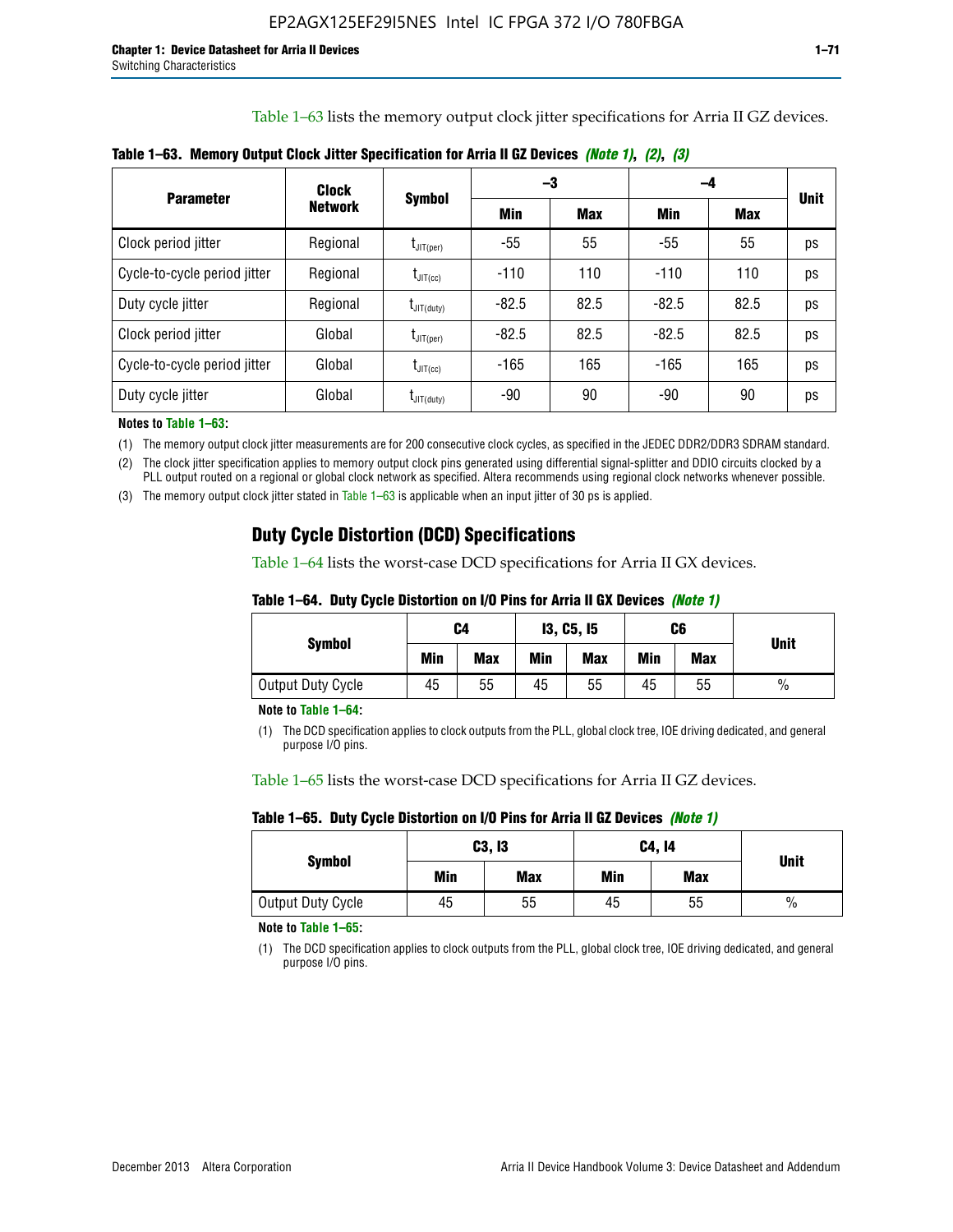### **IOE Programmable Delay**

Table 1–66 lists the delay associated with each supported IOE programmable delay chain for Arria II GX devices.

|  |  |  | Table 1–66. IOE Programmable Delay for Arria II GX Devices |
|--|--|--|------------------------------------------------------------|
|--|--|--|------------------------------------------------------------|

|                                                   | <b>Available</b> | <b>Minimum</b> |                   |                |                   |       | <b>Maximum Offset</b> |       |             |                |    |
|---------------------------------------------------|------------------|----------------|-------------------|----------------|-------------------|-------|-----------------------|-------|-------------|----------------|----|
| <b>Parameter</b>                                  | <b>Settings</b>  | <b>Offset</b>  | <b>Fast Model</b> |                | <b>Slow Model</b> |       |                       |       | <b>Unit</b> |                |    |
|                                                   | (1)              | (2)            | 13                | C <sub>4</sub> | 15                | 13    | C4                    | C5    | 15          | C <sub>6</sub> |    |
| Output<br>enable pin<br>delay                     | 7                | $\pmb{0}$      | 0.413             | 0.442          | 0.413             | 0.814 | 0.713                 | 0.796 | 0.801       | 0.873          | ns |
| Delay from<br>output<br>register to<br>output pin | 7                | $\mathbf 0$    | 0.339             | 0.362          | 0.339             | 0.671 | 0.585                 | 0.654 | 0.661       | 0.722          | ns |
| Input delay<br>from pin to<br>internal cell       | 52               | $\mathbf{0}$   | 1.494             | 1.607          | 1.494             | 2.895 | 2.520                 | 2.733 | 2.775       | 2.944          | ns |
| Input delay<br>from pin to<br>input register      | 52               | $\mathbf{0}$   | 1.493             | 1.607          | 1.493             | 2.896 | 2.503                 | 2.732 | 2.774       | 2.944          | ns |
| DQS bus to<br>input register<br>delay             | 4                | $\mathbf 0$    | 0.074             | 0.076          | 0.074             | 0.140 | 0.124                 | 0.147 | 0.147       | 0.167          | ns |

**Notes to Table 1–66:**

(1) The available setting for every delay chain starts with zero and ends with the specified maximum number of settings.

(2) The minimum offset represented in the table does not include intrinsic delay.

**Table 1–67. IOE Programmable Delay for Arria II GZ Devices**

|                  | <b>Available</b> |   |                              |                   | <b>Maximum Offset</b> |                   |       |       |    |             |
|------------------|------------------|---|------------------------------|-------------------|-----------------------|-------------------|-------|-------|----|-------------|
| <b>Parameter</b> | <b>Settings</b>  |   | <b>Minimum</b><br>Offset (2) | <b>Fast Model</b> |                       | <b>Slow Model</b> |       |       |    | <b>Unit</b> |
|                  | (1)              |   | <b>Industrial</b>            | <b>Commercial</b> | C3                    | 13                | C4    | 14    |    |             |
| D1               | 15               | 0 | 0.462                        | 0.505             | 0.795                 | 0.801             | 0.857 | 0.864 | ns |             |
| D <sub>2</sub>   | 7                | 0 | 0.234                        | 0.232             | 0.372                 | 0.371             | 0.407 | 0.405 | ns |             |
| D <sub>3</sub>   | 7                | 0 | 1.700                        | 1.769             | 2.927                 | 2.948             | 3.157 | 3.178 | ns |             |
| D4               | 15               | 0 | 0.508                        | 0.554             | 0.882                 | 0.889             | 0.952 | 0.959 | ns |             |
| D <sub>5</sub>   | 15               | 0 | 0.472                        | 0.500             | 0.799                 | 0.817             | 0.875 | 0.882 | ns |             |
| D <sub>6</sub>   | 6                | 0 | 0.186                        | 0.195             | 0.319                 | 0.321             | 0.345 | 0.347 | ns |             |

#### **Notes to Table 1–67:**

(1) You can set this value in the Quartus II software by selecting **D1**, **D2**, **D3**, **D4**, **D5**, and **D6** in the **Assignment Name** column.

(2) Minimum offset does not include the intrinsic delay.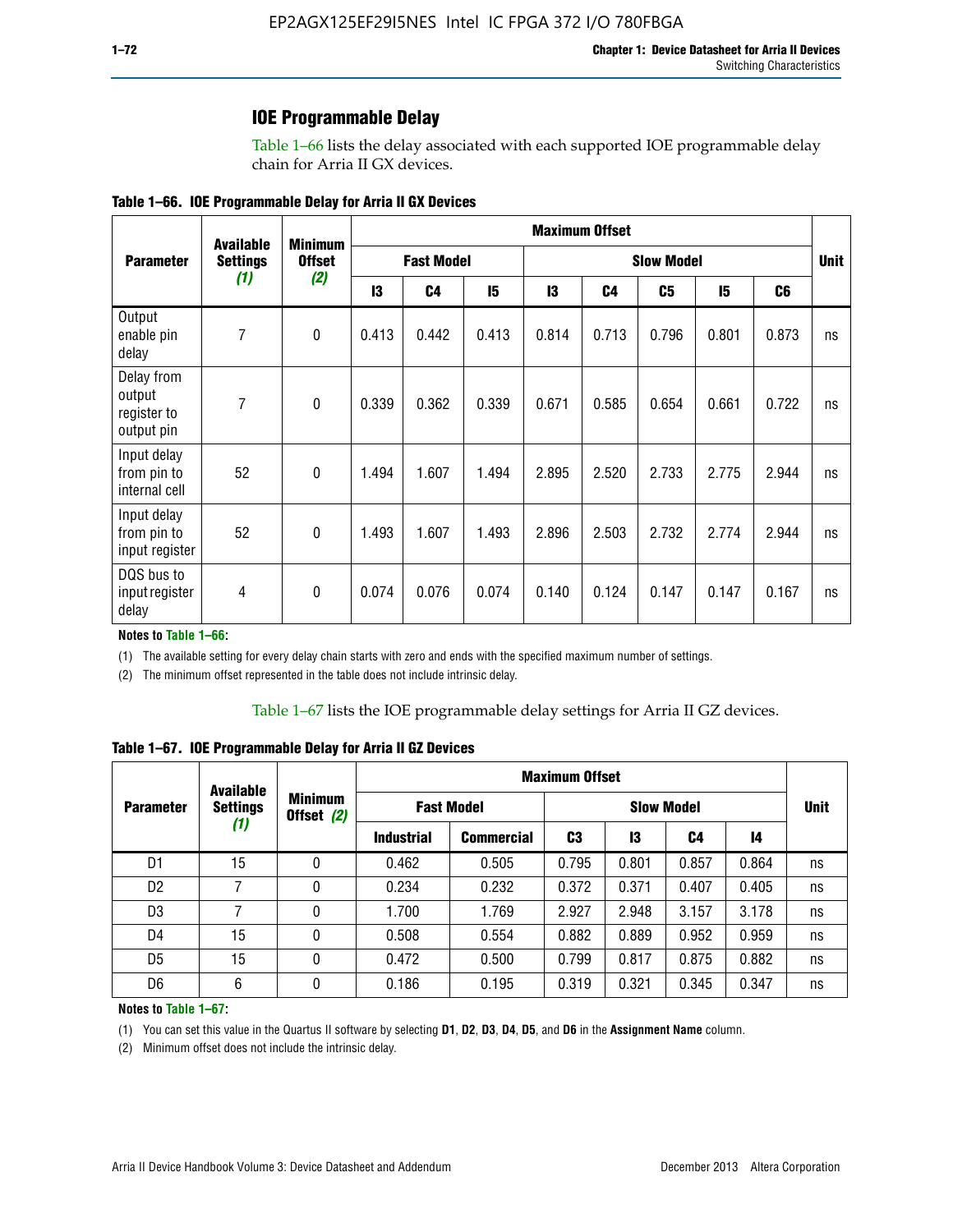# **I/O Timing**

Altera offers two ways to determine I/O timing:

- Using the Microsoft Excel-based I/O Timing.
- Using the Quartus II Timing Analyzer.

The Microsoft Excel-based I/O Timing provides pin timing performance for each device density and speed grade. The data is typically used prior to designing the FPGA to get an estimate of the timing budget as part of the link timing analysis. The Quartus II timing analyzer provides a more accurate and precise I/O timing data based on the specifics of the design after place-and-route is complete.

**f The Microsoft Excel-based I/O Timing spreadsheet is downloadable from the** [Literature: Arria II Devices](http://www.altera.com/literature/lit-arria-ii-gx.jsp) web page.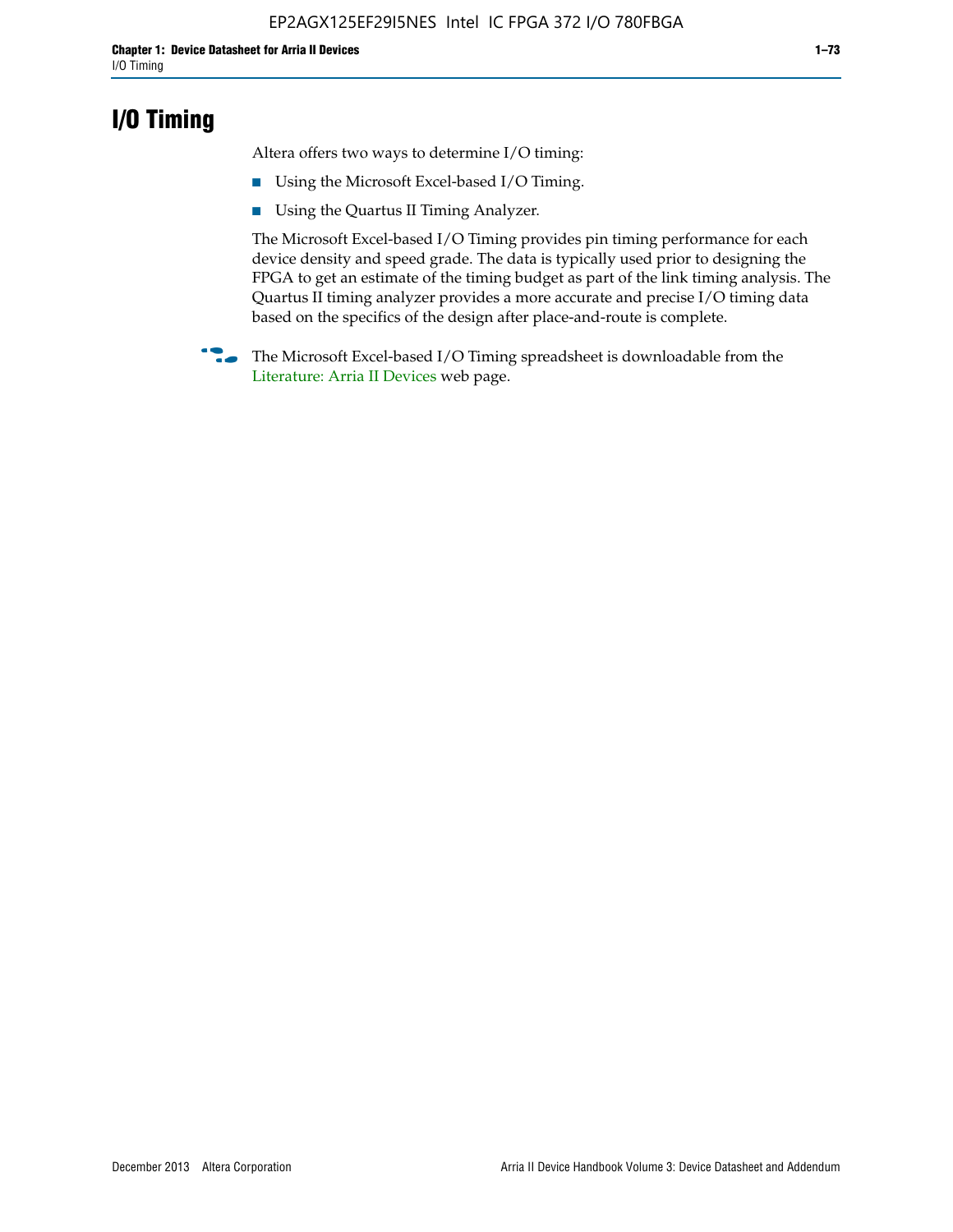# **Glossary**

Table 1–68 lists the glossary for this chapter.

**Table 1–68. Glossary (Part 1 of 4)**

| <b>Letter</b>       | <b>Subject</b>                       | <b>Definitions</b>                                                                                                                         |
|---------------------|--------------------------------------|--------------------------------------------------------------------------------------------------------------------------------------------|
| А,<br>В,<br>C,<br>D |                                      | Receiver Input Waveforms<br>Single-Ended Waveform<br>Positive Channel (p) = $V_{\text{IH}}$<br>$V_{ID}$<br>Negative Channel (n) = $V_{IL}$ |
|                     |                                      | $V_{CM}$<br>Ground<br><b>Differential Waveform</b><br>$V_{ID}$<br>$-p - n = 0 V$                                                           |
|                     | Differential I/O<br><b>Standards</b> | $\rm V_{ID}$<br>Transmitter Output Waveforms                                                                                               |
|                     |                                      | Single-Ended Waveform<br>Positive Channel (p) = $V_{OH}$<br>$V_{OD}$<br>Negative Channel (n) = $V_{OL}$<br>$V_{CM}$<br>Ground              |
|                     |                                      | <b>Differential Waveform</b><br><b>V<sub>OD</sub></b><br>$p - n = 0 V$<br>$\mathsf{V}_{\mathsf{OD}}$                                       |
|                     | f <sub>HSCLK</sub>                   | Left/Right PLL input clock frequency.                                                                                                      |
| Ε,<br>F             | $f_{HSDR}$                           | High-speed I/O block: Maximum/minimum LVDS data transfer rate<br>$(f_{\text{HSDR}} = 1/\text{TUI})$ , non-DPA.                             |
|                     | f <sub>HSDRDPA</sub>                 | High-speed I/O block: Maximum/minimum LVDS data transfer rate<br>$(f_{HSDRDPA} = 1/TUI)$ , DPA.                                            |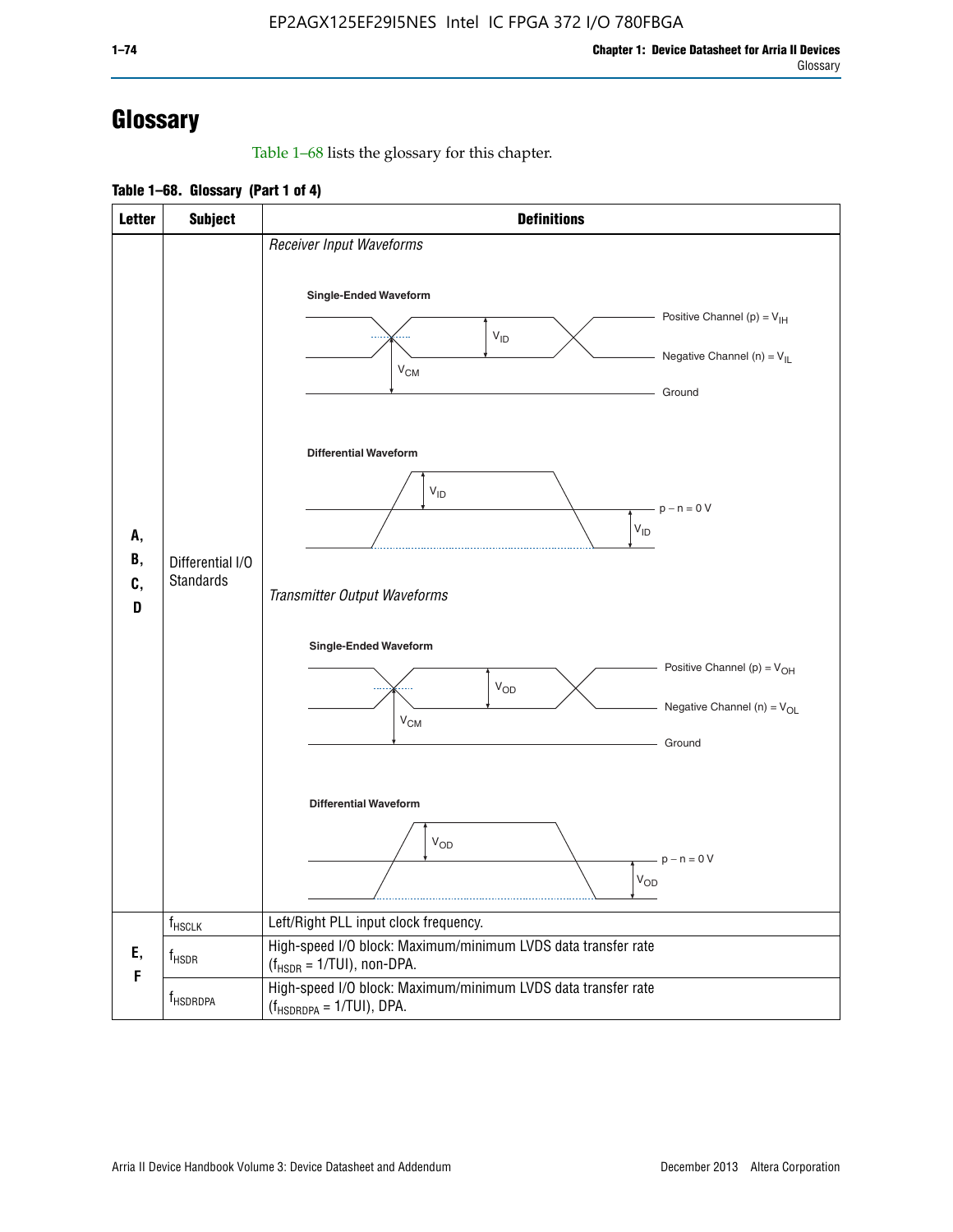## EP2AGX125EF29I5NES Intel IC FPGA 372 I/O 780FBGA

### **Table 1–68. Glossary (Part 2 of 4)**

| <b>Letter</b>                   | <b>Subject</b>                | <b>Definitions</b>                                                                                                                                                                                                                                                                                                                                                                                                                                                                                                                                                       |
|---------------------------------|-------------------------------|--------------------------------------------------------------------------------------------------------------------------------------------------------------------------------------------------------------------------------------------------------------------------------------------------------------------------------------------------------------------------------------------------------------------------------------------------------------------------------------------------------------------------------------------------------------------------|
|                                 | J                             | High-speed I/O block: Deserialization factor (width of parallel data bus).                                                                                                                                                                                                                                                                                                                                                                                                                                                                                               |
| G,<br>Н,<br>Ι,<br>J             | JTAG Timing<br>Specifications | JTAG Timing Specifications:<br><b>TMS</b><br>TDI<br>. t <sub>JCP</sub><br>_t <sub>JCH</sub> ____i_t <sub>JCL</sub> _<br>- t <sub>JPH</sub><br>t <sub>JPSU</sub><br><b>TCK</b><br>→ t <sub>JPXZ</sub><br>$t_{JPZX}$<br>$t_{\text{JPCO}}$<br><b>TDO</b>                                                                                                                                                                                                                                                                                                                    |
| Κ,<br>L,<br>M,<br>N,<br>0,<br>P | PLL<br>Specifications         | PLL Specification parameters:<br>Diagram of PLL Specifications (1)<br><b>CLKOUT Pins</b><br>Switchover<br>fout_ext<br>CLK ·<br>f <sub>INPFD</sub><br>N<br>fvco/K<br>GCLK<br>CP<br>PFD<br>Κ<br>ounter<br>CO.C9<br>Core Clock<br>(2)<br><b>RCLK</b><br>$\mathsf{M}% _{T}=\mathsf{M}_{T}\!\left( a,b\right) ,\ \mathsf{M}_{T}=\mathsf{M}_{T}\!\left( a,b\right) ,$<br>Key<br>П<br>External Feedback<br>Reconfigurable in User Mode<br>Notes:<br>(1) CoreClock can only be fed by dedicated clock input pins or PLL outputs.<br>This is the VCO post-scale counter K.<br>(2) |
| Q,<br>$\mathbf R$               | $R_L$                         | Receiver differential input discrete resistor (external to the Arria II device).                                                                                                                                                                                                                                                                                                                                                                                                                                                                                         |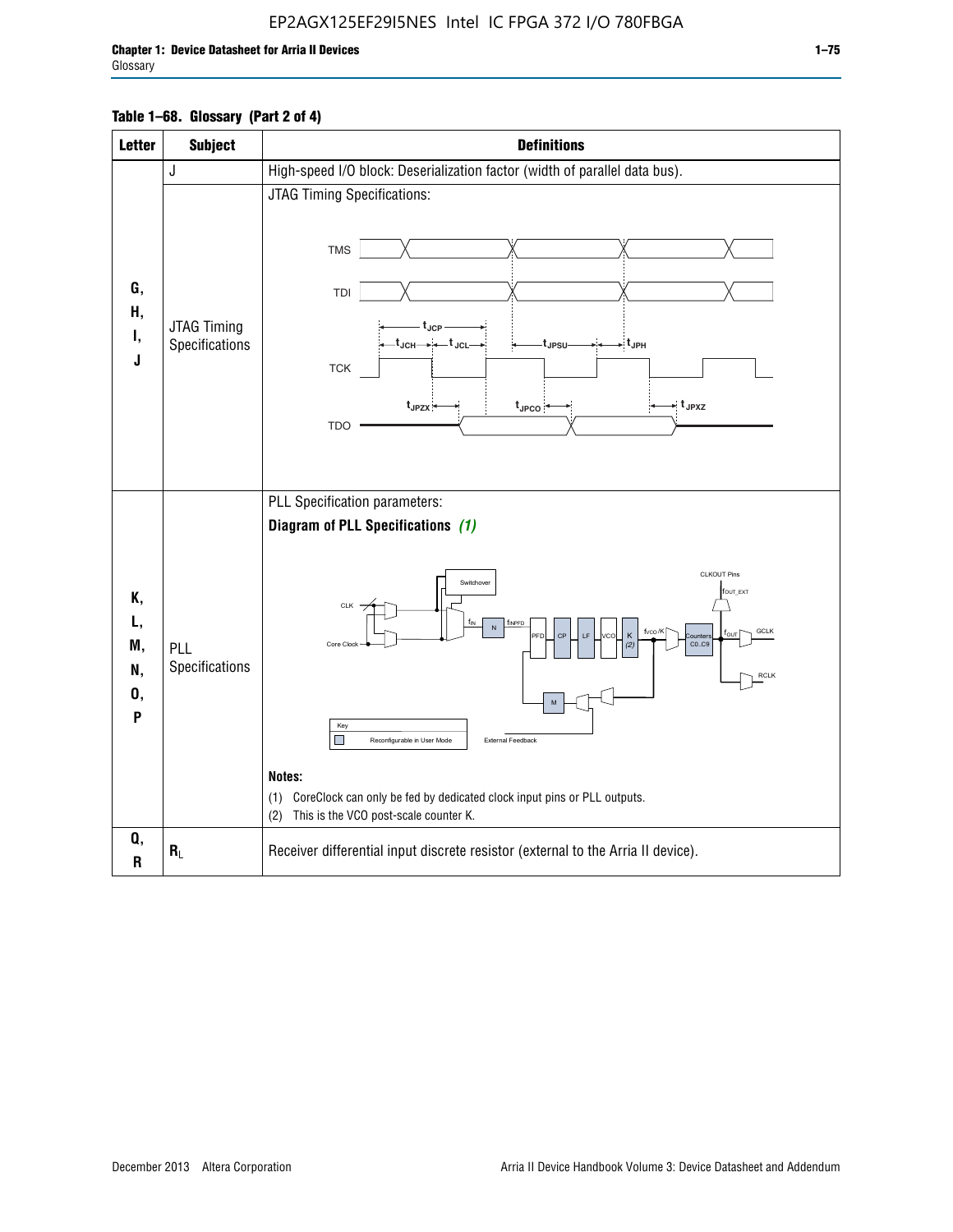### EP2AGX125EF29I5NES Intel IC FPGA 372 I/O 780FBGA

### **Table 1–68. Glossary (Part 3 of 4)**

| <b>Letter</b> | <b>Subject</b>                                               | <b>Definitions</b>                                                                                                                                                                                                                                                                                                                                                                                                                                                                                                                                                                                                                                                                                                                                                                                                                                                     |  |  |  |  |
|---------------|--------------------------------------------------------------|------------------------------------------------------------------------------------------------------------------------------------------------------------------------------------------------------------------------------------------------------------------------------------------------------------------------------------------------------------------------------------------------------------------------------------------------------------------------------------------------------------------------------------------------------------------------------------------------------------------------------------------------------------------------------------------------------------------------------------------------------------------------------------------------------------------------------------------------------------------------|--|--|--|--|
|               | SW (sampling<br>window)                                      | The period of time during which the data must be valid in order to capture it correctly. The setup<br>and hold times determine the ideal strobe position within the sampling window:<br><b>Timing Diagram</b><br><b>Bit Time</b>                                                                                                                                                                                                                                                                                                                                                                                                                                                                                                                                                                                                                                       |  |  |  |  |
|               |                                                              |                                                                                                                                                                                                                                                                                                                                                                                                                                                                                                                                                                                                                                                                                                                                                                                                                                                                        |  |  |  |  |
|               |                                                              | Sampling Window<br><b>RSKM</b><br><b>RSKM</b><br>0.5 x TCCS<br>0.5 x TCCS<br>(SW)                                                                                                                                                                                                                                                                                                                                                                                                                                                                                                                                                                                                                                                                                                                                                                                      |  |  |  |  |
| S             | Single-ended<br>Voltage<br>Referenced I/O<br><b>Standard</b> | The JEDEC standard for SSTL and HSTL I/O standards define both the AC and DC input signal<br>values. The AC values indicate the voltage levels at which the receiver must meet its timing<br>specifications. The DC values indicate the voltage levels at which the final logic state of the<br>receiver is unambiguously defined. After the receiver input has crossed the AC value, the receiver<br>changes to the new logic state.<br>The new logic state is then maintained as long as the input stays beyond the AC threshold. This<br>approach is intended to provide predictable receiver timing in the presence of input waveform<br>ringing:<br>Single-Ended Voltage Referenced I/O Standard<br>$V_{\text{CCIO}}$<br>____________________<br>$V_{OH}$<br>$V_{IH(DC)}$<br>V <sub>REF</sub><br>$V_{I L (DC)}$<br>$V_{IL(AC)}$<br>$V_{\Omega}$<br>$\rm V_{ss}^-$ |  |  |  |  |
|               | $t_{C}$                                                      | High-speed receiver and transmitter input and output clock period.                                                                                                                                                                                                                                                                                                                                                                                                                                                                                                                                                                                                                                                                                                                                                                                                     |  |  |  |  |
|               | <b>TCCS</b><br>(channel-to-<br>channel-<br>skew)             | The timing difference between the fastest and slowest output edges, including $t_{c0}$ variation and<br>clock skew, across channels driven by the same PLL. The clock is included in the TCCS<br>measurement (refer to the Timing Diagram figure under S in this table).                                                                                                                                                                                                                                                                                                                                                                                                                                                                                                                                                                                               |  |  |  |  |
|               |                                                              | High-speed I/O block: Duty cycle on the high-speed transmitter output clock.                                                                                                                                                                                                                                                                                                                                                                                                                                                                                                                                                                                                                                                                                                                                                                                           |  |  |  |  |
| $\mathbf{T}$  | $t_{\text{DUTY}}$                                            | <b>Timing Unit Interval (TUI)</b><br>The timing budget allowed for skew, propagation delays, and data sampling window.<br>(TUI = $1/(Receiver Input Clock Frequency Multiplication Factor) = tC/w$ )                                                                                                                                                                                                                                                                                                                                                                                                                                                                                                                                                                                                                                                                   |  |  |  |  |
|               | $t_{\text{FALL}}$                                            | Signal high-to-low transition time (80-20%)                                                                                                                                                                                                                                                                                                                                                                                                                                                                                                                                                                                                                                                                                                                                                                                                                            |  |  |  |  |
|               | $t_{\text{INCCJ}}$                                           | Cycle-to-cycle jitter tolerance on the PLL clock input.                                                                                                                                                                                                                                                                                                                                                                                                                                                                                                                                                                                                                                                                                                                                                                                                                |  |  |  |  |
|               | $t_{\text{OUTPJ\_10}}$                                       | Period jitter on the general purpose I/O driven by a PLL.                                                                                                                                                                                                                                                                                                                                                                                                                                                                                                                                                                                                                                                                                                                                                                                                              |  |  |  |  |
|               | t <sub>outpj_dc</sub>                                        | Period jitter on the dedicated clock output driven by a PLL.                                                                                                                                                                                                                                                                                                                                                                                                                                                                                                                                                                                                                                                                                                                                                                                                           |  |  |  |  |
|               | $t_{\text{RISE}}$                                            | Signal low-to-high transition time (20-80%).                                                                                                                                                                                                                                                                                                                                                                                                                                                                                                                                                                                                                                                                                                                                                                                                                           |  |  |  |  |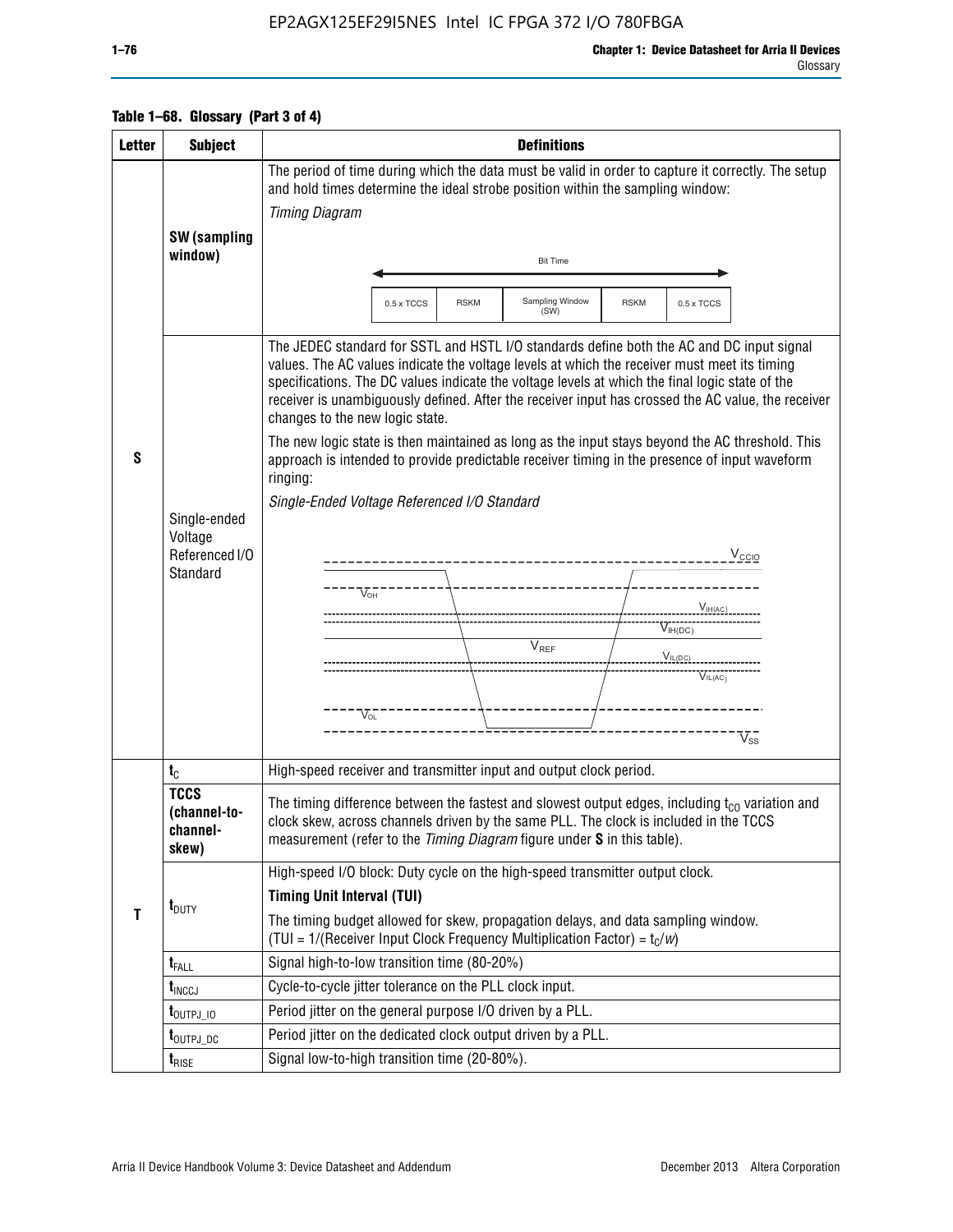Document Revision History

### **Table 1–68. Glossary (Part 4 of 4)**

| <b>Letter</b>     | <b>Subject</b>       | <b>Definitions</b>                                                                                                                                                   |
|-------------------|----------------------|----------------------------------------------------------------------------------------------------------------------------------------------------------------------|
|                   | $V_{CM(DC)}$         | DC common mode input voltage.                                                                                                                                        |
|                   | $V_{IGM}$            | Input common mode voltage: The common mode of the differential signal at the receiver.                                                                               |
|                   | $V_{ID}$             | Input differential voltage swing: The difference in voltage between the positive and<br>complementary conductors of a differential transmission at the receiver.     |
|                   | $V_{\text{DIF(AC)}}$ | AC differential input voltage: Minimum AC input differential voltage required for switching.                                                                         |
|                   | $V_{\text{DIF(DC)}}$ | DC differential input voltage: Minimum DC input differential voltage required for switching.                                                                         |
|                   | $V_{\text{IH}}$      | Voltage input high: The minimum positive voltage applied to the input which is accepted by the<br>device as a logic high.                                            |
| U,<br>$\mathbf v$ | $V_{IH(AC)}$         | High-level AC input voltage.                                                                                                                                         |
|                   | $V_{H(DC)}$          | High-level DC input voltage.                                                                                                                                         |
|                   | $V_{\text{IL}}$      | Voltage input low: The maximum positive voltage applied to the input which is accepted by the<br>device as a logic low.                                              |
|                   | $V_{IL(AC)}$         | Low-level AC input voltage.                                                                                                                                          |
|                   | $V_{IL(DC)}$         | Low-level DC input voltage.                                                                                                                                          |
|                   | $V_{OCM}$            | Output common mode voltage: The common mode of the differential signal at the transmitter.                                                                           |
|                   | $V_{OD}$             | Output differential voltage swing: The difference in voltage between the positive and<br>complementary conductors of a differential transmission at the transmitter. |
| W,                |                      |                                                                                                                                                                      |
| Χ,                | W                    | High-speed I/O block: The clock boost factor.                                                                                                                        |
| Y.                |                      |                                                                                                                                                                      |
| Z                 |                      |                                                                                                                                                                      |

# **Document Revision History**

Table 1–69 lists the revision history for this chapter.

**Table 1–69. Document Revision History (Part 1 of 2)**

| <b>Date</b>      | <b>Version</b> | <b>Changes</b>                                                                                                                |
|------------------|----------------|-------------------------------------------------------------------------------------------------------------------------------|
| December 2013    | 4.4            | Updated Table $1-34$ and Table $1-35$ .                                                                                       |
|                  | 4.3            | ■ Updated the $V_{CCH GXBL/R}$ operating conditions in Table 1–6.                                                             |
| <b>July 2012</b> |                | ■ Finalized Arria II GZ information in Table $1-20$ .                                                                         |
|                  |                | $\blacksquare$ Added BLVDS specification in Table 1-32 and Table 1-33.                                                        |
|                  |                | <b>Updated input and output waveforms in Table 1–68.</b>                                                                      |
| December 2011    | 4.2            | $\blacksquare$ Updated Table 1-32, Table 1-33, Table 1-34, Table 1-35, Table 1-40, Table 1-41,<br>Table 1-54, and Table 1-67. |
|                  |                | $\blacksquare$ Minor text edits.                                                                                              |
|                  | 4.1            | $\blacksquare$ Added Table 1–60.                                                                                              |
|                  |                | Updated Table 1-32, Table 1-33, Table 1-38, Table 1-41, and Table 1-61.                                                       |
| June 2011        |                | ■ Updated the "Switching Characteristics" section introduction.                                                               |
|                  |                | Minor text edits.                                                                                                             |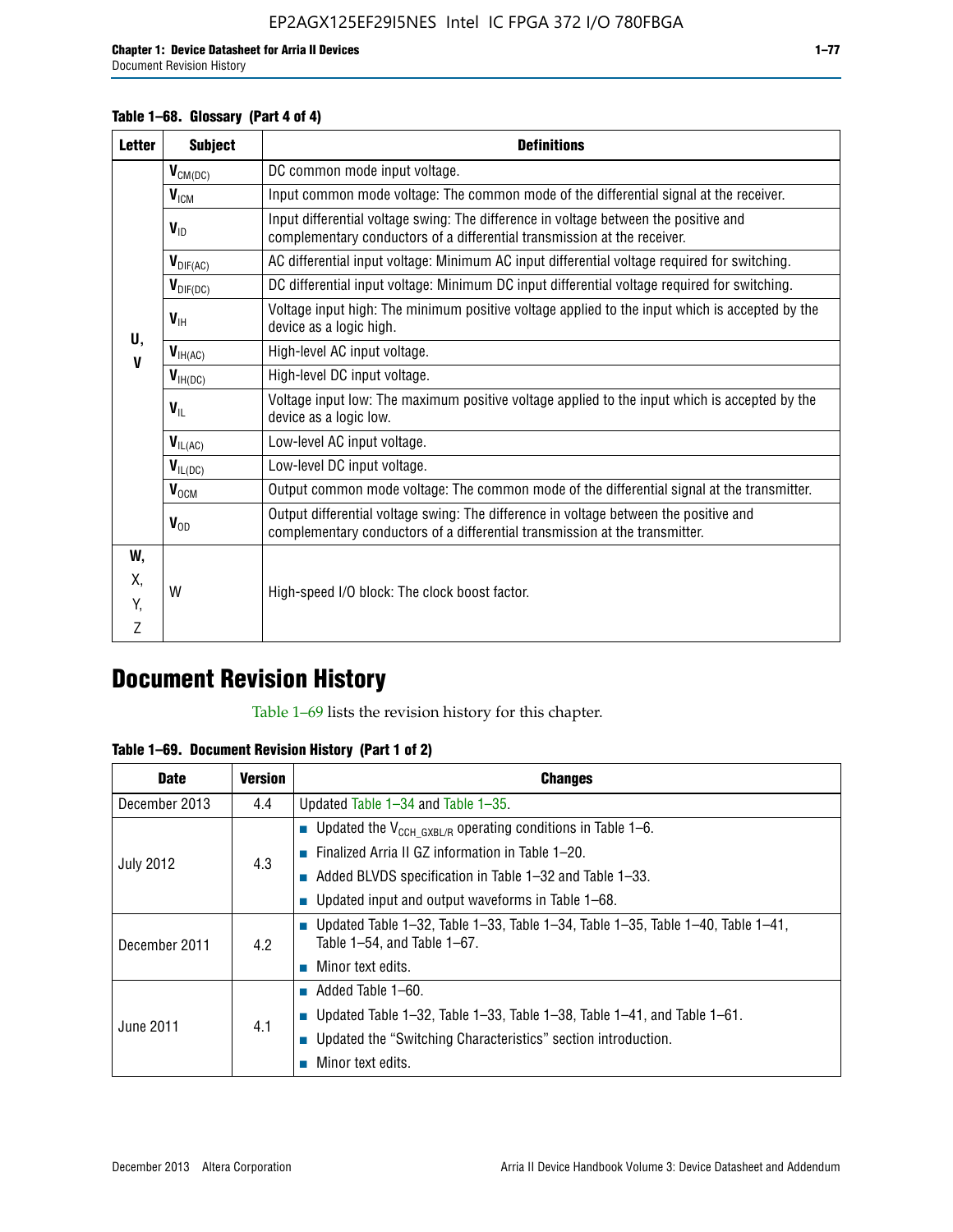### **Table 1–69. Document Revision History (Part 2 of 2)**

| <b>Date</b>      | <b>Version</b> | <b>Changes</b>                                                                                                                                                                                                  |
|------------------|----------------|-----------------------------------------------------------------------------------------------------------------------------------------------------------------------------------------------------------------|
|                  |                | Added Arria II GZ information.                                                                                                                                                                                  |
| December 2010    |                | $\blacksquare$ Added Table 1–61 with Arria II GX information.                                                                                                                                                   |
|                  | 4.0            | $\blacksquare$ Updated Table 1-1, Table 1-2, Table 1-5, Table 1-6, Table 1-7, Table 1-11, Table 1-35,<br>Table 1-37, Table 1-40, Table 1-42, Table 1-44, Table 1-45, Table 1-57, Table 1-61, and<br>Table 1-63. |
|                  |                | $\blacksquare$ Updated Figure 1-5.                                                                                                                                                                              |
|                  |                | Updated for the Quartus II version 10.0 release.                                                                                                                                                                |
|                  |                | $\blacksquare$ Updated the first paragraph for searchability.                                                                                                                                                   |
|                  |                | $\blacksquare$ Minor text edits.                                                                                                                                                                                |
|                  |                | Updated Table 1-1, Table 1-4, Table 1-16, Table 1-19, Table 1-21, Table 1-23,<br>Table $1-25$ , Table $1-26$ , Table $1-30$ , and Table $1-35$                                                                  |
|                  |                | $\blacksquare$ Added Table 1-27 and Table 1-29.                                                                                                                                                                 |
|                  |                | Added I3 speed grade information to Table 1-19, Table 1-21, Table 1-22, Table 1-24,<br>Table 1-25, Table 1-30, Table 1-32, Table 1-33, Table 1-34, and Table 1-35.                                              |
| <b>July 2010</b> | 3.0            | • Updated the "Operating Conditions" section.                                                                                                                                                                   |
|                  |                | Removed "Preliminary" from Table $1-19$ , Table $1-21$ , Table $1-22$ , Table $1-23$ ,<br>Table 1-24, Table 1-25, Table 1-26, Table 1-28, Table 1-30, Table 1-32, Table 1-33,<br>Table 1-34, and Figure 1-4.    |
|                  |                | $\blacksquare$ Minor text edits.                                                                                                                                                                                |
|                  | 2.3            | Updated for the Quartus II version 9.1 SP2 release:                                                                                                                                                             |
| March 2010       |                | Updated Table 1–3, Table 1–7, Table 1–19, Table 1–21, Table 1–22, Table 1–24,<br>Table 1-25 and Table 1-33.                                                                                                     |
|                  |                | ■ Updated "Recommended Operating Conditions" section.                                                                                                                                                           |
|                  |                | $\blacksquare$ Minor text edits.                                                                                                                                                                                |
| February 2010    | 2.2            | Updated Table 1-19.                                                                                                                                                                                             |
|                  |                | Updated for Arria II GX v9.1 SP1 release:                                                                                                                                                                       |
| February 2010    | 2.1            | Updated Table 1-19, Table 1-23, Table 1-28, Table 1-30, and Table 1-33.                                                                                                                                         |
|                  |                | $\blacksquare$ Added Figure 1-5.                                                                                                                                                                                |
|                  |                | $\blacksquare$ Minor text edits.                                                                                                                                                                                |
|                  |                | Updated for Arria II GX v9.1 release:                                                                                                                                                                           |
|                  |                | Updated Table 1–1, Table 1–4, Table 1–13, Table 1–14, Table 1–19, Table 1–15,<br>Table 1-22, Table 1-24, and Table 1-28.                                                                                        |
| November 2009    | 2.0            | $\blacksquare$ Added Table 1-6 and Table 1-33.                                                                                                                                                                  |
|                  |                | Added "Bus Hold" on page 1-5.<br>T.                                                                                                                                                                             |
|                  |                | Added "IOE Programmable Delay" section.                                                                                                                                                                         |
|                  |                | Minor text edit.                                                                                                                                                                                                |
| <b>June 2009</b> | 1.2            | <b>Updated Table 1–1, Table 1–3, Table 1–7, Table 1–8, Table 1–18, Table 1–23, Table 1–25,</b><br>Table 1-26, Table 1-29, Table 1-30, Table 1-31, Table 1-32, and Table 1-33.                                   |
|                  |                | $\blacksquare$ Added Table 1-32.                                                                                                                                                                                |
|                  |                | $\blacksquare$ Updated Equation 1-1.                                                                                                                                                                            |
| March 2009       | 1.1            | Added "I/O Timing" section.                                                                                                                                                                                     |
| February 2009    | 1.0            | Initial release.                                                                                                                                                                                                |